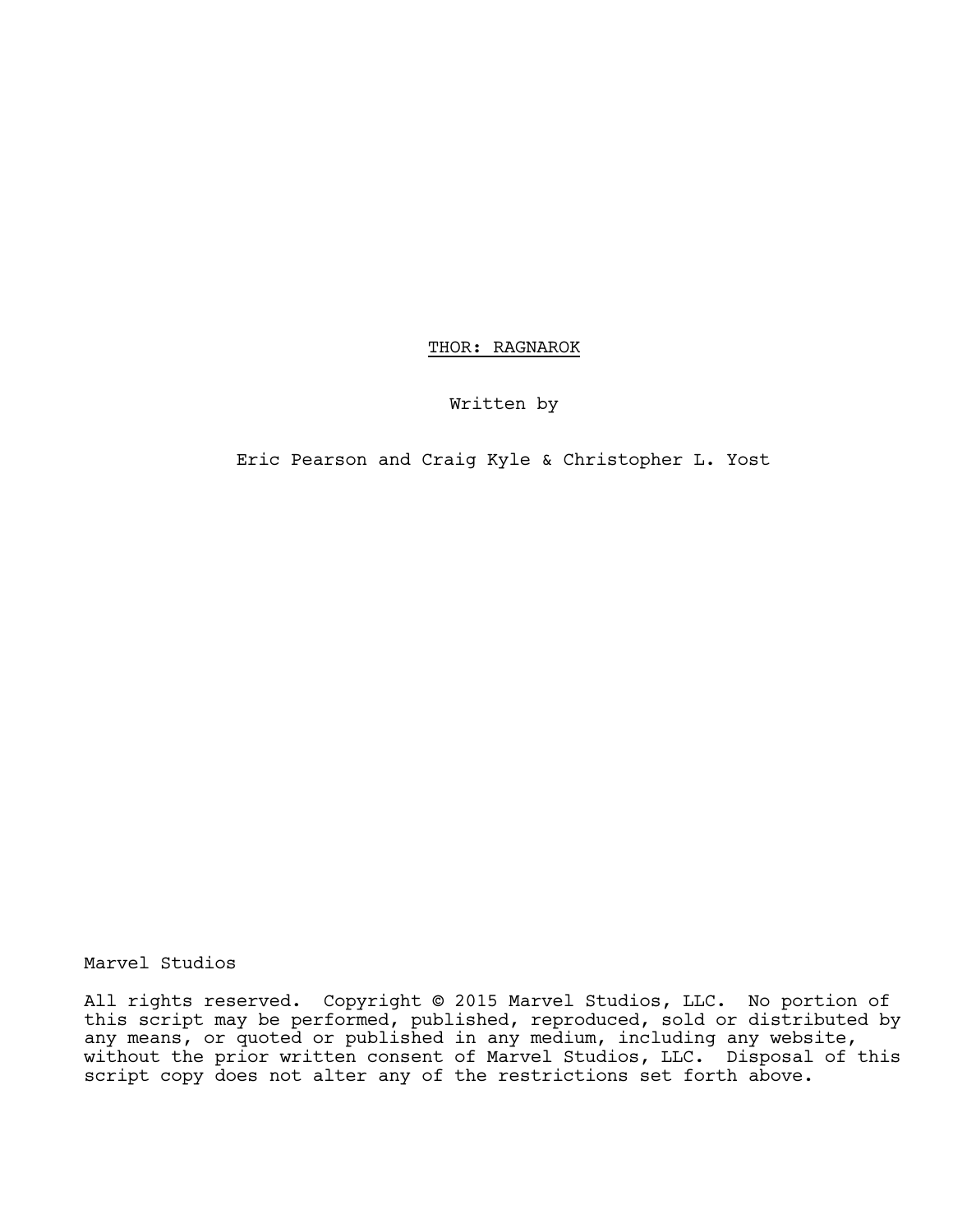1 OMITTED 1

A2 OMITTED A2

A3 **THE MARVEL LOGO.** SMOLDERING, BEGINNING TO TURN ORANGE IN THE A3 HEAT AS WE TILT UP TO SEE-

-FIRE. NOTHING BUT FIRE.

2 INT. TIGHT SPACE - INDETERMINATE TIME 2

Dark and cramped. The soft red light of fire seeps through iron slats. Inside this cage is a man, bound by chains.

It's THOR. His beard is long and his clothes are worn. That rough, grizzled look of a man who's spent years on the road.

He awakens with a JOLT. Looks around.

THOR Now I know what you're thinking. Oh no! Thor's in a cage. How did this happen? (then:) Well, sometimes you have to get captured just to get a straight answer out of somebody. It's a long story but basically I'm a bit of a hero. See, I spent some time on earth, fought some robots, saved the planet a couple of times. Then I went searching through the cosmos for some magic, colorful Infinity Stone things... didn't find any. That's when I came across a path of death and destruction which led me all the way here into this cage... where I met you.

Reveal that he's talking to a weird alien skeleton in chains.

THOR (CONT'D) How much longer do you think we'll be here?

NOISE. Sounds of metal gears TURNING.

Suddenly the bottom DROPS OUT! Thor PLUMMETS until - SHLINK! Chains CINCH and abruptly halt his descent. Thor dangles six feet off the ground. Pull back to reveal we are in-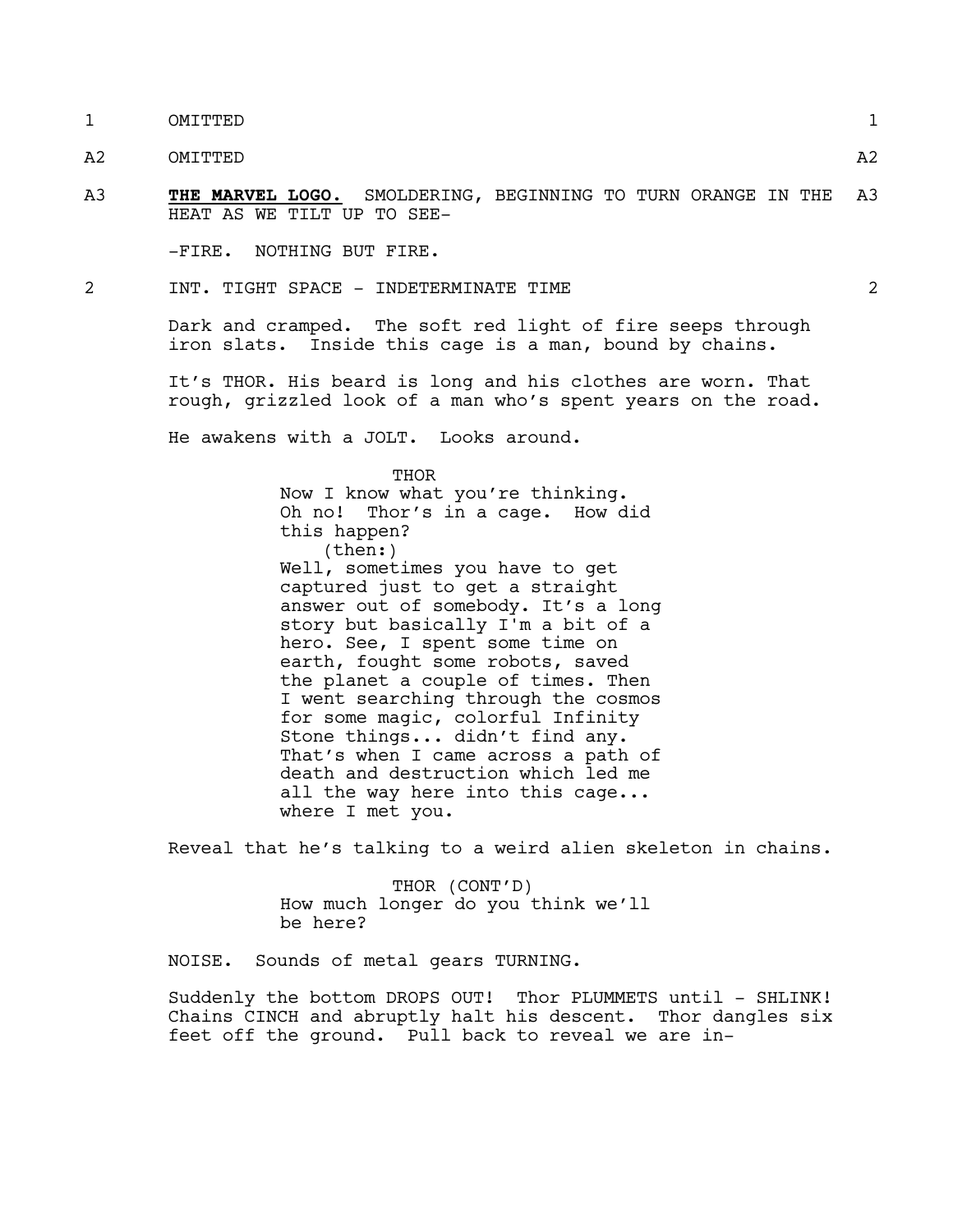# 3 INT. SURTUR'S LAIR - CONTINUOUS 3

A cavernous space. The walls, floors, and ceilings are molten rock, which has creepy glimmers of fire within it. Stationed in the center is a volcanic rock throne, and sitting in that throne is a charred demonic skeleton.

> SURTUR (O.S.) Thor, Son of Odin.

Thor's chain turns to reveal-

-SURTUR on his throne. Eighteen-feet-tall, flesh made of fire, and demonic spiked horns on his skull.

> **THOR** Surtur. Son of a bitch...you're still alive! I thought my father killed you, like, half a million years ago.

> > **SURTUR**

I cannot die. Not until I fulfill my destiny and lay waste to your home.

THOR

You know, it's funny you should mention that because I've been having these terrible dreams of late. Asgard up in flames, falling to ruins, and you Surtur are at the center of all of them.

SURTUR Then you have seen Ragnarok, the fall of Asgard. The great prophecy--

THOR (O.S.) Hang on. Hang on.

Reveal that Thor's chain is turning *VERY SLOWLY*.

THOR (CONT'D) I'll be back around shortly. I really feel like we were connecting there.

After a beat, Thor rotates around to face Surtur.

THOR (CONT'D) Okay, so, Ragnarok. Tell me about that. Walk me through it.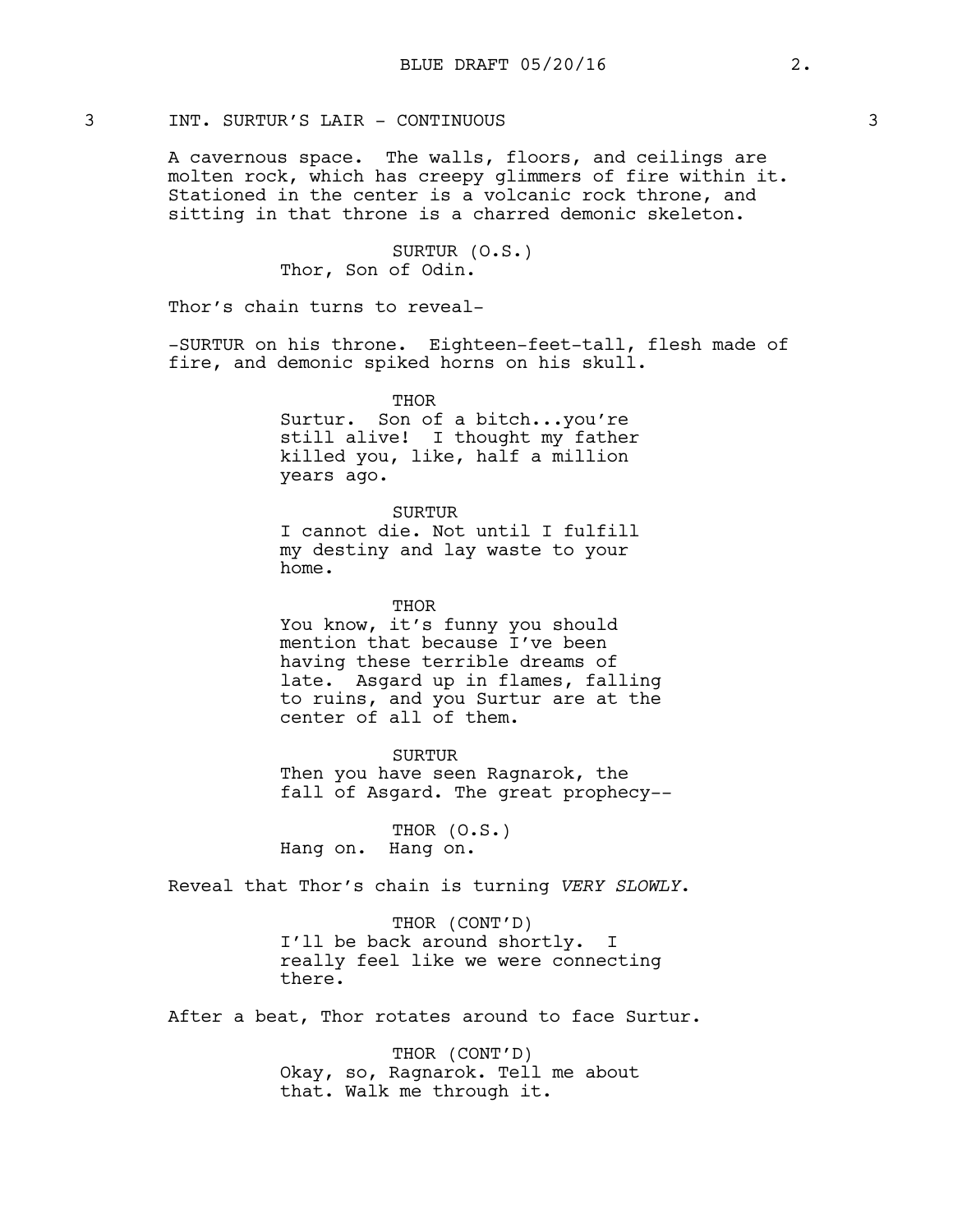SURTUR

My time has come. When my crown is reunited with the Eternal Flame, I shall be restored to my full might. I will tower over the mountains and bury my sword deep in Asgard's--

THOR Oh, hang on. Give it a second.

Once again, Thor is turning *VERY SLOWLY*.

THOR (CONT'D) I swear I'm not even moving, it's just doing this on its own. I'm really sorry. (then:) Okay, let me get this straight. You're going to put your crown into the Eternal Flame, and then you'll suddenly grow as big as a house--

SURTUR

A mountain!

THOR The Eternal Flame that Odin keeps locked away on Asgard?

Surtur grins, evil.

SURTUR Odin is not on Asgard. And your absence has left the throne defenseless.

That elicits a concerned look from Thor.

**THOR** Okay, so where is it? This crown?

SURTUR

This is my Crown, the source of my power.

Surtur points at the V-shaped horns on his head..

THOR Oh, that's a crown? I thought it was a big eyebrow.

SURTUR It's a crown.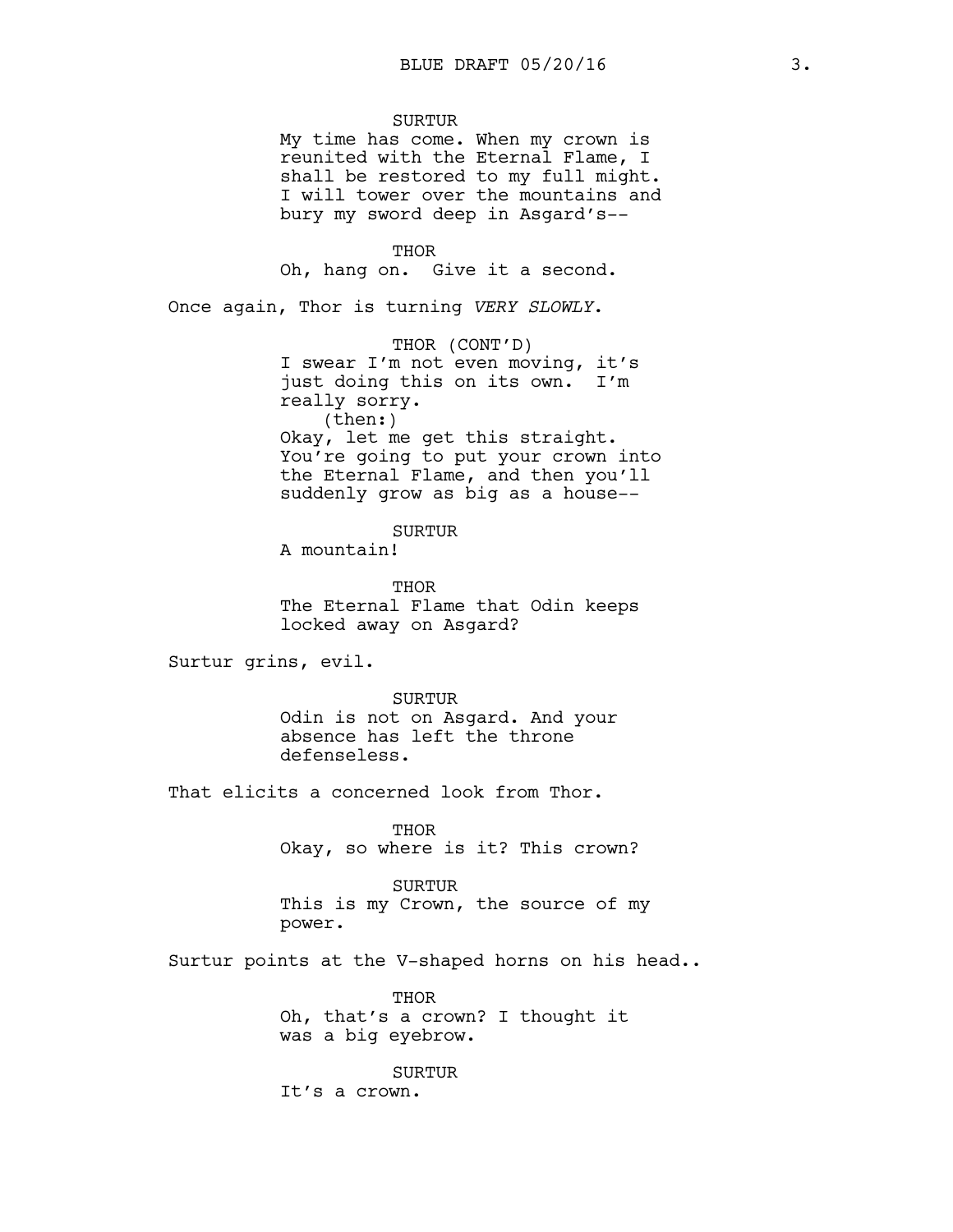**THOR** Anyway, it sounds like all I have to do to stop Ragnarok is rip that thing off your head.

Surtur stands up and approaches Thor, DRAGGING his sword.

SURTUR But Ragnarok has already begun. You cannot stop it. I am Asgard's doom, and so are you. All will suffer, all will burn.

Surtur steps forward and GRABS the chain above Thor's feet, holding it so he and Thor are face to face.

THOR

That's intense. To be honest, seeing you grow really big and set fire to a planet would be quite the spectacle. But it looks like I'm going to have to go with option B where I bust out of these chains, knock that tiara off your head, and stash it away in Asgard's vault.

SURTUR You cannot stop Ragnarok. Why fight it?

Behind his back, Thor opens his hand. Sending out the SOS.

THOR Because that's what heroes do.

Nothing happens. Thor appears annoyed at himself.

THOR (CONT'D) Wait, sorry. I didn't time that right. (pause) And, now!

BOOM! Thor's hammer Mjolnir CRASHES through the wall!

Thor BREAKS FREE from his chains, GRABS Mjolnir, spins, and flies a distance away. He FLINGS Mjolnir back at Surtur, smashing the giant in the face. Mjolnir returns.

> SURTUR You have made a grave mistake, Odinson.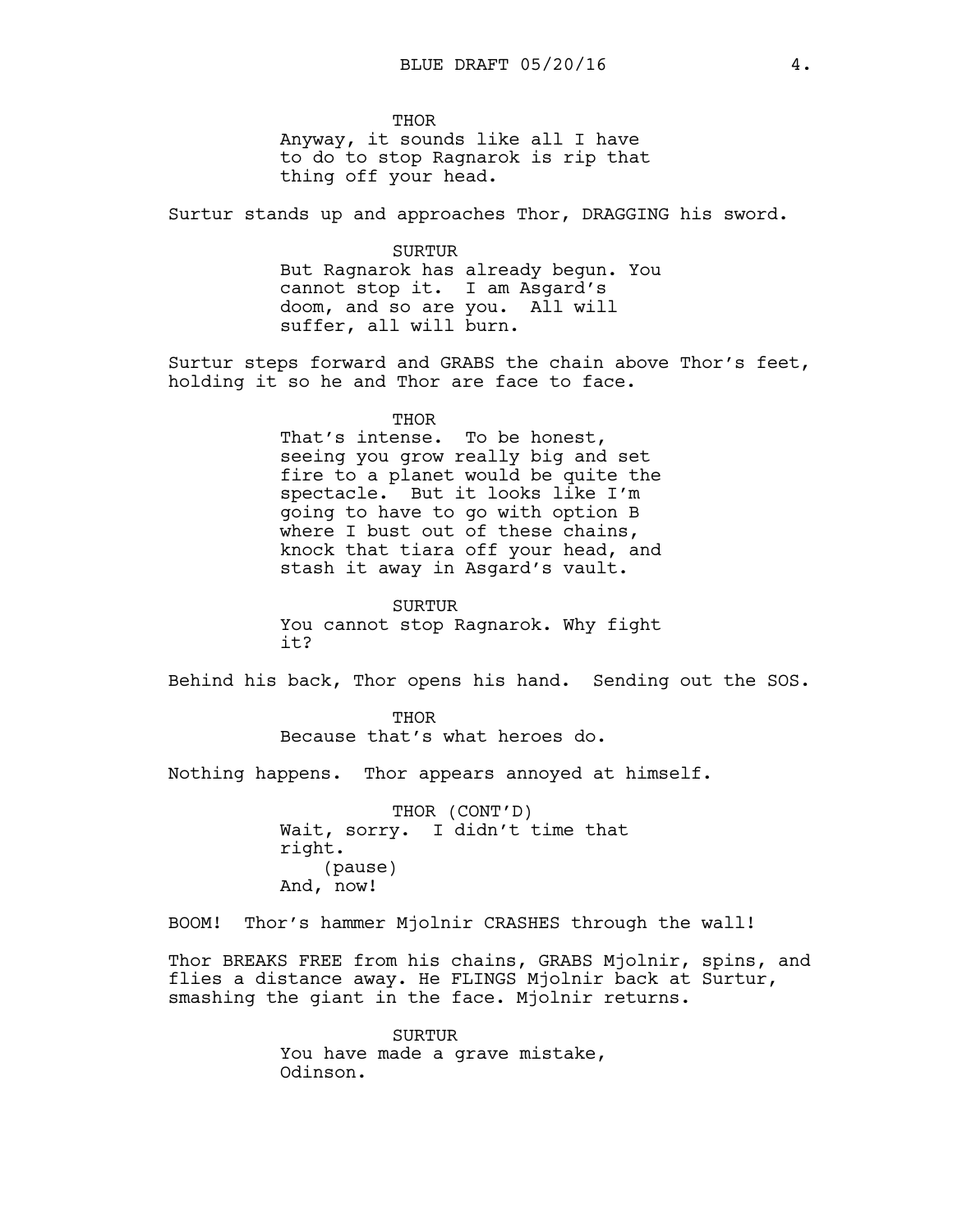THE WALLS COME ALIVE! A seemingly infinite swarm of FIRE DEMONS rally to Surtur's aid.

> THOR I make grave mistakes all the time. Everything seems to work out.

In the shadows, a massive FIRE DRAGON ROARS.

The fire demons SURGE FORWARD. Thor backs up, HAMMERING AWAY. He then leaps back, SPRINGBOARDS off the wall, and-

-LANDS HARD, SLAMMING Mjolnir down. The resulting shockwave KNOCKS BACK THE LEGION OF FIRE DEMONS.

The Fire Dragon STRAINS against a chain leash.

Thor is now facing off with Surtur. Surtur thrusts his hands at Thor, generating a humongous PROJECTILE WALL OF FIRE!

Thor SPINS Mjolnir so fast that it creates a kind of SHIELD.

The God of Thunder and the Fire Giant engage in ferocious hand-to-hand combat. Each landing power shots, sending sparks of both fire and electricity into the air.

Thor SLIPS behind Surtur and TAKES OUT his knees. Thor then LAUNCHES HIGH into the air and summons a HUGE LIGHTNING BOLT. Descending hard, he uses all his power to-

-LOP SURTUR'S HEAD OFF OF HIS BODY! Surtur's body DEFLATES and COLLAPSES into a heap of charred bones.

Thor straps the crowned skull to his back. He turns to find-

-the army of Fire Demons regrouping as reinforcements flood in, filling the space to capacity. Recognizing the threat, Thor thrusts Mjolnir above his head.

> THOR (CONT'D) Heimdall. I know it's been a while, but I could use a fast exit!

Nothing. Thor just stands there as the Fire Demons advance.

THOR (CONT'D) ...Heimdall?

4 INT. THE OBSERVATORY - SAME 4

Heimdall is nowhere to be found. Instead, we meet SKURGE. He's bald, strong, mean looking, a little eager to be liked.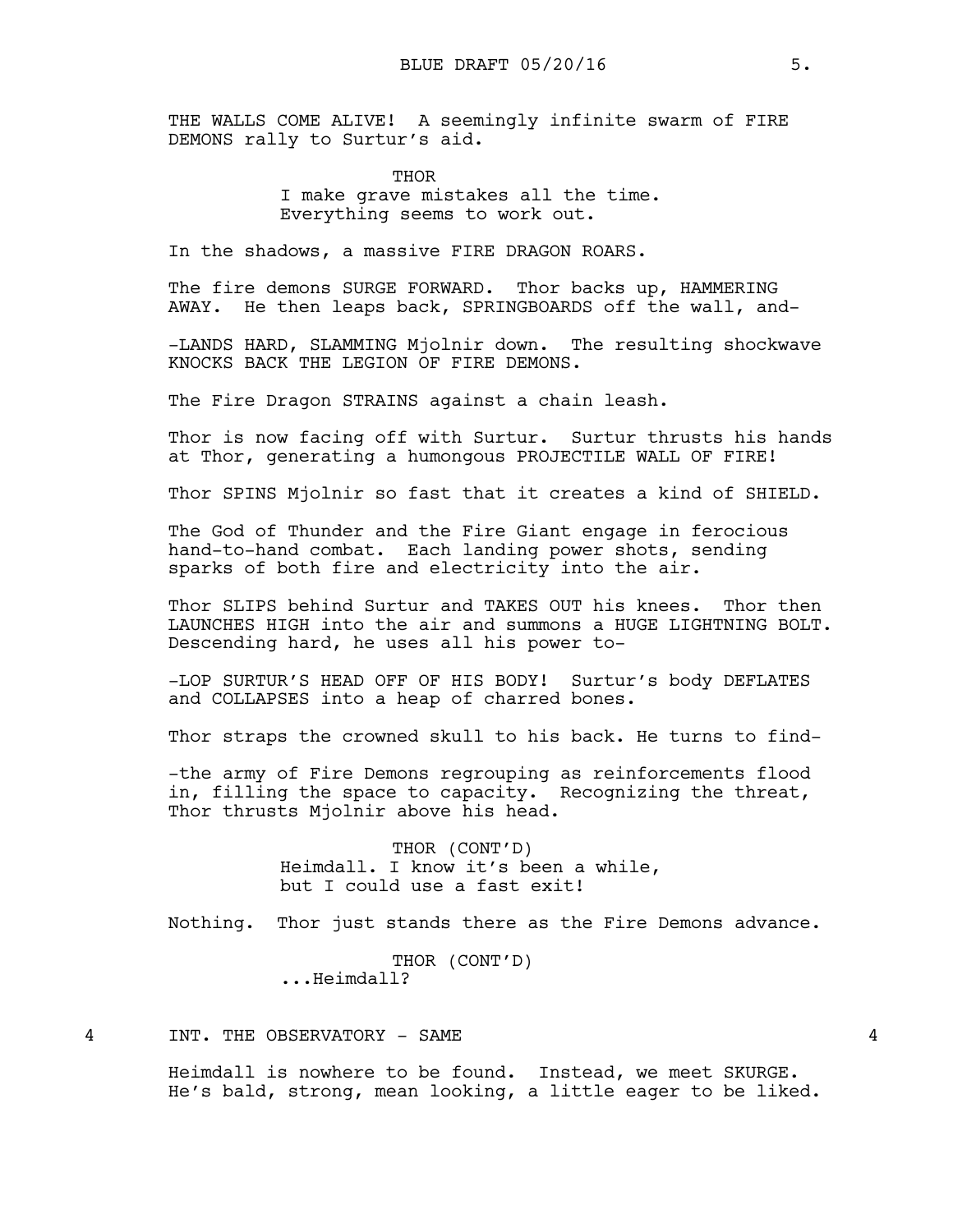At the moment, Skurge is entertaining two ASGARDIAN WOMEN.

SKURGE Heimdall was an idiot. This job should have made him rich. Now, the job ain't easy, but it does have its benefits. The Bi-Frost gives me access to everything the Nine Realms have to offer. I mean it's all mine for the taking. (beat) Behold...my stuff.

Skurge has drawn their attention to a pile of weapons and treasures he has stashed off to the side.

He hefts up two M-16 assault rifles, trying to play it cool.

SKURGE (CONT'D) I'm particularly fond of these. I pulled 'em out of a place on Midgard called Texas. I even named them. Des and Troy. You see, when you put them together...they destroy.

5 INT. SURTUR'S LAIR - CONTINUOUS 5

Having expected to have been Bi-Frosted out of there, Thor is OVERRUN BY THE GIANT WAVE OF FIRE DEMONS!

The Fire Dragon BREAKS FREE of its chain.

Realizing he's in trouble, Thor TAKES OFF, rocketing up to-

6 EXT. MUSPELHEIM - CONTINUOUS 6

Thor CRASHES out of the ground and LANDS on a craggy surface. Disoriented and singed from the fire demon onslaught.

Thor's cloak is on fire, and he frantically PATS OUT the flames. He picks up Mjolnir, holds it up once more. Nothing.

> THOR Heimdall, come on.

THE GROUND SHAKES! Like an earthquake. Thor backs up as the ground begins to give way all around him. And then-

-THE FEARSOME FIRE DRAGON BURSTS OUT OF THE GROUND! The dragon opens its tremendous jaws for an ear-splitting roar...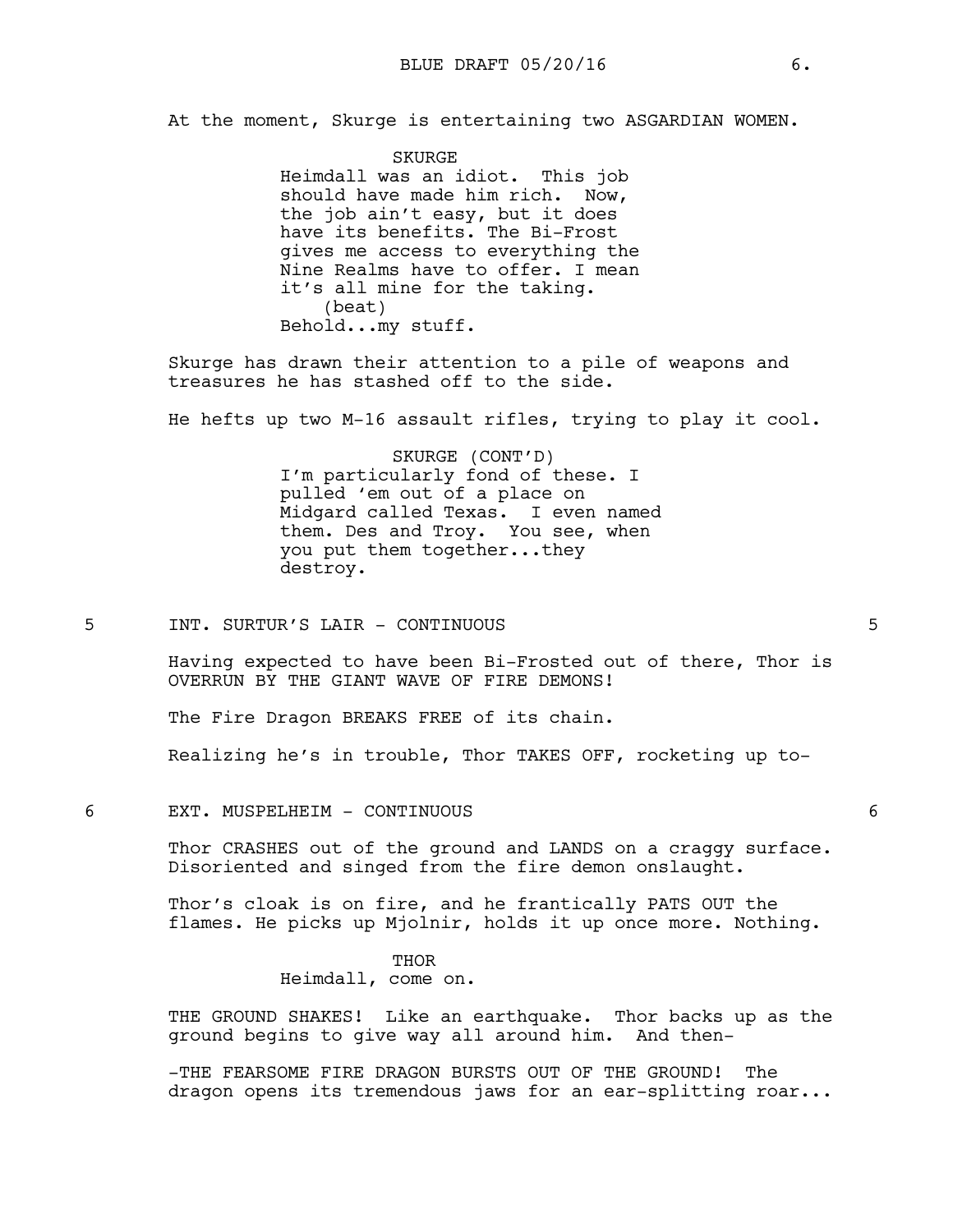...but Thor STUFFS Mjolnir into its mouth and lets go.

THUD! The hammer DROPS, pinning the beast down by its bottom jaw. It THRASHES and GROWLS, trying to break free.

|       | THOR (CONT'D)          |  |  |  |
|-------|------------------------|--|--|--|
| Stay. |                        |  |  |  |
|       | (looks up to the sky:) |  |  |  |
|       | I'm running short on-- |  |  |  |

Thor notices that all around him the ground is CRUMBLING like a field of sinkholes giving way to more snarling Fire Demons!

THOR (CONT'D)

-options.

Thor calls for Mjolnir and TAKES OFF. The dragon SCREECHES!

- 7 OMITTED 7
- 8 OMITTED 8
- 9 TNT. THE OBSERVATORY SAME 9

Skurge continues showing off for the ladies.

THOR (O.S.)

Heimdall?

Behind Skurge the Bi-Frost starts MOVING. One of the women notices the Bi-Frost glowing.

> ASGARDIAN WOMAN Skurge, is that important?

Skurge turns and notices the Bi-Frost activity.

SKURGE You girls are in for a treat.

Angle on Heimdall's sword, which has been sloppily cast aside in another pile of "stuff." Skurge hastily runs and grabs it.

# 10 EXT. MUSPELHEIM - CONTINUOUS 10

Thor is FLYING at top speed, but that dragon is right on his heels! The fire demons LAUNCH flaming projectiles from below!

Thor looks back, genuinely nervous. The dragon is OPENING its jaws to swallow Thor whole when-

-Suddenly Bi-Frost OPENS! The portal surrounds Thor and engulfs the dragon's head! In an instant, they're gone.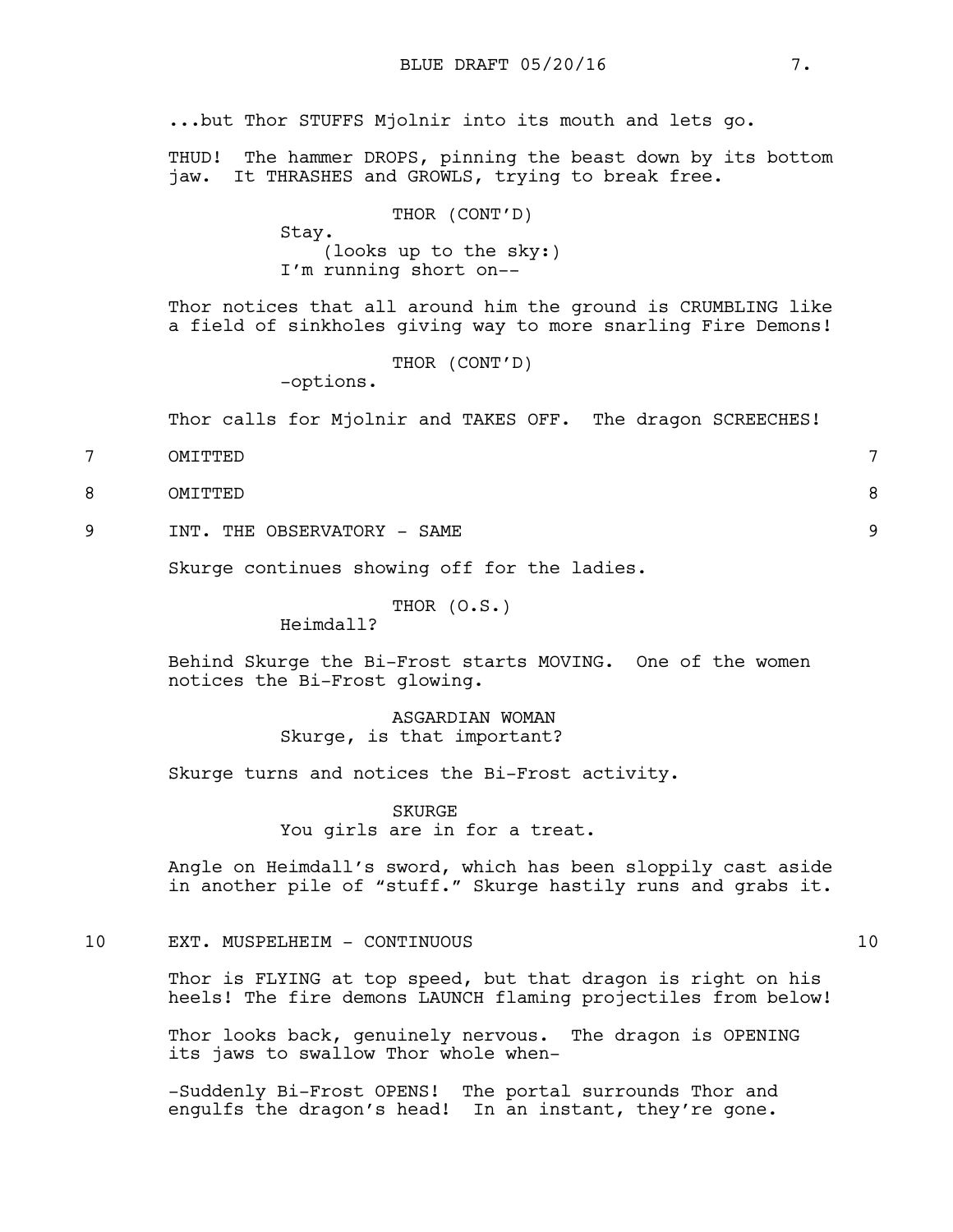## MAIN TITLE

### 11 INT. THE OBSERVATORY - MOMENTS LATER  $11$

Skurge has plunged Heimdall's sword into Bi-Frost.

BOOM! Thor EXPLODES out of the portal along with the severed head of the dragon! SPLAT! Blood and guts RAIN DOWN on Skurge and the two women, DRENCHING them with purple gore.

The dragon's head SLIDES slowly across the floor, coming to rest right in front of the women who are frozen in shock.

The women SHRIEK and rush out of the Observatory. Thor meanwhile is clean and staggering back to his feet. He looks up to Skurge, who is wiping dragon guts off of himself.

SKURGE

Girls! (beat) Well well, look who decided to pop in. Thanks for scaring away my company and drenching my workplace in brains.

THOR

Who are you?

SKURGE Don't you remember? I'm Skurge. (Thor doesn't) We fought together on Vanaheim.

THOR Right. Where's Heimdall?

SKURGE That traitor. No one knows, he's a fugitive of the throne.

THOR

Traitor?

#### SKURGE

Yeah, you see, Odin charged Heimdall with negligence of duty, but he disappeared before the trial. Hard to catch a guy who can see everything in the Universe.

Thor starts to say something, but then gives up. Instead he starts towards the exit... but Skurge stands in his way.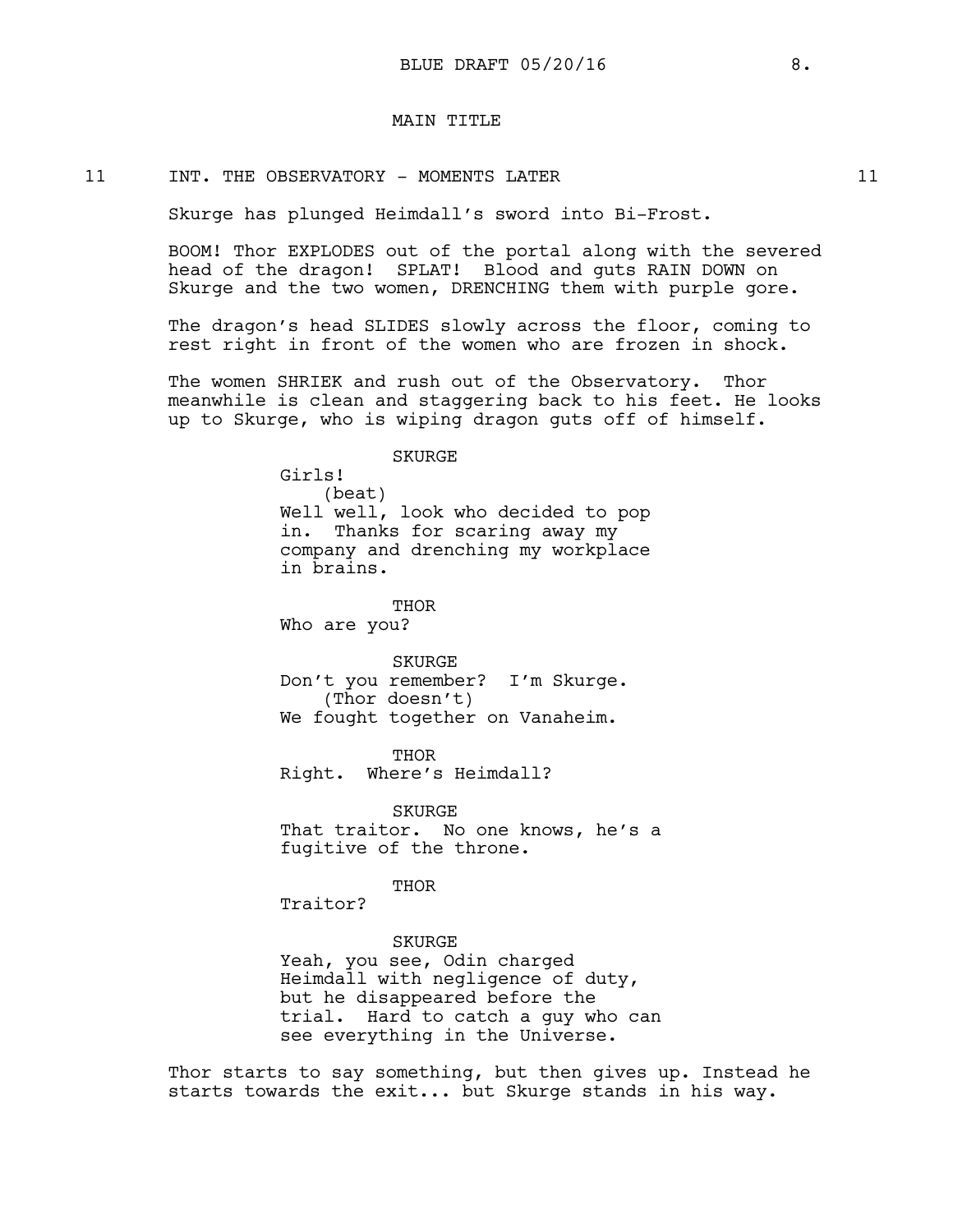**THOR** 

Sure.

SKURGE Hold on. I'm supposed to announce your arrival.

Thor SPINS UP Mjolnir and takes off in a blur. Skurge starts the loooong run down the Rainbow Bridge.

- 12 OMITTED 12
	-
- A13 EXT. THEATER ENTRANCE DAY A13

THOR arrives with Surtur's skull.

There's a small crowd making its way through a threshold over which stands a monumental statue of Loki, arms out-stretched in the 'savior' pose.

Confused, Thor turns to a theater patron.

**THOR** What the hell is that?

13 EXT. ASGARD - ROYAL TERRACE - PATIO - MOMENTS LATER 13

LOKI falls into frame, GASPING FOR BREATH... although it's not Loki. This is ACTOR LOKI and we're watching a STAGE PLAY.

In the background, a single musician plays the haunting score from THOR: THE DARK WORLD on a pan flute.

Suddenly, ACTOR THOR leans into shot, holding Actor Loki.

ACTOR LOKI Oh, brother. This is it. I take my leave.

ACTOR THOR You fool, you didn't listen!

ACTOR LOKI

I'm sorry.

ACTOR THOR Lady Sif! Get help!

"Sif" awkwardly runs off. The "Warriors Three" watch sadly. A small choir JOINS IN as the music builds to a CRESCENDO.

> ACTOR SIF Somebody help!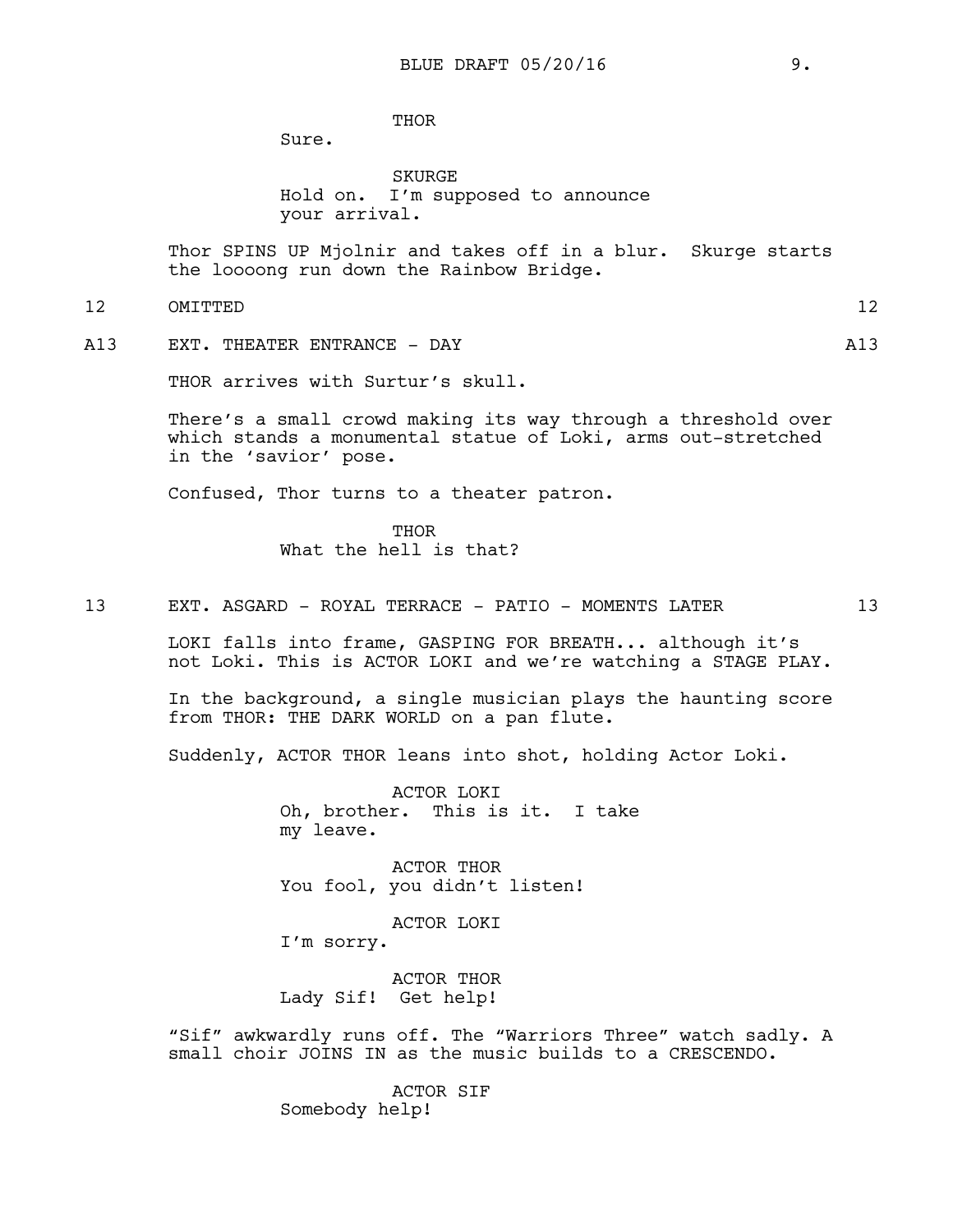In the middle of the audience we reveal ODIN, sitting upon a chaise lounge, sipping wine and thoroughly enjoying the show. Unseen, Thor arrives behind the audience and watches.

> ACTOR LOKI Sorry for all I've done.

ACTOR THOR It's all right. Hold on.

ACTOR LOKI I'm sorry I tried to rule Earth.

ACTOR THOR They'd be lucky to have you.

ACTOR LOKI I'm sorry about that thing with the Tesseract. I just couldn't help myself.

ACTOR THOR

I know.

ACTOR LOKI I'm a trickster.

ACTOR THOR So mischievous.

ACTOR LOKI Sorry about that time I turned you into a frog.

ACTOR THOR It was a wonderful joke.

ODIN (to no-one in particular) Twas indeed hilarious.

ACTOR THOR You are the savior of Asgard.

ACTOR LOKI Tell my story.

ACTOR THOR

I will.

ACTOR LOKI Build a statue for me.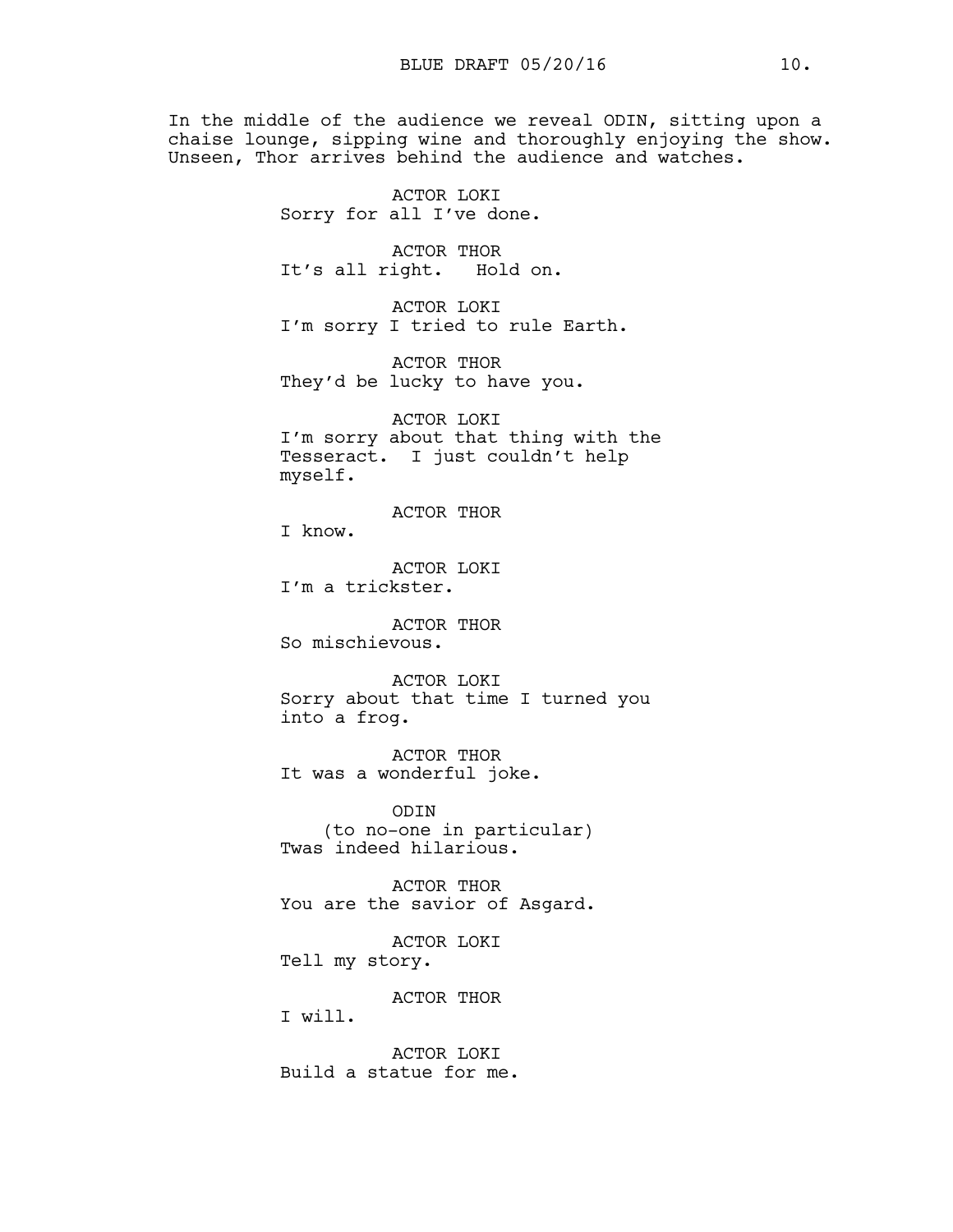ACTOR THOR We will build a big statue for you.

ACTOR LOKI With my helmet on, with the big bendy horns.

ACTOR THOR I will tell Father what you did here today.

Odin mouths Actor Loki's final line along with him.

ACTOR LOKI I didn't do it for him.

Actor Loki then "dies".

ACTOR THOR

Noooooo!!!

The brothers freeze in a TABLEAU as ACTOR ODIN steps forward.

ACTOR ODIN And so Loki died of his wounds, giving his life for ours. He fought back those disgusting dark elves. He brought peace to the realm.

He takes a 4-YEAR-OLD BOY, PAINTED BLUE, into his arms.

ACTOR ODIN (CONT'D) Loki, my boy...'Twas many moons ago I found you on a frost-bitten battlefield.

Thor watches, incredulous. He then notices that a woman next to him is openly SOBBING at the play.

> ACTOR ODIN (CONT'D) On that day, I did not yet see in you Asgard's savior. No. You were merely a little blue baby icicle... that melted this old fool's heart.

The crowd erupts in rapturous applause. The players bow. Odin stands up, leading the crowd in this STANDING OVATION.

> ODIN Bravo! Bravo! Well done. Bravo.

> > THOR

Father.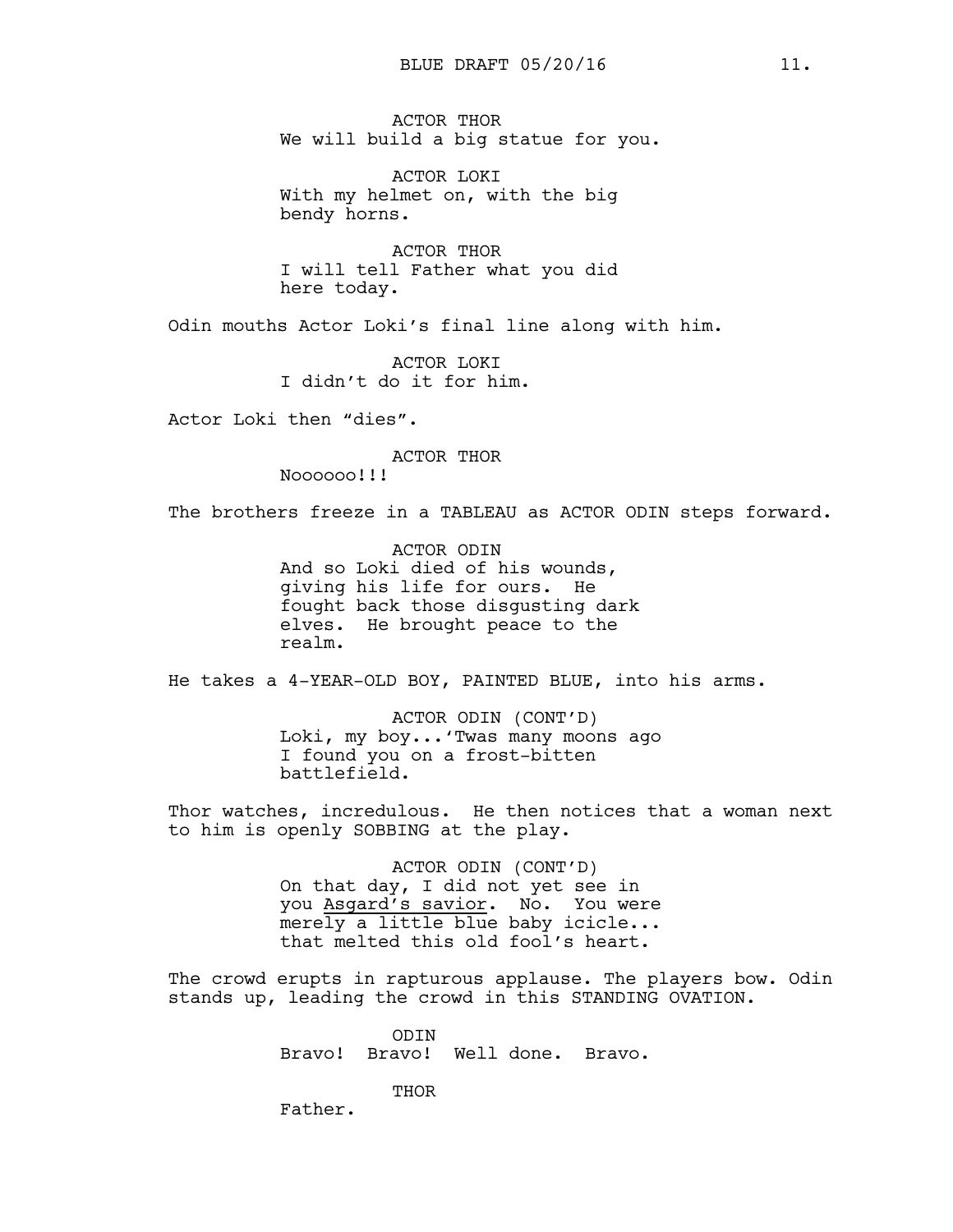Odin sees Thor taking a knee. Curses under his breath:

ODIN Oh, shit. (then, announcing) My son! Thor has returned! Greetings my boy.

Odin goes through a weird internal transformation. His fluidity is replaced by a rigid and regal posture. He bats away his maiden and turns to Thor, who stands up.

> THOR It's an interesting play. What's it called?

ODIN The Tragedy of Loki of Asgard. The people wanted to commemorate him.

THOR Indeed they should. (provoking) I like that statue. A lot better looking than he was when he was alive, though. A little less weasely. Less greasy maybe.

Odin sours, masking his agitation. Thor holds up the skull.

THOR (CONT'D) You know what this is?

ODIN (ADR) The skull of Surtur? That's a formidable weapon.

Thor approaches an E-Guard and hands it over.

THOR Do me a favor. Lock this in a vault so it doesn't turn into a giant monster and destroy the whole planet.

ODIN So it's back to Midgard for you, is it?

Thor starts YO-YOing Mjolnir, turns back to Odin.

THOR Nope. I've been having this reocurring dream lately. (MORE)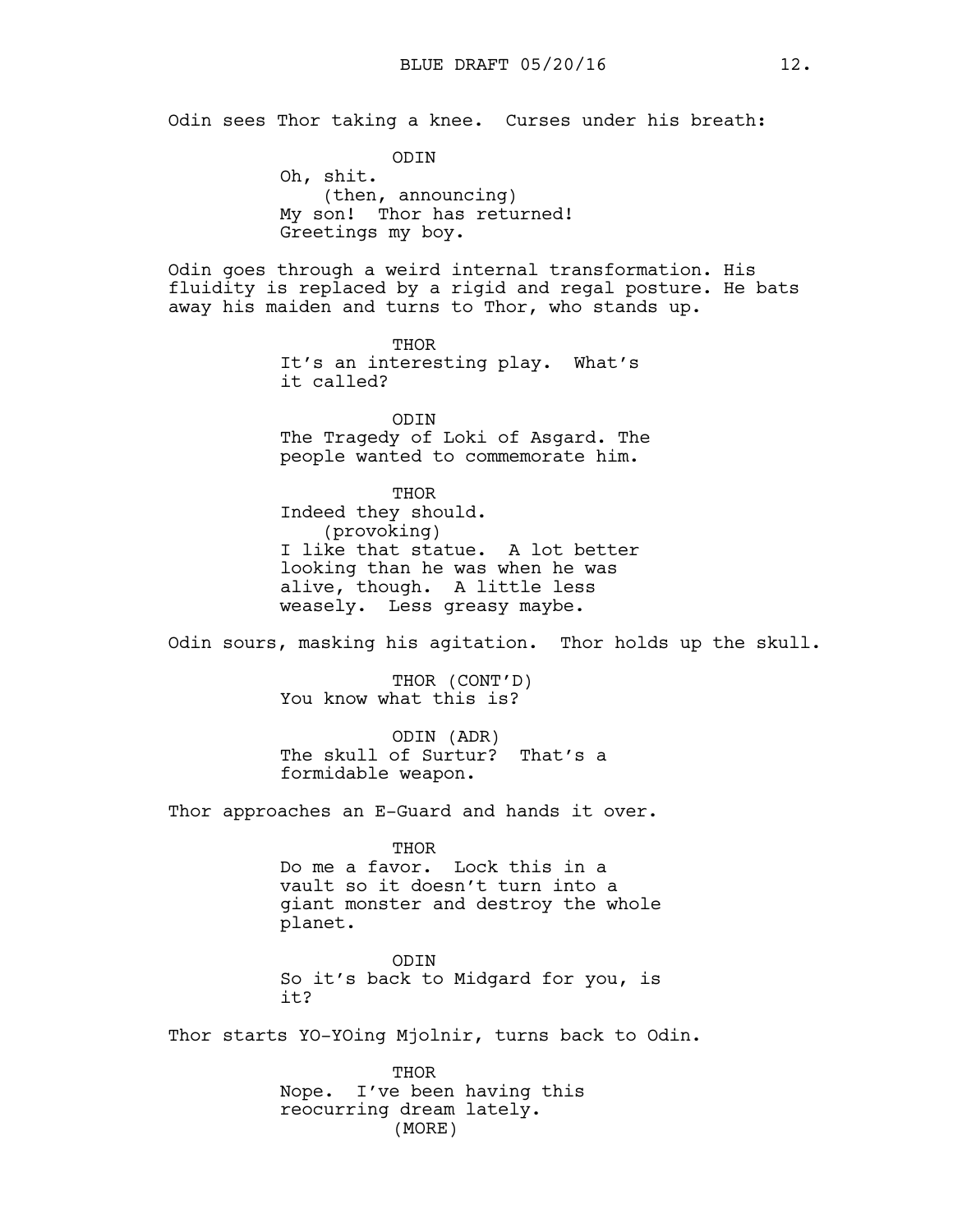Every night I see Asgard fall into ruins... THOR (CONT'D)

ODIN

That's just a silly dream... Signs of an overactive imagination.

THOR

Possibly... but then I decide to go out there and investigate. And what do I find, but the Nine Realms completely in chaos. Enemies of Asgard assembling, plotting our demise, all while you, Odin, the protector of those Nine Realms, are sitting here in your bathrobe, eating grapes.

ODIN

Well, it is best to respect our neighbors' freedom.

THOR Of course, the freedom to be massacred.

ODIN Yes, besides, I have been rather busy myself.

THOR Watching theatre.

ODIN Board meetings, and security council meetings...

**THOR** You really going to make me do it?

ODIN

Do what?

Thor SPINS Mjolnir and then HURLS it off into the distance, GRABS Odin by the back of the neck.

Odin's royal attendants GASP in shock. The Einherjar bodyguards rush Thor, but he KICKS them away.

> THOR You know that nothing will stop Mjolnir as it returns to my hand.

Mjolnir stops mid-air and starts ROCKETING BACK.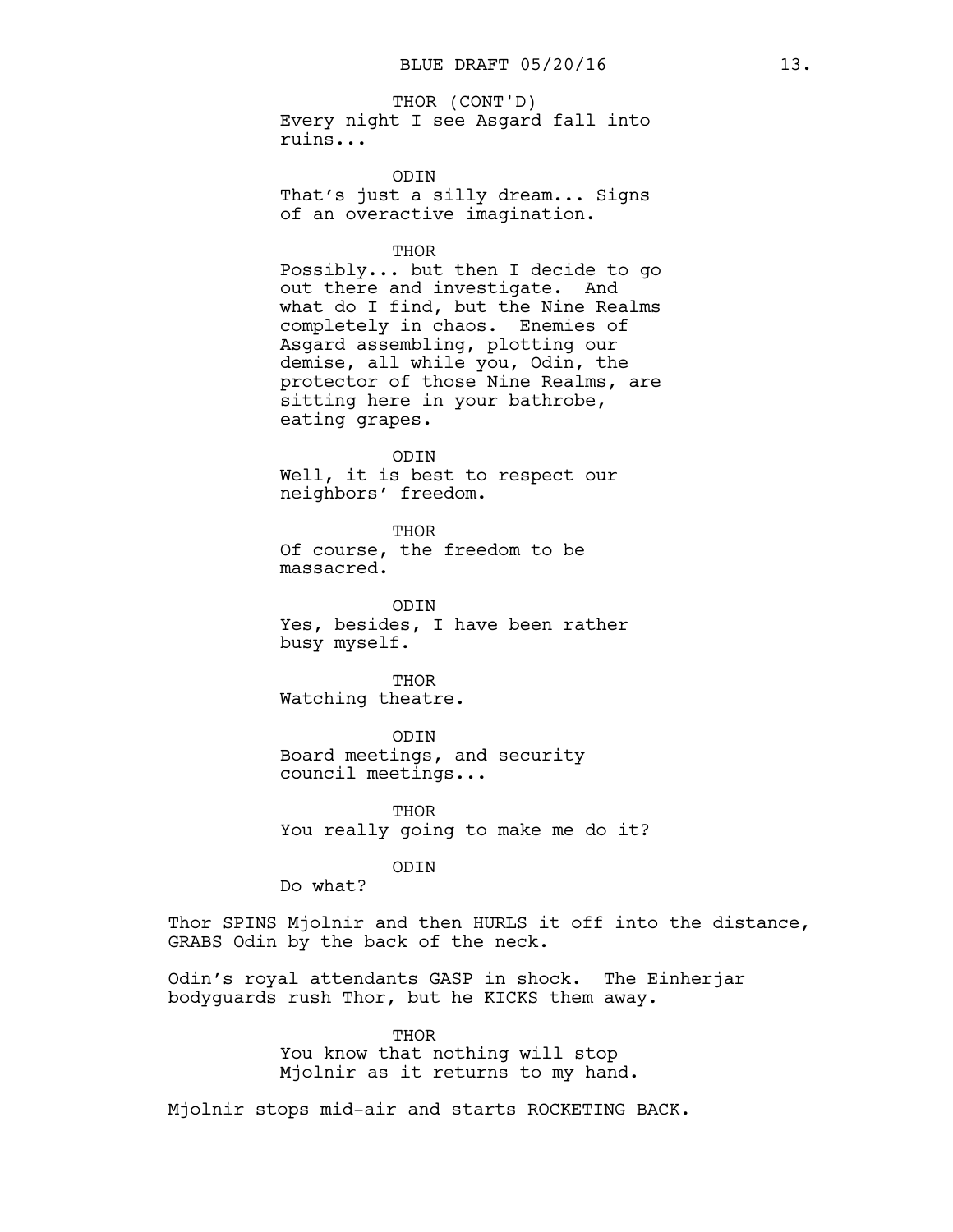THOR (CONT'D) Not even your face.

ODIN You've gone quite mad. You'll be executed for this!

Mjolnir approaches at a terrifying speed as Odin struggles.

THOR Then I'll see you on the other side...brother.

The jig is up. A shimmering illusion dissipates, revealing:

LOKI Alright, I yield!

Thor DROPS Loki to the ground and catches Mjolnir. Loki looks to Thor, hands up defensively. Skurge arrives on the scene, a little late to warn Loki.

> **SKURGE** Behold! Thor..Odinson.

**T.OKT** You had *one job!* Just the one.

THOR Where's Odin?

**LOKT** You just couldn't stay away, could you? Everything was fine without you. Asgard was prospering (gestures to the crowd) You've ruined everything. Ask them.

Those who aren't freaked out are becoming gradually angrier. Thor advances on Loki, who backs up onto the chaise lounge.

> THOR Where's father? Did you kill him?

**TOKT** You had what you wanted, you had the independence you asked for!

Thor PRESSES Mjolnir onto Loki's chest.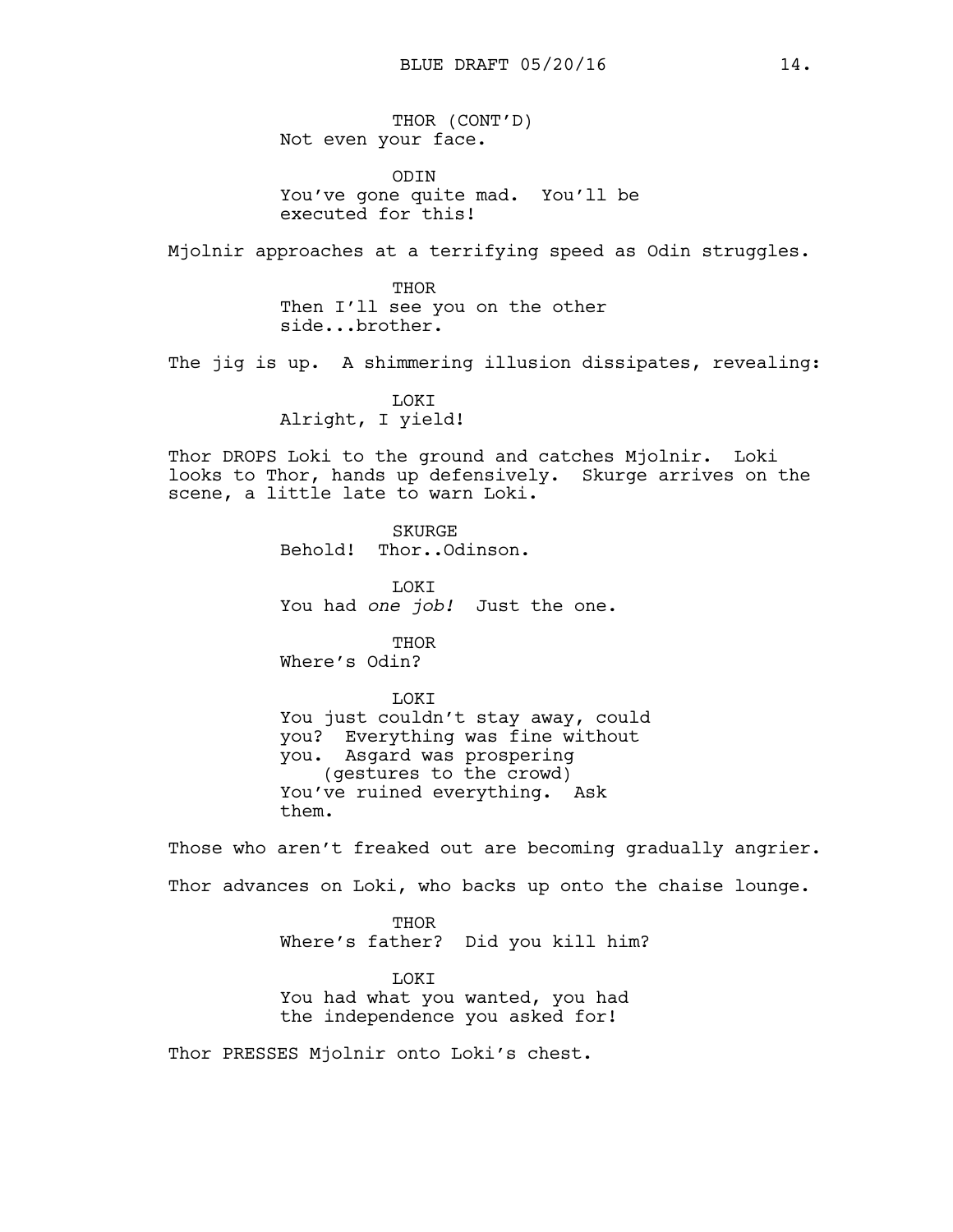LOKI (CONT'D) Ow-ow-ow! Alright! I know exactly where he is.

- 15 OMITTED 15
- 16 OMITTED 16
- 17 EXT. SHADY ACRES NURSING HOME MANHATTAN DAY 17

A NURSING HOME sign on a brick wall. Suddenly the wall crumbles out of shot, revealing a demolition site.

Reveal Thor and Loki wearing street clothes. Thor carries an umbrella, Loki is dressed in a weird avant-garde suit.

LOKI

I swear, I left him right here.

THOR

Right here on the sidewalk? Or right there, where the building that's being demolished? Great planning.

LOKI How was I supposed to know? Can't see into the future. I'm not a witch.

THOR Then why do you dress like one?

**T.OKT** 

Hey.

**THOR** 

I can't believe you're alive. I saw you die. I mourned you, I cried for you.

LOKI I'm honored.

COLLEGE GIRL 2 Ask him.

COLLEGE GIRL 1 Hi. Would you mind taking a picture with us?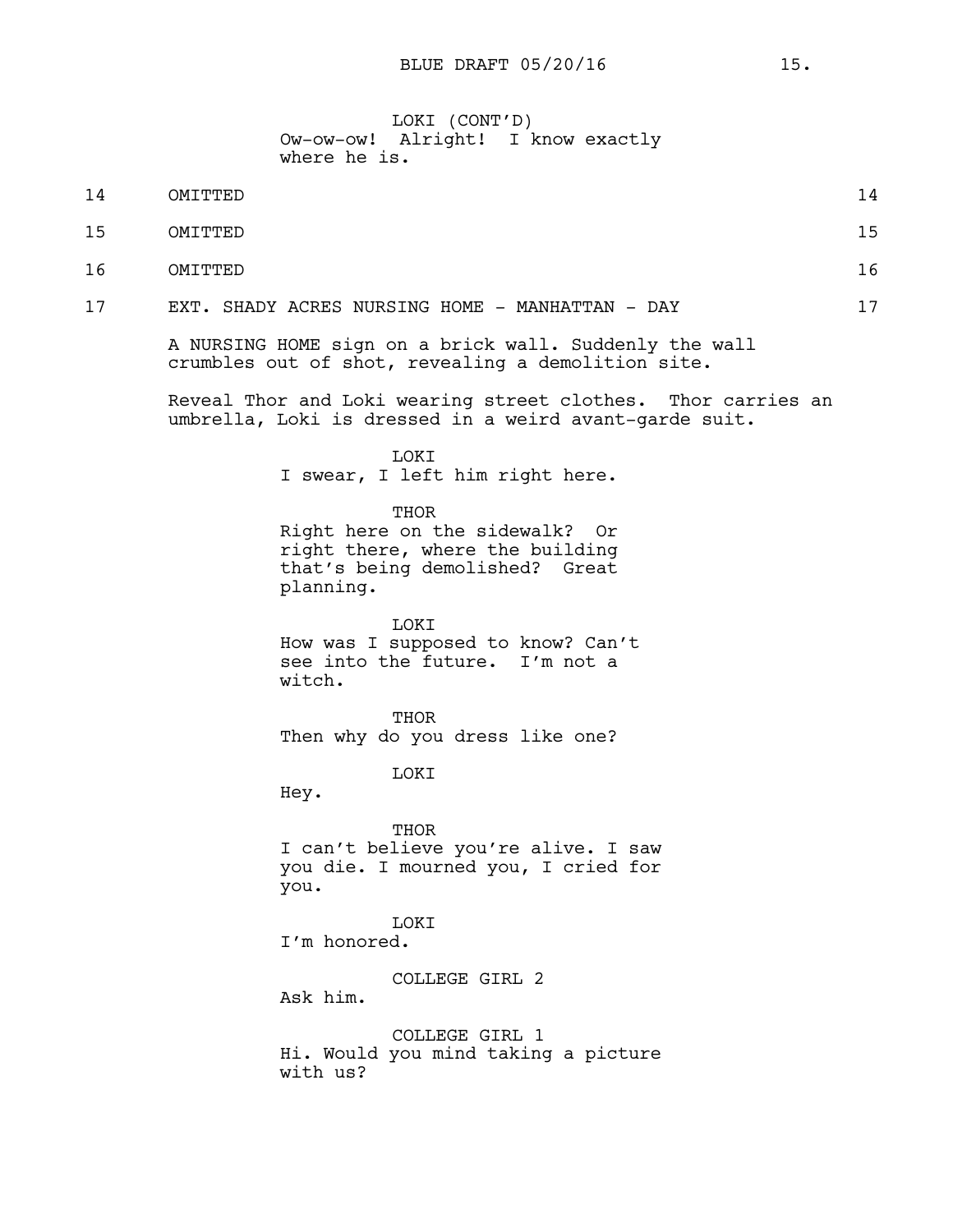**THOR** Sure. (to Loki:) Start figuring out where he is. COLLEGE GIRL 1

Oh, my god.

COLLEGE GIRL 2 Sorry to hear that Jane dumped you.

THOR She didn't dump me, you know. I dumped her. It was a mutual dumping.

Thor notices something going on around Loki.

THOR (CONT'D) What's this, what are you doing!?

Loki looks down to see that the sidewalk has started to GLOW BENEATH HIM! A circle of ancient symbols.

> **T.OKT** This... isn't me.

WHOOMPF! Loki DROPS out of sight, vanishing through solid concrete! Thor sees a CARD on the sidewalk where Loki was.

Thor pokes the business card.

THOR

Loki?

He picks up the card. It reads:

### **177A Bleecker Street**

Thor picks up the card and - WHOOSH!

18 EXT. SANCTUM SANTORUM - DAY 18

Thor approaches 177A Bleecker Street.

He knocks ONCE, TWICE, and then WHOOSH!

19 INT. SANCTUM SANCTORUM UPSTAIRS PARLOR - CONTINUOUS 19 Thor is suddenly inside Doctor Strange's lair!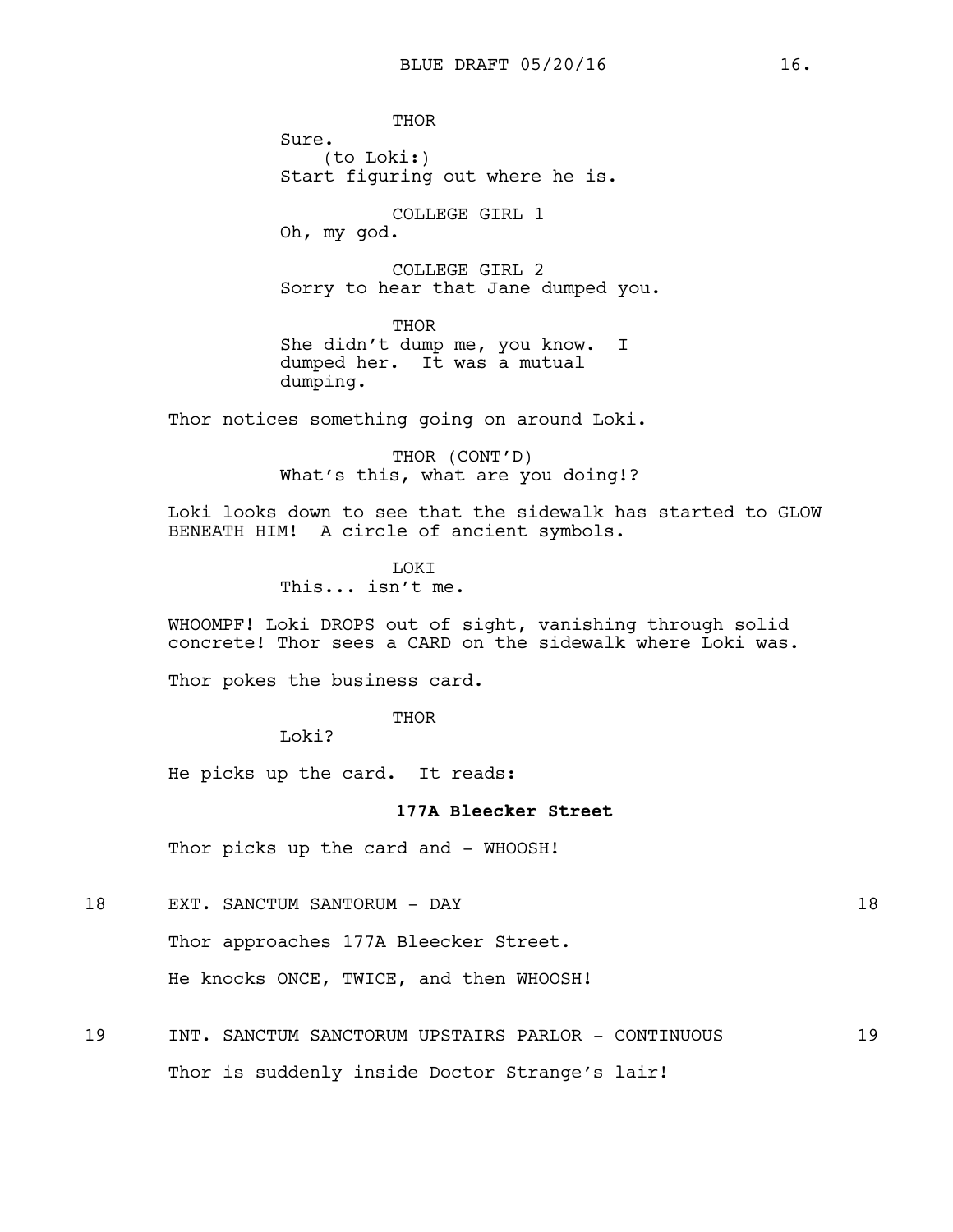STRANGE (O.S.) Thor Odinson.

From a dark corner we glimpse a shape - DOCTOR STRANGE. Levitating, he drifts towards Thor.

> STRANGE (CONT'D) God of Thunder.

Thor holds up the ratty umbrella, ready to defend himself.

STRANGE (CONT'D) You can put down the umbrella.

Thor gives Strange a sideways look but then sets his umbrella down. When he looks back up, the environment is furnished.

> THOR So earth has wizards now?

**STRANGE** The preferred term is "Master of the Mystic Arts."

THOR Alright wizard, who are you? Why should I care?

STRANGE My name is Doctor Stephen Strange and I have some questions for you. Take a seat.

Thor and Strange are now sitting in high-backed chairs.

STRANGE (CONT'D)

Tea?

Thor now has a cup of tea in his hand.

THOR I don't drink tea.

STRANGE What do you drink?

THOR

Not tea.

Thor now has a stein of beer in his hand. He drinks it throughout the scene, but it always stays full.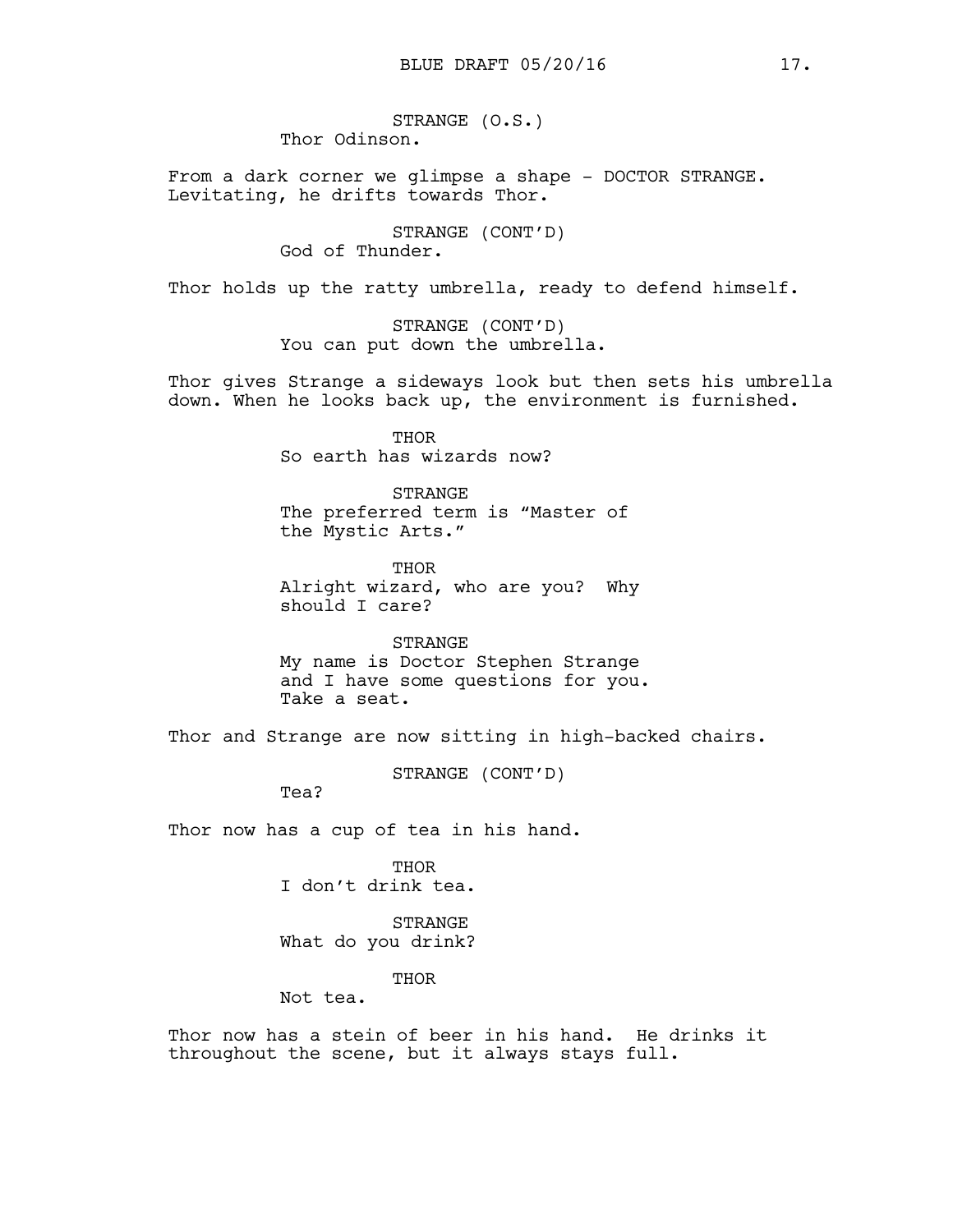## STRANGE

So I keep a watch list of individuals and beings from other realms that may be a threat to this world. Your adopted brother Loki is one of these beings.

#### **THOR**

He's a worthy inclusion.

STRANGE Then why bring him here?

THOR We're looking for my father.

### STRANGE

So. If you were to tell you where Odin was, all parties concerned would promptly return to Asgard?

#### THOR

Promptly.

DR. STRANGE Great. Then I'll help you.

### THOR

If you knew where he was, why didn't you call me?

## DR. STRANGE

I have to tell you, he was adamant that he not be disturbed. Your father said he had chosen to remain in exile. (beat)

And you don't have a phone.

#### THOR

No, I don't have a phone, but you could have sent an electronic letter. It's called an email.

### STRANGE

Yeah, do you have a computer?

THOR

No. What for? (beat) Anyway, my father is no longer in exile. So if you could tell me where he is, I can take him home.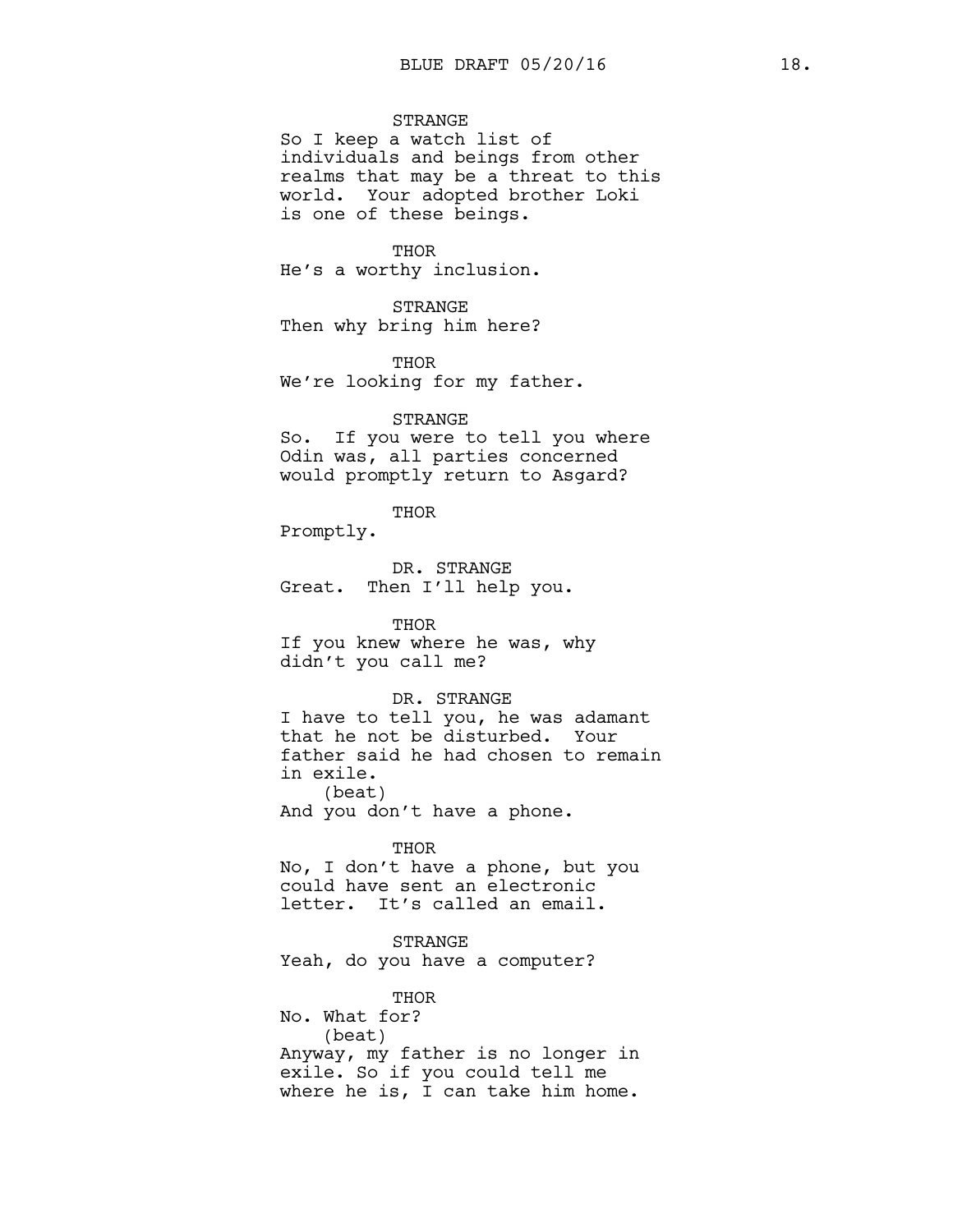DR. STRANGE Gladly. He's in Norway.

Strange stands up and suddenly they are standing by a bookcase. Strange takes down an ancient book, flips through it.

> STRANGE I'm just seeing whether this incantation requires any Asgardian modifications.

Thor reaches out to the bookcase to steady himself.

STRANGE (CONT'D)

Nope.

Suddenly they are both across the room at Strange's work station. Because Thor was touching the bookcase, he has magically brought it across the room as well.

> STRANGE (CONT'D) Oh, we don't need that.

Suddenly Thor is back across the room. Books fall off the shelf and Thor's beer spills.

He is queasy and unsteady from the teleporting.

THOR Will you stop doing that?

STRANGE I need just one strand of your hair.

THOR Let me explain something, my hair is not to be meddled wi-!

Strange is behind Thor, he plucks a strand of hair.

Strange extends the hair, infuses it with magic, does a few gestures that create a BRIGHT LIGHT and suddenly-

A20 INT. SANCTUM SANCTORUM - FRONT STAIRCASE - CONTINUOUS A20

Bottom of the stairs. Strange is standing. Thor is rolling down the stairs. A magic portal leading into a peaceful meadow has opened beside Strange.

> THOR We could have just walked.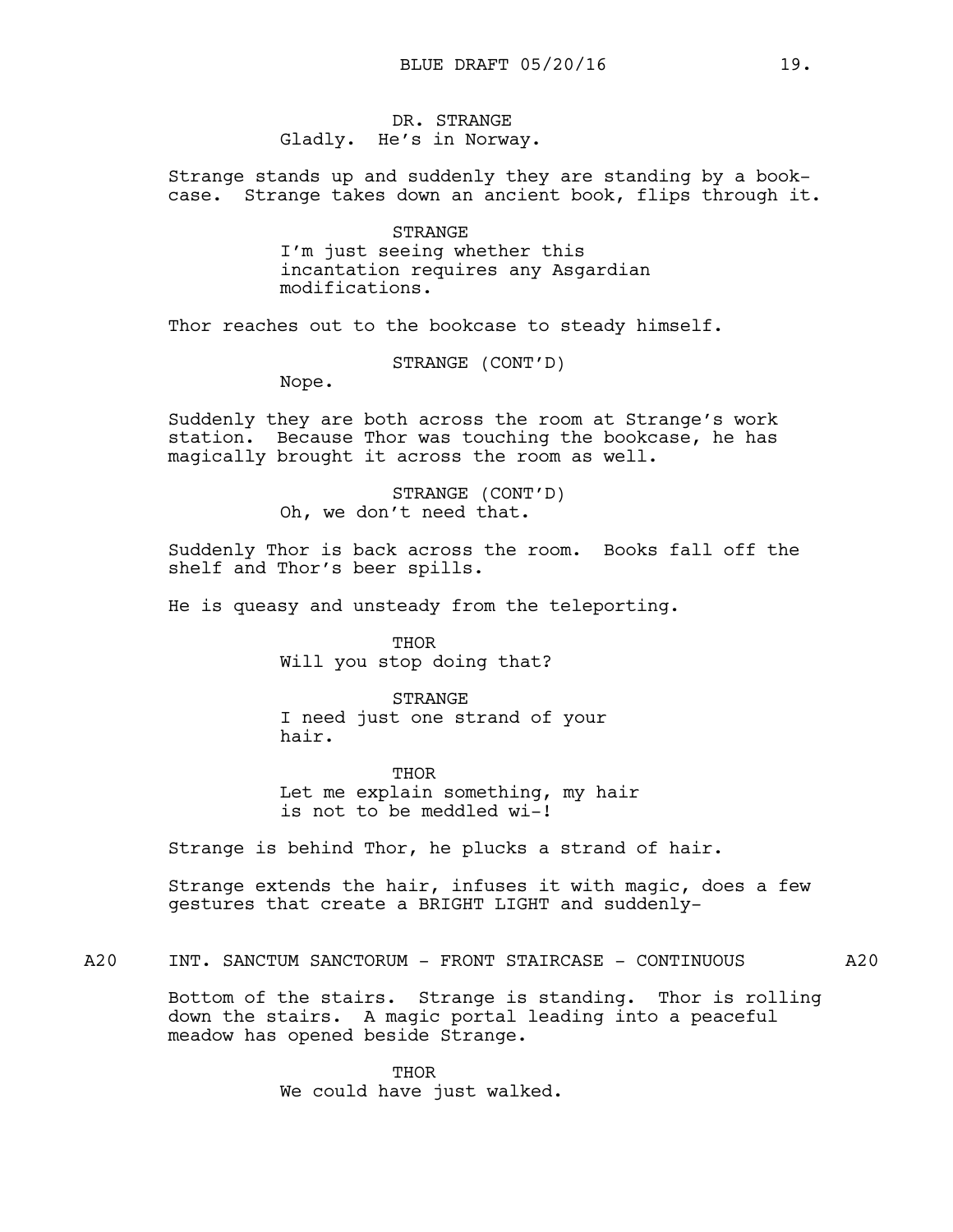DR. STRANGE (re: the portal) He's waiting for you.

THOR

All right.

STRANGE Don't forget your umbrella.

THOR

Yes.

Thor extends his arm and holds out his hand. Crashing noises are heard. Lots of crashing noises.

THOR (CONT'D)

Sorry

Finally the umbrella flies into his hand.

THOR (CONT'D) I suppose I'll need my brother back.

DR. STRANGE Yeah, right.

Suddenly we hear SCREAMING.

From above, LOKI drops out of a portal. He LANDS HARD on the floor and then STAGGERS to his feet. On edge, confused.

> LOKI ...I have been falling...for *thirty minutes!*

DR. STRANGE (to Thor:) You can handle him from here.

THOR Yeah of course. (they shake hands) Thank you very much for your help.

**STRANGE** Good luck.

LOKI Handle me? Who are you?

THOR

Loki.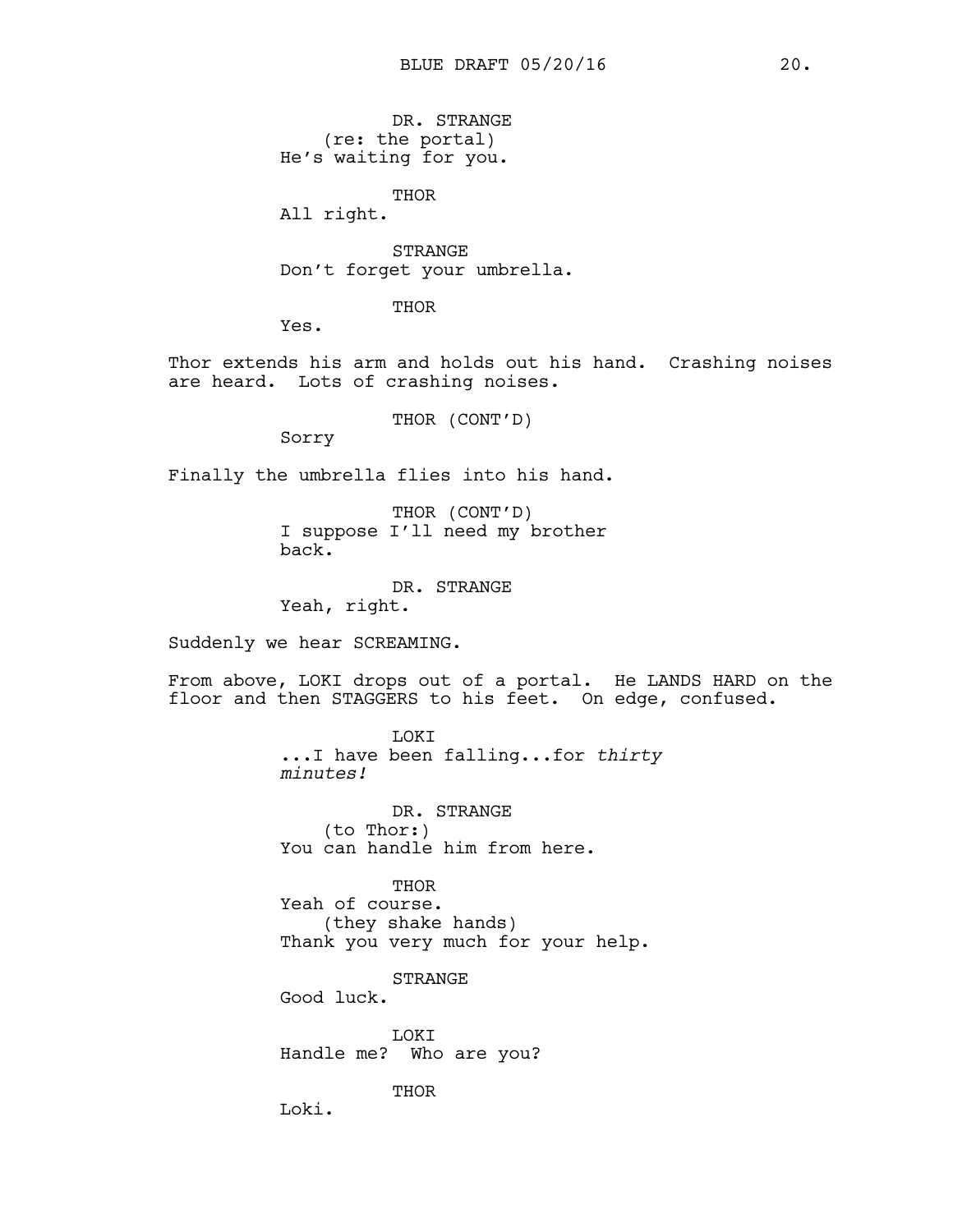Loki DRAWS a dagger, ready to attack Strange.

**LOKT** 

..you think you're some kind of sorcerer? Don't think for one minute, you second-rate...

### DR. STRANGE

Bye-bye.

Strange GESTURES with both hands and-

-WHOOSH! PULLS the magic portal over them.

Just like that, Thor and Loki are gone.

20 OMITTED 20

21 EXT. CLIFFS - DAY 21

Beautiful, undisturbed nature. We hear the ocean nearby.

LOKI lands on the ground, portal closes behind them.

**THOR** 

Father?

A lone figure stands at the other side of the meadow at the cliff's edge, waves CRASHING below.

It is ODIN. He's dressed plainly in humble human clothes. The boys approach him quickly.

> ODIN Look at this place. It's beautiful.

THOR Father, it's us.

ODIN My sons. I've been waiting for you.

Loki is surprised to hear Odin call him his son.

**THOR** I know. We've come to take you home.

ODIN Home, yes. Your mother, she calls me. Do you hear it?

Thor fires a look at Loki, who holds up his hands in defense.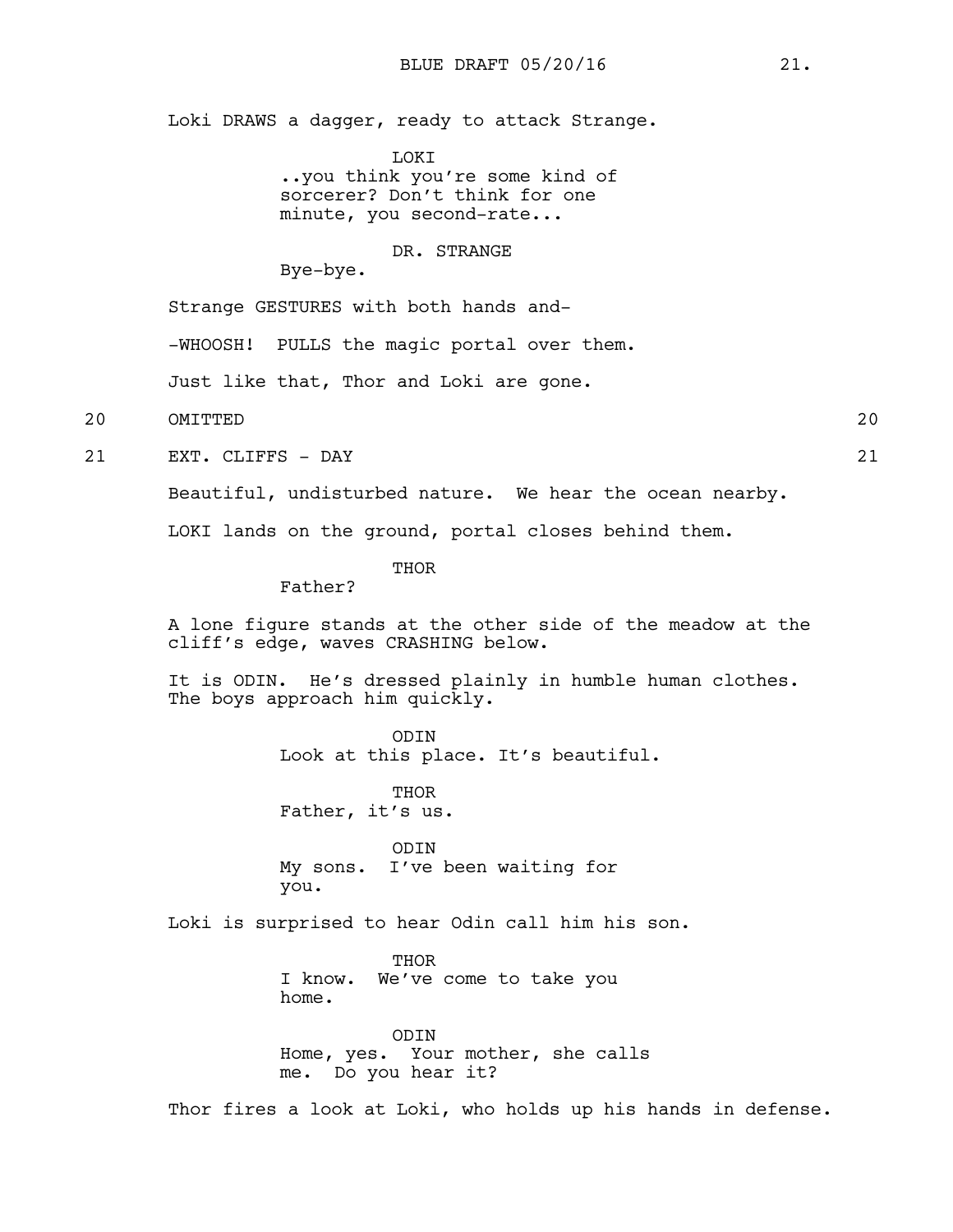**THOR** Loki, lift your magic.

Odin turns to Loki, who stiffens. But Odin smiles.

ODIN Took me quite a while to break free from your spell. Frigga would have been proud.

Loki is moved by this gesture. He looks over to see Thor staring at him, anger building.

Odin puts a hand on Thor's shoulder, calming him.

ODIN (CONT'D) Come and sit with me. I don't have much time.

Odin sits, out of breath, weak. His sons sit beside him.

THOR I know that we failed you, but we can make this right.

ODIN I failed you. (beat) It is upon us...Ragnarok.

THOR No, I've stopped Ragnarok. I put an end to Surtur.

ODIN No. It has already begun. She's coming. My life was all that held her back, but my time has come. I cannot keep her away any longer.

THOR Father, who are you talking about?

ODIN The Goddess of Death. Hela. My first born. (faces Thor) Your sister.

That hits Thor hard. Loki can't believe what he's hearing.

THOR

...what?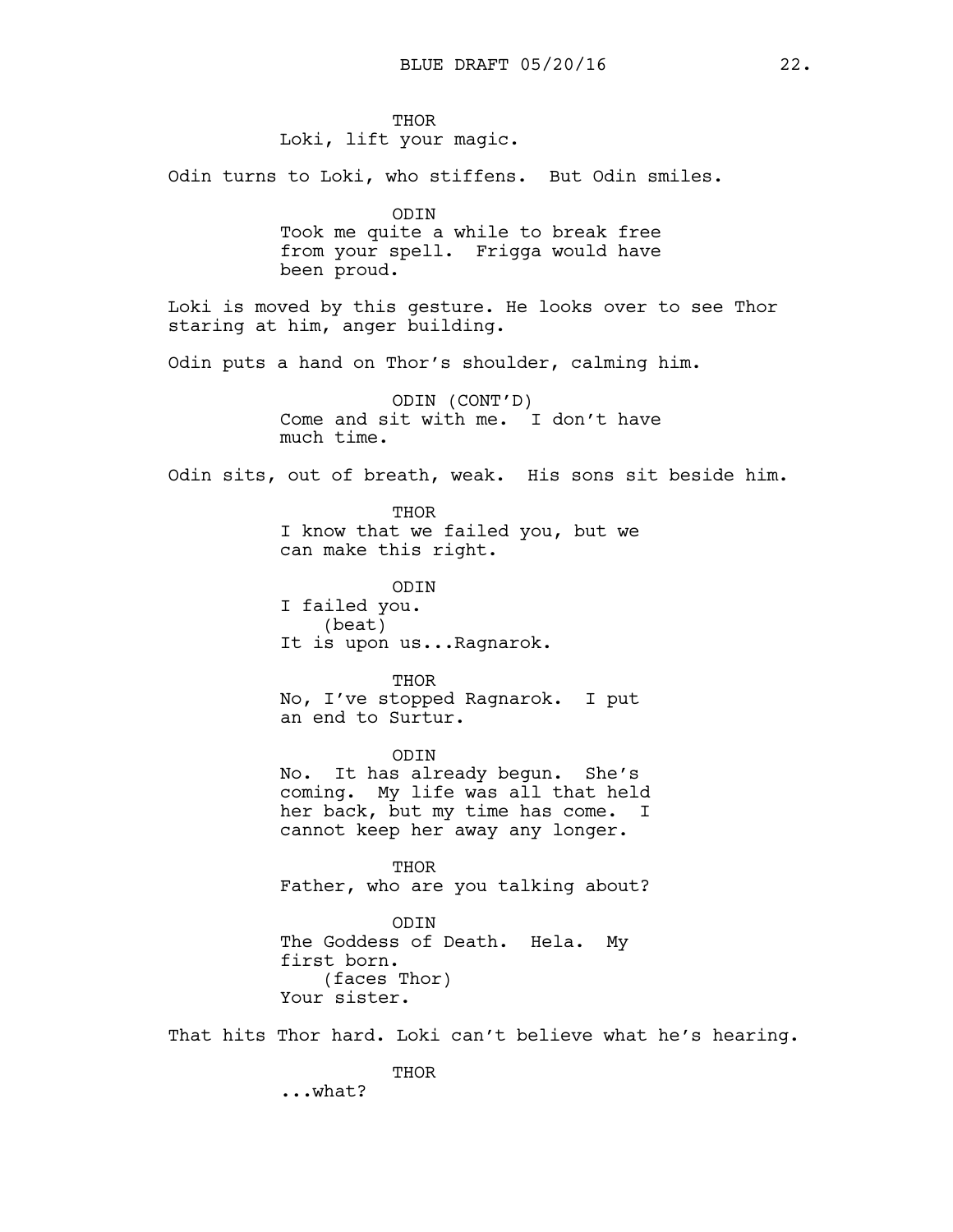**ODTN** 

Her violent appetites grew beyond my control. I couldn't stop her, so I imprisoned her. Locked her away. She draws her strength from Asgard...and once she gets there, her powers will be limitless.

**THOR** 

Whatever she is, we can stop her. We can face her together.

ODIN (takes Thor's hand) No we won't. I'm on a different path now. This you must face alone.

Odin looks into Thor's eyes, struggling to breathe.

ODIN (CONT'D) I love you my sons.

For the briefest of instances, father and sons share a quiet moment together. Tears well in Thor's eyes.

ODIN (CONT'D)

Look at that.

Ethereal sun-rays stream down upon the ocean.

ODIN (CONT'D) Remember this place. Home.

A warm glow washes over Thor's face and he turns to see that- -ODIN IS DISSIPATING INTO STARDUST. THE ALLFATHER HAS DIED.

A moment as the brothers separately mourn for Odin.

The sky above DARKENS and THE WIND PICKS UP.

Thor stands and turns toward Loki, his eyes burning with rage. Loki takes a step back.

LOKI

Brother.

Thor faces Loki. Electricity CRACKLES at Thor's hands.

THOR This was your doing.

CRACK! Behind them a black portal SPLITS OPEN!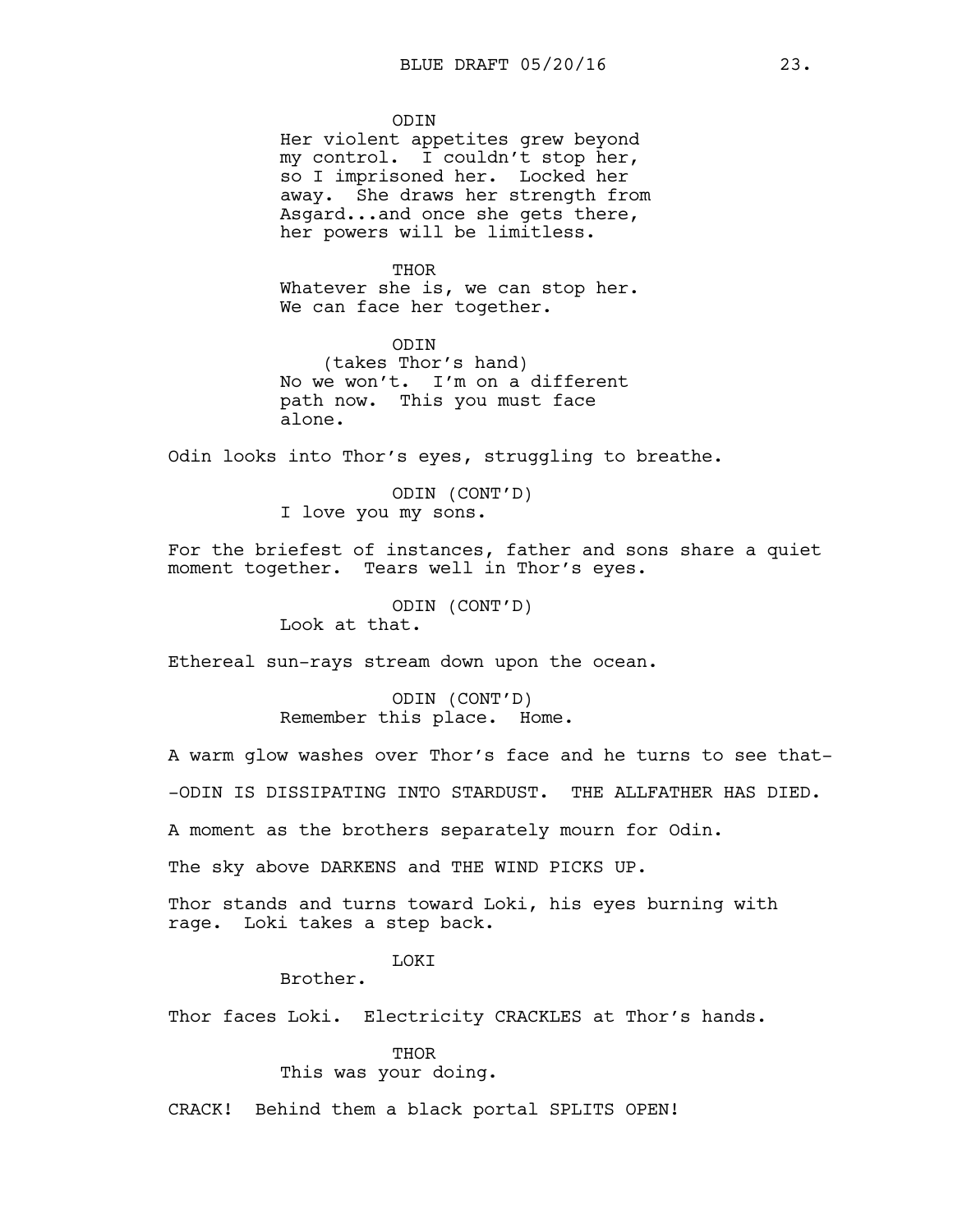Thor SLAMS DOWN his umbrella, transforming into his Asgardian armor (with Mjolnir). Loki changes into his armor as well. A piercing scream cuts the air as a figure is hurtled out of the portal, crashing out of this dimensional rift is HELA. Hela takes a second to consider her surroundings. Then: HELA So he's gone? (beat) That's a shame. I would've liked to have seen that. A tense moment as they stare each other down. **THOR** You must be Hela. I'm Thor, son of Odin. HELA Really, you don't look like him. LOKI Perhaps we can reach an arrangement. HELA You sound like him. Loki shifts nervously. Thor's grip tightens on Mjolnir. HELA (CONT'D) Kneel. **T.OKT** Beg your pardon? Hela MANIFESTS a pitch black blade. HELA Kneel...before your Queen. **THOR** I don't think so. Thor winds up and HURLS Mjolnir at Hela... - THUD - the mighty hammer comes to a cold stop, against

Thor is shocked. He stretches out his hands, trying to call Mjolnir back to him.

Hela's hand.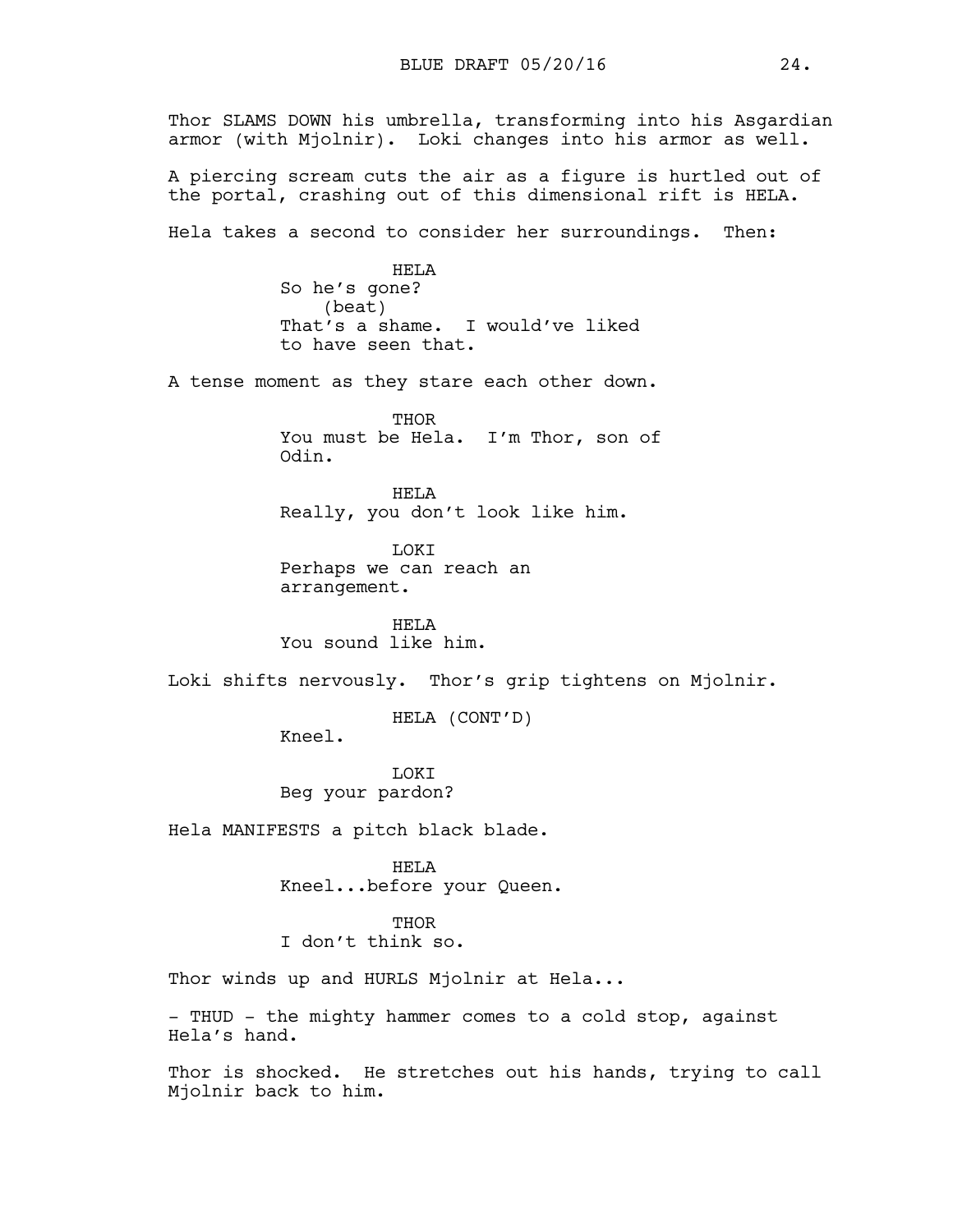The hammer trembles in Hela's hand, like a mini game of tug-owar. But ultimately Hela keeps possession.

> THOR (CONT'D) It's not possible.

HELA Darling, you have no idea what's possible.

HELA SHATTERS THOR'S HAMMER.

The blast of Mjolnir's destruction sends a wave of energy through Thor and Loki who brace themselves against the impact.

Thor is stupefied. In shock. He looks up to see Hela is running her hands back over her head to create the terrifying battle headdress.

Loki's reaction is more panic. He stands and calls up:

**T.OKT** Bring us back!

THOR

No!!

Hela CHARGES Thor and Loki as-

-WHOOSH! The Bi-Frost envelopes all of them.

## 22 INT. BI-FROST - CONTINUOUS 22

Thor and Loki ZOOM UPWARDS, held inside this celestial beam warping them towards Asgard. Loki and Thor look down to see... Hela is in the Bi-Frost, behind them and CATCHING UP.

Loki turns and throws TWO DAGGERS at her. They find their mark, stalling her for a second. But she PLOWS RIGHT THROUGH Loki, KNOCKING HIM OUT OF THE BI-FROST. Gone in an instant.

THOR

Loki!

Hela projects a jet black grappling hook and GRABS HOLD of Thor. Drawing him to her, preparing to finish him off. Thor pulls up his legs, and KICKS Hela with both feet. This effectively dislodges him from her grasp but also...

...KNOCKS THOR OUT OF THE BI-FROST! Now both he and Loki are gone. If they aren't dead, then God knows where they went.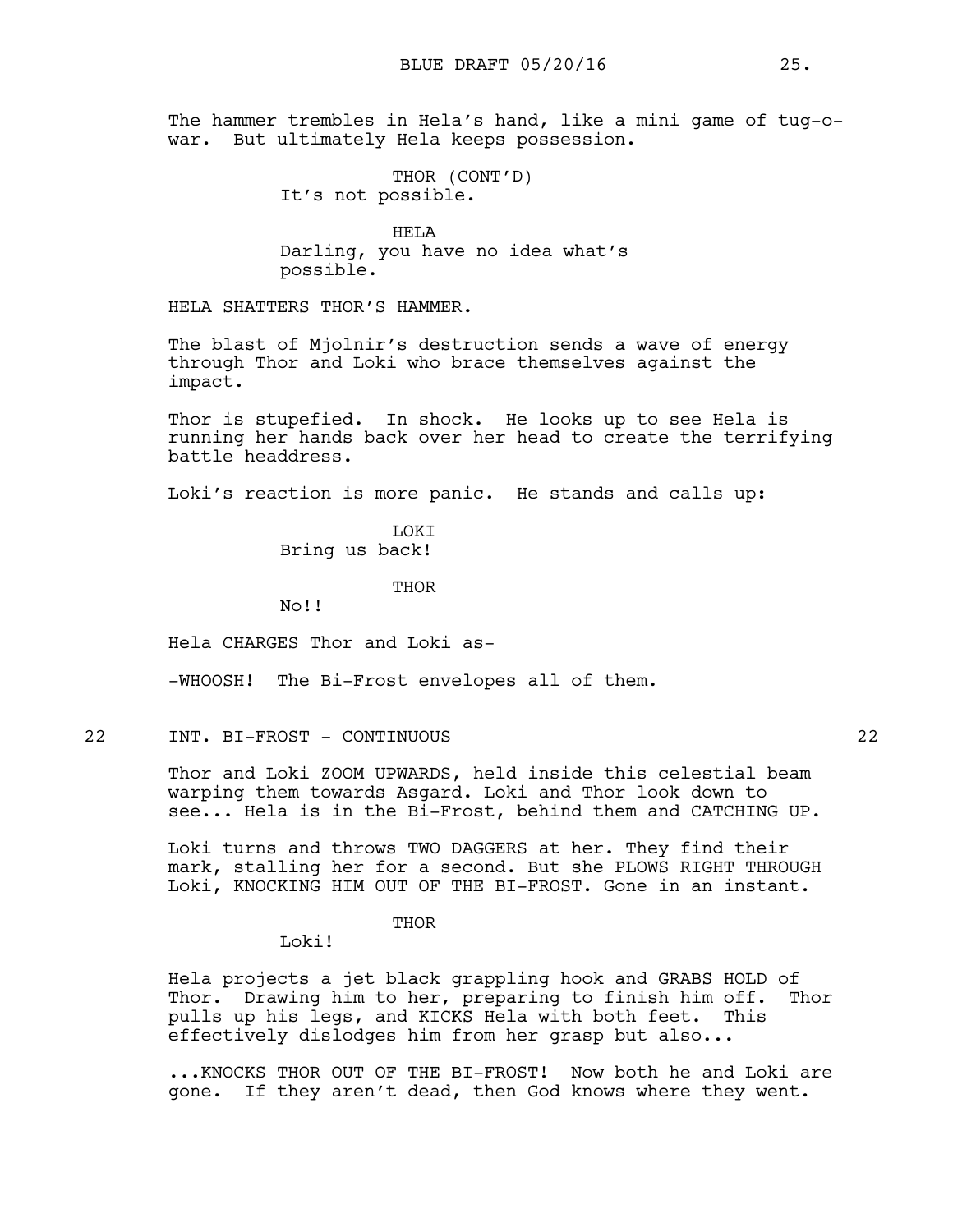# 23 INT. THE OBSERVATORY - CONTINUOUS 23

VOLSTAGG has a grip on Heimdall's sword, manning Bi-Frost's controls. Behind him FANDRAL is overseeing Skurge, who is mopping up the dragon guts.

BOOM! Hela emerges with thunderous impact. Fandral and Volstagg draw their weapons, preparing to engage.

> VOLSTAGG Who are you!? What have you done with Thor?

Hela fires TWO BLACK DAGGERS, each one dropping its target to the ground. Hela then walks forward and-

# HELA

I'm Hela.

-BRUTALLY KILLS FANDRAL AND VOLSTAGG!

Hela sees Skurge. Approaches calmly, a vision of death.

With Hela only a few feet from him, Skurge cowers. Pause.

SKURGE I'm just a janitor.

Skurge ever-so-slightly peers up at her.

HELA You look like a smart boy with good survival instincts. How would you like a job?

Hela looks out upon Asgard as Skurge rises behind her.

### 24 EXT. ASGARD - THE MOUNTAINS - SAME  $24$

A mysterious HOODED FIGURE watches Hela's arrival at the Observatory and begins a steady descent towards the city.

### 25 EXT. SAKAAR - THE WASTELAND SHORE - DAY 25

**SUPER WIDE:** A sky full of WORMHOLES. Thor, only a spec at this distance, SHOOTS out of one of these wormholes. He HITS the surface, causing a CLOUD of dust.

Find Thor on his back surrounded by strange colorful space wreckage. Looking up, Thor sees a large metal object falling from a different wormhole! He rolls out of the way. THUD!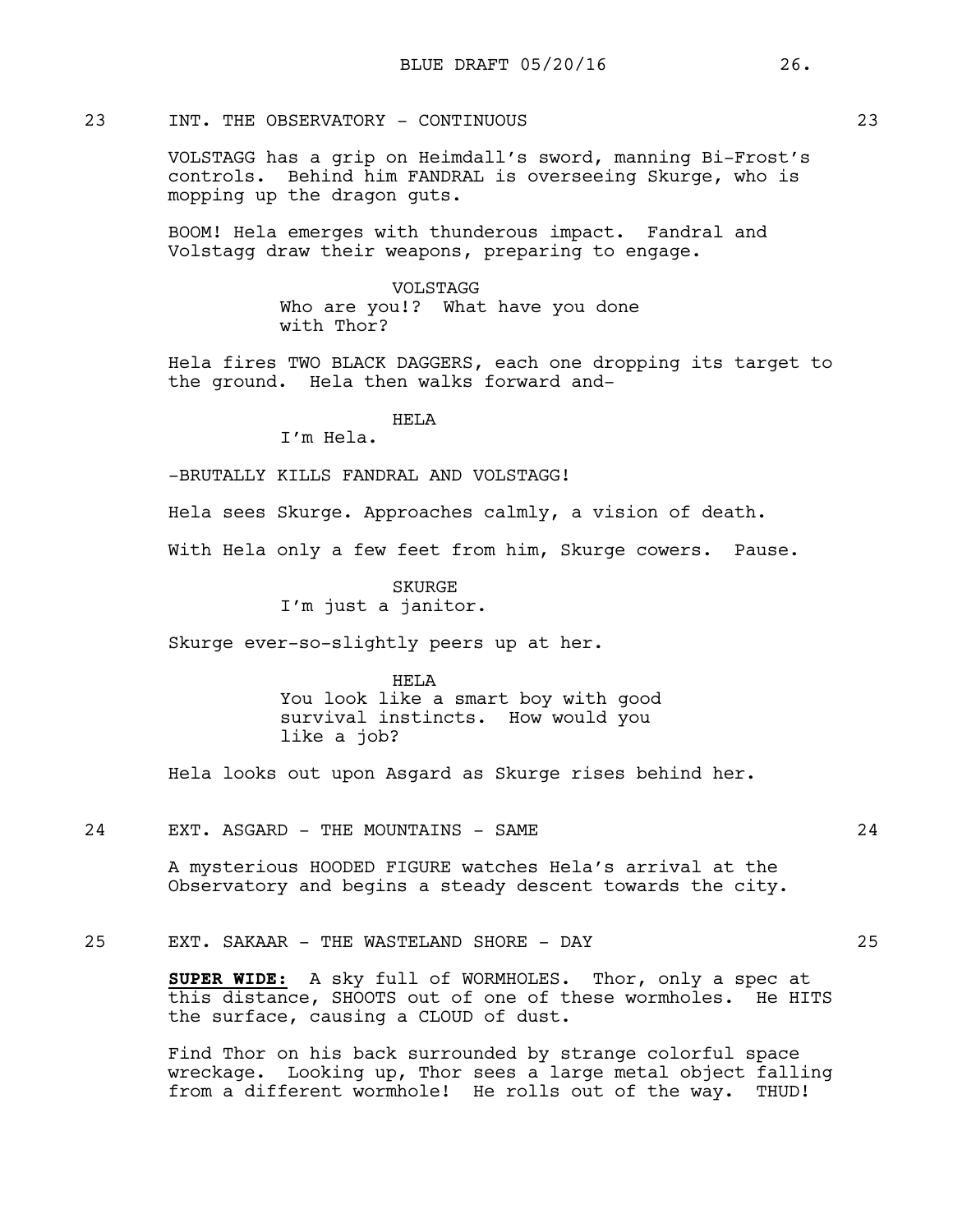Thor runs up a dune to get away from the shower of debris.

Thor reaches the top of the dune and finds himself looking down on A BEACH in a strange WASTELAND. Camera scans a filthy dune littered with SPACE JUNK.

Out across the OCEAN he notices A NIGHTMARE WORMHOLE - a giant open cylinder of whirling smoke and lightning storms.

A loud noise draws Thor's attention to a HUGE RECTANGULAR "SCRAPPER" SHIP hauling a crashed SPACE VESSEL out of the water. Beneath the ship are various SCRAPPERS, masked humanoids. The ship is BLASTING WEIRD ALIEN MUSIC.

A Scrapper notices Thor, then signals to his crew.

LEAD SCRAPPER Are you a fighter or are you food?

THOR I'm just passing through.

LEAD SCRAPPER It is food. On your knees.

Thor reaches out to summon Mjolnir. A reflex. Nothing.

The LEAD SCRAPPER levels a MAGNO-RIFLE at Thor and WHAP! A solid metal projectile KNOCKS Thor flat on his back. More Scrappers attack, throwing nets and firing more projectiles. Thor tries to swat them away but they keep coming. The rest of the scrappers move in with iron bats and clubs.

WHOOSH! A second ship arrives, landing nearby. It's cool, sleek, and dangerous, deserving of its name: WARSONG. It is also BLASTING DIFFERENT WEIRD ALIEN MUSIC.

The FRONT of Warsong FLIPS OPEN and a GANGPLANK extends down to the ground. The scrappers stop and stare as we TRACK IN to a HERO REVEAL of SCRAPPER  $#142$  (S142 for short) - a beautiful and ruthless asskicker.

S142 lifts a half-empty bottle to her lips and CHUGS it. She finishes the bottle and smashes it on the side of her ship.

SCRAPPER #142

He's MINE.

She walks down the gangplank... before veering off course and FALLING straight off into a pile of TRASH. She's PLASTERED.

The Scrappers shrug and start hauling Thor away.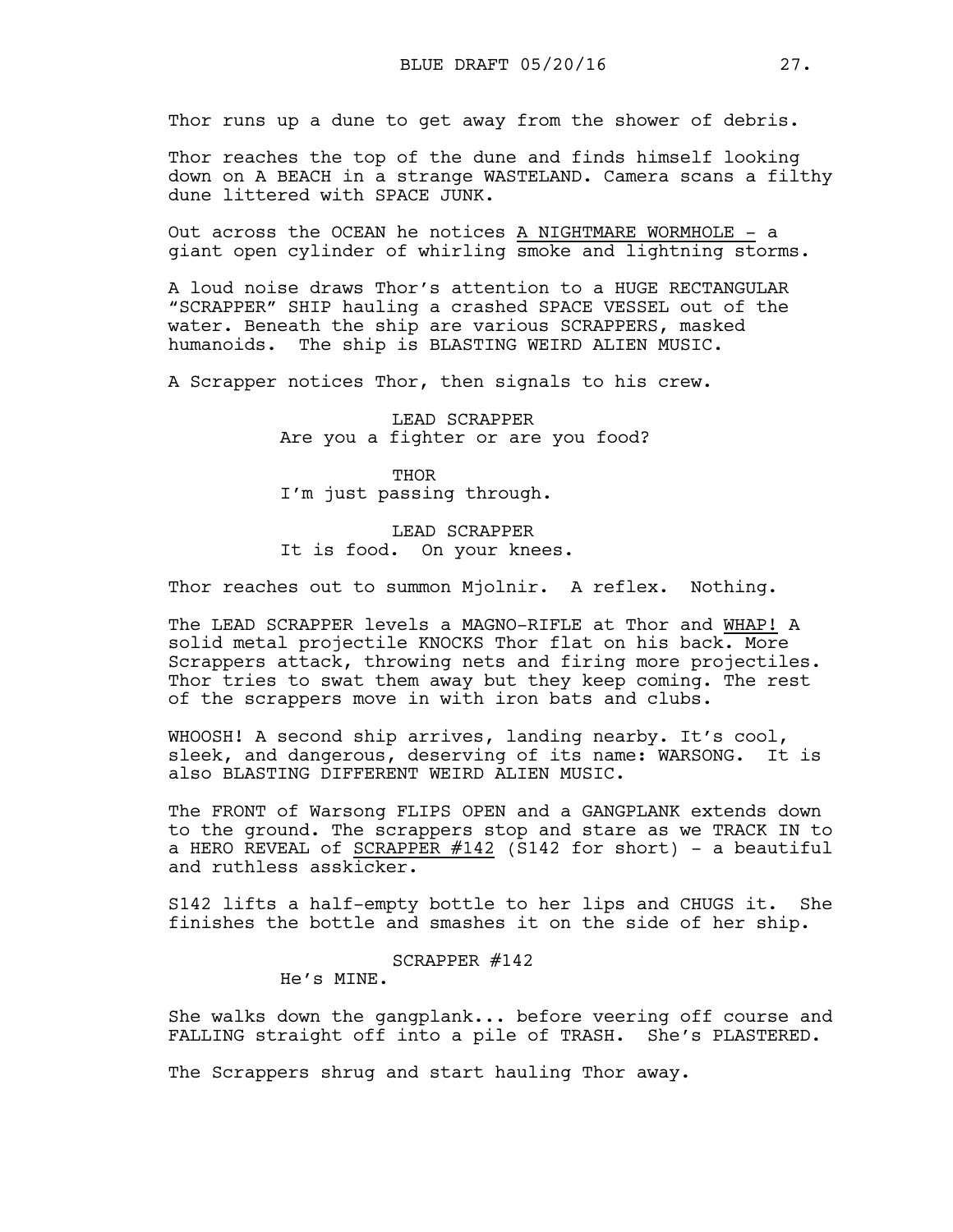SCRAPPER #142 (CONT'D)

Wait!

S142 staggers to her feet, takes a deep breath. She holds on to a piece of junk as support - some dead beast. Thor continues to struggle with his captors, tangled in nets.

> SCRAPPER #142 (CONT'D) Wait! He's mine. So if you want him, you go through me.

The Scrappers start brandishing their weapons.

SCRAPPER But we've already got him.

S142 CLANGS her metal gauntlets together which activate.

SCRAPPER #142 Alright then I guess I go through you.

LEAD SCRAPPER

More food.

She holds out her fists as if she's operating machinery...

...Warsong WHIRS to life. S142 clenches her fists and we hear a horrible SCREECHING NOISE as Warsong OPENS FIRE.

She sweeps her arms out in an arc, the spray of gunfire lasting THREE SECONDS. She bangs her fists again, sending the ship into IDLE MODE. The Scrappers are now little more than tiny pieces of litter covering the beach.

Thor is fixated on this beautiful murderer approaching. One final HUGE Scrapper comes at her with a bat. S142 casually GRABS this Scrapper and HURLS him up into the air behind her.

THOR

Thank you.

From her belt S142 FLICKS a small glowing disc which LODGES into Thor's NECK. Far in the background, the Scrapper she threw finally HITS the ground with a loud THUD.

She holds up a fob device and presses the button - the disc blinks and Thor is filled with the pain of a thousand screaming squirrels. He hits the ground, stunned.

S142 DRAGS Thor towards her ship.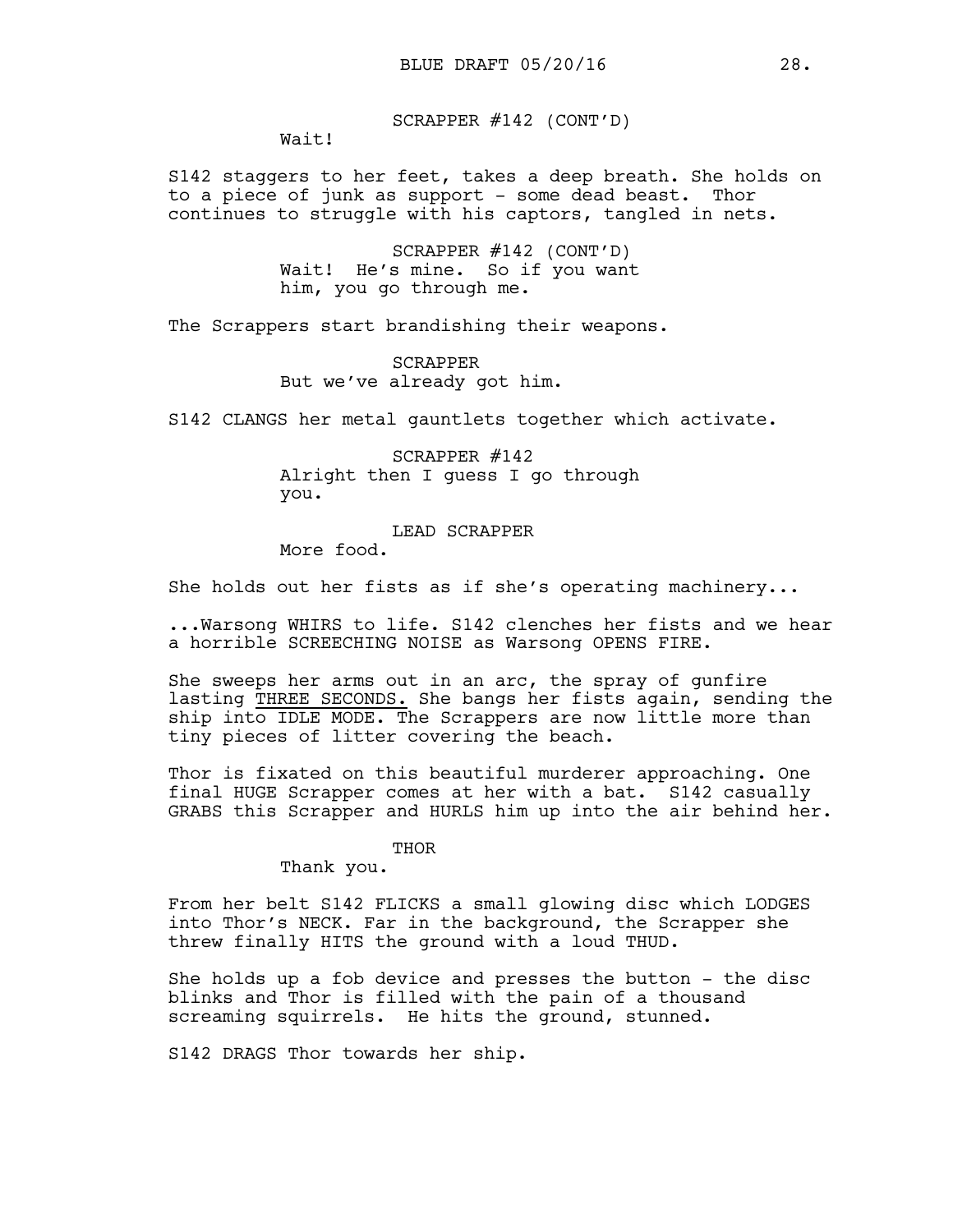# 30 INT. WARSONG SHIP - DAY 30

Thor's face SMUSHED up against glass. His eyes are open.

Thor's POV - THE CAPITAL - an eclectic city composed of salvaged items from all over the universe.

Thor is lying in a sort of small GLASS HOLDING CELL beneath Warsong's COCKPIT. He looks up to see S142 piloting the ship.

Thor's eyes lock in on her belt, specifically the fob device she used to activate the Obedience Disk/debilitate him.

> SCRAPPER #142 This is Scrapper 142. I need clearance and an audience with the boss. I've got something special.

THOR Hey! Where are you taking me?

S142 ignores him, takes a swig from the bottle, and then nonchalantly UNCLIPS the fob from her belt.

> THOR (CONT'D) Answer me! Hey! I am Thor, son of Odin. I need to get back to Asgard.

SCRAPPER #142 Many apologies, your majesty.

S142 ZAPS him and guides her ship towards a COLOSSAL TOWER.

26 EXT. OUTSKIRTS OF ASGARD - DAY 26

**CLOSE ON:** Hela, headdress retracted, hair down, her beautiful face fully visible. We do not see who she is talking to.

> HELA It's come to my attention that you don't know who I am.

REVEAL THE ARMIES OF ASGARD FACING DOWN HELA.

Standing in front is HOGUN, sword and shield out.

HELA (CONT'D) I am Hela, Odin's first born, Commander of the legions of Asgard, the rightful heir to the throne, and the Goddess of Death. (pause for effect) (MORE)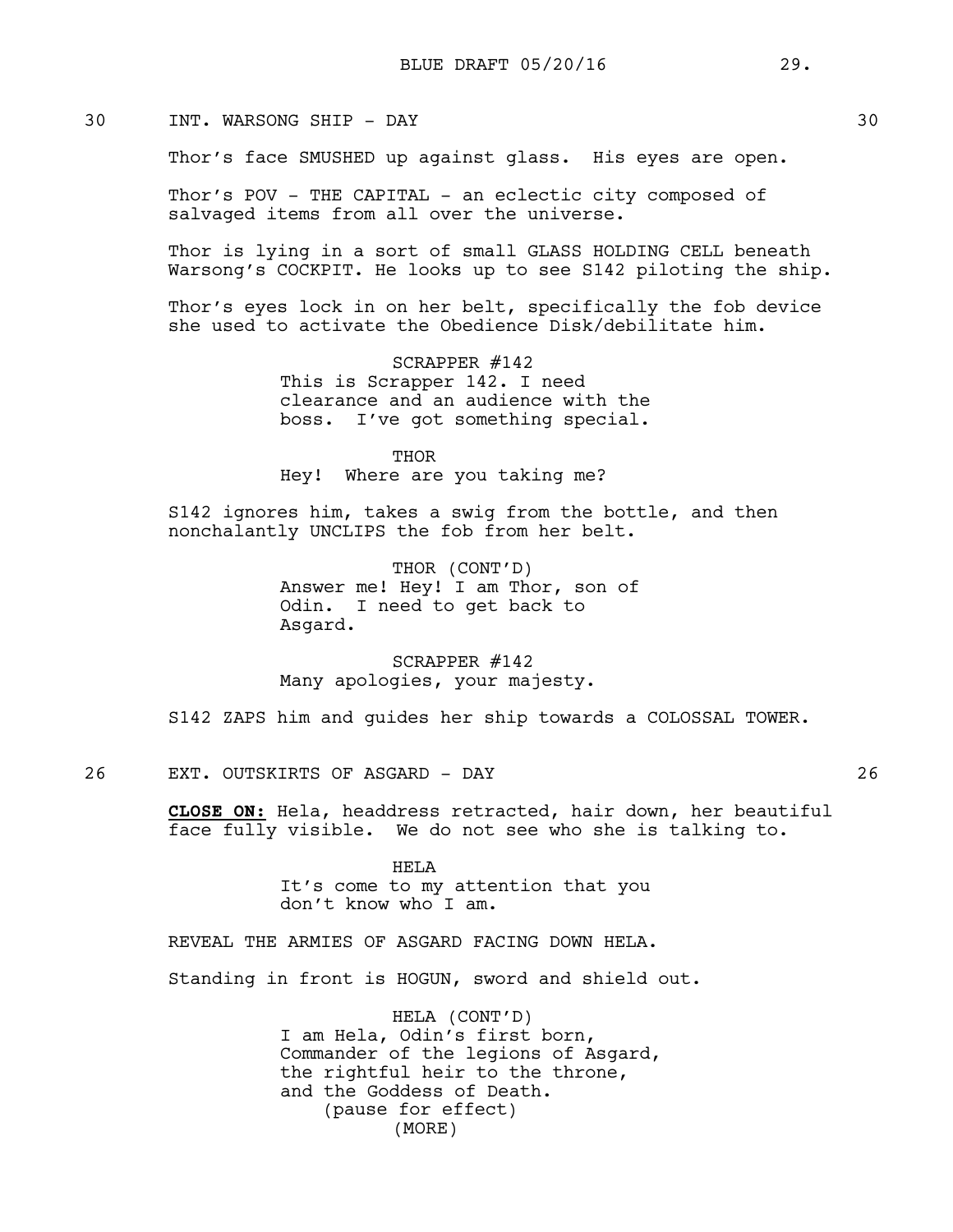My father is dead. As are the princes. You're welcome. (then:) We were once the seat of absolute power in the Cosmos. Our supremacy was unchallenged, yet Odin stopped at Nine Realms. Our destiny is to rule over all others. And I am here to restore that power. Kneel before me...and rise into the ranks of my great conquest. HELA (CONT'D)

THE E-GUARDS GET INTO ATTACK FORMATION.

HOGUN Whoever you are... whatever you've done, surrender now! Or we will show you know mercy.

HELA Whoever I am? Did you listen to a word I said?

HOGUN This is your last warning!

HELA I thought you'd be happy to see me.

Hela forms her headdress.

HELA (CONT'D)

Fine.

The Asgardian archers LOOSE DOZENS OF ARROWS, but-

-Hela advances confidently, DESTROYS the SHIPS and SOARS INTO THE EINHERJAR! In a symphony of spectacular terror, Hela proceeds to DECIMATE the entire regiment. A tornado of carnage, a legendary massacre.

27 EXT. BELOW THE RAINBOW BRIDGE - SAME 27

While Hela slaughters up above, we tilt up from a boat, moored at the base of the Observatory, to see the mysterious figure from earlier is now SCALING the rocks towards the top.

# 28 INT. THE OBSERVATORY - CONTINUOUS 28

Now silhouetted in the entrance way, the figure scans the Observatory. His gaze falls on-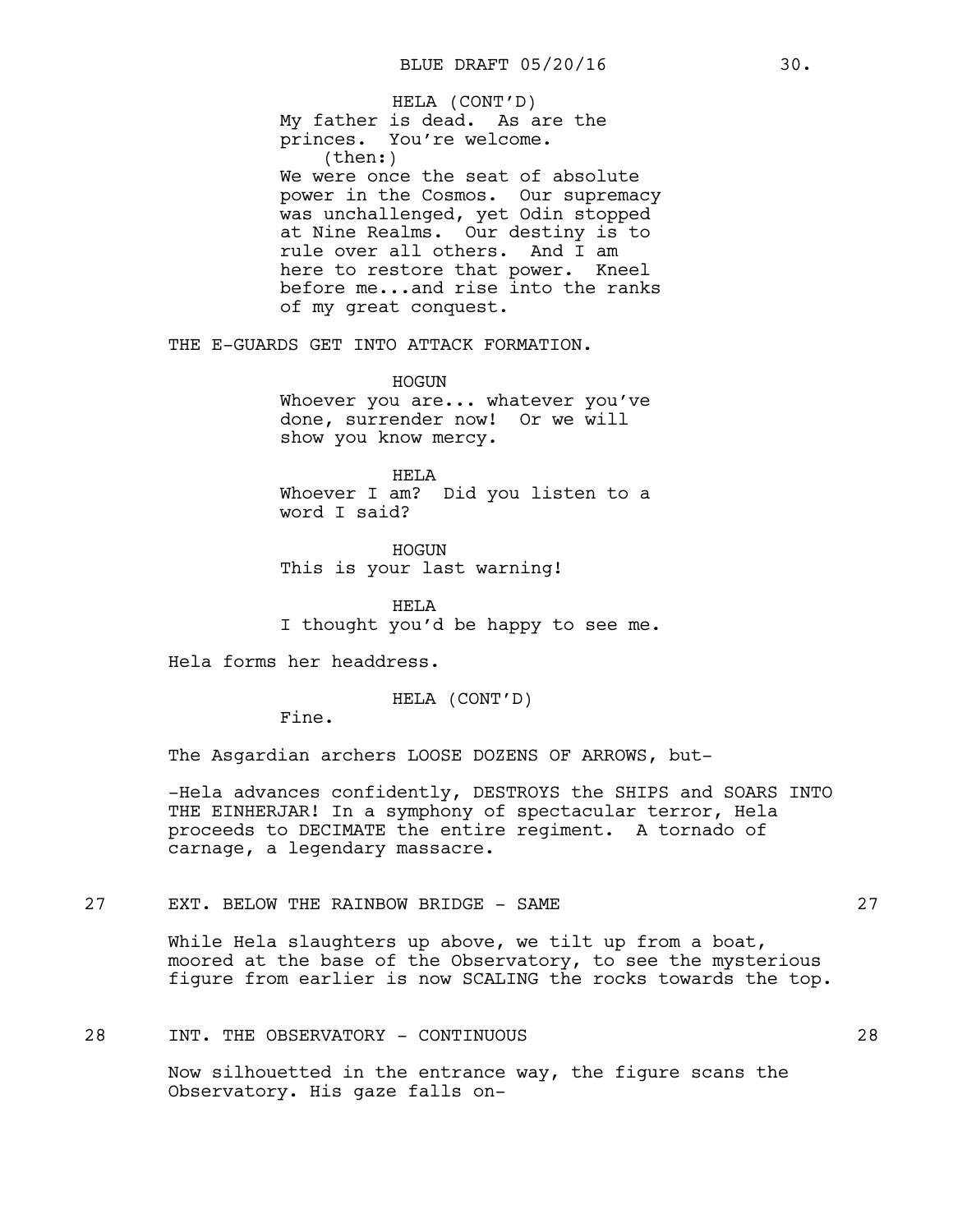-Bi-Frost's controls. Specifically Heimdall's sword.

29 EXT. OUTSKIRTS OF ASGARD - CONTINUOUS 29

It's eerily quiet. CLOSE on Hela scanning the battlefield. 100+ slain Einherjar at her feet.

ANGLE on Skurge as he steps forward - awe, admiration, fear.

HELA Oh, I've missed this. Still, it's a shame. Good soldiers dying for nothing...all because they couldn't see the future. Sad. (then she sees:) Oh! Look, still alive.

Reveal Hogun, severely injured but staggering to his feet, resilient.

> HELA (CONT'D) Change of heart?

Hogun draws a dagger as a last ditch attack.

HOGUN Go back to whatever cave you crept out of you evil demoness!

Hela IMPALES Hogun on a spike. She turns to Skurge.

HELA Let's go see my palace.

Skurge stares at Hogun before following Hela towards the palace.

31 OMITTED 31

A32 INT. DARK TUNNEL - DAY A32

THOR, strapped to the chair, suddenly finds himself slowly moving forward. After a beat-

-the walls LIGHT UP and a SOOTHING VOICE speaks to him.

SOOTHING VOICE (V.O.) Fear not, for you are found. You are home, and there is no going back. No one leaves this place.

Thor STRUGGLES against his restraints.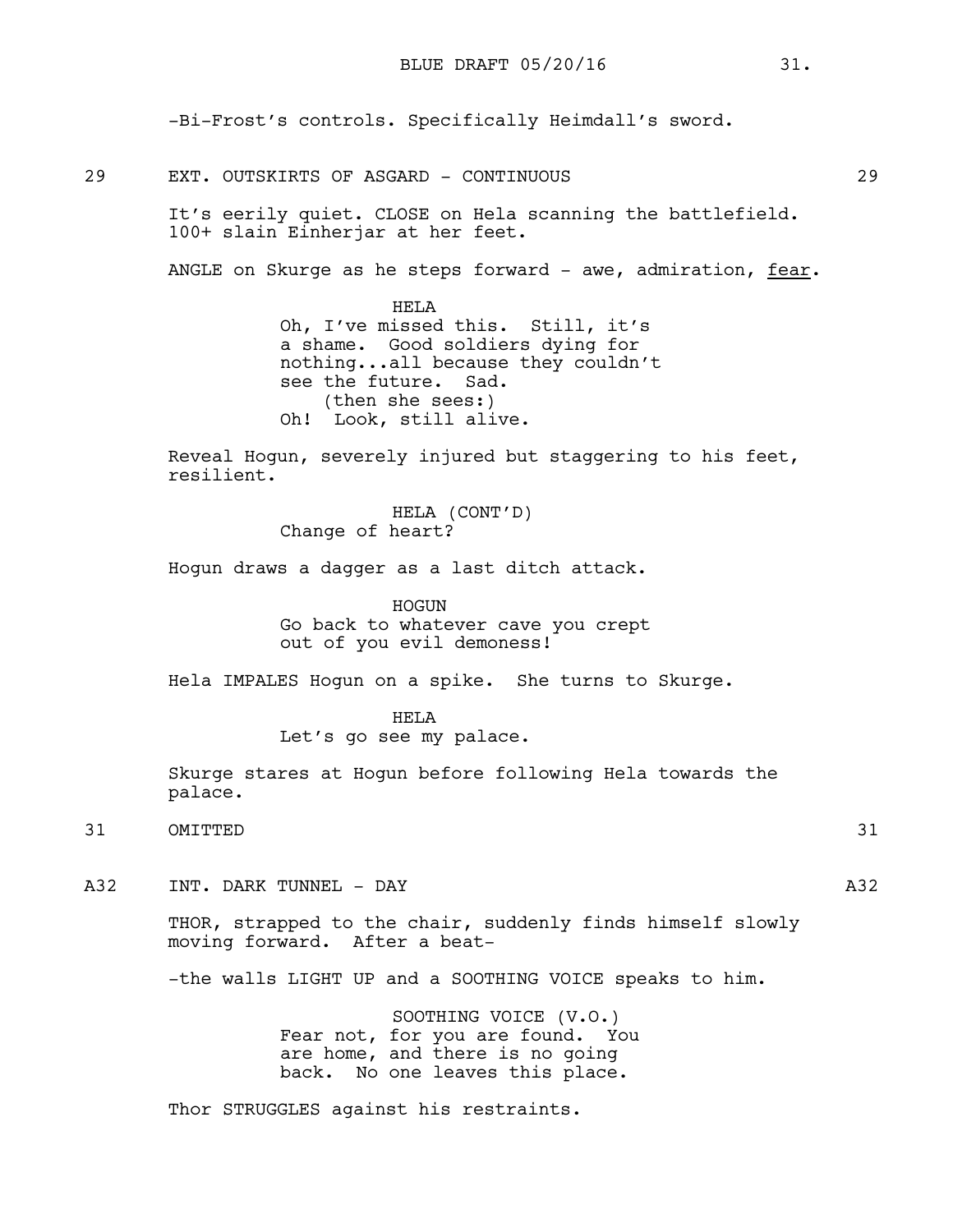SOOTHING VOICE (V.O.) But what is this place? The answer in Sakaar.

The tunnel walls show images of Sakaar's place in the Cosmos.

SOOTHING VOICE (V.O.) Surrounded by cosmic gateways, Sakaar lives on the edge of the known and unknown.

Images of the wormholes that cover Sakaar's atmosphere.

SOOTHING VOICE (V.O.) It is the collection point for all lost and unloved things. Like you. But here on Sakaar, you are significant. You are valuable. Here, you are loved.

THOR What...the hell?

SOOTHING VOICE (V.O.) And no one loves you more than the Grandmaster.

Images of the Grandmaster, in silhouette, arriving on Sakaar.

SOOTHING VOICE (V.O.) He is the original. The first lost, and the first found. The creator of Sakaar and the father of the Contest of Champions.

Images of the arena where aliens battle to the death.

SOOTHING VOICE (V.O.) Where once you were nothing, now you are something. You are the property of the Grandmaster. (then:) Congratulations! You will meet the Grandmaster in five seconds.

Images around the tunnel begin speeding up. Chaos, violence, and confusion mixed in with Grandmaster's face.

Thor, already bewildered, looks on the verge of panic.

SOOTHING VOICE (V.O.) Prepare yourself. Prepare yourself. You are now meeting the Grandmaster.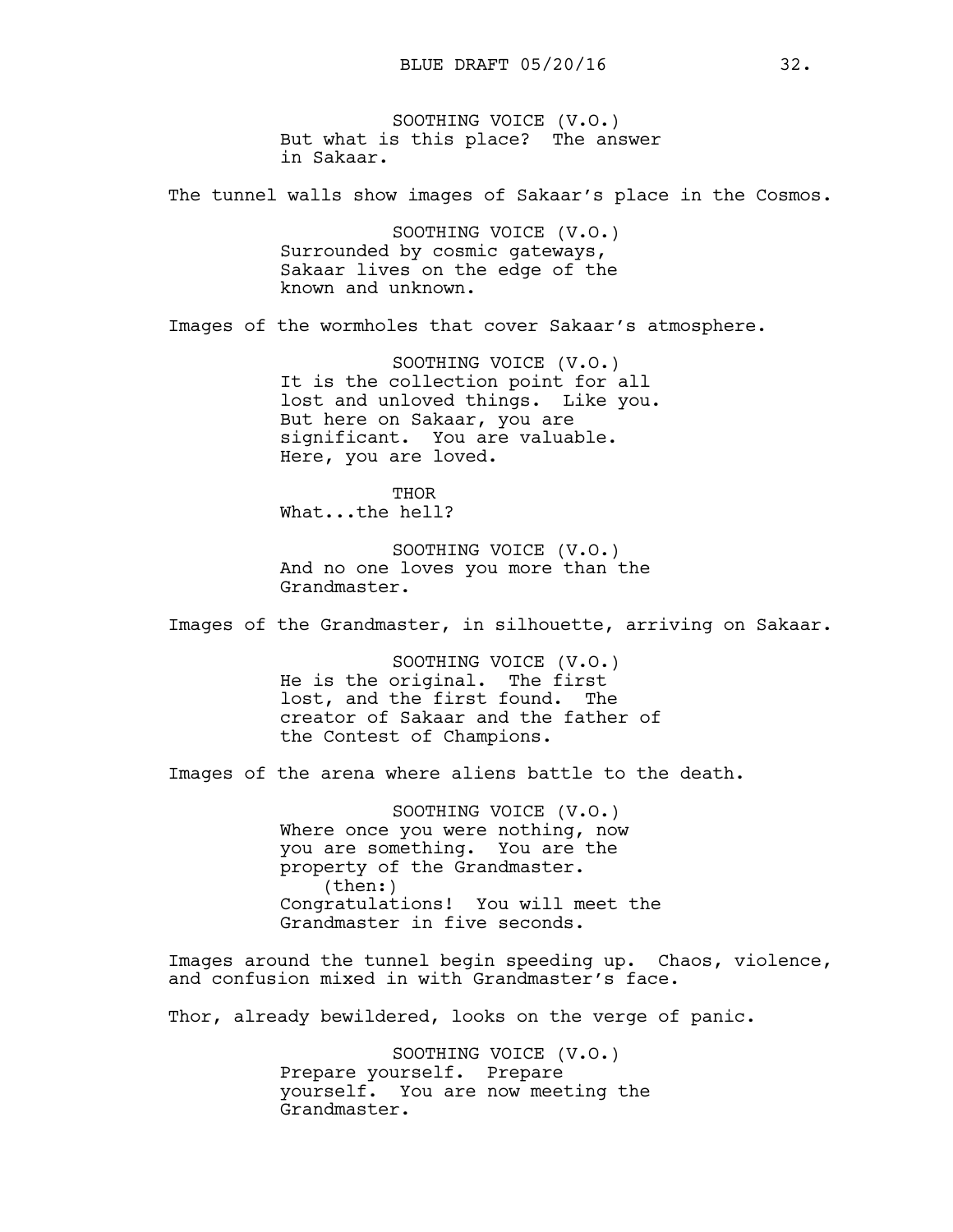Thor SCREAMS!

32 INT. GRANDMASTER'S CHAMBERS - CONTINUOUS 32

Suddenly Thor is somewhere else, surrounded weirdos and insanely dressed palace guards.

His scream dies down self-consciously.

A musical beat PLAYS in the background.

THE GRANDMASTER, a tall mysterious man in golden robes. He is looking right at us. He doesn't know what to make of us. He's curious, thrilled, revolted, and titillated.

Pulling back we see TOPAZ, his trusty guard, at his side. Two GOLDEN LADIES loiter off to the side. Other strange guests can be seen in the background. Grandmaster just stares.

S142 stands beside Grandmaster. Finally:

GRANDMASTER He's wonderful. (then:) It is a he?

Reveal S142 standing beside Thor.

SCRAPPER #142

It's a he.

GRANDMASTER

Yeah. I love when you come to visit 142, you bring me the best stuff. (to Topaz:) Whenever we get to talking, Topaz, about Scrapper 142...what do I always say? "She is the..." and it starts with a B.

TOPAZ

Trash.

GRANDMASTER

No, not trash. Were you waiting just to call her that? It doesn't start with a "B."

TOPAZ

Booze hag.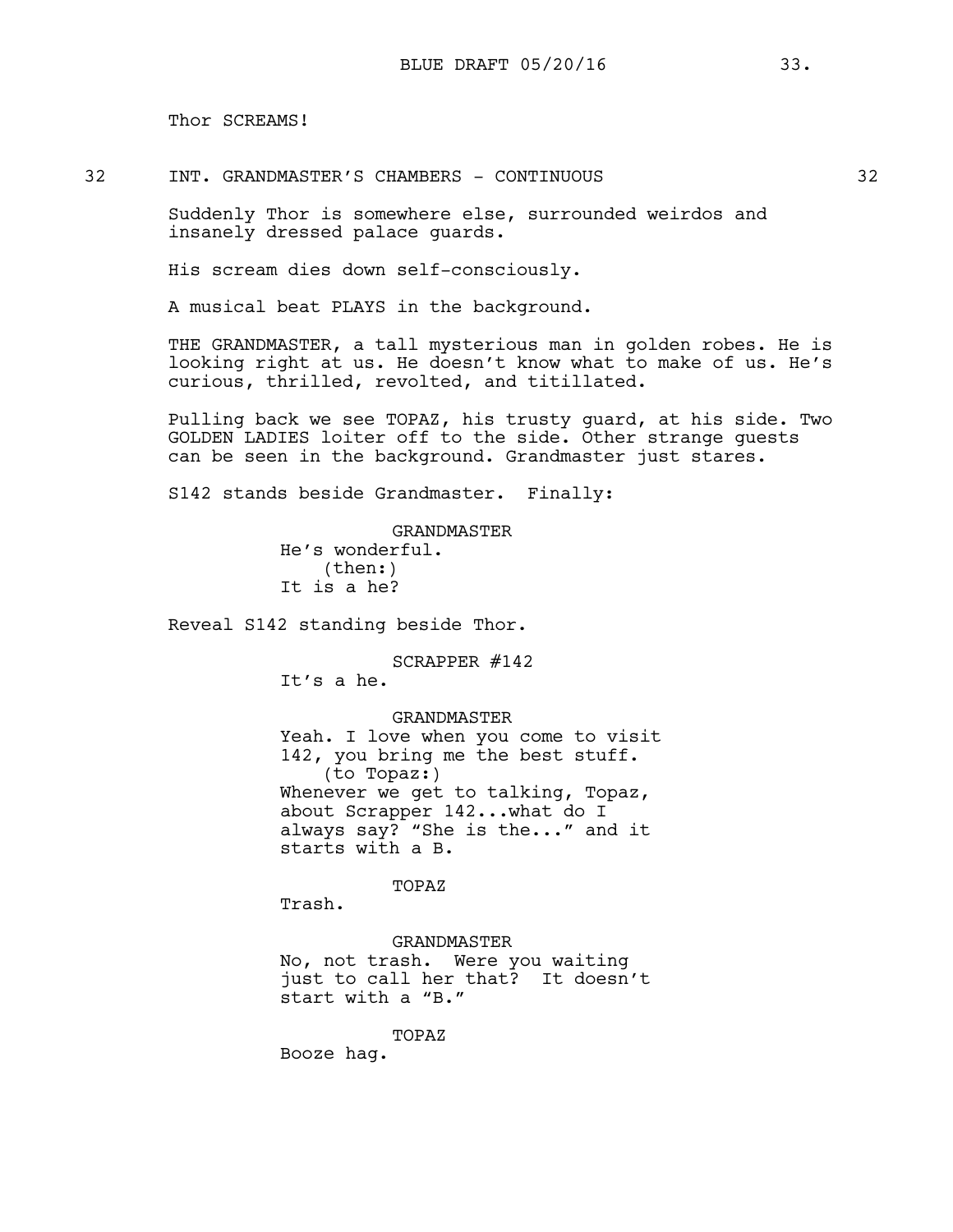GRANDMASTER I'm so sorry. No, "best." I was thinking about "best." (to S142:) Because I always say you're the best. She brought me my precious beloved Champion, you know.

TOPAZ You say that every time she's here.

GRANDMASTER What have you brought today? Tell me.

SCRAPPER #142

A contender.

THOR

A what?

GRANDMASTER I need to go closer. I want a

closer look at this. Can you take us closer? Thank you.

Grandmaster advances on Thor. Examining him closely and strangely. Then:

> GRANDMASTER (CONT'D) Pay this lady.

THOR Just wait a damn minute. I'm not for sale.

Using all his might, Thor breaks out of his shackles, but-

-S142 ZAPS him again. Paralyzed by superheated veins.

GRANDMASTER Man. He *is* a fighter.

SCRAPPER #142 I'd take 10 million.

TOPAZ Tell her she's dreaming.

GRANDMASTER For heaven's sake, transfer the units.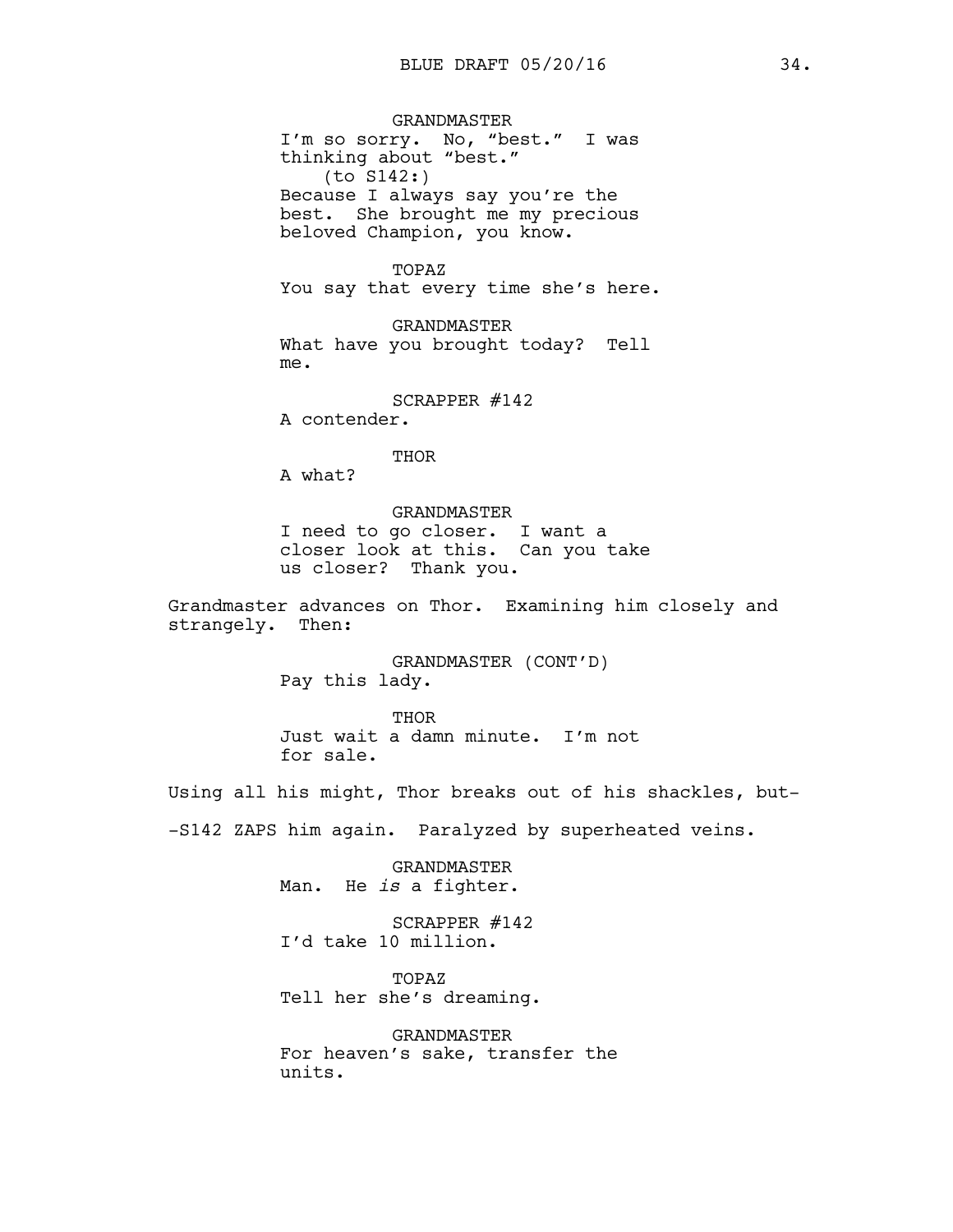Topaz transfers S142 the units. Without sympathy or ceremony, S142 exits.

> THOR You'll pay for this!

SCRAPPER #142 No, I got paid for this.

Thor claws at the obedience disk, trying to RIP IT OUT.

He gets some separation from his skin, but the disk is causing him even more pain. Thor eventually has to let go. Grandmaster holds up HIS OWN fob device and uses it like a wand to guide Thor's HOVER CHAIR, which follows Grandmaster around as he speaks.

> GRANDMASTER Here's what I wanna know. Who are you?

THOR I am the God of THUNDER!!!

Thor THRUSTS his arms into the air but only a tiny bit of static electricity POPS within Thor's hands.

> GRANDMASTER Wow. I didn't hear any thunder, but out of your fingers, was that like...sparkles?

TOPAZ We located your cousin.

GRANDMASTER

Oh good! (to Thor:) Yeah, come on. I think you're gonna like this.

Grandmaster moves Thor's chair to another section where-

-COUSIN CARLO is waiting. He's strapped to a chair like Thor, and he is terrified.

> GRANDMASTER (CONT'D) There he is. Hey, cuz. We almost couldn't find you. What, have you been hiding?

Cousin Carlo looks at Thor, cowering in fear.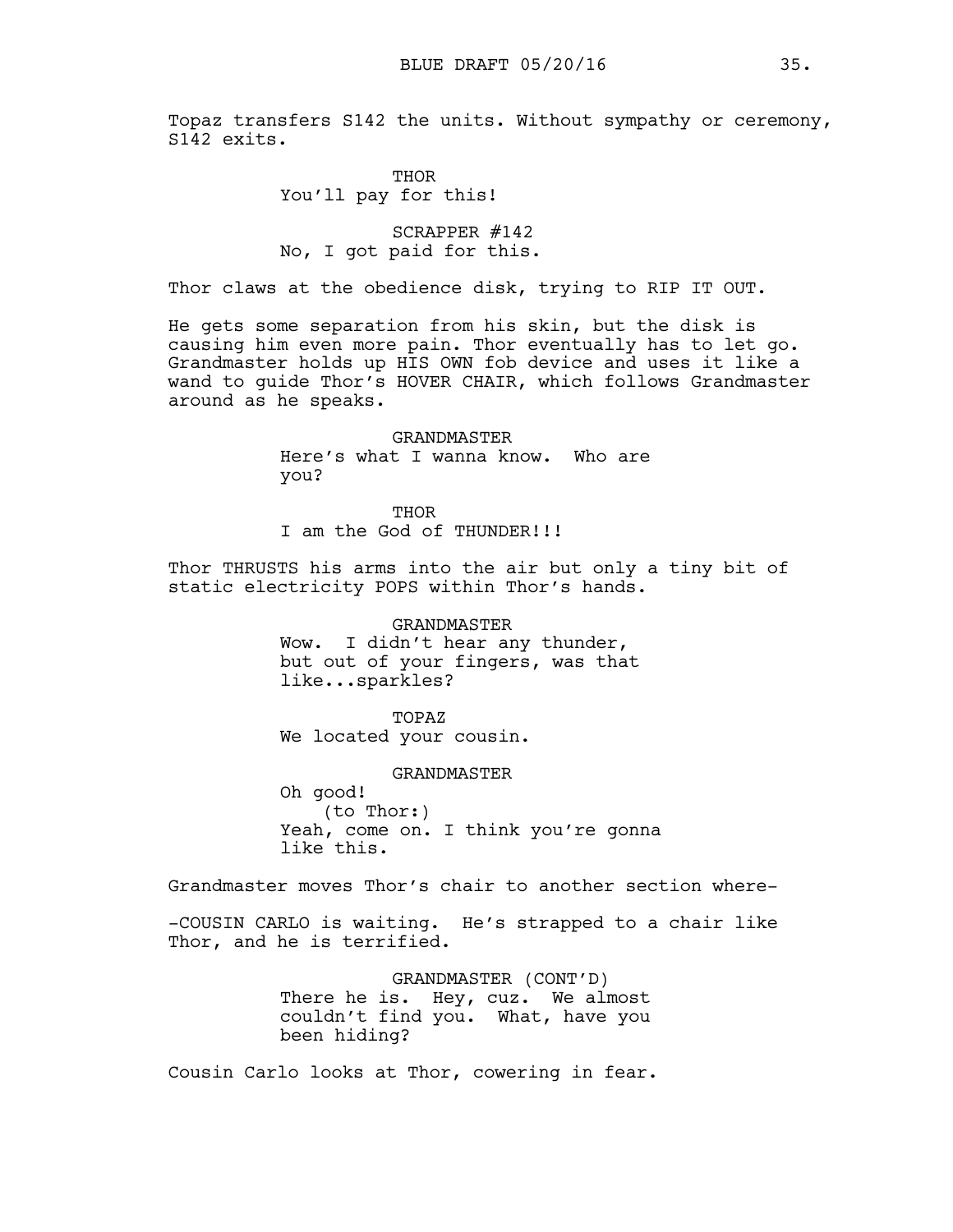**THOR** 

Hi.

Carlo only further weeps.

GRANDMASTER

So...

COUSIN CARLO Please. I'm sorry.

GRANDMASTER Carlo... I pardon you.

COUSIN CARLO Thank you. Thank you.

GRANDMASTER You're officially pardoned...from life.

Grandmaster casually takes Topaz's Sakaarian Guard staff and JABS it into his cousin's mid-section-

-CAUSING ALL OF HIS FLESH TO MELT OFF HIS SKELETON!

Carlo SHRIEKS IN PAIN before his vocal cords melt. Thor looks on, in shock.

THOR

Oh, my god!

Liquid Carlo spreads towards Grandmaster.

GRANDMASTER I'm stepping in it. I'm stepping in it. Look out!

**THOR** (repulsed) Oh, the smell.

GRANDMASTER What does it smell like?

TOPAZ

Burnt toast.

GRANDMASTER What happened to my manners? I haven't properly introduced myself. Come on. Follow me.

Grandmaster gives Topaz back her staff.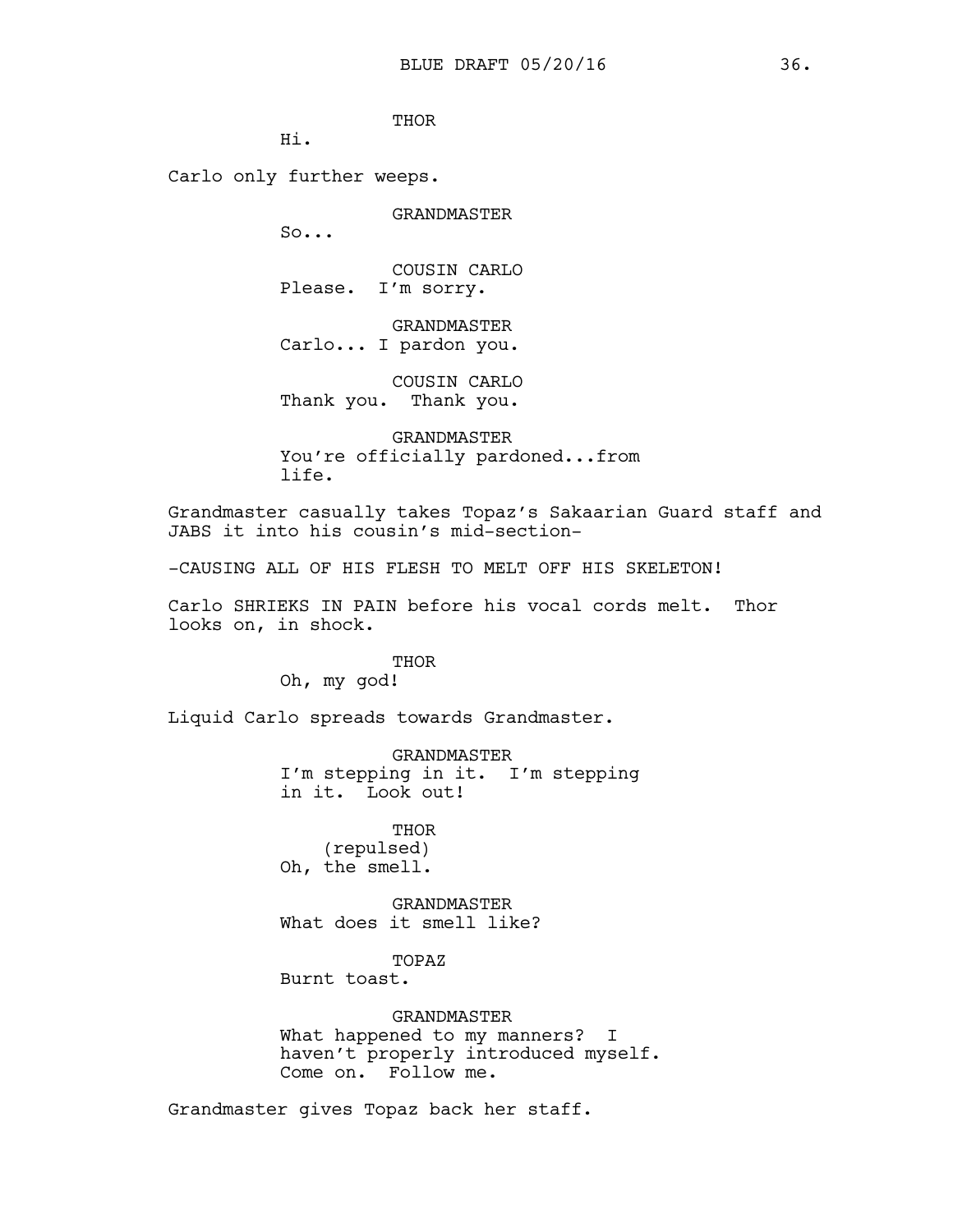Grandmaster and Thor arrive at a space where A GROUP OF MUSICIANS PLAY STRANGE INSTRUMENTS (the source of the music thus far). Grandmaster joins them, still speaking to Thor.

Grandmaster begins PLAYING a strange piano-like contraption, riffing a melody over the existing music.

> GRANDMASTER (CONT'D) My name is Grandmaster. I preside over a little harlequinade called the Contest of Champions. People come from far and wide to unwillingly participate in it. And you, my friend, might just be part of the new cast. What do you say to that?

> THOR We're not friends, and I don't give a shit about your games! I'm going back to Asgard!

GRANDMASTER (amused) Ass-gard? (then:) One, two, three, four.

Grandmaster really gets into his PLAYING. Grandmaster's guards and VIP guests start MOVING TO THE MUSIC.

Thor takes a moment to look around at this bizarre spectacle unfolding around him. In doing so, he zeroes in on one particular group of VIPS, specifically...

...LOKI! He's lounging and dressed in Sakaarian garb.

LOKI There was a wormhole in space and time beneath me. At that moment, I let go.

THOR Loki!? Loki! Over here!

Loki notices Thor. Blanches a little. Sidles closer so as to speak to Thor without looking like he's speaking to Thor.

> **LOKT** Excuse me one second.

> > THOR

Loki!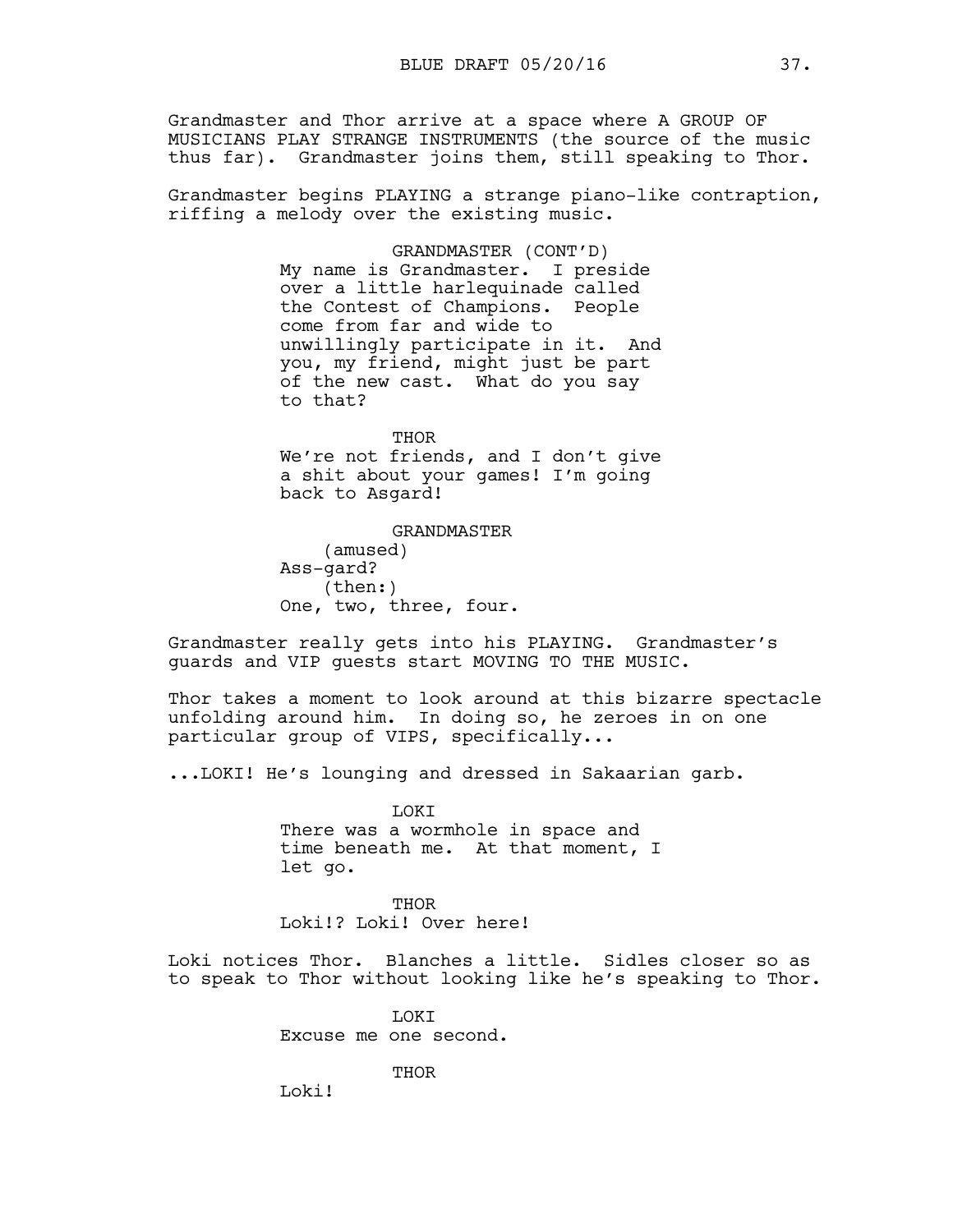Loki hustles over to Thor, SHUSHING him. **TOKT** What? You're alive? THOR Yes, of course I'm alive. LOKI What are you doing here? THOR What do you mean, what am I doing? I'm stuck in this stupid chair. Where's your chair? LOKI I didn't get a chair. THOR Get me out of this one. LOKI I can't. THOR What? LOKI I've made friends with this man. He's called the Grandmaster. THOR Oh, he's crazy! LOKI I've gained his favor.. The Bi-Frost brought me out here weeks ago. THOR Weeks ago? I just got here. Suddenly Grandmaster is right next to them. GRANDMASTER What are you whispering about? Both Thor and Loki react, startled. BLUE DRAFT 05/20/16 38.

> GRANDMASTER (CONT'D) Time works real different around these parts. (MORE)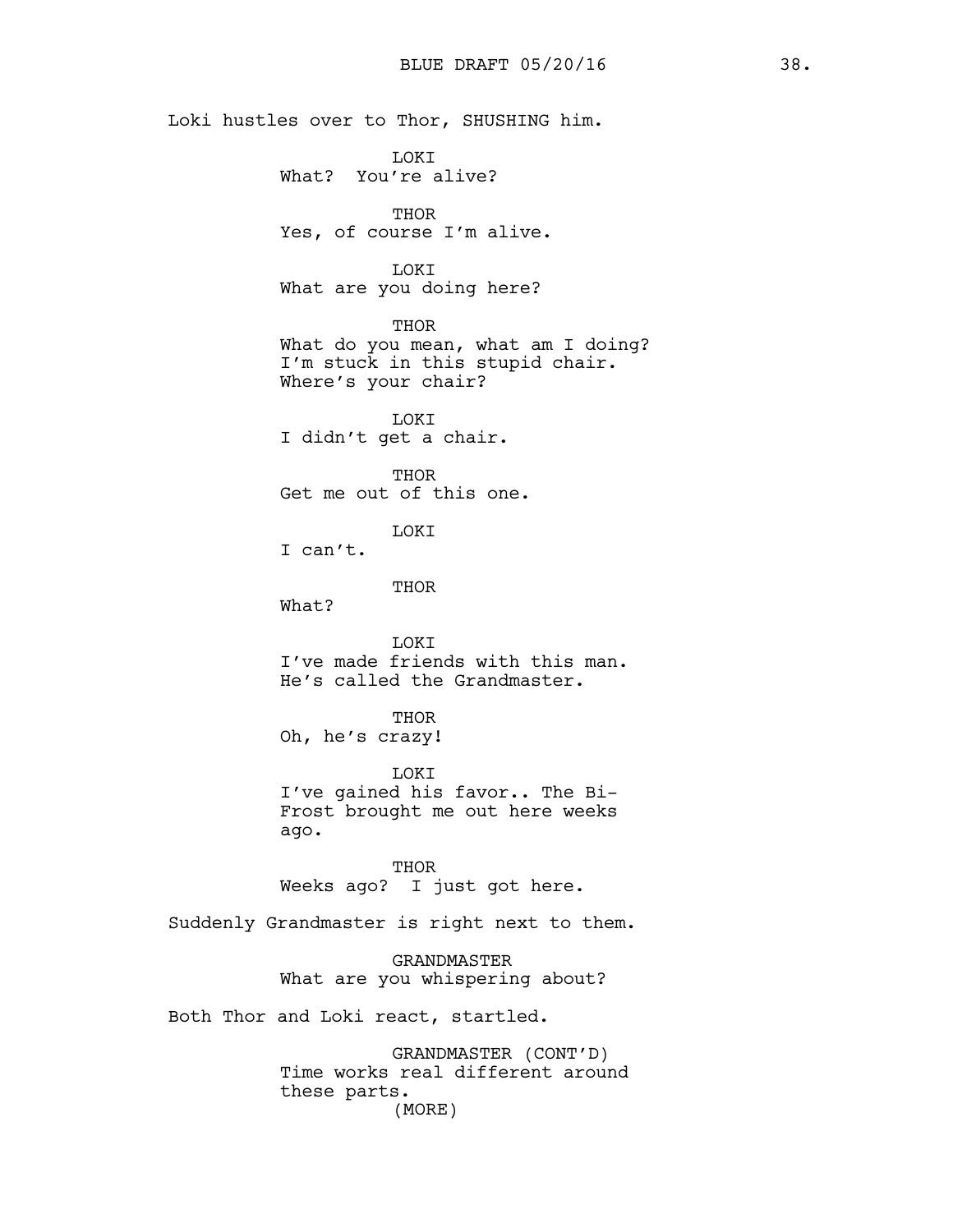On any other world, I'd be like, millions of years old. But here on Sakaar... GRANDMASTER (CONT'D)

Grandmaster beholds himself. Then turns to Loki. A truly uncomfortable silence.

> GRANDMASTER (CONT'D) In any case, you know this... You call yourself Lord of Thunder?

THOR God of Thunder. Tell him.

**T.OKT** I've never met this man in my life.

**THOR** He's my brother.

LOKI

Adopted.

GRANDMASTER Is he any kind of a fighter?

Loki shrugs, gives the universal gesture for "so-so."

#### THOR

You take this thing out of my neck and I'll show you.

#### GRANDMASTER

Now listen to that. He's threatening me. Hey, Sparkles, here's the deal. If you wanna get back to Ass-place, Assberg...

THOR

Asgard.

GRANDMASTER

Any contender who defeats my champion, their freedom they shall win.

THOR Fine. Then point me in the direction of whoever's ass I have to kick.

GRANDMASTER That's what I call, contender! Direction would be this way, Lord.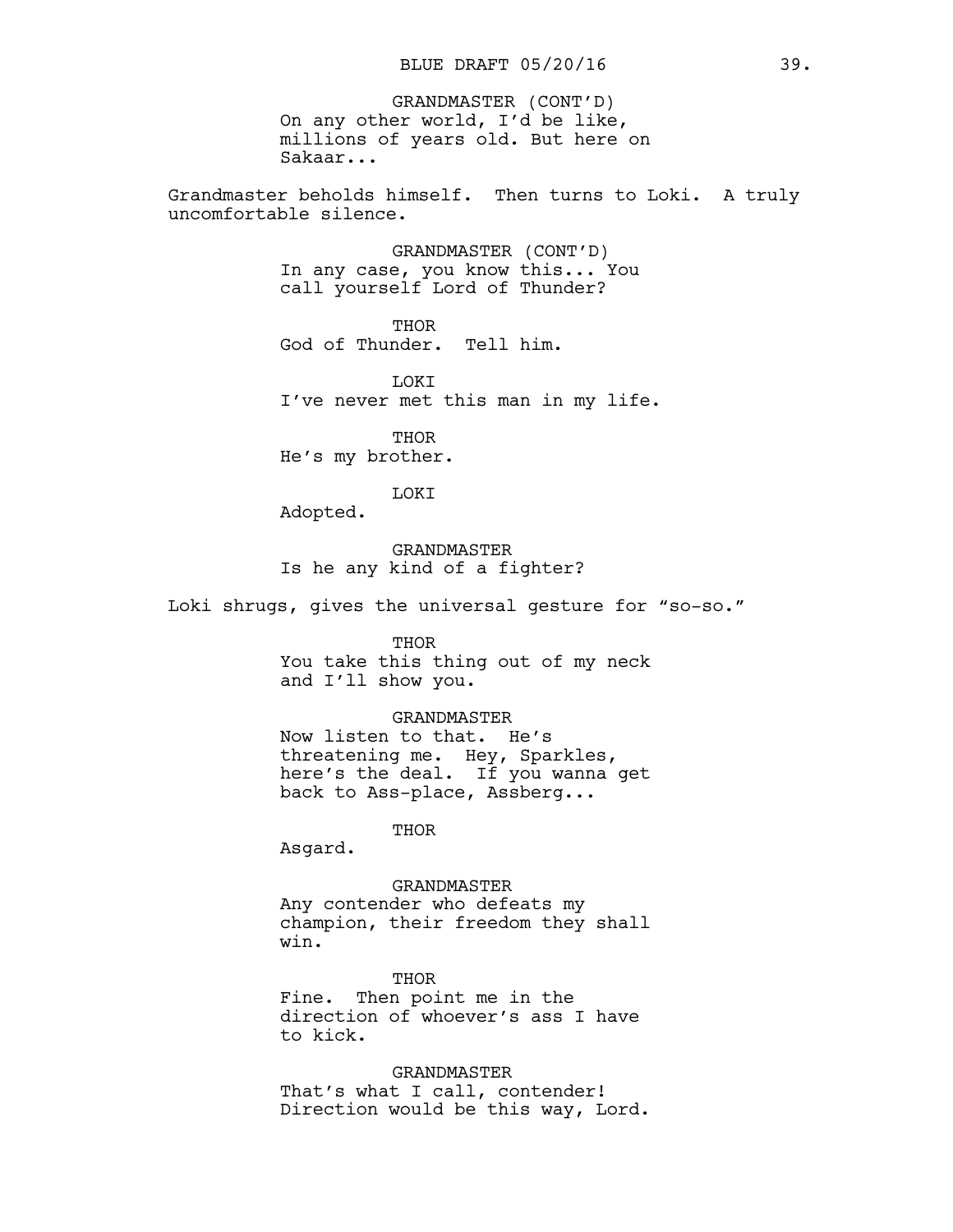**THOR** 

Guards arrive. They haul Thor up and escort him out.

33 OMITTED 33

34 INT. THE ARENA - GLADIATOR CELLS - NIGHT 34

Loki!

Thor is shoved into a spacious cell where other alien prisoners are lurking in the back.

The thick cell door SLAMS SHUT behind Thor. Thor gets up and immediately begins THROWING his shoulder into the door. The door doesn't budge, not even a little.

Behind him, KORG, a hulking Kronan rock alien, speaks up.

KORG Hey! Take it easy man! (Thor looks back) Over here. The pile of rocks waving at you. Yeah I'm actually a thing, I'm a being. Allow me to introduce myself, my name is Korg. I'm kind of like the leader in here. I'm made of rocks, as you can see, but don't let that intimidate you. You don't need to be afraid unless you're made of scissors. (GIGGLES to himself) Just a little rock-paper-scissor

joke for you. This is my very good friend over here, Miek. He's an insect and has knives for hands.

MIEK, a slug alien inside a robot exoskeleton, says hello by doing some karate moves.

> THOR You're a Kronan, aren't you? KORG That I am. THOR How'd you end up in here? KORG

Well, I tried to start a revolution but didn't print enough pamphlets, so hardly anyone turned up. (MORE)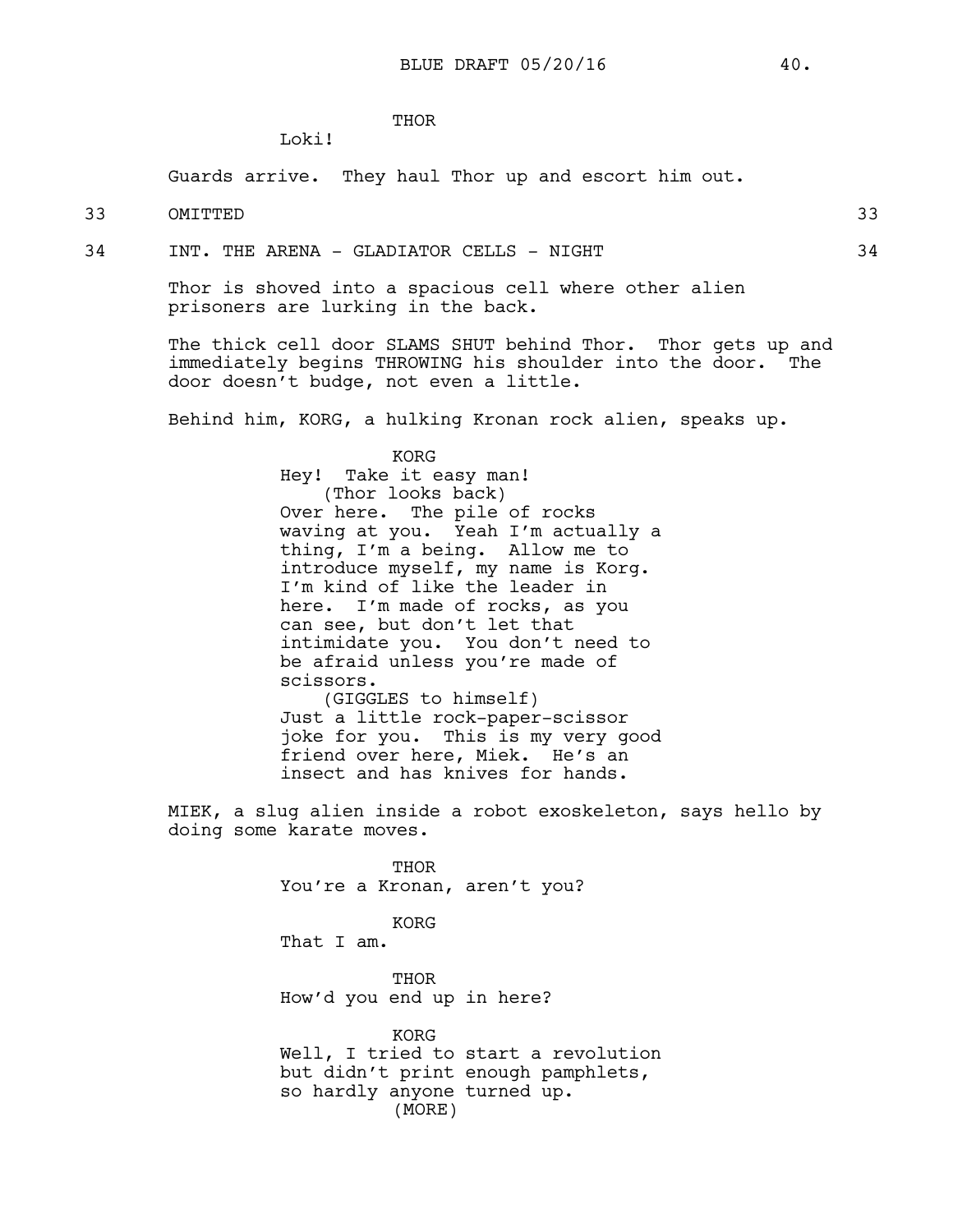Except for my mom and her boyfriiend, who I hate. As punishment, I was forced to be in here and become a gladiator. Bit of a promotional disaster. (secretive) But I'm actually organizing another revolution. I don't know if you'd be interested in something like that. Do you reckon you'd be interested? KORG (CONT'D)

Thor tries to run ahead down the circle and loops back around behind Korg.

> THOR How did you...

> > KORG

Yeah, no. This whole thing is a circle. But not a real circle, more like a freaky circle.

THOR This doesn't make any sense.

KORG No, nothing makes sense here. The only thing that does make sense, is that nothing makes sense.

THOR Has anyone here fought the Grandmaster's Champion?

KORG Doug has. Doug! (realizes)

Oh, right, Doug's dead. That's right. Everyone who fights the Grandmaster's champion perishes.

THOR What about you? You're made of rocks.

KORG

Perishable rocks. (a pebble FALLS OFF) There you go. Another one gone. Yeah, no, I just do the smaller fights, warm up the crowd and whatnot. Wait. You're not gonna face him, are you?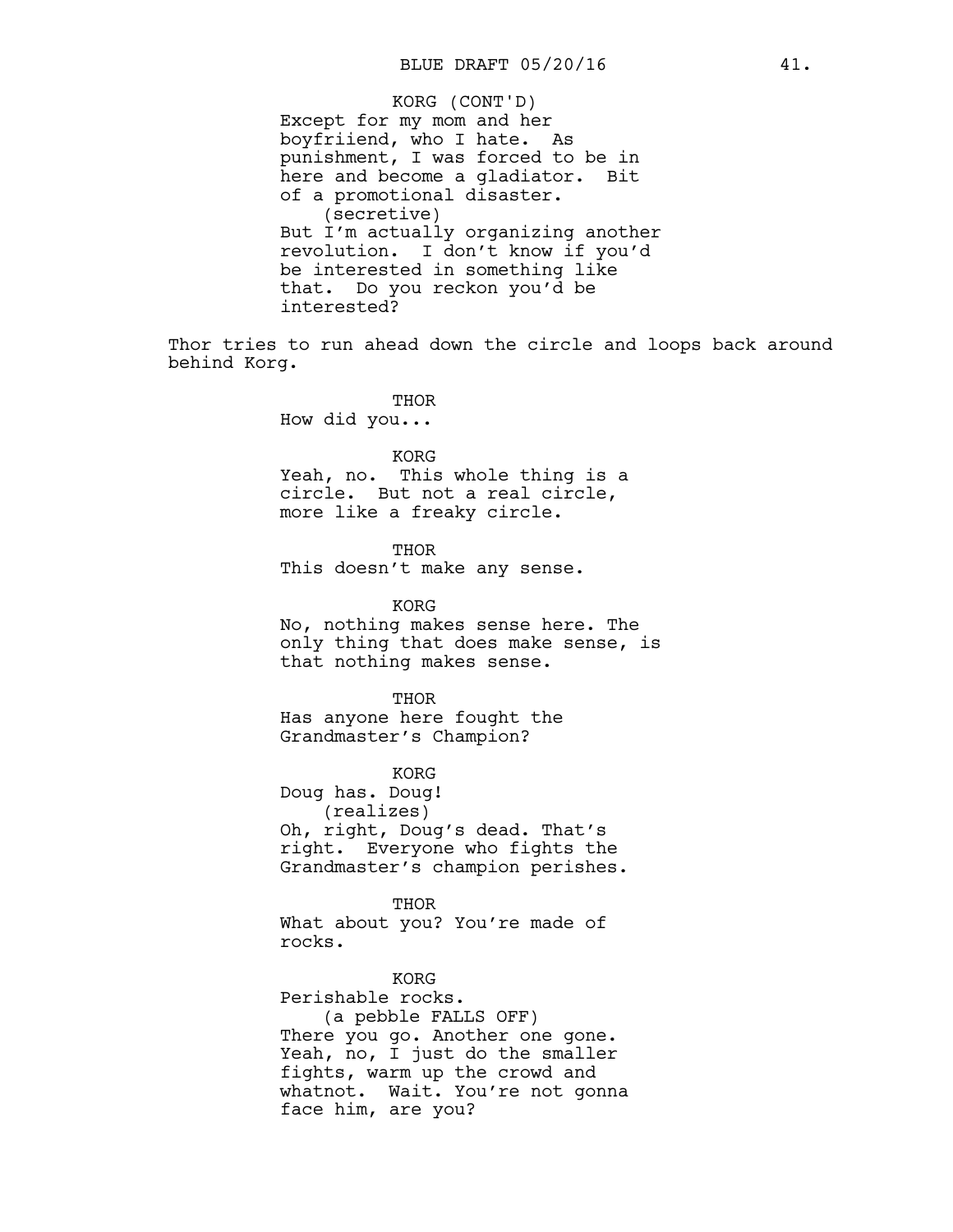**THOR** 

Yes I am. Fight him, win, and get the hell out of this place.

KORG That's exactly what Doug used to say. See you later, new Doug.

Korg walks away and approaches Miek.

A35 EXT. ASGARD - STREETS - SUNSET

The streets of Asgard are cold and silent, save for the occasional distant sounds and screams of a city under siege.

35 OMITTED 35

A36 INT. THRONE ROOM - CONTINUOUS A36

Moving down the throne room corridor we see-

-SEVERAL DEAD EINHERJAR GUARDS.

One guy is still alive, desperately trying to crawl away.

SHLNK! A black blade finishes him off.

Reveal HELA and SKURGE looking down at the carnage.

Hela directs her attention to FRESCOS ON THE CEILING. Like the Sistine Chapel, except these depict Asgard's shining influence on the Nine Realms. Bountiful harvests, shepherds with full flocks, common folk throwing parades for Asgard's army, etc.

> HELA Does no one remember me? (awaiting an answer) Has no one been taught our history? Look at these lies. Goblets and garden parties? Peace treaties?

Hela leads them towards the throne.

HELA (CONT'D) Odin... proud to have it... ashamed of how he got it.

Hela FIRES SPIKES into the ceiling, RIPPING DOWN plaster.

Beneath the surface are older Frescos. These ones are far more dark and sinister.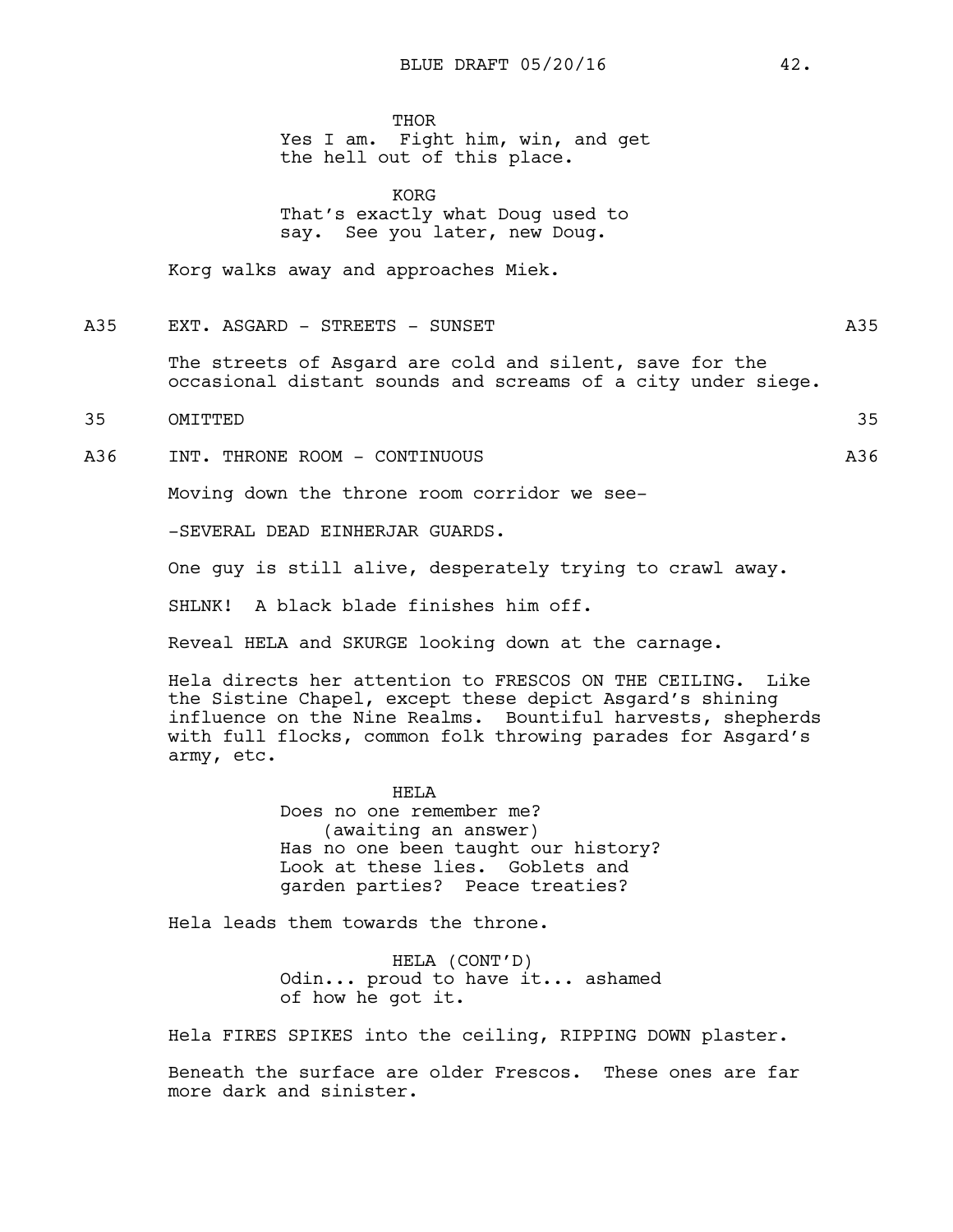Soldiers in battle. Blood. A giant war wolf. Young Odin and young Hela. Slaves building the palace.

Skurge is at least somewhat disturbed by this.

HELA (CONT'D) We were unstoppable. I was his weapon in the conquest that built Asgard's empire. One by one, the realms became ours.

Hela turns from the murals to address Skurge.

HELA (CONT'D) But then, simply because my ambition outgrew his...he banished me, caged me, locked me away like an animal. Before that, Asgard's warriors were honored, their bodies buried as heroes beneath this very place.

Hela beckons Skurge to follow her.

B36 INT. ODIN'S VAULT - CONTINUOUS B36 B36

Hela enters the vault and descends the stairs towards the magical items.

> SKURGE Odin's treasures.

SKURGE follows her. Hela walks towards the Infinity Gauntlet.

HELA

Fake.

Hela KNOCKS the gauntlet off its pedestal.

HELA (CONT'D) Most of the stuff in here is fake.

Next: The Casket of Ancient Winter.

HELA (CONT'D)

Or weak.

Next: Surtur's skull.

HELA (CONT'D) Smaller than I thought it would be.

Next: The Tesseract. She hesitates: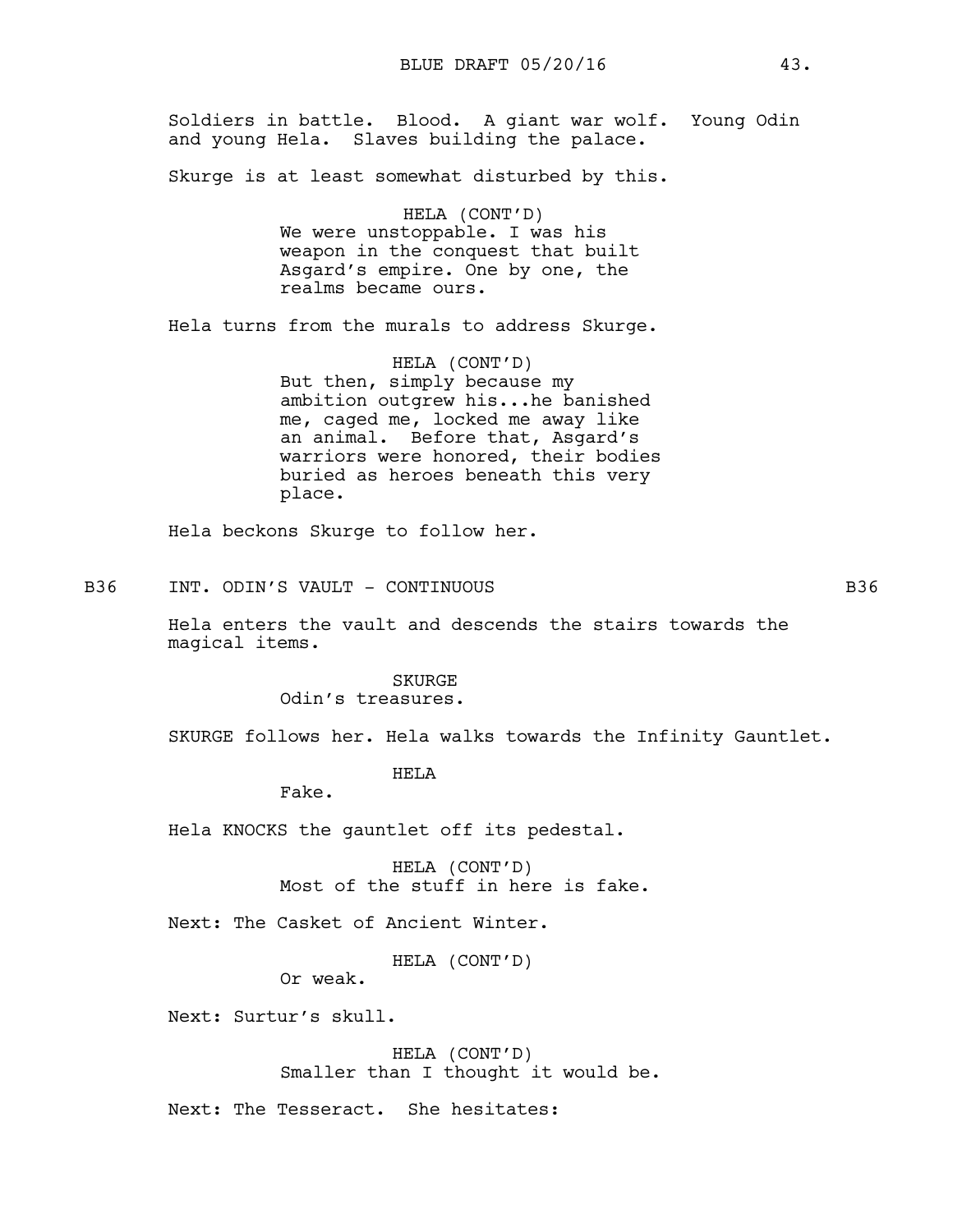HELA (CONT'D) That's not bad? (notices:) But this... The Eternal Flame.

THE ETERNAL FLAME flickers in its chalice.

Hela DIGS HER HAND INTO THE ETERNAL FLAME. She pulls her hand out now cupping GREEN FIRE, like a torch.

Hela approaches a large circular RUNE ETCHING on the floor.

Hela manifests a huge CLAW HAMMER. She SMASHES THROUGH THE RUNES ON THE FLOOR, creating a gaping chasm.

She looks at Skurge.

HELA (CONT'D) Want to see what true power looks like?

Hela looks down into the darkness below.

With her hand aflame, Hela JUMPS down into the chasm!

C36 INT. HIDDEN ASGARDIAN CATACOMBS - DAY C36

Hela LANDS like a bad ass.

Dust settles. The light of Hela's hand torch reveals a stone crypt. An ornate burial place for the heroes of Old Asgard.

We can see countless rotted skeletons in badass ancient Asgardian armor. Hela's regiment.

Among them, A MASSIVE WOLF'S SKELETON. TERRIFYING AND MONSTROUS, COLOSSAL CHAINS AROUND THE BONES OF ITS PAWS. FENRIS.

Hela approaches Fenris' skeleton.

HELA Fenris. My darling, what have they done to you?

She lifts her flaming hand above her head. She slams her hand into the ground.

> HELA (CONT'D) With the Eternal Flame, you are reborn!

The fire spreads out, covering Fenris and Hela's old army.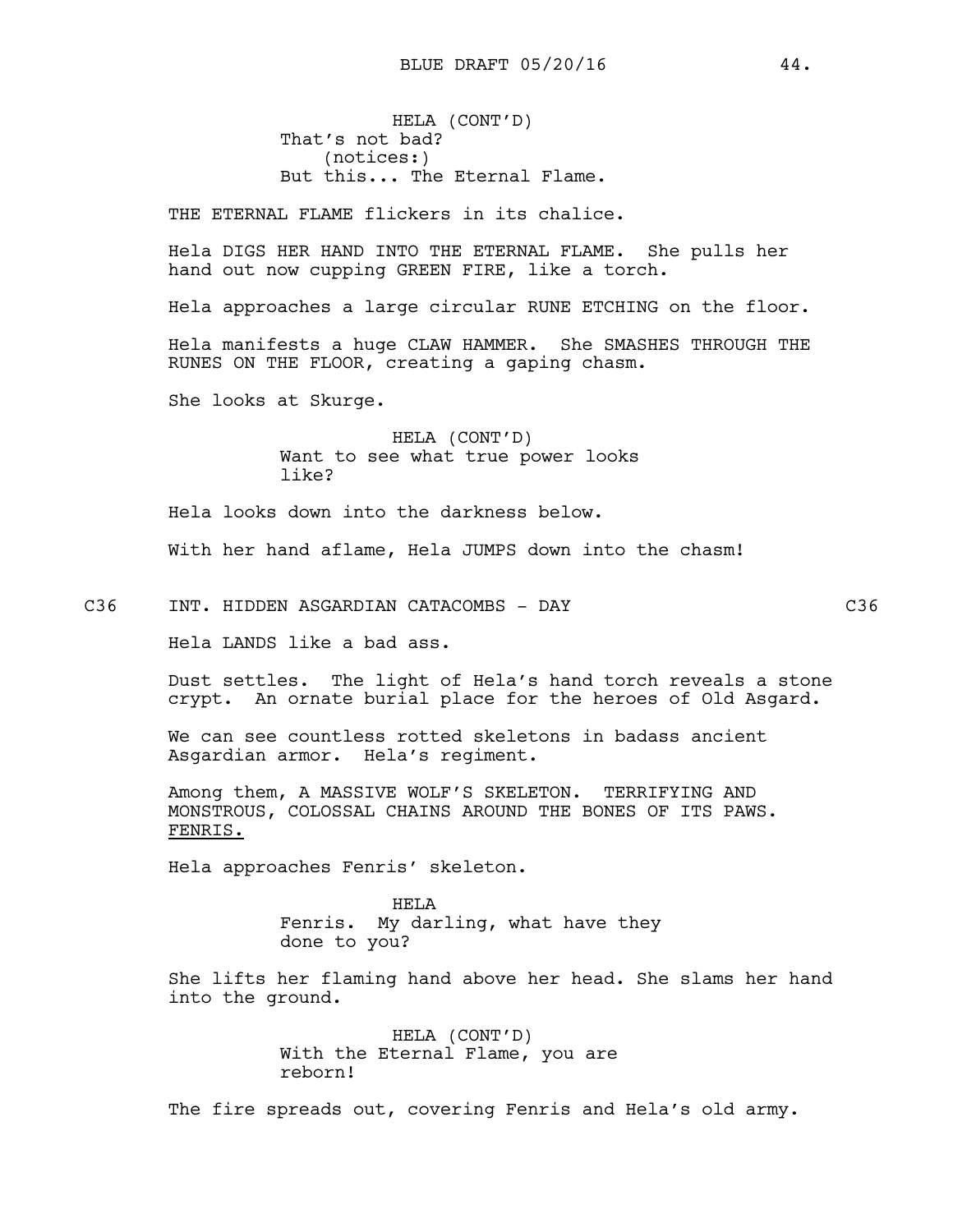As the fire covers the skeletons, they SHUDDER TO LIFE.

HELA (CONT'D) I've missed you. I've missed you all.

HELA'S BUTCHERS, rise up before their commander.

ABOVE: Skurge looks down, worried.

BELOW: A sinister light returns to Fenris's eyes as he stands proudly before his master, allowing her to pet the fur of his terrifying face.

C36A INT. THE ARENA - GLADIATOR CELLS - NIGHT CONSTRUCTED C36A

Thor sits against the wall. Quietly praying.

THOR Odin, I bid you take your place in the halls of Valhalla... (then:) Where the brave shall live forever. Nor shall we mourn but rejoice-

THOR (CONT'D) -for those that have died the -for those that have died the glorious death. LOKI (O.S.) glorious death.

Reveal Loki standing across the cell. Thor gives him a hard look.

> LOKI (CONT'D) It hurts, doesn't it? Being lied to. Being told you're one thing and then learning it's all a fiction.

Thor picks up some stones that have fallen from Korg's leg and casually starts throwing them through Loki's illusion.

> LOKI (CONT'D) You didn't think I'd really come and see you, did you? This place is disgusting.

Thor throws another stone through Loki.

LOKI (CONT'D) Does this mean you don't want my help?

Thor throws another stone through Loki.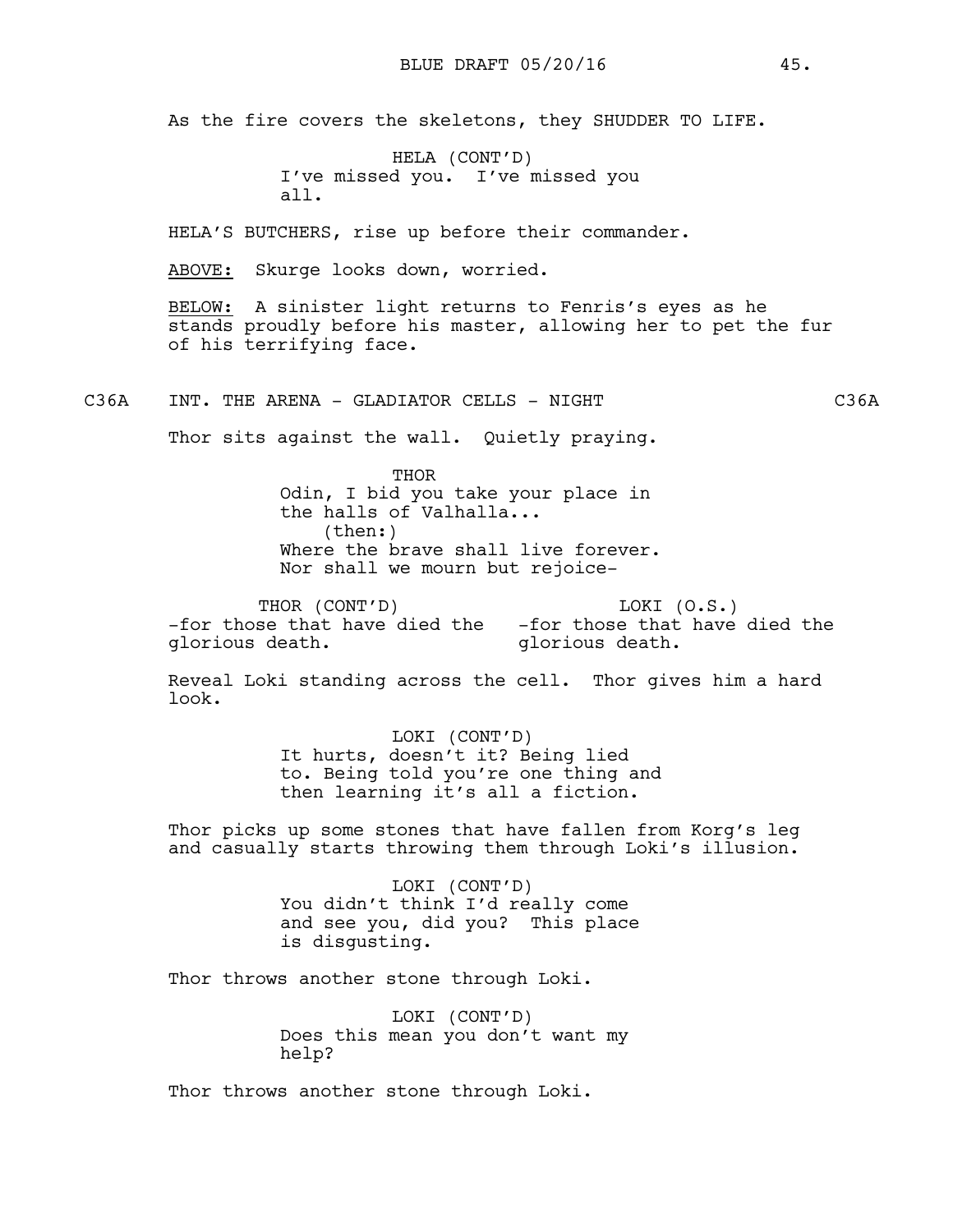LOKI (CONT'D) Look, I couldn't jeopardize my position with Grandmaster, it took me time to win his trust. He's a lunatic, but he can be amenable.

Thor throws another stone through Loki. Disinterested.

LOKI (CONT'D) What I'm telling you is, you could join me at the Grandmaster's side. Perhaps, in time, an accident befalls the Grandmaster, and then...

Loki gestures: "we take over."

Thor throws another stone through Loki. Bored.

LOKI (CONT'D) You're not seriously thinking of going back, are you? Our sister destroyed your hammer like a piece of glass. She's stronger than both of us. She's stronger than you. You don't stand a chance. Do you understand what I'm saying to you?

Thor just scowls.

LOKI (CONT'D) Fine. I guess I'll just have to go it alone. Like I've always done. (Thor smirks) Would you say something?

Now out of stones, Thor looks around the floor for more.

LOKI (CONT'D) Say something!

(MORE)

Thor finally looks right at Loki, speaks fast and curt:

THOR What would you like me to say? You faked your own death, you stole the throne, stripped Odin of his power, stranded him on Earth... (on Loki:) -to die, releasing the Goddess of Death. (back to Thor:)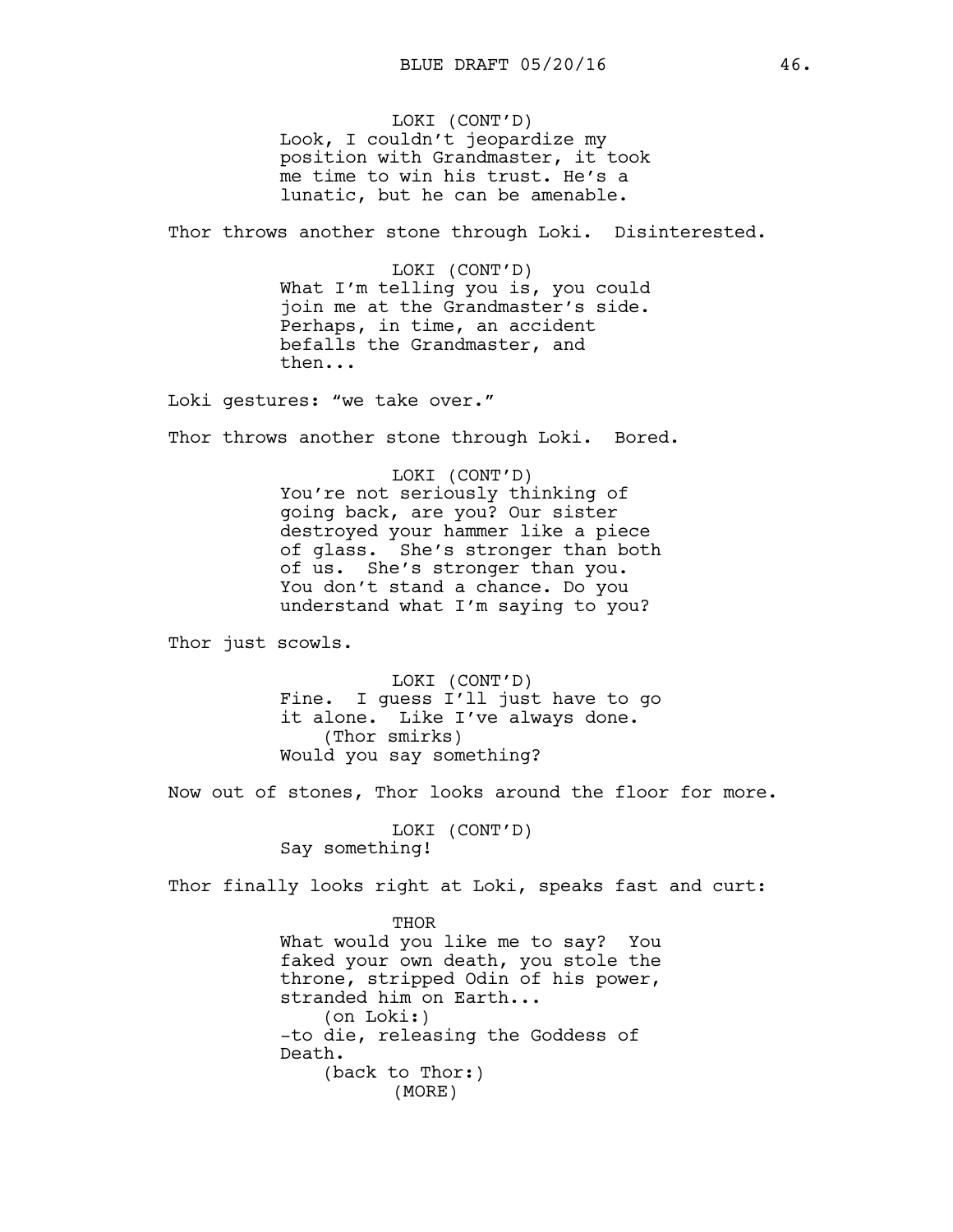Have I said enough, or do you do you want me to go further back than the past two days? THOR (CONT'D)

Loki's eyes burn. Thor stares coldly at him. Loki tries to compose himself.

#### LOKI

You know, I haven't seen this Beloved Champion he talks of, but I've heard he's astonishingly savage. I've placed a large wager against you tomorrow. Don't let me down.

Loki SHIMMERS, and his illusion vanishes. Korg runs in to try to kick him.

> KORG Piss off, ghost! (then:) He's freaking gone.

### 40 INT. THE ARENA - RECEIVING AREA 40

Thor, Korg, and a gaggle of other prisoners/fighters have been led from their cells to a PRE-FIGHT HOLDING AREA.

Korg and Thor are by the weapons rack.

KORG Yuck! There's Still someone's hair and blood all over this. Guys, can you clean up the weapons once you finish your fight? Disgusting slobs. (then:) Thor...wanna use a big wooden fork?

THOR

No.

KORG Yeah, not really useful unless you're fighting off three vampires that were huddled together.

THOR I really wish I had my hammer.

KORG

Hammer?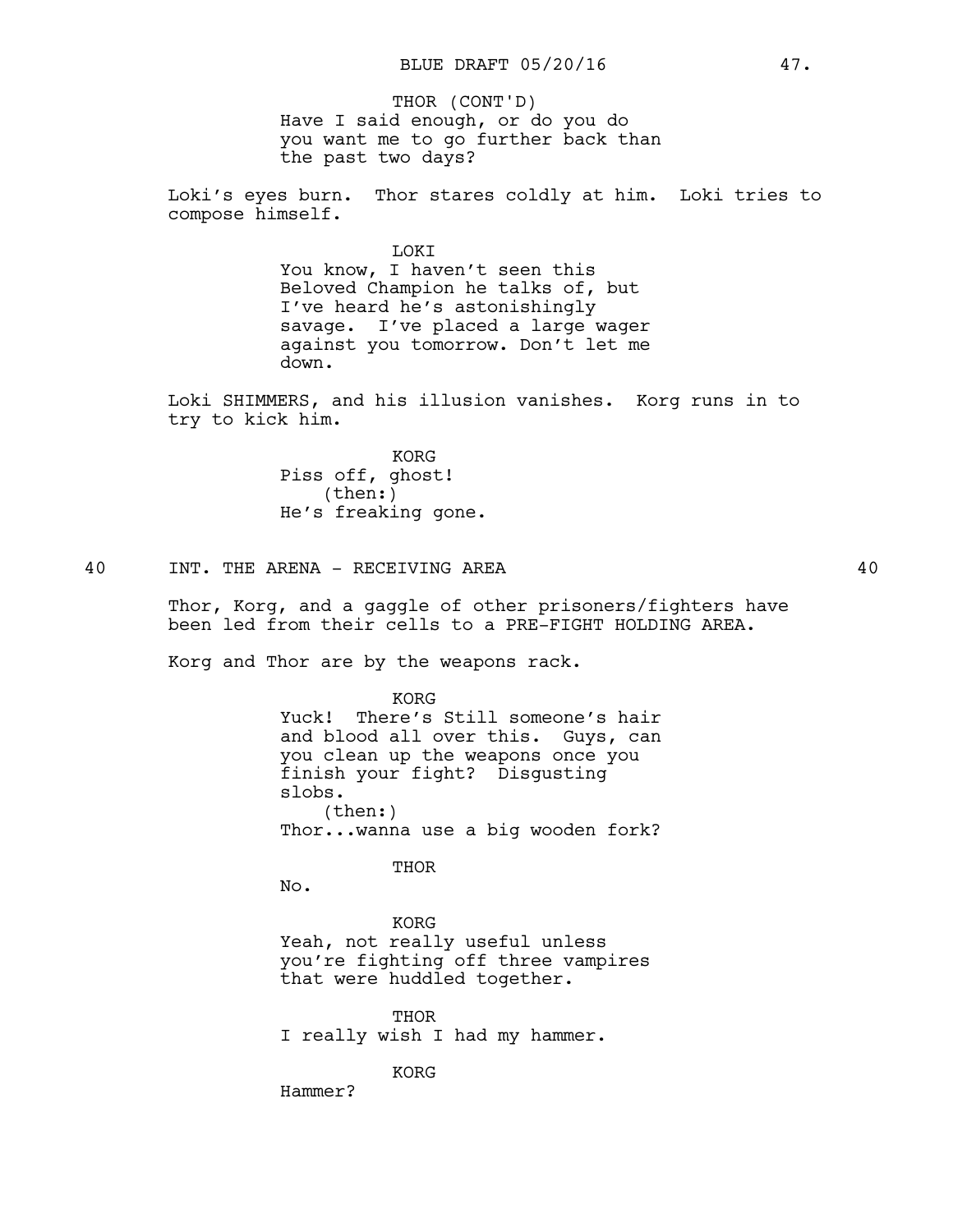**THOR** 

Quite unique. It was made from this special metal from the heart of a dying star. And when I spun it really, really fast it gave me the ability to fly.

KORG You rode a hammer?

THOR No, I didn't ride the hammer.

KORG The hammer rode you on your back?

**THOR** No. I used to spin it really fast, and it would pull me off the...

KORG Oh my God. The hammer pulled you off?

**THOR** The ground. It would pull me off the ground, up into the air, and I would fly. Every time I threw it, it would always come back to me.

KORG Sounds like you had a pretty special and intimate relationship wiht this hammer and that losing it was almost comparable to losing a loved one.

**THOR** That's a nice way of putting it.

Thor spots S142 dealing at the bar. He's once again eyeing the fob device clipped to her belt. Scowls.

> SCRAPPER #142 I said they're mine.

THOR See her, the one that put me in here.

KORG Yeah, Scrapper 142. She's strong. And she drinks a lot. (MORE)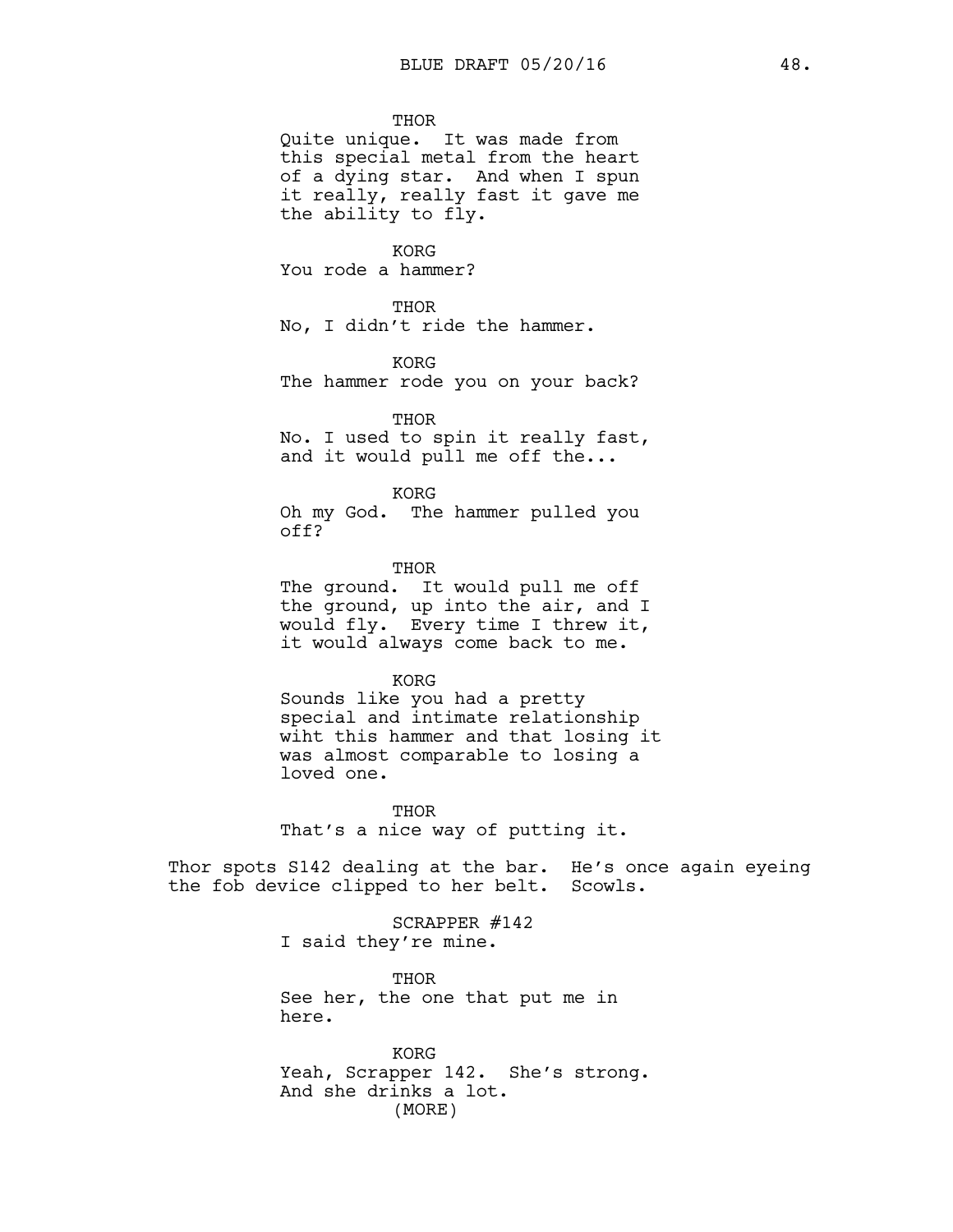Gotta watch out for those Asgardians, man. They are hard to perish. KORG (CONT'D)

THOR

Asgardian?

Thor breaks away from the line and runs to S142.

THOR (CONT'D)

Hey! Hey!

S142 holds up the fob.

THOR (CONT'D) Do not zap me with that thing. I just wanna talk. Asgard is in danger.

Thor then notices a series of PATTERNED SCARS, or BRANDS, on her forearms. It's a moment of recognition and disbelief.

> THOR (CONT'D) My God, you're a Valkyrie. I used to wanna be a Valkyrie when I was younger...until I found out that you were all women. There's nothing wrong with women, of course. I love women. Sometimes a little too much. Not in a creepy way, just more of a respectful appreciation. I think it's great that there is an elite force of women warriors. It's about time.

SCRAPPER #142 Are you done?

WARDEN (O.S.) Lord of Thunder, you're up.

THOR Please, help me. I need your help.

SCRAPPER #142

Bye.

THOR Fine, then you must be a traitor or a coward because the Valkyrie are sworn to protect the throne.

S142 finally turns her attention to Thor, intense.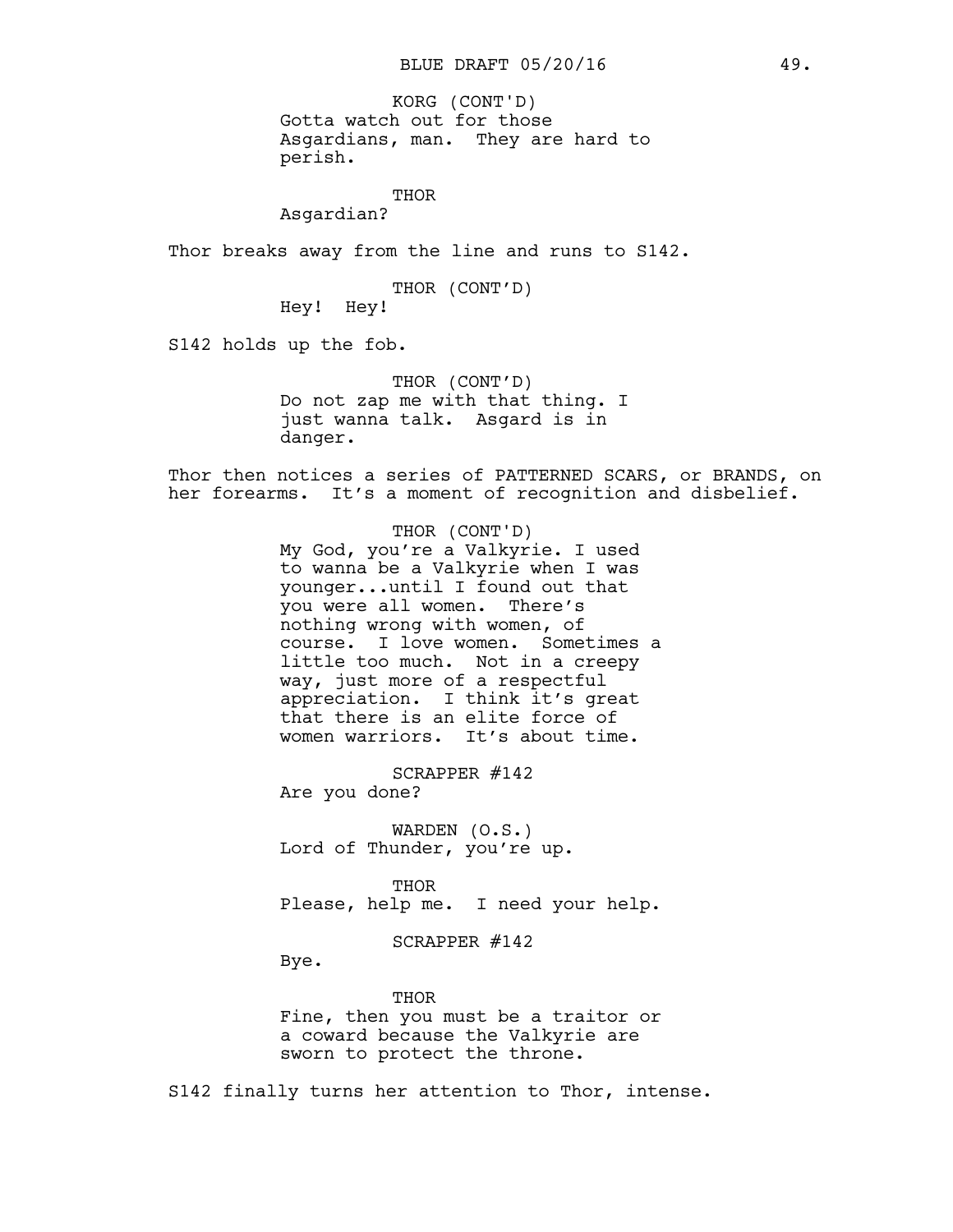SCRAPPER #142 Listen closely, your majesty. This is Sakaar, not Asgard. And I'm a scrapper, not a Valkyrie.

Guards swarm Thor, dragging him back

WARDEN (O.S.) Bring him in for processing!

VALKYRIE And no one escapes this place. So you're gonna die anyway.

### Despite her denial, Thor has clearly hit a nerve. **And from now on we will refer to Scrapper #142 as VALKYRIE.**

Valkyrie takes her booze and walks away. Thor is dragged away, passing Korg and the other prisoners.

40A INT. PROCESSING ROOM - DAY 40A

Thor is strapped to a chair. Reveal a weird alien BARBER (Stan Lee cameo) holding up some rusty shears.

> STAN LEE Now, don't you move. My hands ain't as steady as they used to be.

THOR By Odin's beard, you shall not cut my hair... lest you feel the wrath of the might Thor.

Barber activates a menacing CUTTING TOOL. Thor freaks out.

THOR (CONT'D) Please. Please, kind sir, do not cut my hair! No!

40B INT. THE ARENA - NIGHT 40B

Hundreds of thousands of spectators packed into the stadium seats. Dozens of starships are parked above the arena.

Find THE GRANDMASTER'S LUXURY SUITE, a VIP box attached to the fighting area. The Golden Ladies are in attendance. Loki lounges in the suite, taking wagers on the fight card. Grandmaster walks out into the center of the arena. Suddenly-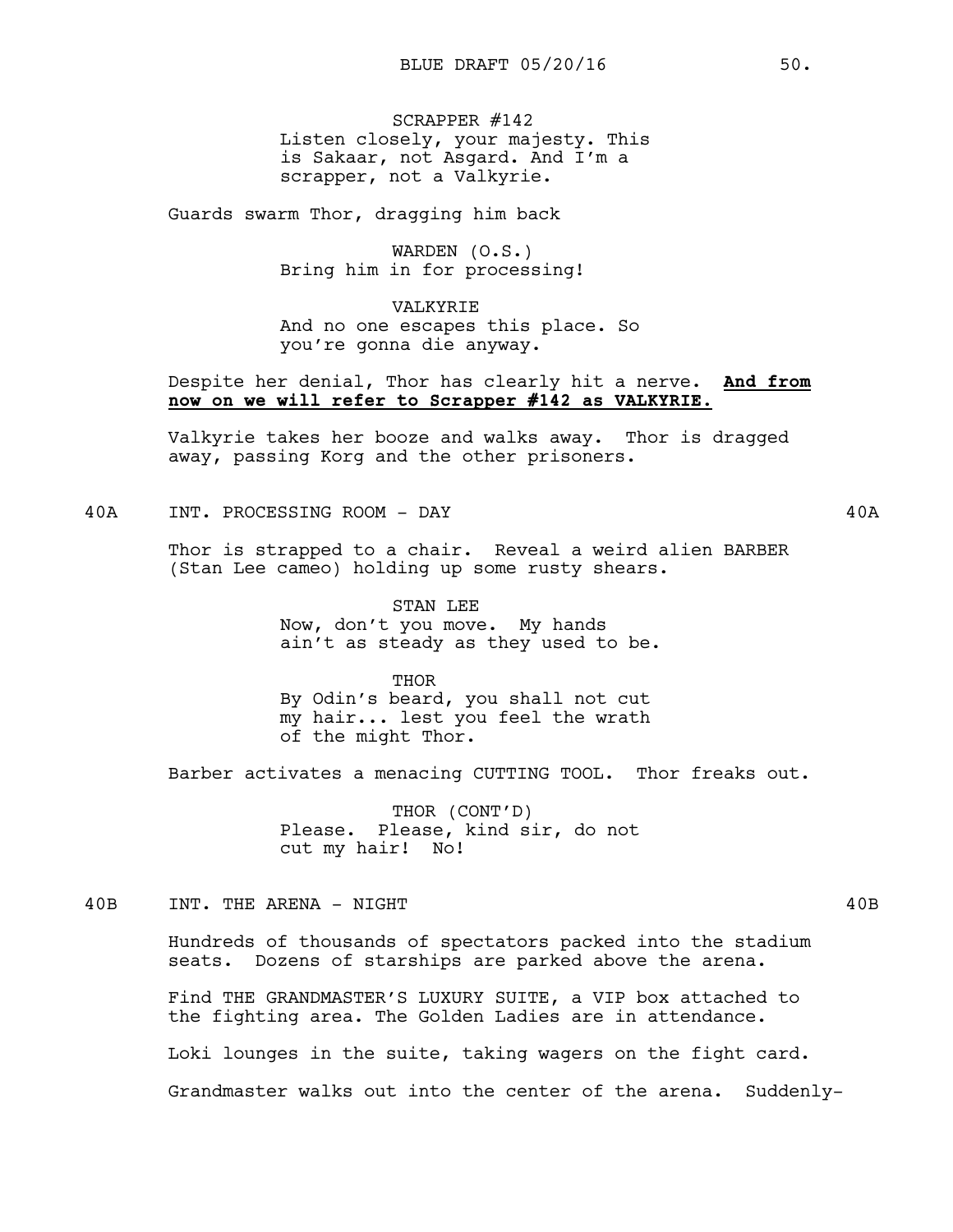-THE GRANDMASTER GROWS TO 60-FEET TALL! This enlarged projection of Grandmaster addresses the audience.

> GRANDMASTER Wow! Look at all of you. What a show, WHAT-A-NIGHT! Who's having fun? Please, I'm your host. Big round of applause for all of our undercard competitors... who died so gruesomely. Good sports. What a show! What a night! This is what you've come for and so have I. (applause) And now, without further ado... it's main event time!! (INSANE APPLAUSE) Making his first appearance, though he looks quite promising, got a couple of tricks up his sleeve. I'll say no more, see what you think. Ladies and gentlemen... (LAUGHTER from the crowd) I give to you...Lord of Thunder!

Enter Thor. **Gladiator Thor.** Shaved head, trimmed beard, minimalist armor, covered in weapons. Two swords on his back, giant mace in one hand, spiked shield in the other.

> GRANDMASTER (CONT'D) Watch out for his fingers. They make sparks.

Thor looks up at the throngs of SCREAMING FANS. And then...

...puts on his helmet. A badass gladiator variation of his classic winged helm. Thor is ready to rumble.

ABOVE: Find Valkyrie in her Warsong ship, parked amongst the other tailgaters. She POPS open a bottle of booze. Drinks.

> GRANDMASTER (CONT'D) Okay, this is it. Let's get ready to welcome this guy. Here he comes. He is a creature. What can we say about him? Well, he's unique. There's none like him. I feel a special connection with him.

Suddenly the floor beneath Thor's feet LOWERS. A slow, tension-building GRIND as he sees-

-A DOOR across the arena. Bigger and bigger.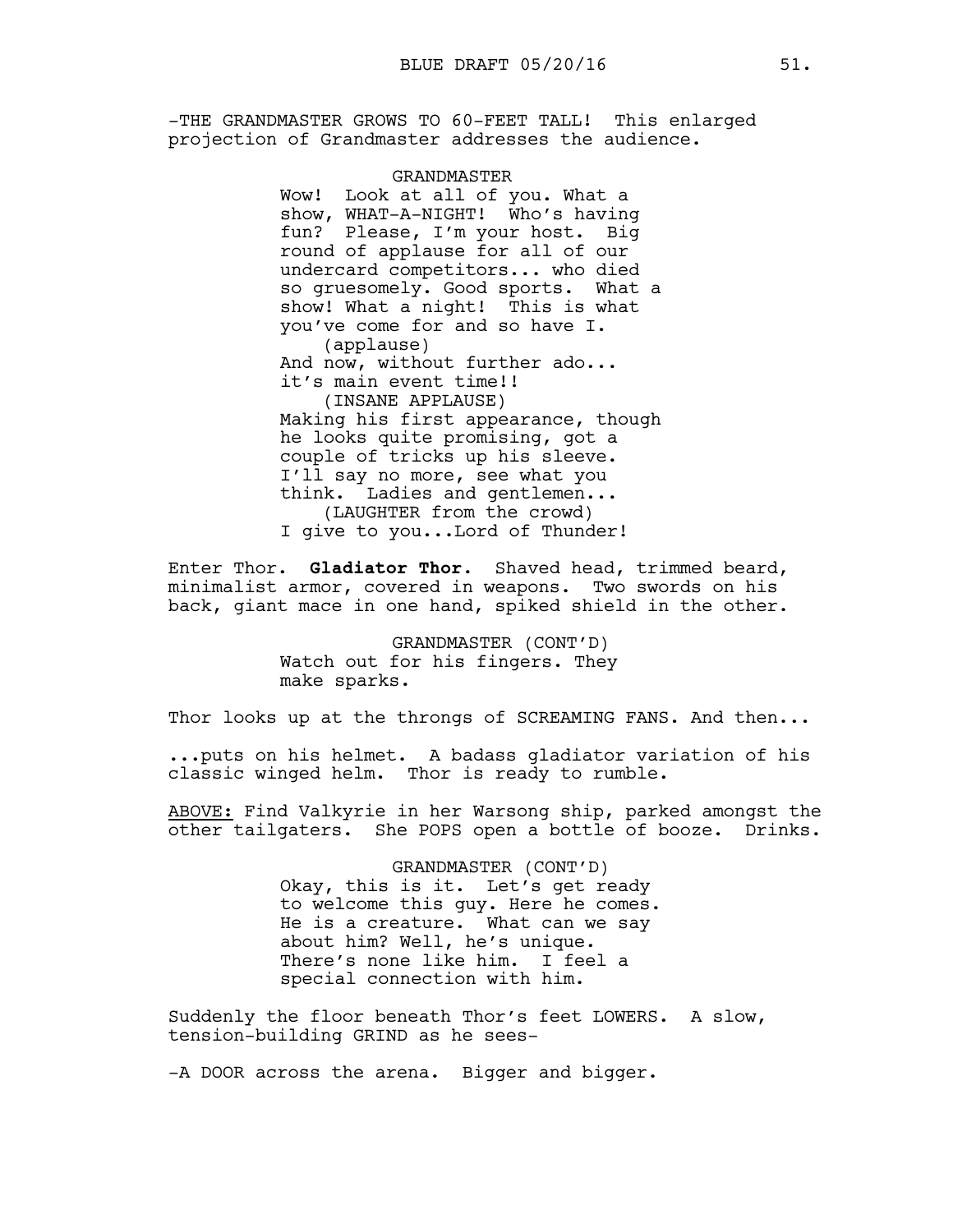The entire crowd is on its feet. Palpable anticipation. The spotlights change to bright stadium lights.

> GRANDMASTER (CONT'D) He's undefeated. HE'S THE REIGNING...HE'S THE DEFENDING... Ladies and gentlemen... I give you...

KA-BOOM! EXPLODING through a door is the Champion...

...THE INCREDIBLE HULK! He wears an armored shoulder guard and a Spartan helmet. He carries a warhammer in one hand and a battleaxe in the other. Hulk POUNDS his chest and ROARS, further energizing an already frenzied crowd.

Meanwhile, the sight of Hulk makes Thor's arms drop to his sides along with his jaw dropping to the ground. And then-

-Thor LAUGHS his ass off. Like, "that's my buddy over there!"

**THOR** 

Yes!

IN THE VIP BOX: Loki goes ghost white. Traumatic memories of being Hulk-smashed flood his brain. Gone is all his joy.

#### LOKI

I have to get off this planet.

Loki tries to exit, but the Grandmaster stops him.

GRANDMASTER Hey, hey, hey! Where are you going?

Grandmaster plops Loki down in the front row, right against the glass. Loki casually tries to hide his face in his hand.

IN THE ARENA:

THOR Hey! We know each other. He's a friend from work. (to Hulk:) Where have you been? Everybody thought you were dead. So much has happened since I last saw you. I lost my hammer. Like, yesterday, so that's still pretty fresh. (then:) Loki! Loki's alive. Can you believe it? He's up there. (waves to Loki:) Loki! Look who it is!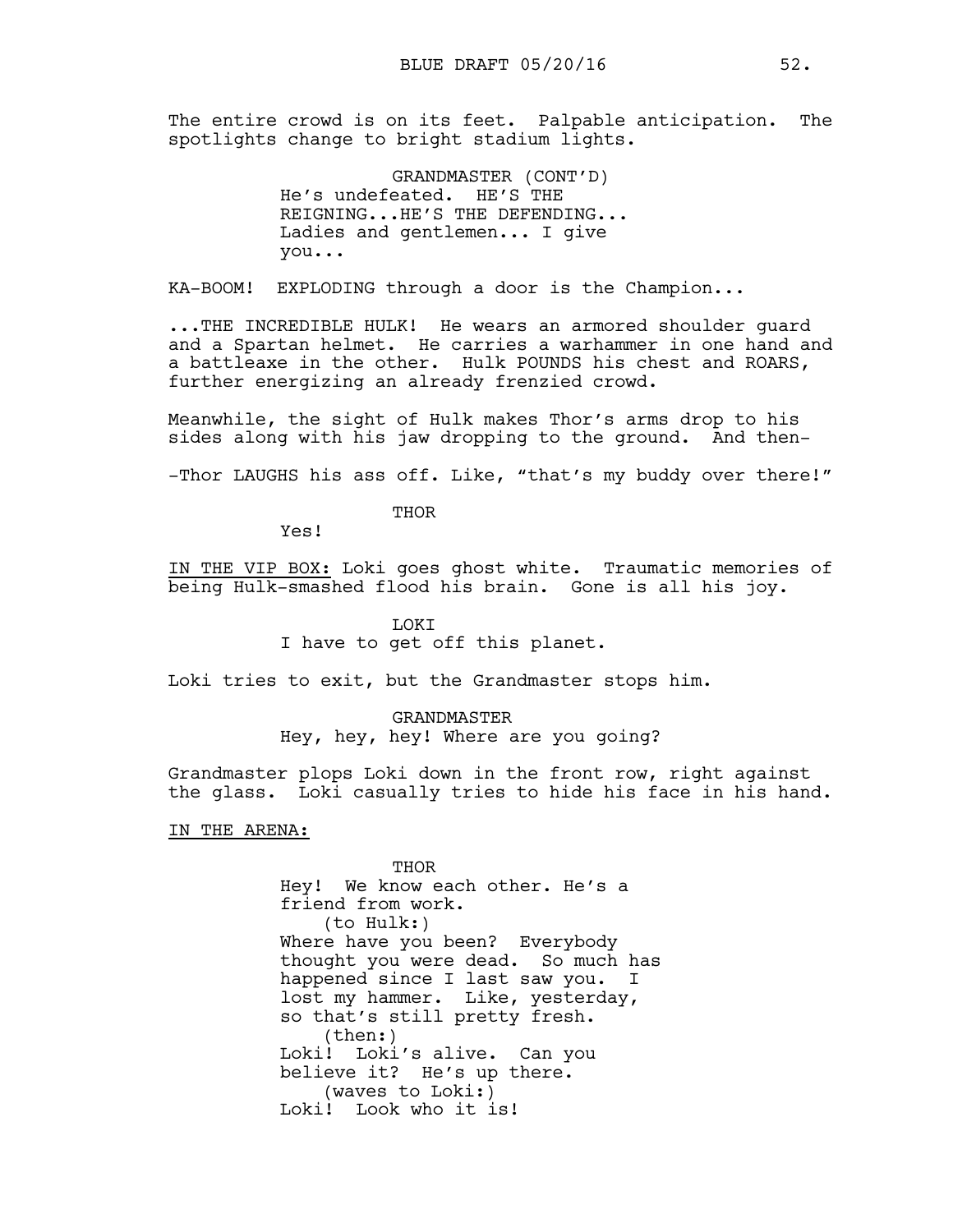Loki is petrified.

THOR (CONT'D) Banner, I never thought I would say this, but I'm happy to see you.

IN THE ARENA: Hulk is still eyeballing Thor while the capacity crowd CHANTS insanely for "HULK! HULK! HULK!"

> THOR (CONT'D) Banner. Hey, Banner!

Hulk's face grimaces and contorts, suppressing puny Banner.

HULK NO BANNER! ONLY HULK!

Hulk CHARGES at Thor. Insanely fast.

THOR What are you doing? It's me.

Thor DODGES the first few attacks, but then Hulk SHATTERS his shield and sends Thor FLYING.

Thor draws a sword and STABS it into the ground to slow his momentum. Draws the other sword and faces off against Hulk.

> THOR (CONT'D) Banner, we're friends. This is crazy. I don't want to hurt you!

They engage again. Hulk KICKS Thor, sending him SLAMMING into the wall.

#### GRANDMASTER

Here we go.

Thor jumps down just in time to avoid Hulk's warhammer, which HITS so hard that it remains lodged in the wall.

With Hulk charging again, Thor RIPS the warhammer out of the wall and WALLOPS Hulk with it.

Hulk goes CRASHING alongside the arena. He ends up sprawled out in a pile of rubble, slightly dazed.

GRANDMASTER (CONT'D)

What?

ABOVE: Val is watching through a set of high-tech binoculars. She reacts to Thor, reluctantly impressed.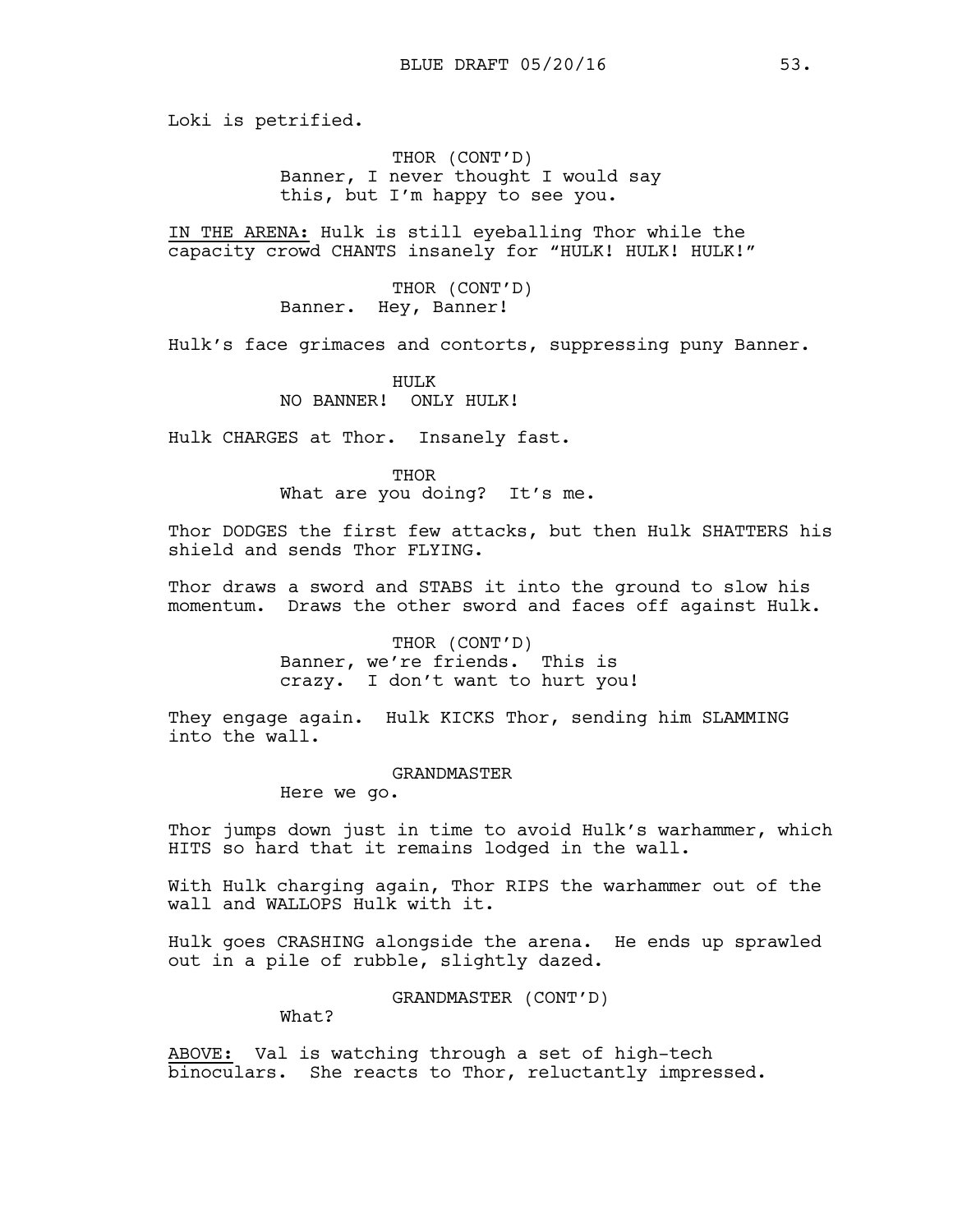Thor advances on Hulk with all the swagger. He takes off his helmet and CALLS OUT to Hulk, provoking him.

> THOR Hey, big guy. The sun's getting real low.

Hulk takes off his helmet. Scowling. Teeth GRINDING.

THOR (CONT'D) That's it. The sun's going down. I won't hurt you anymore. No one will.

WHOOSH! Thor is suddenly dragged out of frame. Hulk has Thor by the leg and is WHIPPING him against the arena floor. Over and over and over again.

IN THE VIP BOX: Loki's whole mood shifts. The joy returns to his face, like "everything will be alright!" Loki LAUGHS.

> LOKI Yes! That's how it feels! (to Grandmaster:) I'm just a huge fan of the sport.

Thor is SMASHED into the floor face first.

Hulk ROARS and RUSHES Thor with his axe.

THOR All right. Screw it.

CLANG! The giant weapons CLASH! Now Thor and Hulk are fighting warhammer versus battleaxe...

...and Thor is winning! He's getting the better of these exchanges, using Hulk's aggression against him. Thor continually KNOCKS and/or TRIPS Hulk off his feet while evading all of Hulk's best attacks.

> THOR (CONT'D) I know you're in there, Banner. I'll get you out!

One particular vicious blow DISARMS Hulk, and Thor BREAKS Hulk's axe with the warhammer. Thor then BASHES Hulk in the chest, KNOCKING him to the ground.

> THOR (CONT'D) What's the matter with you? You're embarrassing me! I told them we were friends!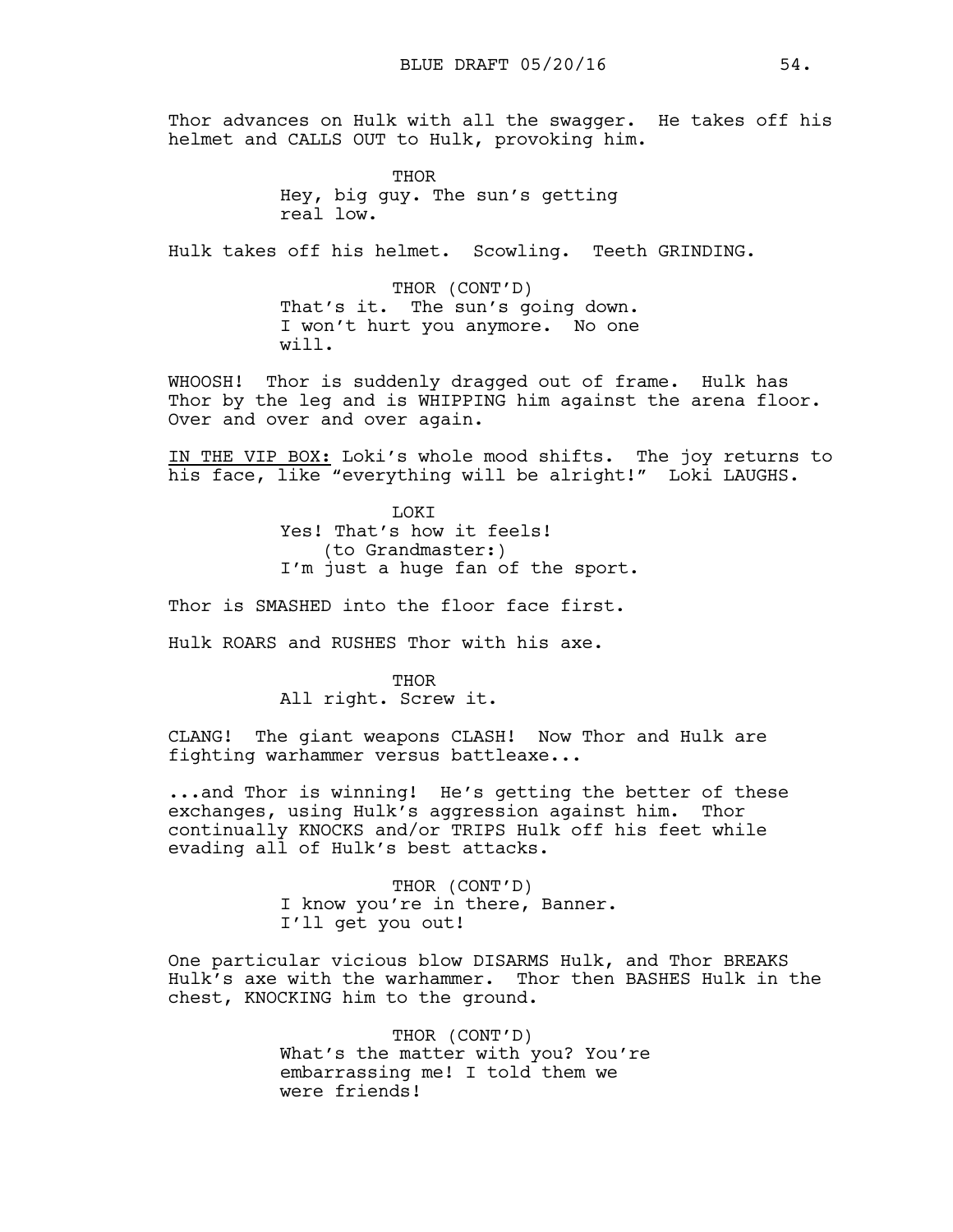GROWLING, Hulk stands up and HITS Thor with a straight jab that sends Thor TUMBLING across the arena. Hulk immediately LEAPS after him and LANDS ON Thor!

Hulk is now on top of Thor as they slide across the arena, just PUMMELING him with punches. Left-right-left-right. Thor's head snaps back and forth.

In the carnage, Thor sees VISIONS OF ODIN. Then-

-his eyes GLOW WHITE WITH ELECTRICITY. Like an instinctual defense mechanism, Thor suddenly KNOCKS HULK BACK WITH A BURST OF LIGHTNING!

Seething with electricity, Thor springs to his feet and then BLASTS HULK WITH A MASSIVE LIGHTNING PUNCH! Hulk is LAUNCHED BACKWARDS and Thor hits the ground HARD.

> CROWD Thunder! Thunder! Thunder!

> KORG Thunder! Thunder! Thunder!

The crowd gets hushed. They've never seen this before.

IN THE VIP BOX: Grandmaster is pissed. Loki is amazed.

Hulk and Thor stagger to their feet. Thor looks at himself, a little surprised. There are still small charges of lightning CRACKLING through his veins.

Meanwhile, Hulk RUMBLES towards Thor and they're at it again, close-quarters boxing. Thor is winning the exchanges, landing BRUTAL PUNCHES to Hulk's body. And then suddenly-

-BZZZ! The Grandmaster ZAPS him with the Obedience Disk fob! Thor drops, totally caught off guard!

Hulk plants his feet and JUMPS! He ZOOMS UP, rocketing out of the arena, up-up-up into the sky! At the apex of his jump Hulk clenches his fist and begins a missile-like descent.

Val sees this from her ship and decides to take off, like "This fight is over, time to beat traffic."

> KORG (CONT'D) Another day, another Doug.

Down below, Thor groggily turns over. He does so just in time to see Hulk coming at him like an atom bomb!

No time to avoid it. KA-BOOM!!! Right before impact Thor's eyes go lightning white. Hulk HITS Thor like a meteor.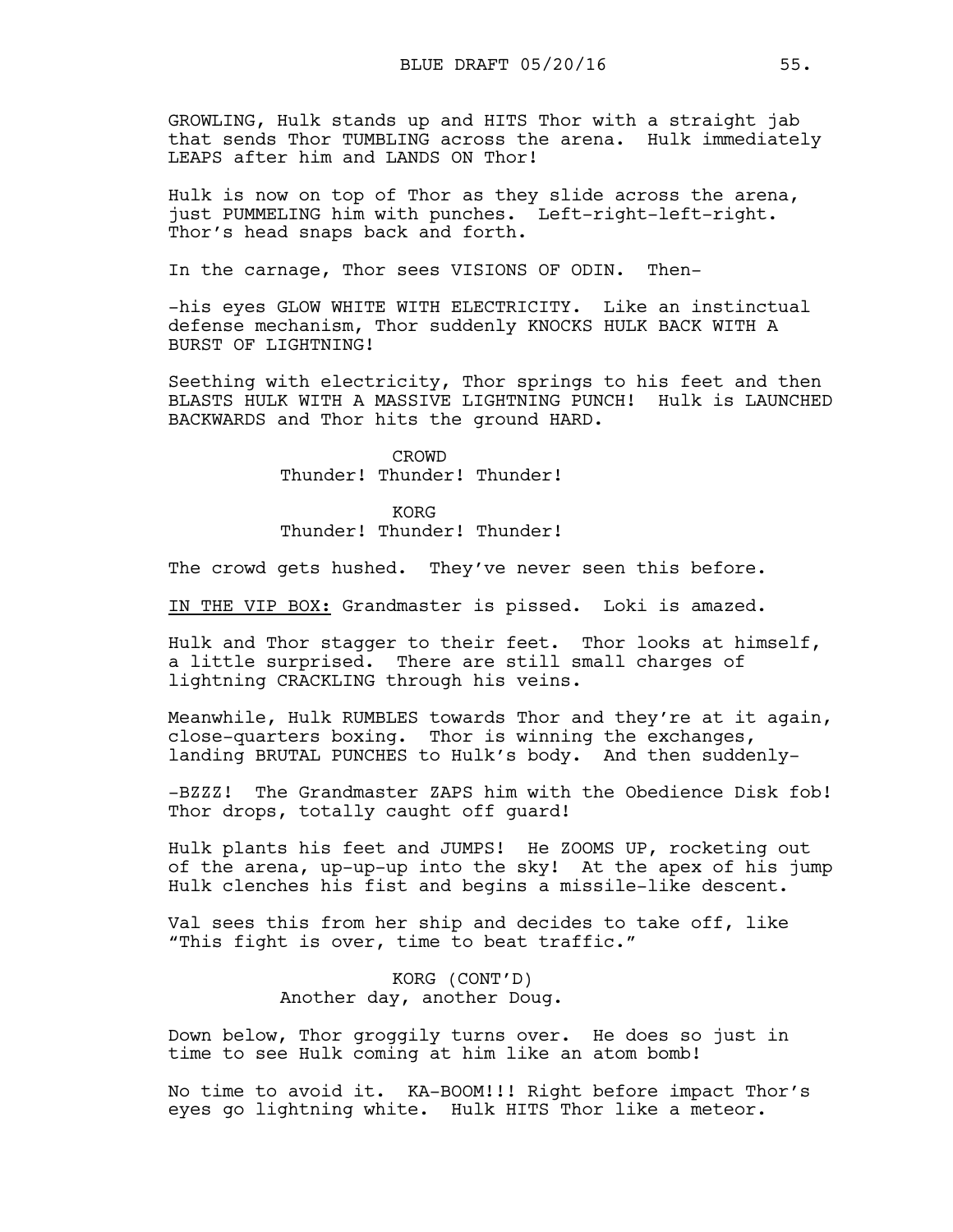The impact knocks Thor unconscious and we CUT TO BLACK. Linger on darkness for a few beats...and then:

#### 36 INT. THRONE ROOM – SUNSET NAMEL AND SOME 2008 2009 36

Hela sits on the throne trying to get comfortable, headdress & cowl off. Skurge stands at the foot of the throne.

> HELA What is that noise?

SKURGE The common folk aren't exactly falling in line. There's a resistance trying to knock down the front gates.

Hela sends her BUTCHER TROOPS to deal with it.

HELA Tell me about yourself, Skurge.

SKURGE Well, me dad was a stonemason, me mum was-

### HELA

(interrupts) I'll just stop you there. What I meant was what is your ambition?

SKURGE

I just want a chance to prove myself.

HELA Recognition. (then:) When I was young every great King had an executioner. Not just to execute people, but also to execute their vision. But mainly to execute people. Still a great honor. (beat) I was Odin's executioner.

Hela holds out her hand and uses her powers to FORM A DOUBLE-SIDED OBSIDIAN AXE, which she offers to Skurge.

> HELA (CONT'D) And you will be my executioner. Let's begin our conquest.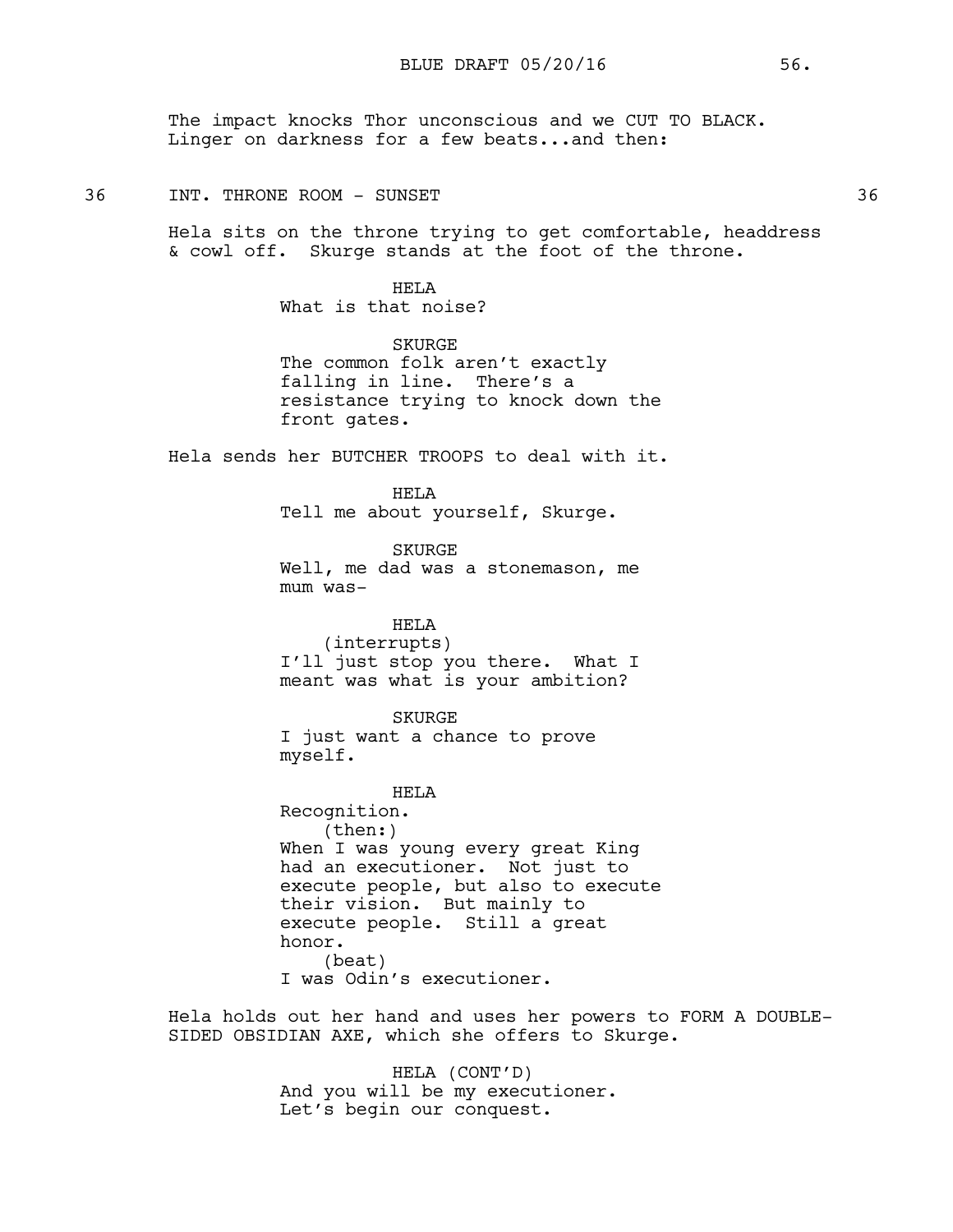BLUE DRAFT 05/20/16 57.

| 37   | OMITTED                                                                                                                                                                              | 37   |
|------|--------------------------------------------------------------------------------------------------------------------------------------------------------------------------------------|------|
| 41   | OMITTED                                                                                                                                                                              | 41   |
| 42   | OMITTED                                                                                                                                                                              | 42   |
| 44   | EXT. RAINBOW BRIDGE - DAY                                                                                                                                                            | 44   |
|      | Hela and Skurge arrive at the Observatory, army in tow.                                                                                                                              |      |
|      | <b>HELA</b><br>Skurge, where's the sword?                                                                                                                                            |      |
|      | Reveal that the Bi-Frost sword is missing.                                                                                                                                           |      |
|      | HELA (CONT'D)<br>That sword is the key to opening<br>the Bi-Frost.                                                                                                                   |      |
|      | Hela thinks, seething.                                                                                                                                                               |      |
|      | HELA (CONT'D)<br>These people you mentioned, the<br>ones who aren't falling into line.<br>Round them up.                                                                             |      |
| 45   | OMITTED                                                                                                                                                                              | 45   |
| AA46 | OMITTED                                                                                                                                                                              | AA46 |
| AB46 | OMTTTED                                                                                                                                                                              | AB46 |
| 46   | EXT. ASGARD - MOUNTAIN CREEK - DAY                                                                                                                                                   | 46   |
| A46  | OMITTED                                                                                                                                                                              | A46  |
|      | SPLASH! Boots running across the shallow water. We meet a<br>family of refugees from the city. FATHER, MOTHER, SON (14),<br>and young daughter (8). They're RUNNING FOR THEIR LIVES. |      |
|      | Hot on their heels are a pair of Hela's sinister Butchers,<br>hunting like a pack of wolves.                                                                                         |      |

After scrambling through a grove of trees the family make their way through a narrow pass. The Butchers are hot on their heels, their growls getting louder behind them when - BAM! The son runs right into a tall, immovable object...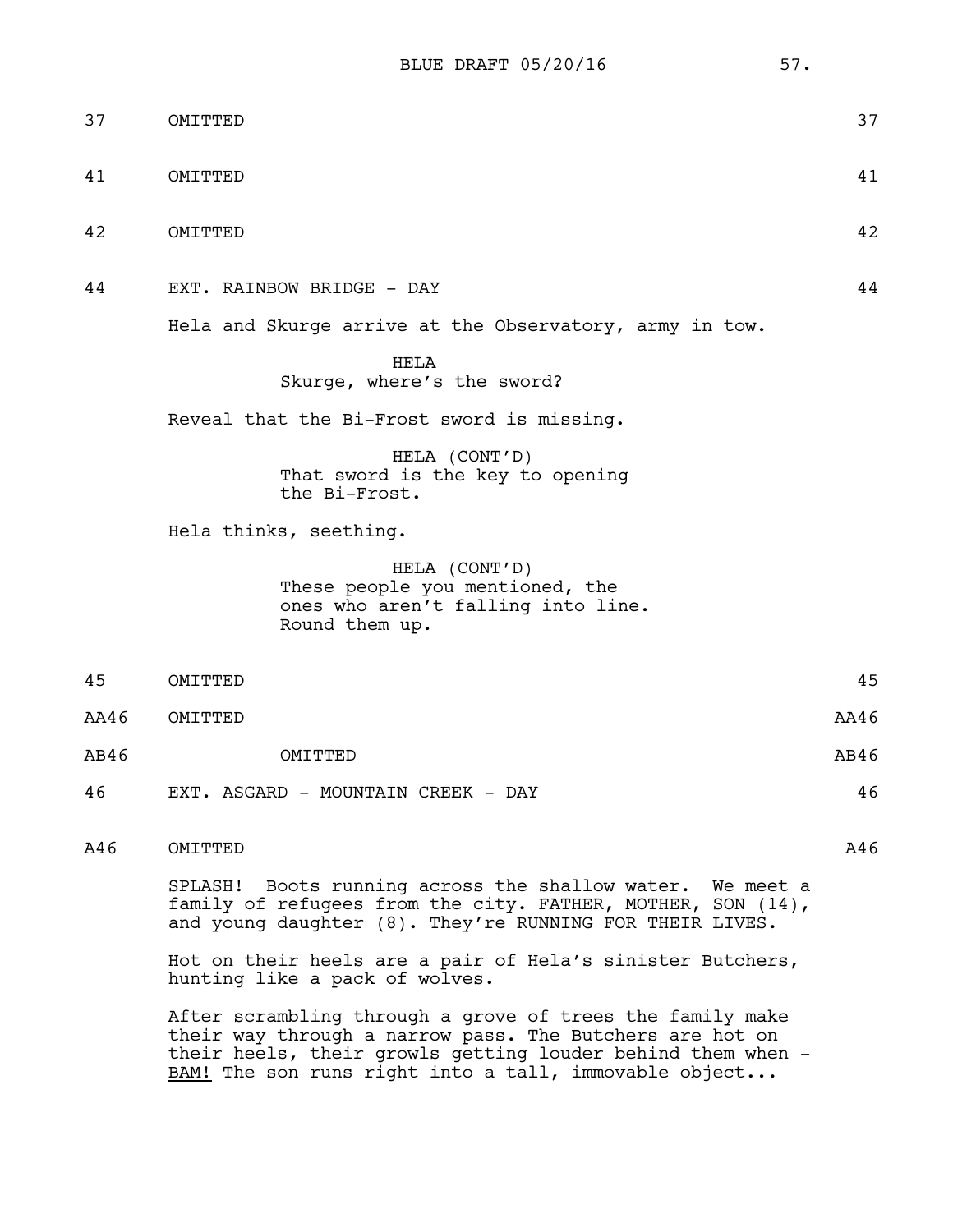HEIMDALL! No regal armor, no golden helm. This Heimdall has a thick beard and is wrapped in a cloak. The rest of the family arrive, desperation.

#### HEIMDALL

Excuse me.

In one swift motion Heimdall draws the BI-FROST SWORD, steps forward and SLASHES through the Butchers, ending them.

He then turns to the family, gestures for them to follow him.

HEIMDALL (CONT'D) Sorry about that. These bloody things are everywhere. Come on.

### 47 OMITTED 47

48 EXT. ASGARD - MOUNTAIN RAVINE - DAY 48

Heimdall approaches the steep face of the mountain. Carved into the rock is YGGDRASIL, the world tree. Heimdall kneels, whispers a few words under his breath, and... A HUGE SECTION OF THE MOUNTAIN FACE VANISHES IN A SHIMMERING ILLUSION!

#### 49 INT. STRONGHOLD - DAY 49

It's busy with activity - hundreds of Asgardians who fled the city after Hela's invasion are living here. Men, women, and children. Strong and weak, young and old.

Heimdall turns to the family, even manages a smile.

HEIMDALL You'll be safe here.

They enter the stronghold. As the doors SHUT we go to-

- 50 OMITTED 50
- A51 OMITTED A51

51 INT. HULK'S WARRIOR SUITE - DAY 51

Thor's eyes POP OPEN. He's lying in a heap on the ground, still dirty, bruised, and beat up.

Thor is being tended to by TWO SAKAARIAN GLADIATOR NURSES who are swabbing his wounds. This freaks him out, which results in startled thrashing. That freaks out the two Gladiator nurses, which results in them RUNNING AWAY.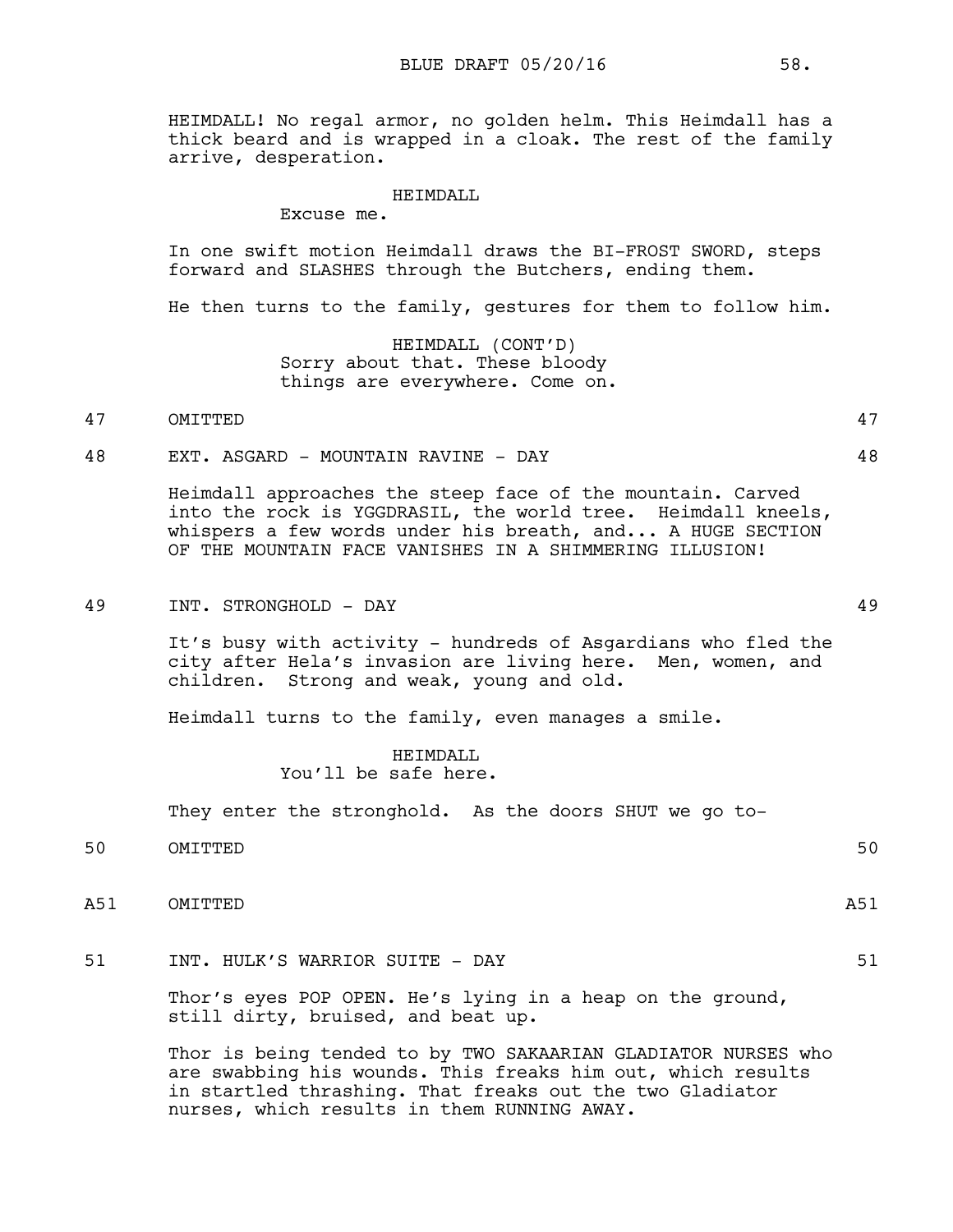Thor starts to get up, but then winces. He moves slowly.

He's in a GIANT ROOM with stark graphic patterns on the walls. With a few achy grimaces, Thor stands up and wanders around. There's furniture, large cushions, and a sleeping area enclosed by the SKULL of a giant beast.

NOISE behind him. Thor follows the noise to find-

Hulk having eased himself into a large steaming JACUZZI. Thor looks at him quizzically. Hulk isn't angry. He's *RELAXED*, but he's not turning into Banner.

> THOR Are we cool?

Hulk grunts. I guess so.

THOR (CONT'D) It's Hulk in a hot tub. (then:) How long have you been like that?

HULK Like what?

THOR Like this. Big, green, ...stupid.

HULK Hulk always Hulk.

Thor takes this in, and then walks over to a window that looks out across the city. Does some spatial math, realizes: Thor looks back out the window.

He sees a ramshackle SPACESHIP taking off and ROCKETING skyward. Higher and higher, it's going for a wormhole when-

-BOOM! One of Grandmaster's Palace Patrol ships, more modern and heavy duty, BLOWS it out of the sky.

On Thor, wheels turning. He turns to Hulk.

THOR How'd you get here?

HULK

Winning.

THOR You mean cheating? (re: Obedience Disk) (MORE)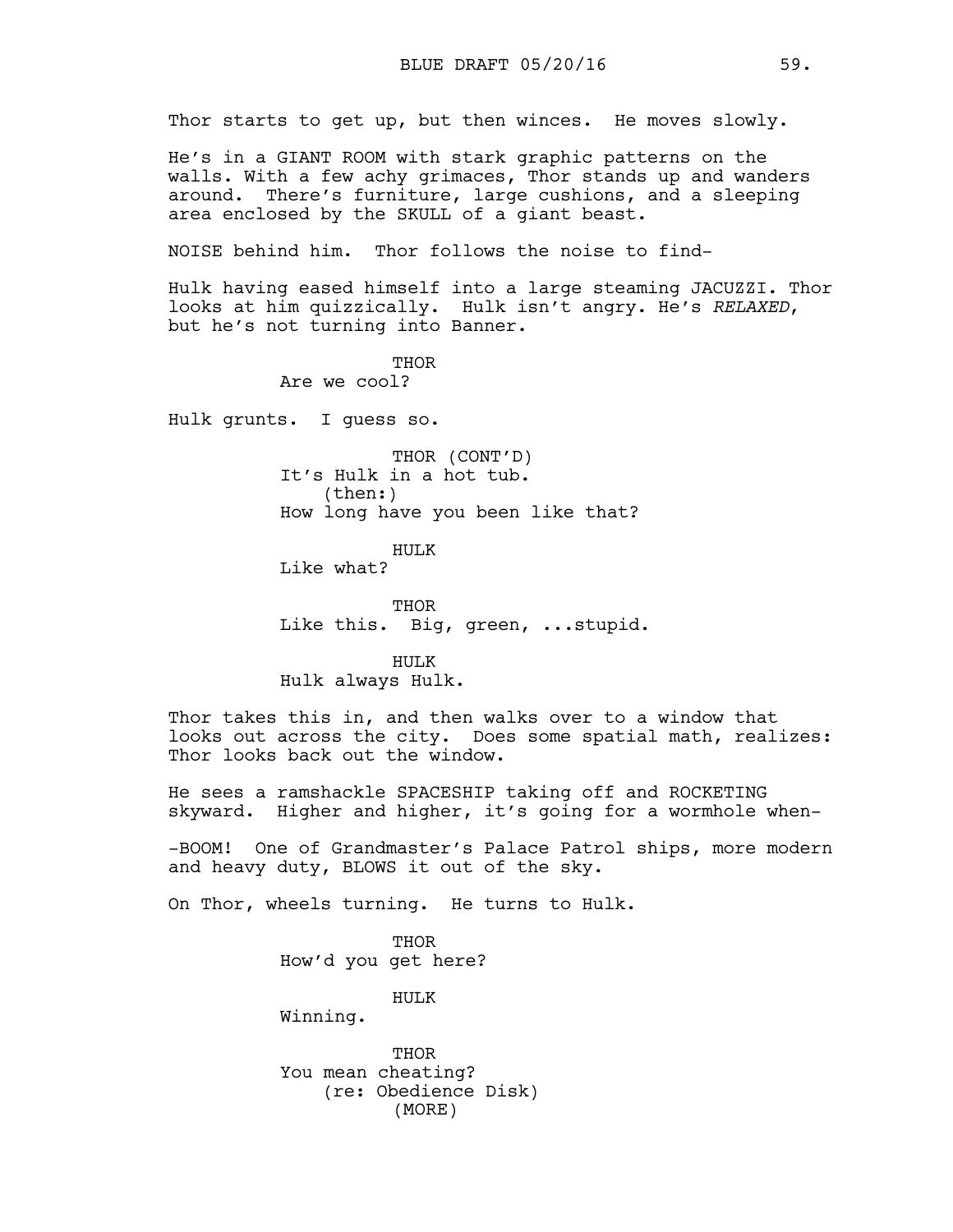Were they wearing one of these when you won? How'd you arrive here? THOR (CONT'D)

HULK

Quinjet.

Hulk mimes a plane landing in the water.

THOR

Yes. Where is the Quinjet now?

Hulk stands up, and exits the hot tub, naked.

THOR (CONT'D) That's naked. He's very naked. It's in my brain now.

Hulk points out the window.

HULK

Quinjet.

Thor sees the Quinjet in a massive alien junkyard.

THOR Yes! I'm getting us out of here. This is a terrible, awful place. You're gonna love Asgard. It's big. It's golden. Shiny.

Hulk sits on his bed, eating a pumpkin.

HULK

Hulk stay.

THOR No, no, no. My people need me to get back to Asgard. We must prevent Ragnarok.

HULK

Rag-na-ruh?

THOR The prophesied death of my home world, the end of days, it's the end of- (Hulk's blank stare) If you help me get back to Asgard, I can help you get back to Earth.

HULK Earth hate Hulk.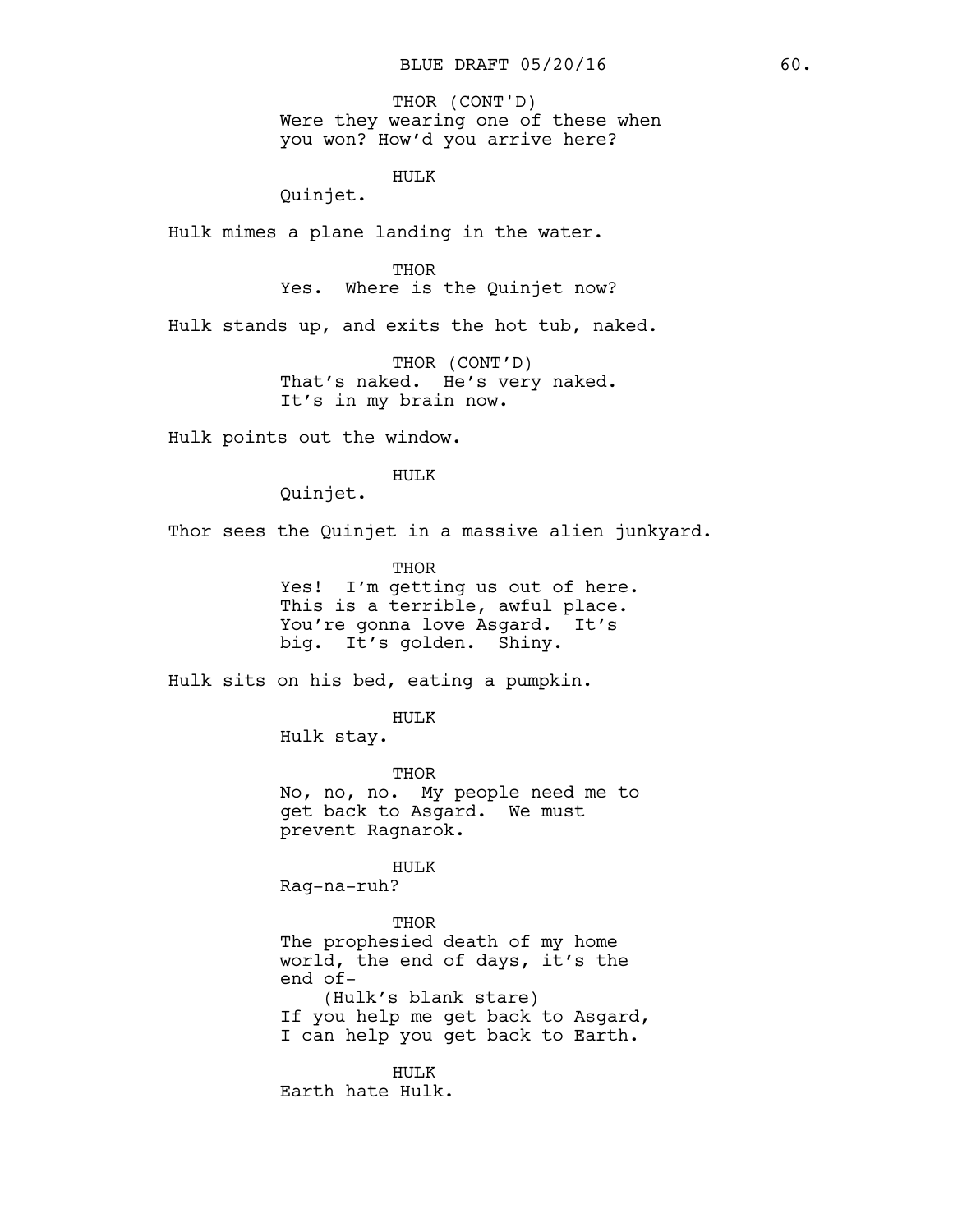THOR Earth loves Hulk. They love you. You're of the Avengers. One of the team, one of our friends. This is what friends do. They support each other.

HULK You're Banner's friend.

THOR I'm not Banner's friend. I prefer you.

HULK Banner's friend.

THOR I don't even like Banner. (bad impersonation) "I'm into numbers and science and stuff."

HULK Thor go. Hulk Stay.

THOR Fine. Stay here. Stupid place. It's hideous, by the way. The red, the white. Just pick a color.

Thor heads for the exit, a wide open door.

HULK

Smash you.

THOR You didn't smash anything. I won that fight

HULK I smashed you.

THOR Yeah, sure, sure.

HULK

Baby Arms.

THOR

What?

HULK

Baby.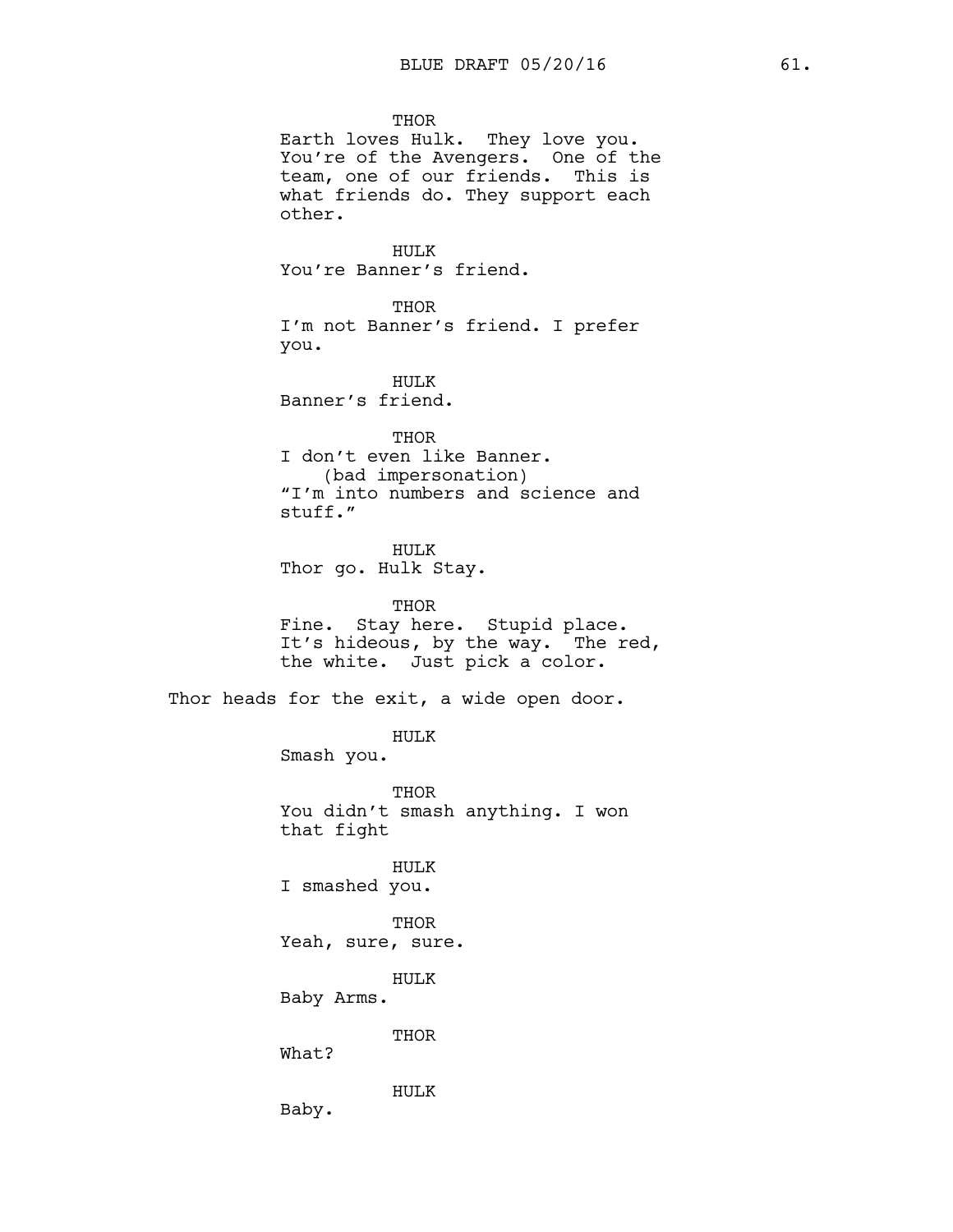#### **THOR**

### Moron! You big child.

Thor heads to the open entrance. Hulk smiles, anticipating.

### HULK

Thor go!

### **THOR**

I am going.

ZAP! Thor's jolted back by the obedience disk. There are perimeter sensors in the doorway.

Hulk CHUCKLES at Thor as he hits the floor. Points.

HULK Thor go again! (then:) Thor home.

### **TIME CUT:**

Thor slumps against the wall, head sagging.

Hulk grabs his giant battleaxe. He's armored up.

HULK (CONT'D) Hulk trains.

THOR That's great. Have fun.

Hulk exits. Thor watches him go. Then, at the end of the hallway Hulk meets up with Valkyrie! They begin playfighting, a clearly friendly rapport.

Thor can't believe it. He runs to the entrance, but by the time he reaches the perimeter sensors they are gone.

Thor sighs. Walks over to the window. Looks up through a wormhole, stars twinkling on the other end of it.

THOR (CONT'D) A57 Heimdall, I know you can see me. A57

Thor continues his plea at the window.

THOR (CONT'D) I need you to help me. Help me see.

Pause. Then Thor's eyes go golden like Heimdall's! The stars in the wormhole begin to WARP OVER THOR AND-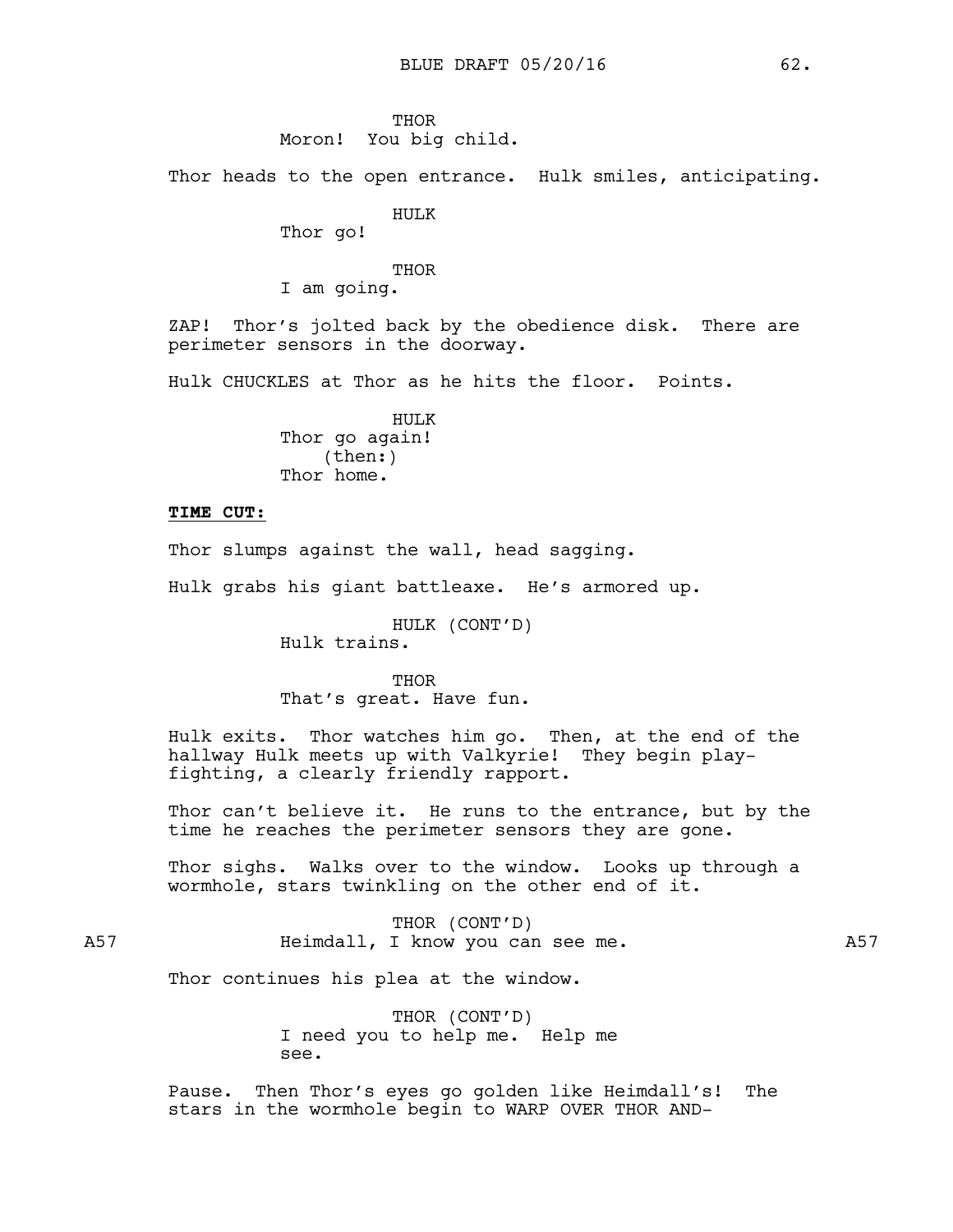### AA57 INT. STREETS OF ASGARD - SAME AA57

Thor suddenly finds himself in Asgard. Disoriented at first, Thor turns to see Heimdall hiding in the shadows.

Heimdall harshly SHUSHES Thor and gestures for him to get up against the wall. Thor complies. Sees the refugees.

After a beat a roving patrol of Hela's Butchers creep by through the street. They don't spot our heroes. Pause.

Heimdall turns to Thor, speaks only in hushed whispers.

HEIMDALL I see you. But you are far away.

**THOR** What's going on here?

### HEIMDALL Come see for yourself.

Without warning, Heimdall leads the family out of the alley and DASHES down the street. Thor follows...

...but then stops. Looks around to see THE OCCUPIED CITY OF ASGARD, emitting a smoky aura of chaos. A chilling sight.

Down the street, Heimdall gestures for the family to slow down. He sees something. Ushers them into an alcove.

Thor joins them just in time to avoid being seen by another roving patrol of Hela's Butchers. Heimdall again motions for Thor to "shh" until the threat has passed. Then:

> HEIMDALL (CONT'D) I'm providing refuge in a stronghold build by our ancestors. But if the garrison falls our only escape will is Bi-Frost.

THOR You're talking about evacuating Asgard?

HEIMDALL We won't last long if we stay.

Thor LOOKS OUT on a ravaged Asgard, heartsick.

Hold on the devastated Realm as: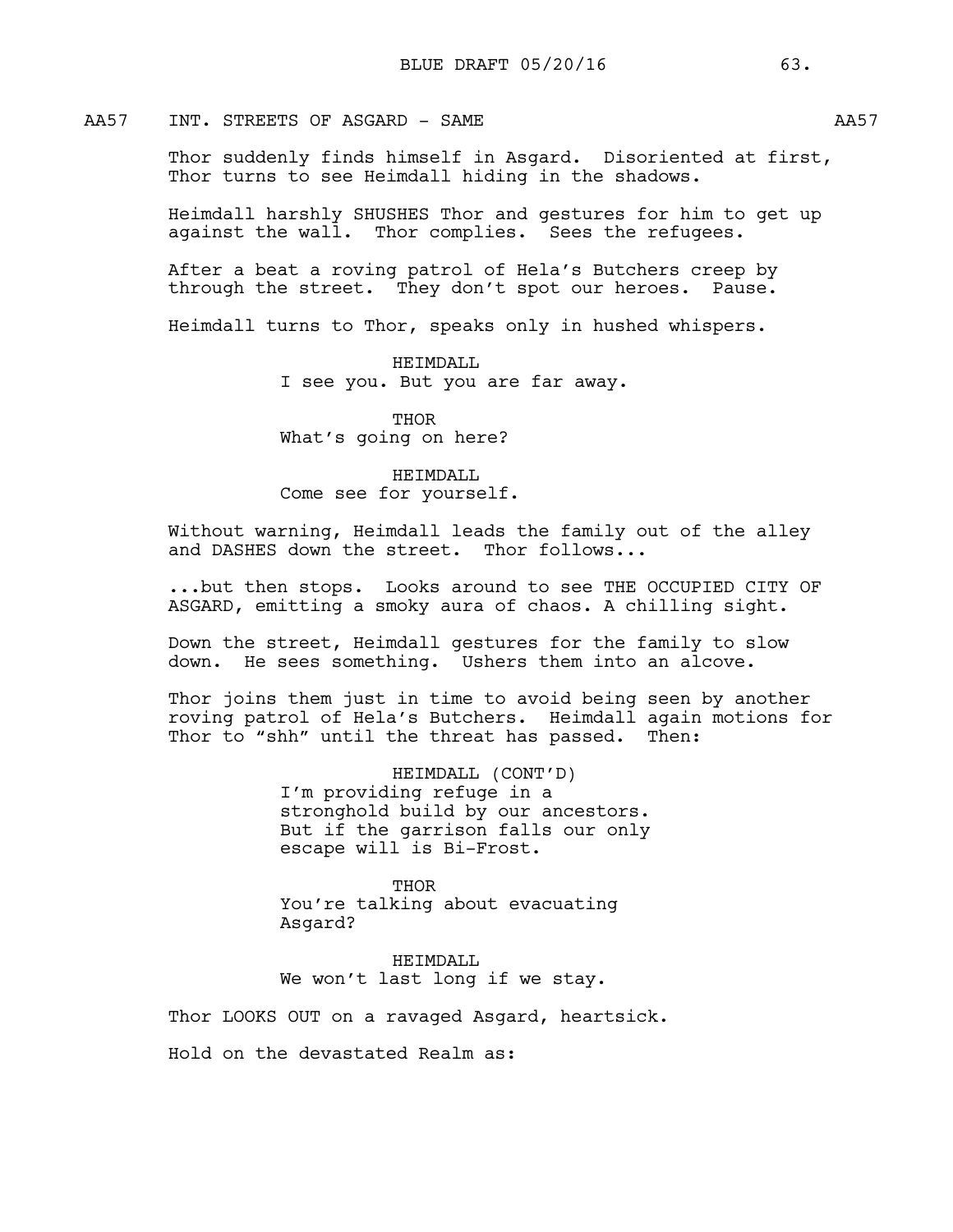HEIMDALL (O.S.) (CONT'D) She draws her power from Asgard and grows stronger everyday.

Back to Thor and Heimdall.

HEIMDALL (CONT'D)

Come on.

As Heimdall quickly leads refugees down a safe pathway:

HEIMDALL (V.O.) (CONT'D) Hela is ravenous. If I let her leave, she'll consume the Nine Realms and all the cosmos.

Turns back to Thor, approaches him.

HEIMDALL (CONT'D) We need you.

THOR I'm working on it, but I don't even really know where the hell I am.

Two packs of Butchers arrive simultaneously. Spot Heimdall.

HEIMDALL You're on a planet surrounded by doorways. Go through one.

THOR

Which one?

Heimdall RIPS into the attacking Butchers, CUTTING them down.

HEIMDALL

The big one!

WHOOSH! SUDDENLY THOR'S GONE! BLACK.

After slashing through the Butchers, Heimdall moves towards the house where he hid the family... and then abruptly stops.

Heimdall turns slightly. He sees something.

**BINOCULARS POV:** Heimdall looking right at us, the Bi-Frost sword visible in his hand.

Reveal Skurge on a palace tower balcony, surveilling the city with Asgardian E-noculars. Skurge lowers the E-noculars.

There is conflict on his face. He knows that he should report this to Hela immediately...yet he doesn't spring into action.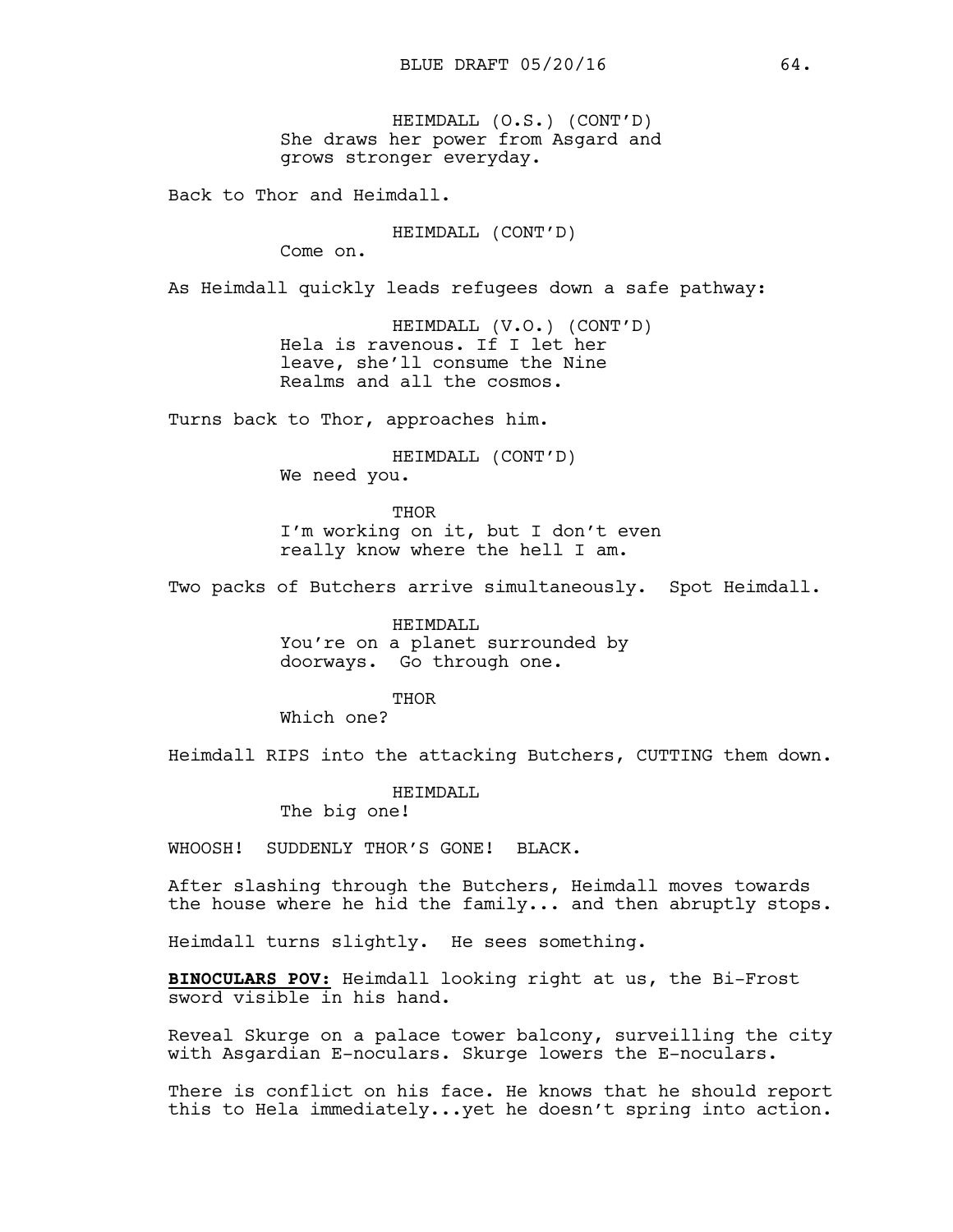# 57 INT. HULK'S WARRIOR SUITE - NIGHT 57

Thor absentmindedly fidgets with his Obedience Disk.

THUD! THUD! THUD! ...resonates around the room. Hulk steps up to Thor, looking inquisitively down at him.

#### HULK

Thor sad.

**THOR** 

Shut up.

Hulk HITS Thor, bullying him into opening up.

## HULK

THOR SAD!!!

Thor hops up, YELLS in Hulk's face. Paces around.

THOR I'm not sad, you idiot. I'm pissed off! Angry. I lost my father. I lost my hammer.

THUD! THUD! He turns to see Hulk punching his pillow.

Hulk stops. Stares.

HULK Whining and crying. Cry like baby.

THOR You're not even listening.

Thor KICKS a random helmet.

HULK Don't kick stuff.

THOR You're being a really bad friend.

HULK You bad friend!

THOR You know what we call you?

HULK

No.

**THOR** We call you the stupid Avenger.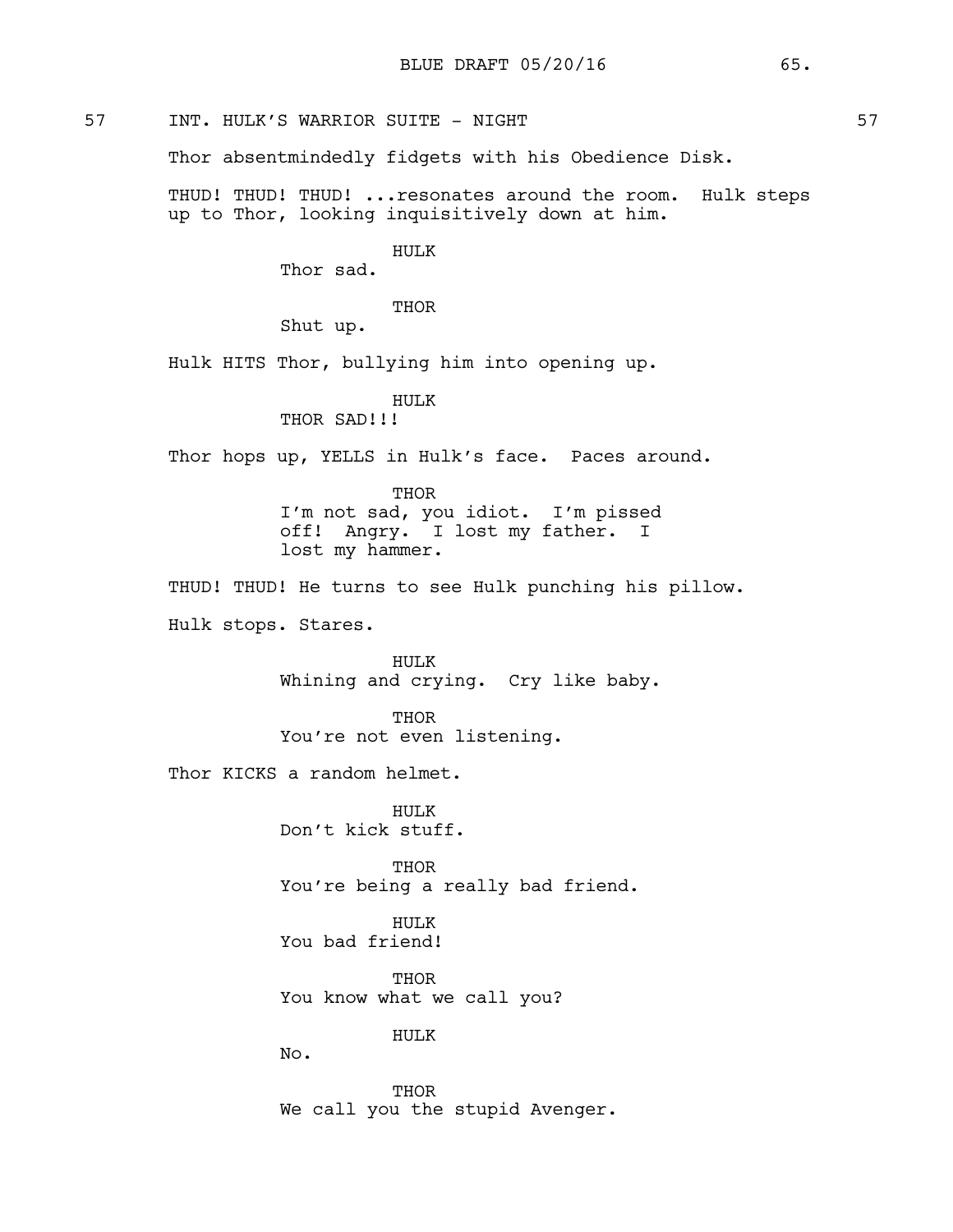### HULK You're tiny Avenger!

Hulk throws a shield that nearly decapitates Thor.

**THOR** 

What, are you crazy?

### HULK

Yes.

THOR You know what? Earth does hate you.

Hulk gets sad. Wanders over to his bed to mope.

Thor realizes he went to far. Joins Hulk on the bed.

#### HULK

No.

### THOR

I'm sorry I said those things. You're not the stupid Avenger. Nobody calls you the stupid Avenger.

# HULK

It's okay.

#### THOR

You just can't go around throwing shields at people. Could have killed me.

HULK I know. I'm sorry. I just get so angry all the time. Hulk always, always angry.

THOR I know. We're the same, you and I. We're just a couple of hot-headed fools.

HULK Yeah, same. Hulk like fire, Thor like water.

THOR We're kind of both like fire.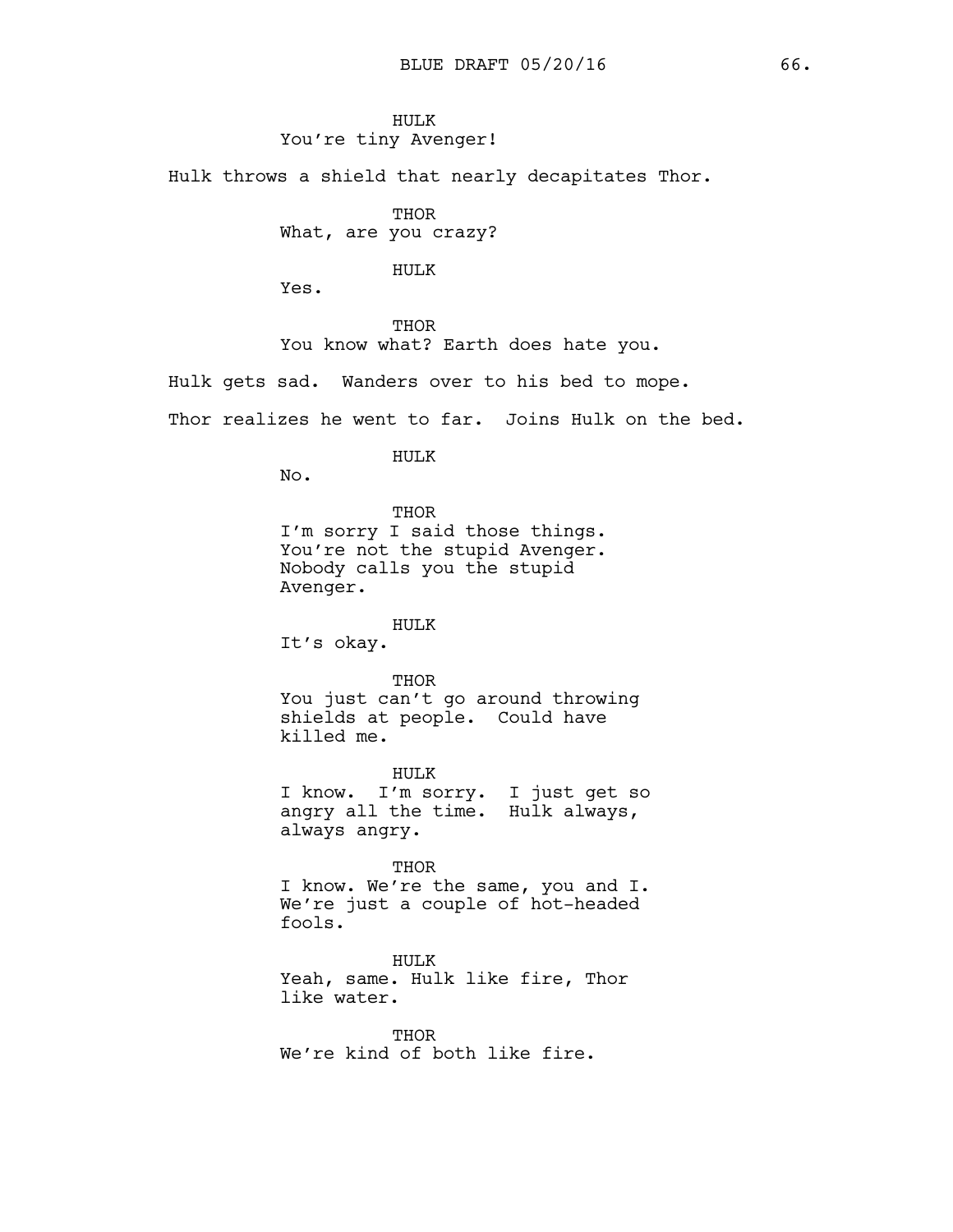HULK

But Hulk like real fire. Hulk like raging fire. Thor like smoldering fire.

**THOR** Hulk, I need you to do something for me.

**TIME CUT:** Morning.

BA-BOOM! BA-BOOM! BA-BOOM!

We follow Two Palace Guards as they enter Hulk's Suite.

Hulk is throwing a LARGE BALL against the far wall. It's so hard it makes dents in the wall. Hulk stops and turns.

Reveal that the guards are escorting Valkyrie. They leave... Valkyrie and Hulk face off.

HULK

Angry girl!

Val bounds forward and gives The Incredible Hulk a big hug. Hulk laughs and then begins playfully roughhousing with Val.

> VALKYRIE What's going on? What do you...?

Hulk steps away, allowing Valkyrie to see Thor. Her smile disappears. She stares at Hulk, so annoyed. Hulk mopes a little. Like, "I done bad." Turns back to Thor:

> VALKYRIE (CONT'D) You're so thick-headed that you can't tell when someone's hiding all the way across the universe and wants to be left alone?

THOR We need to talk.

VALKYRIE No, you want to talk to me.

Valkyrie turns to leave.

**THOR** (to Hulk:) I need her to stay.

Valkyrie is at the exit when the UPPER JAWBONE of Hulk's massive skull bed CRASHES into frame, BLOCKING the doorway.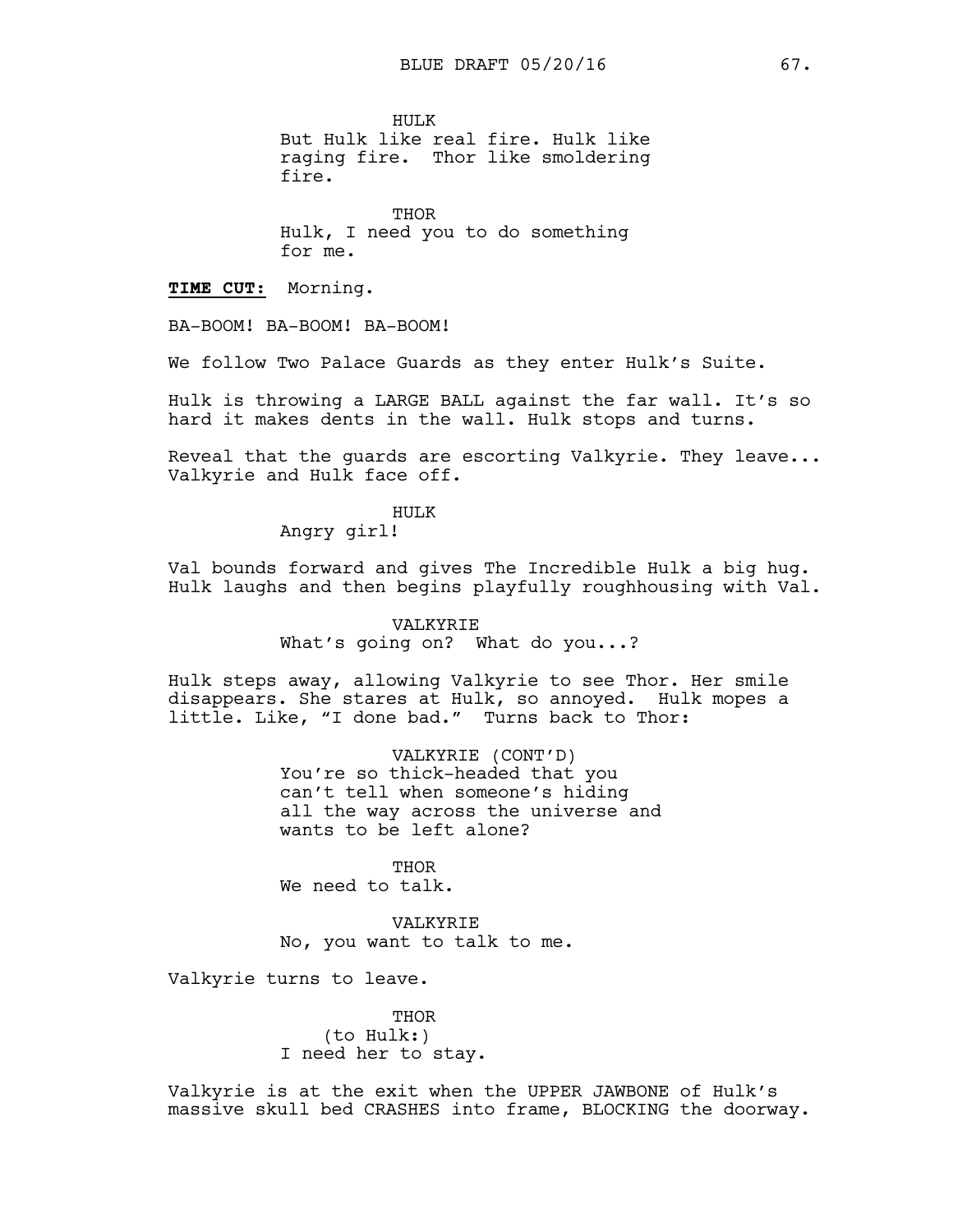Val shoots an annoyed sneer at Hulk. Hulk SNORTS back.

# HULK

# Stay! Please?

Valkyrie looks him up and down. Obedience Disks to the max.

Hulk begins BOUNCING his ball against the wall again.

Valkyrie walks over to Hulk's bar, picks up an UNOPENED BOTTLE of liquor. Hulk snorts, disapprovingly. Val puts it down and finds something cheaper, she pops the cork.

> VALKYRIE All right. Here's the deal. I'll listen to you till this is empty.

She TIPS BACK the bottle and starts CHUGGING.

#### THOR

Asgard is in danger and people are dying. We need to get back there. I need your help...wow.

VALKYRIE

Finished. Bye.

She has indeed finished. She goes to leave.

THOR

Odin is dead.

Valkyrie stops short (the BALL BANGING noise continues). Her silence speaks volumes. Thor has a realization.

> THOR (CONT'D) Hela, the Goddess of Death has invaded Asgard.

VALKYRIE If Hela's back then Asgard is already lost.

THOR I'm going to stop her.

VALKYRIE

Alone?

THOR Nope. I'm putting together a team. It's me, you, and the big guy.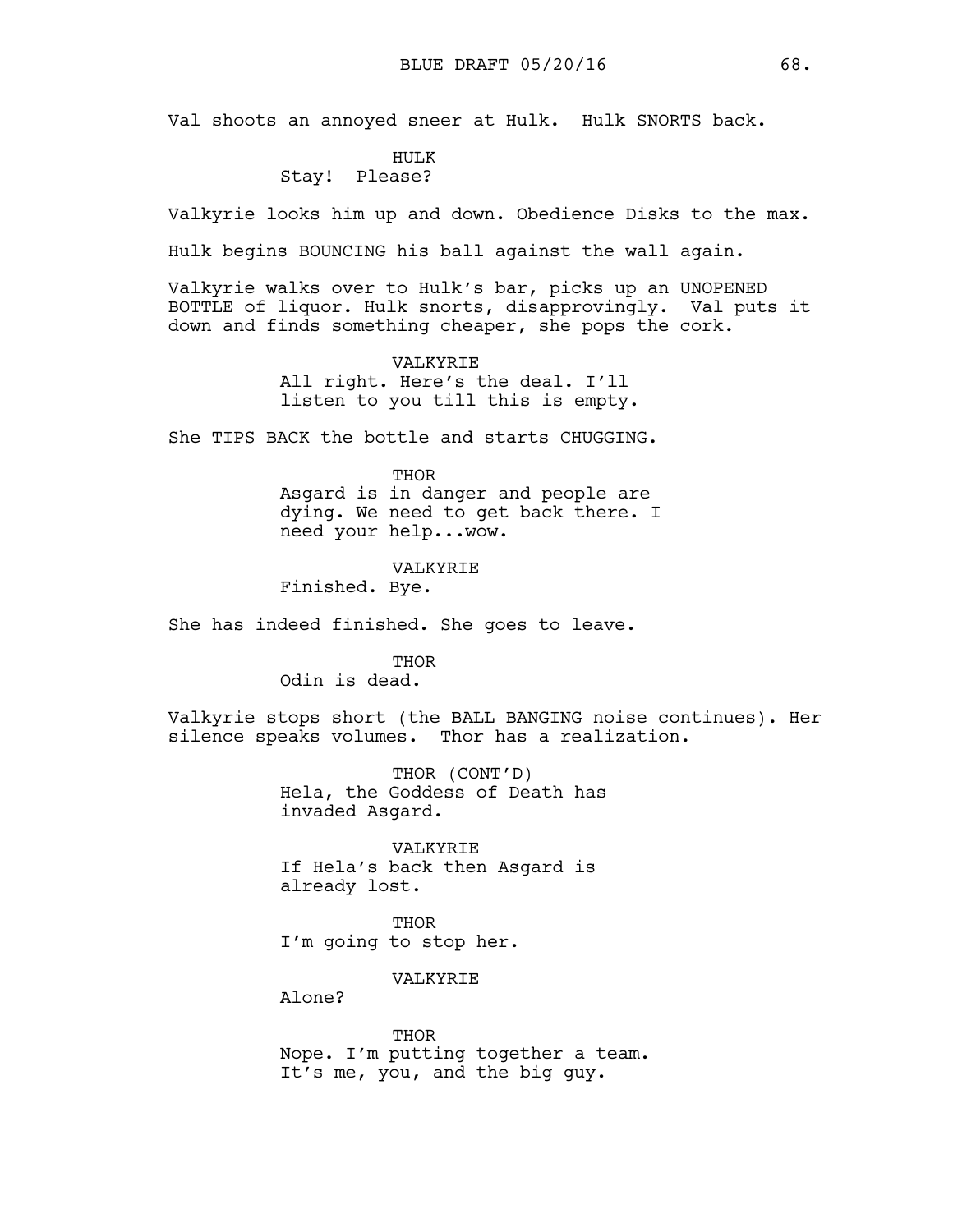HULK No team. Only Hulk.

THOR It's me and you.

VALKYRIE I think it's only you.

THOR

Wait. Just listen. The Valkyrie are legend, elite warriors of Asgard. You are sworn to defend the throne.

VALKYRIE I'm not getting dragged into another one of Odin's family squabbles.

THOR What's that supposed to mean?

VALKYRIE Your sister. Her power comes from Asgard, same as yours.

Hulk's ball rolls into frame. An off screen GRUNT. Val picks it up and tosses it back to Hulk.

> VALKYRIE (CONT'D) When it grew beyond Odin's control, she massacred everyone in the palace and tried to seize the throne. When she tried to escape her banishment, he sent the Valkyrie in to fight her back. I only survived because... (trails off, brooding) Look, I already faced her once back when I believed in the throne, and it cost me everything. THAT'S what's wrong with Asgard. The throne, the secrets, the whole golden sham.

Pause. Thor moves towards Valkyrie, goes to put a comforting hand on her shoulder.

THOR

I agree.

Val SNATCHES his hand. They are close, face to face.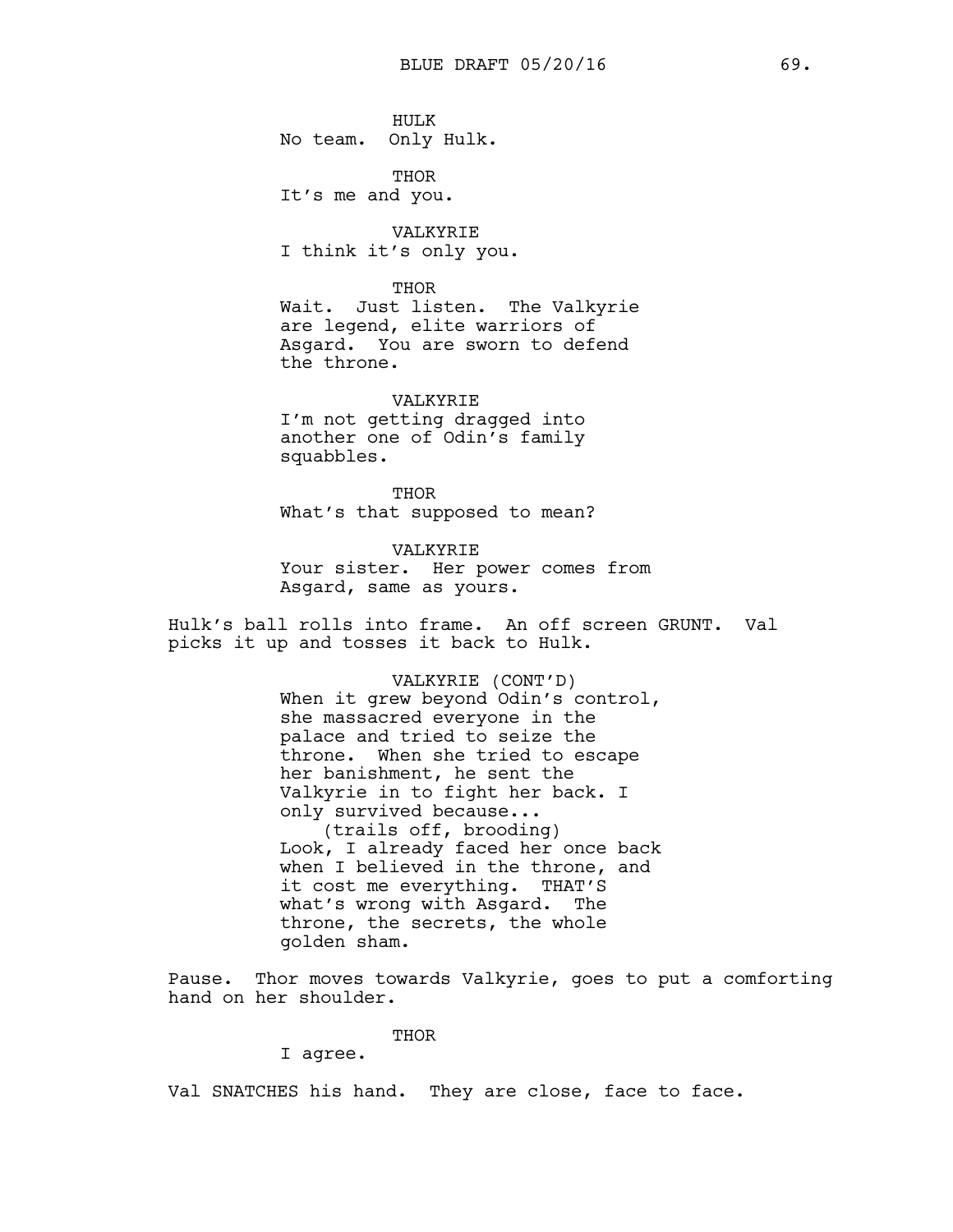VALKYRIE Don't get familiar.

THOR

I agree. That's why I turned down the throne. But this isn't about the crown. This is about the people. They're dying and they're you're people, too.

Val SHOVES him away. Thor stumbles back.

VALKYRIE Forget it. I have.

THOR (nods, understanding) Okay.

VALKYRIE

Okay.

THOR Good. Great.

VALKYRIE

Great.

THOR

Thank you.

VALKYRIE

For what?

THOR

For this.

Reveal that Thor has lifted the fob device off Val's belt!

THOR (CONT'D) Didn't see that did you?

Thor presses the button and ALL THE OBEDIENCE DISKS EMBEDDED IN HIS NECK AND BELT POWER DOWN! Confident smirk.

> THOR (CONT'D) There... that's better. You know, go ahead. Stay here and get drunk and enslave people for that lunatic. Keep drinking. Keep hiding. (beat) But me...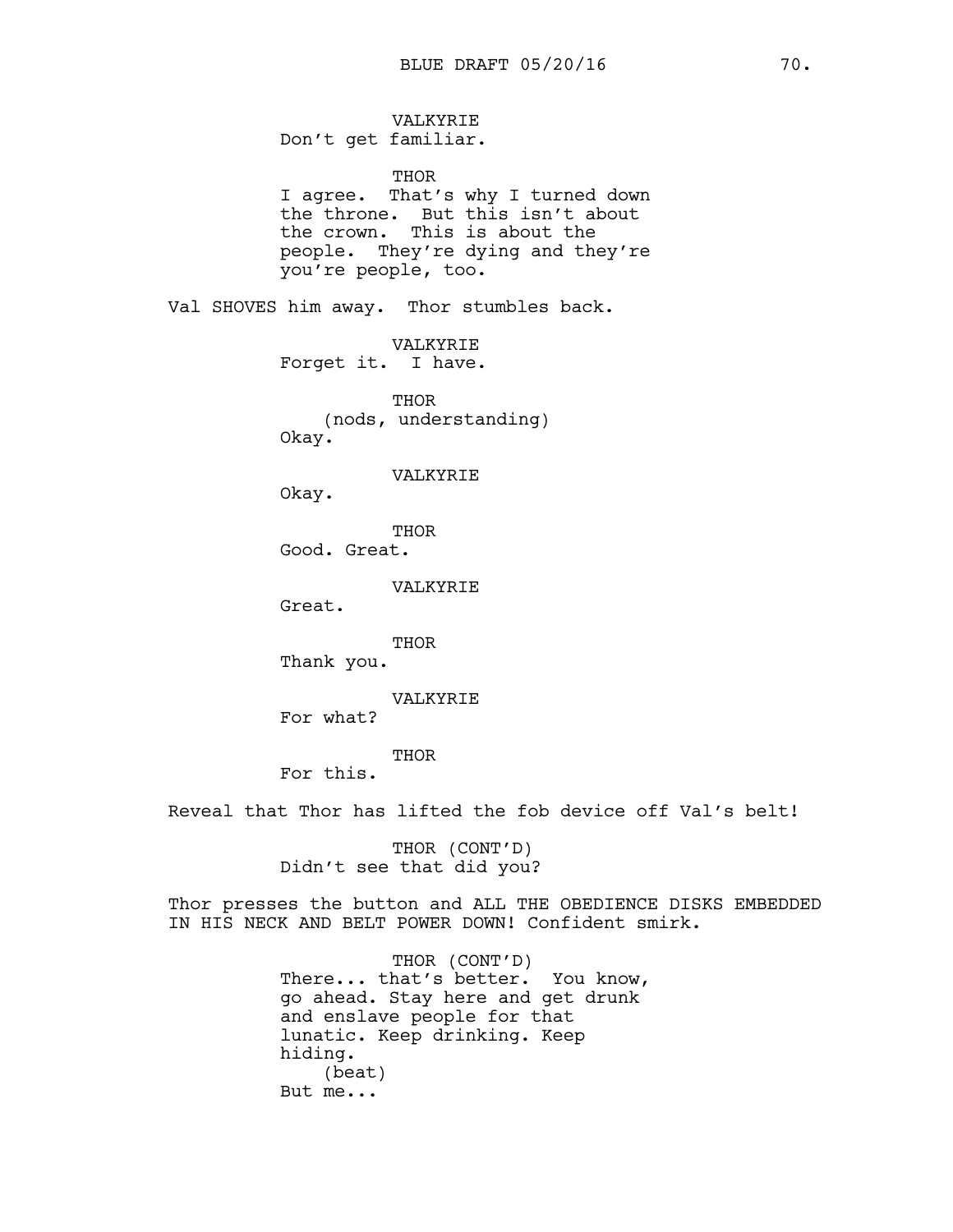Thor gestures for Hulk to toss him the ball. Hulk does.

THOR (CONT'D) I choose to run toward my problems and not away from them. Because that's what...

Thor HURLS IT at the MAIN WINDOW - It bounces off, hitting Thor in the face. He stands, facing Valkyrie.

> THOR (CONT'D) Because that's what heroes do.

Thor then SMASHES THROUGH THE WINDOW! Hulk STANDS...

HULK Friend Stay!

60 EXT. GRANDMASTER'S PALACE - DAY 60

Thor is sliding down the SIDE of the GRANDMASTER'S TOWER.

He LAUNCHES HIMSELF OFF THE BUILDING and hurtles downward, LANDING casually on the street below. Finally free.

61 EXT. THE STREETS OF SAKAAR - CONTINUOUS 61

Thor is HAULING ASS.

Never slowing down, Thor keeps the top of the arena in sight.

A few blocks back: Hulk is in pursuit. He's BUMPING people, SWATTING vehicles out of the way, just being a menace.

On Sakaar, the citizens APPLAUD for him! Even when Hulk DEMOLISHES a man's food cart, the man CHEERS Hulk on!

62 EXT. MASSIVE ALIEN JUNKYARD - CONTINUOUS 62

Thor SPRINTS in. Looks around. Man, this place is big.

He RUNS down aisles of crushed and stripped spacecrafts, a giant smelter, and then into what looks like a used car lot.

And then he sees it. The Quinjet!

63 INT. QUINJET - CONTINUOUS 63 Thor enters and rushes to the controls.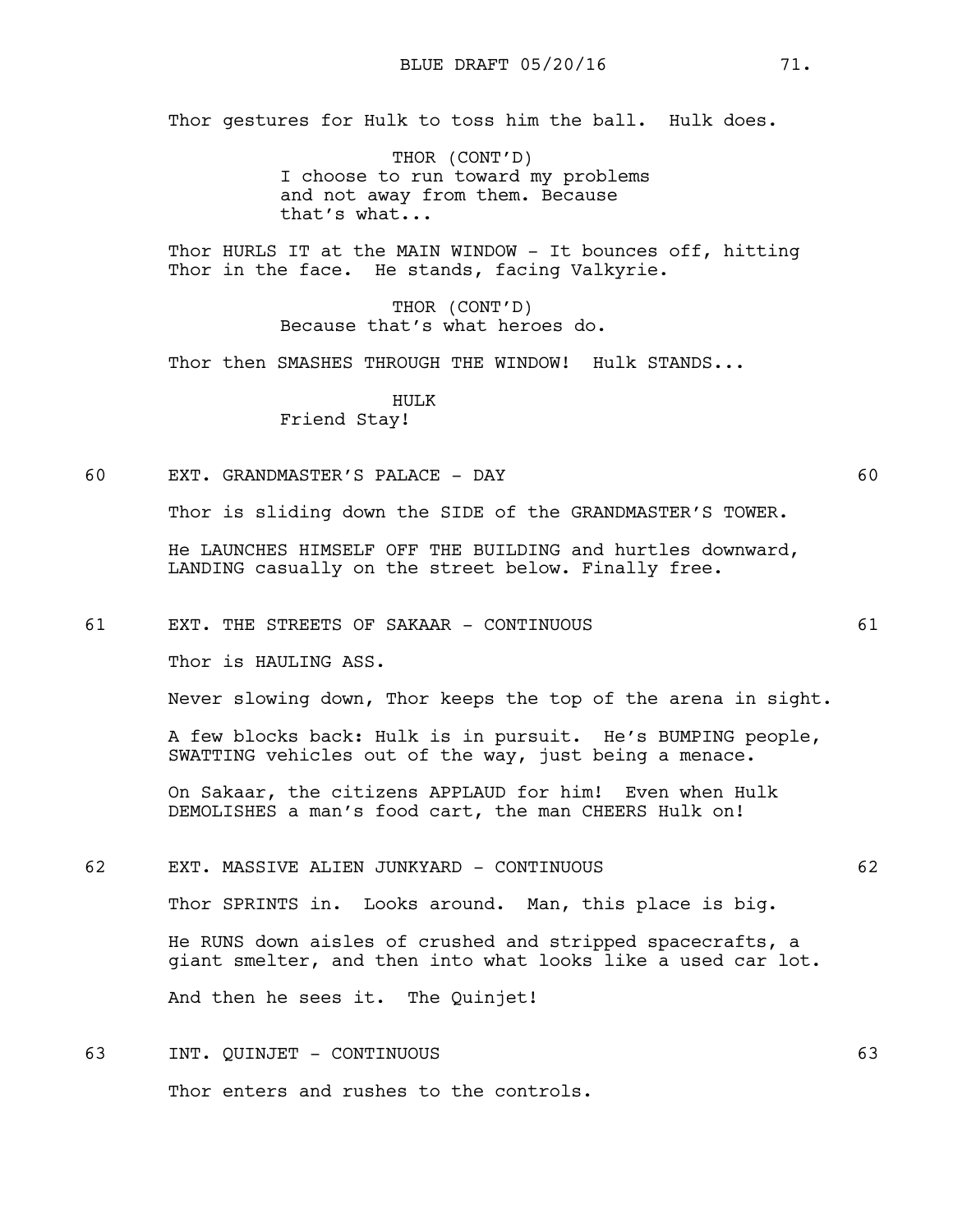**THOR** All right. Come on.

He is pressing buttons and flipping switches. After a beat- -the flight deck POWERS UP! Thor places his hand on a pad which SCANS his handprint. Lights up green. QUINJET (V.O.) Voice verification required. **THOR** Thor. QUINJET (V.O.) Access denied. THOR Thor, son of Odin. QUINJET (V.O.) Access denied. **THOR** God of Thunder. QUINJET (V.O.) Access denied. THOR Strongest Avenger. QUINJET (V.O.) Access denied. THOR Strongest Avenger! QUINJET (V.O.) Access denied. THOR Damn you, Stark. (rolls his eyes) Point Break. QUINJET (V.O.) Welcome, Point Break. CAH-RUNCH! Hulk BARGES IN through the Quinjet door!

The Hulk approaches, scowling. Any metal that stands in his way PEELS BACK. Frantic, Thor turns to the Quinjet's console.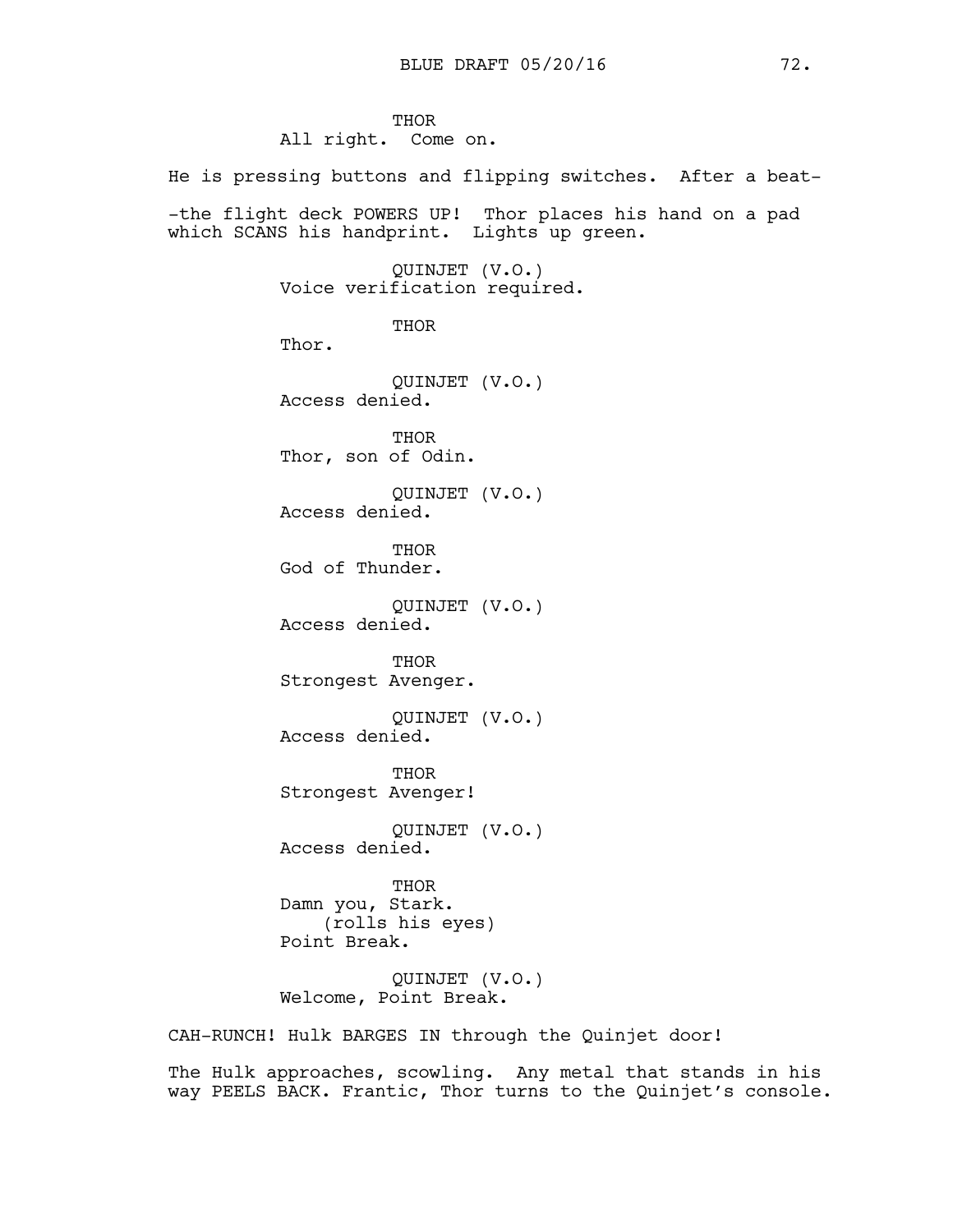HULK Friend stay!

THOR

No, no, no!

As Hulk enters, he DESTROYS the hull of the Quinjet.

HULK

Stay!

THOR Stop! Stop breaking everything!

HULK

Don't go!

Thor triggers a message on the flight console.

NATASHA (V.O.) Nice work, big guy. We don't know where Ultron's headed, but you're going very high, very fast.

Hulk stops short. His whole demeanor changes.

Thor steps out of the way so that Hulk can see a recorded message from NATASHA ROMANOFF on the console.

> NATASHA (V.O.) ...So, I need you to turn this bird around, okay? We can't track you in stealth mode...

Hulk is now right up against the console screen.

NATASHA (V.O.) ...So I need you to help me out. Okay? I need you to...

HULK

No! No, Banner!

Hulk CONVULSES. Drops to his hands and knees. His whole body warping. Hulk ROARS and GRABS at his face, SHAKING his head, trying to fight this back. But he can't help it...

...HE'S TRANSFORMING BACK INTO BRUCE BANNER! The transition is rough and chaotic, it's as if Banner is fighting to get out of the Hulk. Throughout the process, Hulk SMASHES back and forth, further WRECKING the Quinjet.

And then, calm.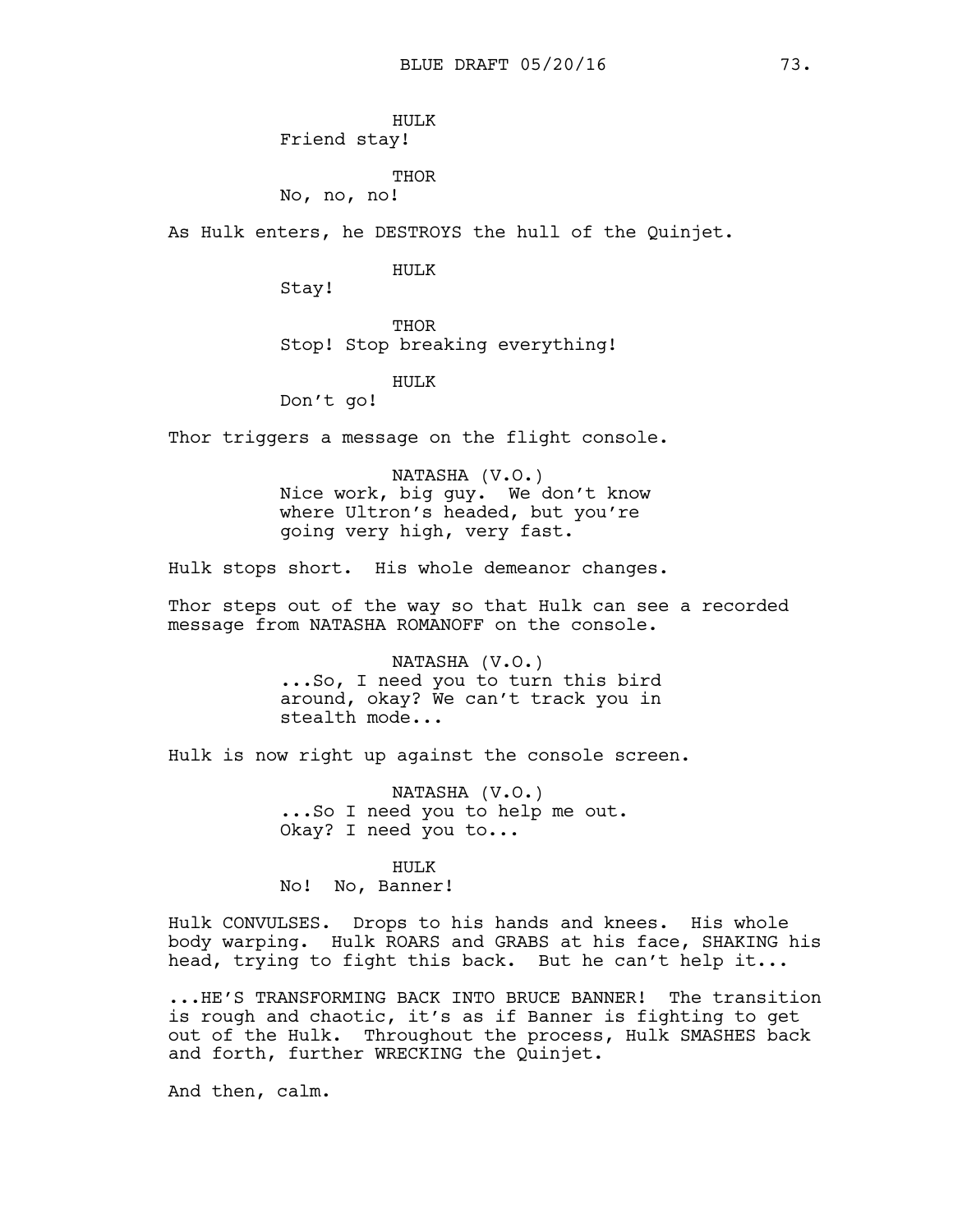Thor rushes to Banner's side to help ease the transition.

THOR Banner. Hey, hey, hey. You all right, Banner? Sun's going down. Sun's going down. That's it, breathe. I won't hurt you. Sun's going down.

BANNER

...Thor?

THOR

Yeah.

Banner is groggy, disoriented. Thoughts, memories, and observations begin to flood his brain randomly.

> BANNER What happened to your hair?

THOR Some creepy old man cut it off.

BANNER It looks good.

## THOR

Thanks.

BANNER Where are we? How's Nat?

THOR Nat is good, I'm sure.

BANNER And what about Sokovia?

THOR

Sokovia?

BANNER The city, Sokovia. Did we save it?

THOR

Banner, listen.

BANNER

What?

THOR Sokovia. Ultron. That was two years ago.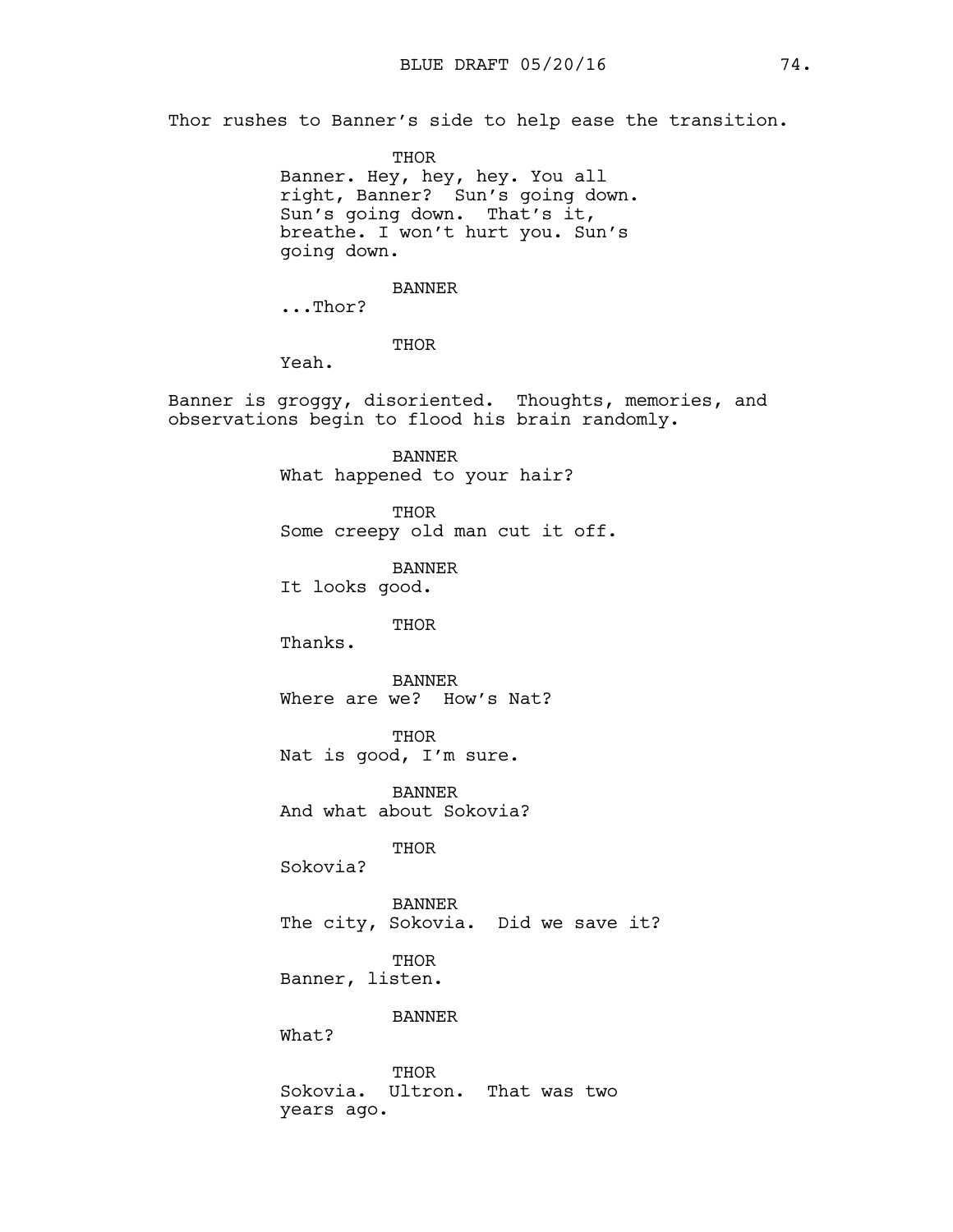BANNER What are you saying? I've been Hulk for two years?

THOR I'm afraid so.

Banner's eyes BULGE. Trying to process this information.

BANNER What the hell happened?

Banner rushes to his feet. Thor follows.

THOR Banner, there's something you should know...

Banner goes to the flight console.

QUINJET (V.O.) Voice Activation required.

BANNER

Banner.

QUINJET (V.O.) Welccome, Strongest Avenger.

THOR (puzzled) What?

BANNER Ship's log...

THE SHIP'S LOG POPS UP ON SCREEN.

FROM BEHIND THE DISPLAY (within the monitor looking out) we see fragmented images of the Hulk's trip through deep space.

We see the angry green giant thrash around in zero gravity.

We see Hulk closer to the camera now, looking stressed and car sick.

THROW FOCUS to see Banner's face watching the video, Hulk's freaked out face is super-imposed over Banner's freaked out face.

> BANNER (CONT'D) Thor, where are we?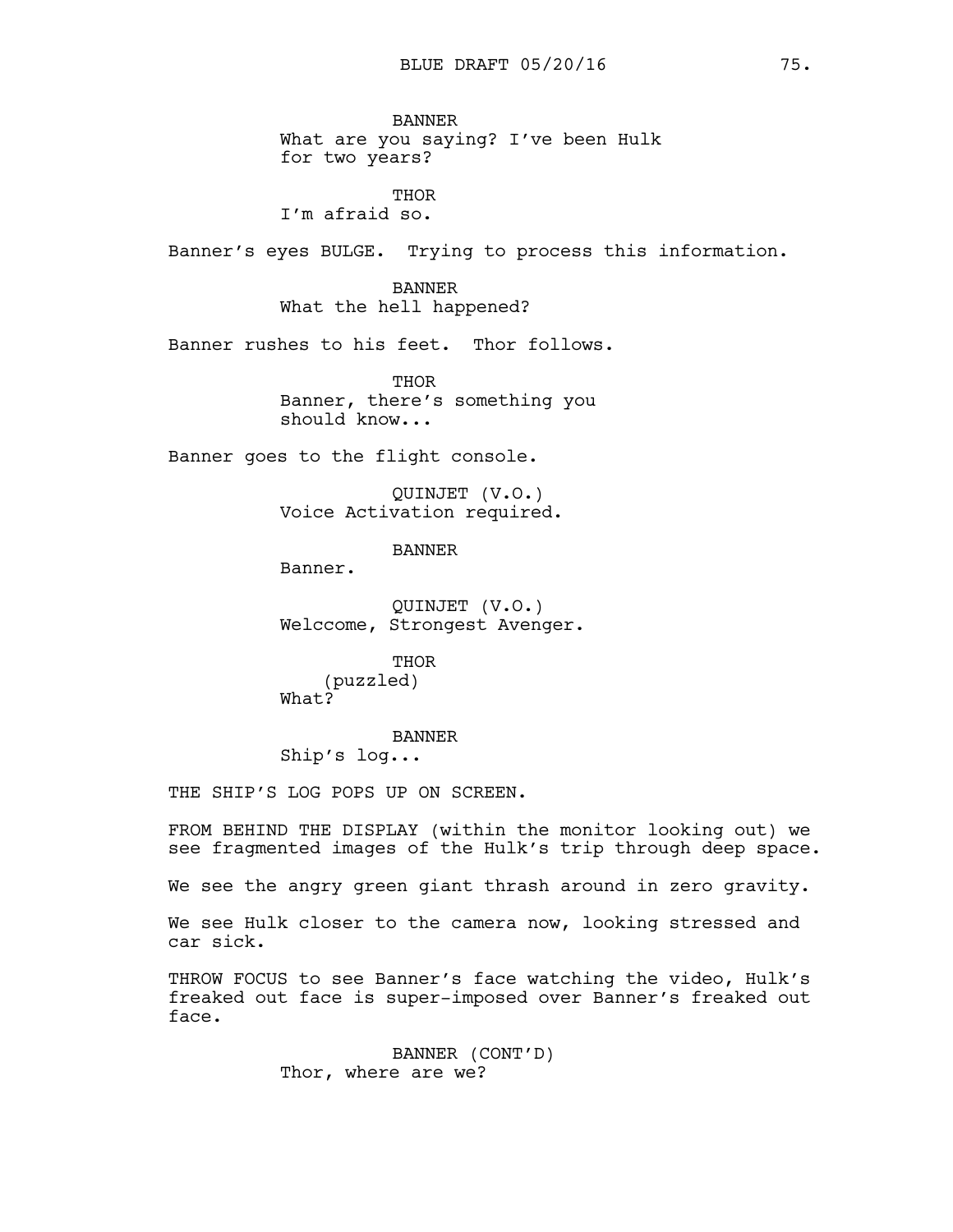THOR Yeah, about that.

Banner hears:

# GRANDMASTER (O.S.) It's bad news, bad news today.

Banner rushes over to the windshield. Through it he sees-

-Grandmaster, his hologram projection towering over the city.

GRANDMASTER (CONT'D) Sakaar, hear ye. Attention please. I have some bad news. My beloved, exalted Champion has turned up missing. Take to the streets. Celebrate my champion.

## BANNER

Who's that?

**THOR** He kind of runs the place. You actually lived in his house.

Back to Banner. A distant, confused stare.

BANNER

I did?

THOR Yeah. Quite a lot's happened. You and I had a fight recently.

BANNER

Did I win?

**THOR** No, I won. Easily.

BANNER Doesn't sound right.

THOR

Well, it's true.

GRANDMASTER

It seems that that criminally seductive Lord of Thunder has stolen him away.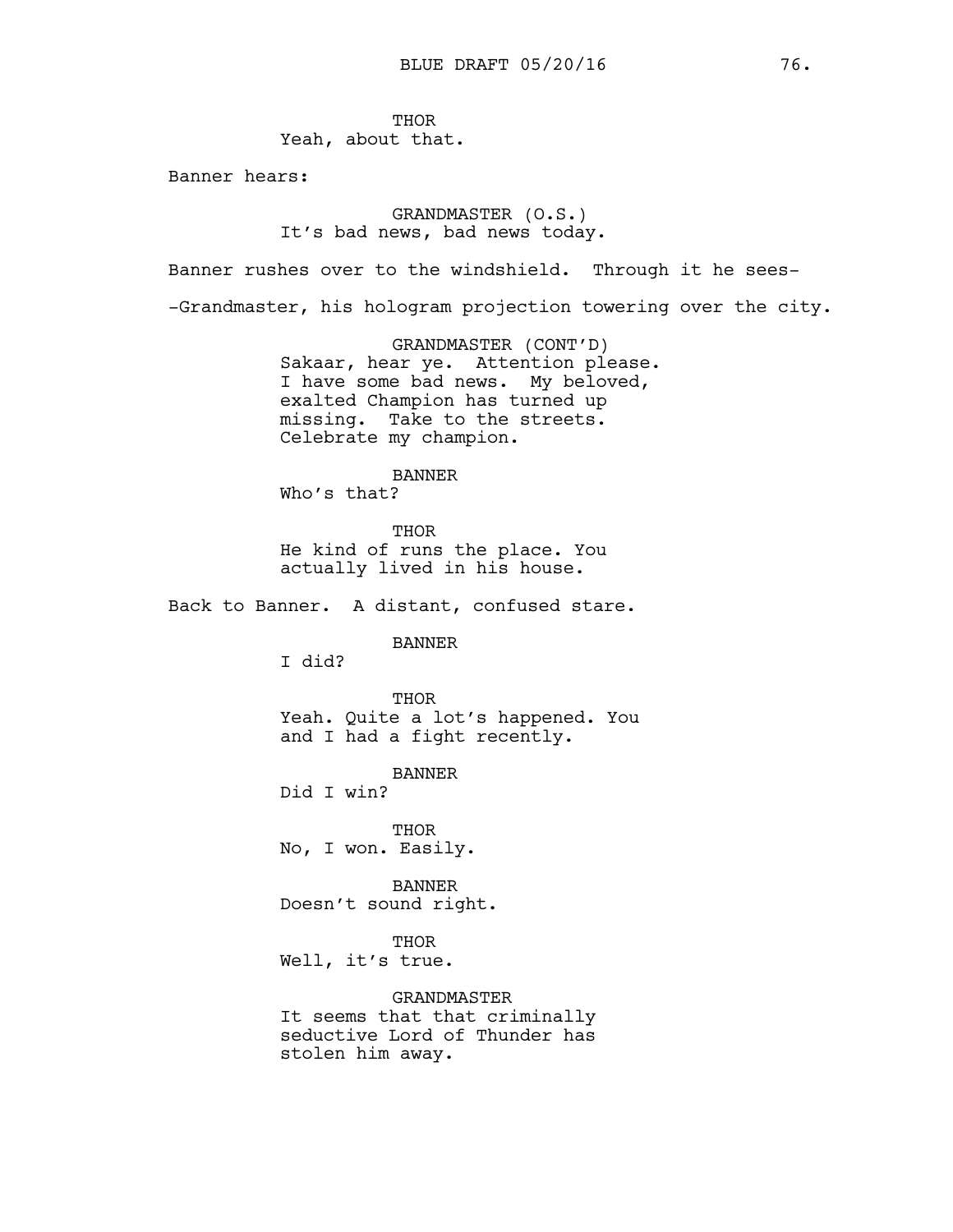THOR Seductive GOD of Thunder. We need to move.

BANNER Oh, no. This is bad. This is really, really bad. Thor, I think I'm freaking out.

THOR No, no, no. Don't freak out. You're okay. Put these on.

Thor tosses Banner some clothes. Banner looks at them.

BANNER These are Tony's clothes.

THOR

I know, come on.

BANNER Is he here?

THOR No, he's not here. But listen. Just stay calm, okay? The sun's going down. The sun's getting really low. Sun's going down.

67 INT. GRANDMASTER'S CHAMBERS - DAY 67

Loki and Valkyrie are brought before Grandmaster, who has at least tripled the amount of bodyguards around him.

> GRANDMASTER I'm upset! I'm very upset. You know what I like about being upset? Blame. Right now, that's the mindset that I'm in. And you know who I'm blaming?

LOKI Grandmaster, I-

GRANDMASTER Hey! Don't interrupt me!

Topaz hands the melt stick to the grandmaster.

TOPAZ Here you go.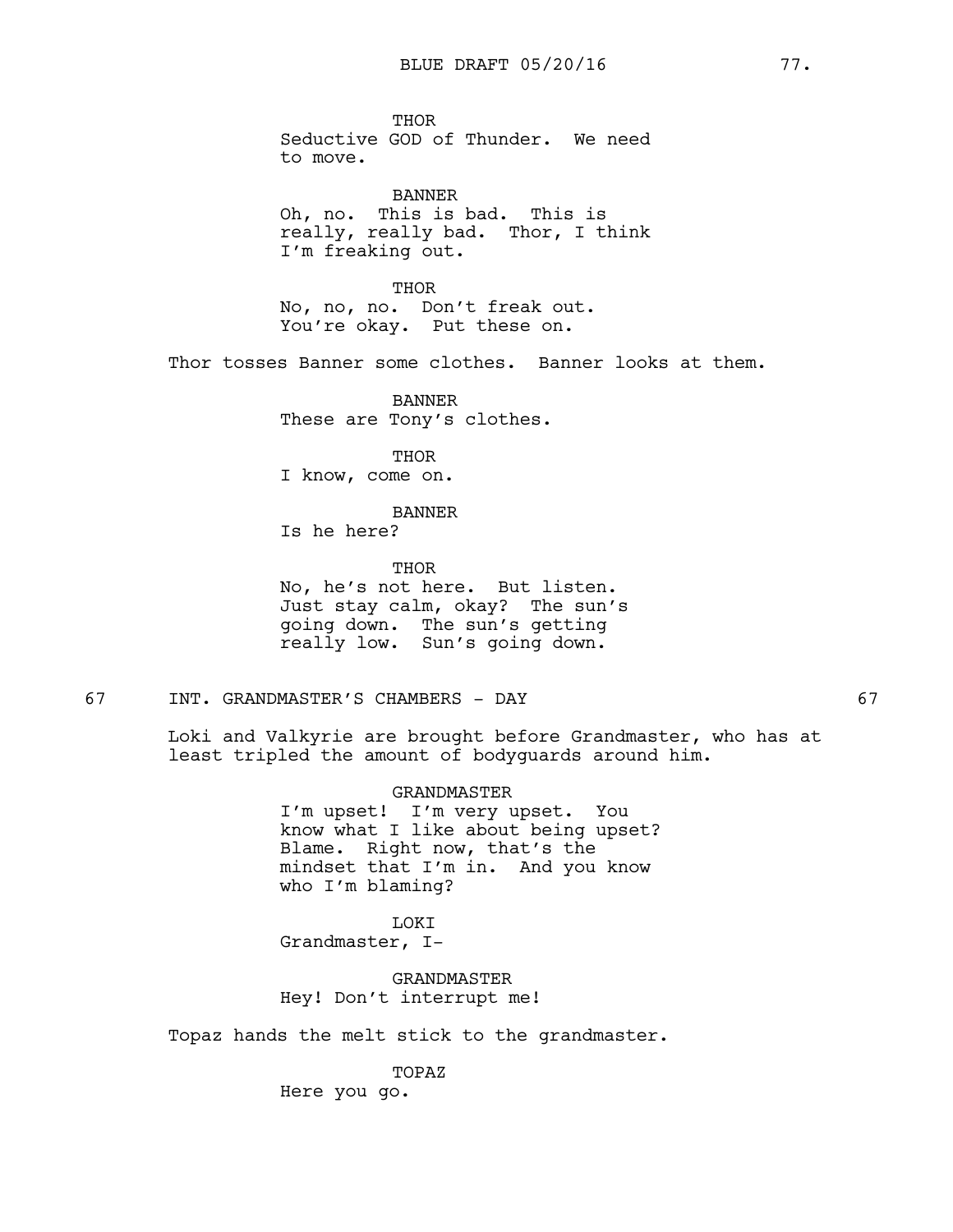GRANDMASTER Why are you handing me the melt stick? He was interrupting. That's not a capital violation. (refocuses) My precious champion has come up missing and its all because of that *Lord of Thunder*. It's all because of him. (to Loki) *YOUR* brother. Whatever the story is. Adopted, or complicated. I'm sure there's a big history. (to Valkyrie) *And YOUR* contender.

LOKI My dear friend, if you were to give me twelve hours I could bring them both back to you.

VALKYRIE I can do it in two.

**T.OKT** I could do it in one.

### GRANDMASTER

You know what? I woke up this morning thinking about a public execution. But for now, I'll settle for this sweet little "who's gonna get him first?" So you're on the clock.

64 INT. GRANDMASTER'S PALACE - DAY 64

Valkyrie exits in a hurry. Loki follows her.

LOKI What have you done!?

Val reverses position, putting Loki up against the wall.

VALKYRIE I don't answer to you, lackey.

LOKI It's *Loki*. And you will answer to the Grandmaster.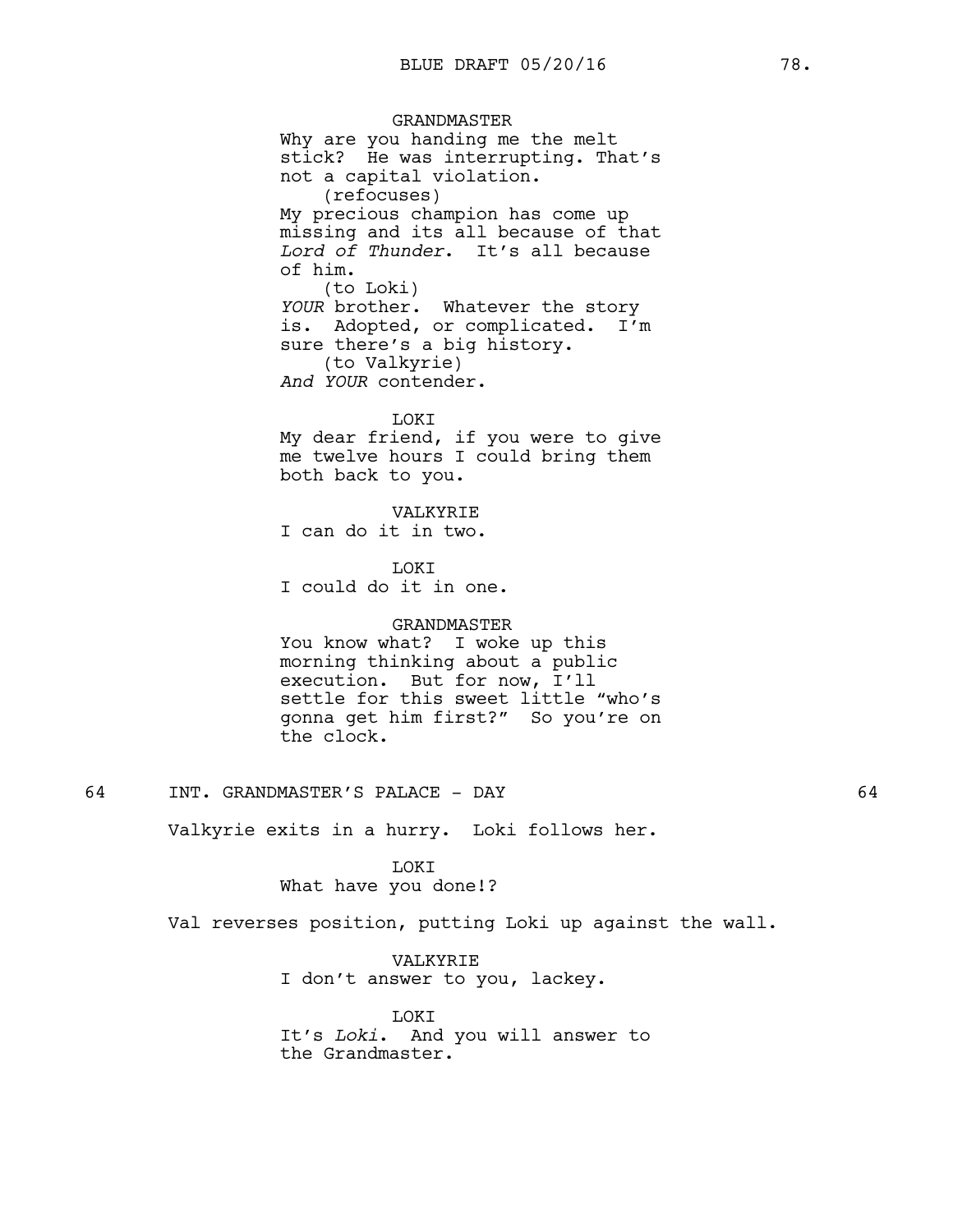Loki moves to reverse position again, but Val BREAKS AWAY, drawing her TWO BLADES. In response, Loki UNSHEATHES two long Sakaarian daggers. They eye each other, and then-

-FIGHT! A fast-paced and deadly battle of knives. After a few exchanges, Val connects a BIG SHOT that SLAMS Loki into the wall. He scowls.

> LOKI (CONT'D) Why would you help my brother escape with that green fool?

VALKYRIE I don't help anyone.

Loki trails off. He sees her wrist markings. A realization.

LOKI You're a Valkyrie. I thought the Valkyrie all died gruesome deaths?

Now Val ATTACKS Loki! She gets him up against the wall, her blade against his throat. She looks ready to kill him.

> VALKYRIE Choose your next words wisely.

LOKI Terribly sorry. Must be a very painful memory...

Quick as a rattlesnake, Loki GRABS Val's head and CASTS an illusion. Val's eyes CLOUD OVER with darkness as we go to:

65 EXT. HELA'S DIMENSION - FLASHBACK 65

A barren black void of death.

The VALKYRIE, in old school Asgardian armor, charge through the DIMENSIONAL RIFT, an open portal to Asgard and the Nine Realms. Val witnesses these events as moments frozen in time.

- Reveal Hela in all her glory, black lightning everywhere.

- Dozens of Valkyrie falling through the dark space.
- The Valkyrie's winged horses lay dead on the battlefield.

- Through the open portal we can see the throne of Asgard.

- Hela advancing on the final few Valkyrie - one is Val, frozen in fear, shell-shocked.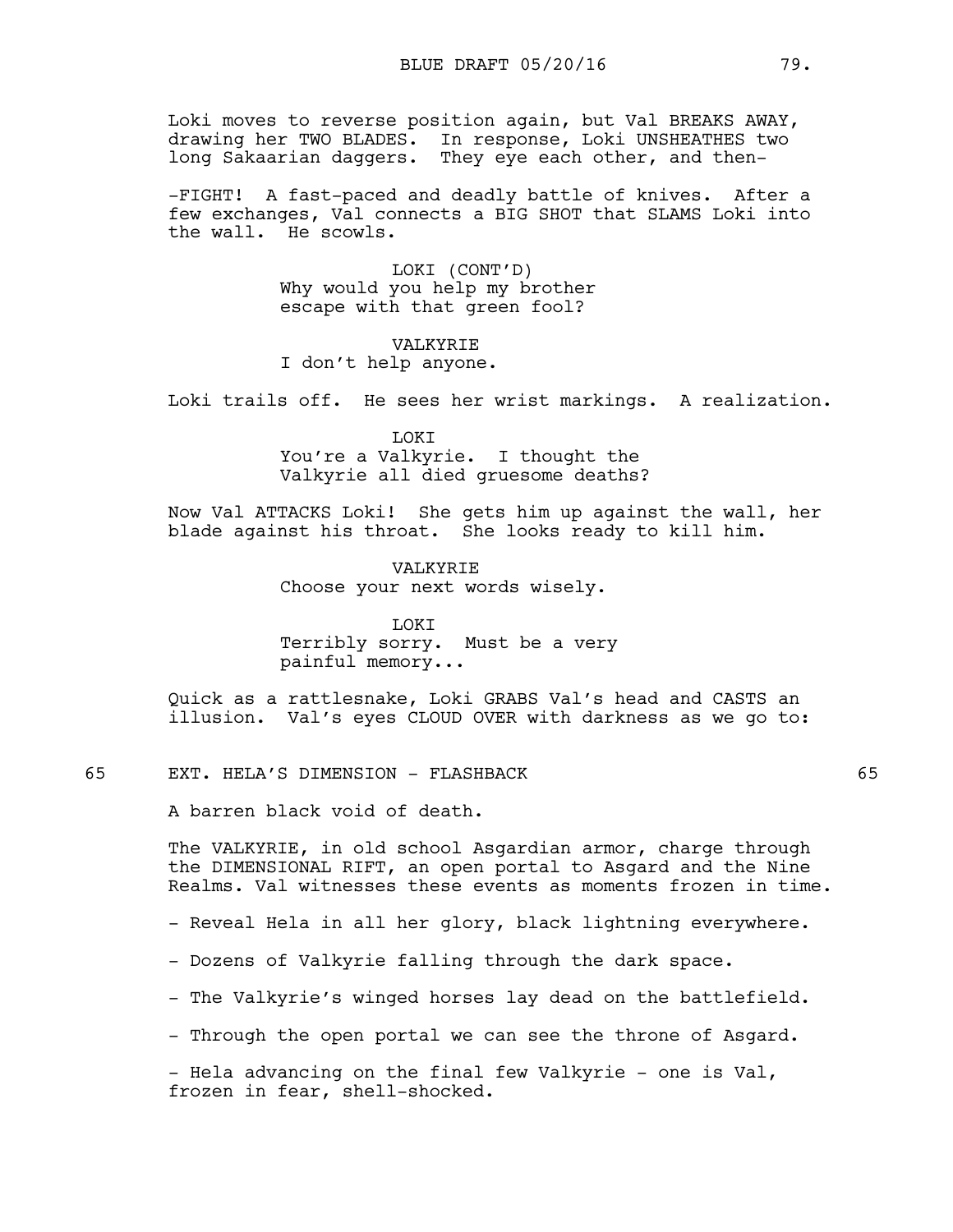- Hela FIRING black weapons at Val...

- One of Val's sisters DIVING IN at the last second, SHOVING VAL back through the PORTAL and taking the fatal hit!

- Val lands hard in the Throne room.

- Val scrambling to her feet and trying to re-enter the rift but it's too late. It closes, the last image she sees is Hela dealing the final killer blow to her doomed Valkyrie sisters.

# 66 EXT. GRANDMASTER'S PALACE - CONTINUOUS 66

We find Val on her knees in front of Loki, trembling from this visceral memory that she's tried so hard to suppress.

She turns on Loki, raging, and knocks him out.

69 EXT. SAKAAR - STOOP - DAY 69

BANNER sits, groaning, head in his hands. THOR is beside him, rubbing his back and on the lookout for threats.

> THOR The sun's going down. It's getting really low. The sun's going down. It's getting real low.

BANNER Would you stop saying that!?

THOR I just need you to stay calm.

BANNER Calm!? I'm on an alien planet!

THOR It's just a planet. You've been on a planet before.

BANNER Yeah! One!

THOR Now you've been on two. That's a good thing. It's a new experience.

BANNER My neurons, they're firing faster than my brain can handle the information. (MORE)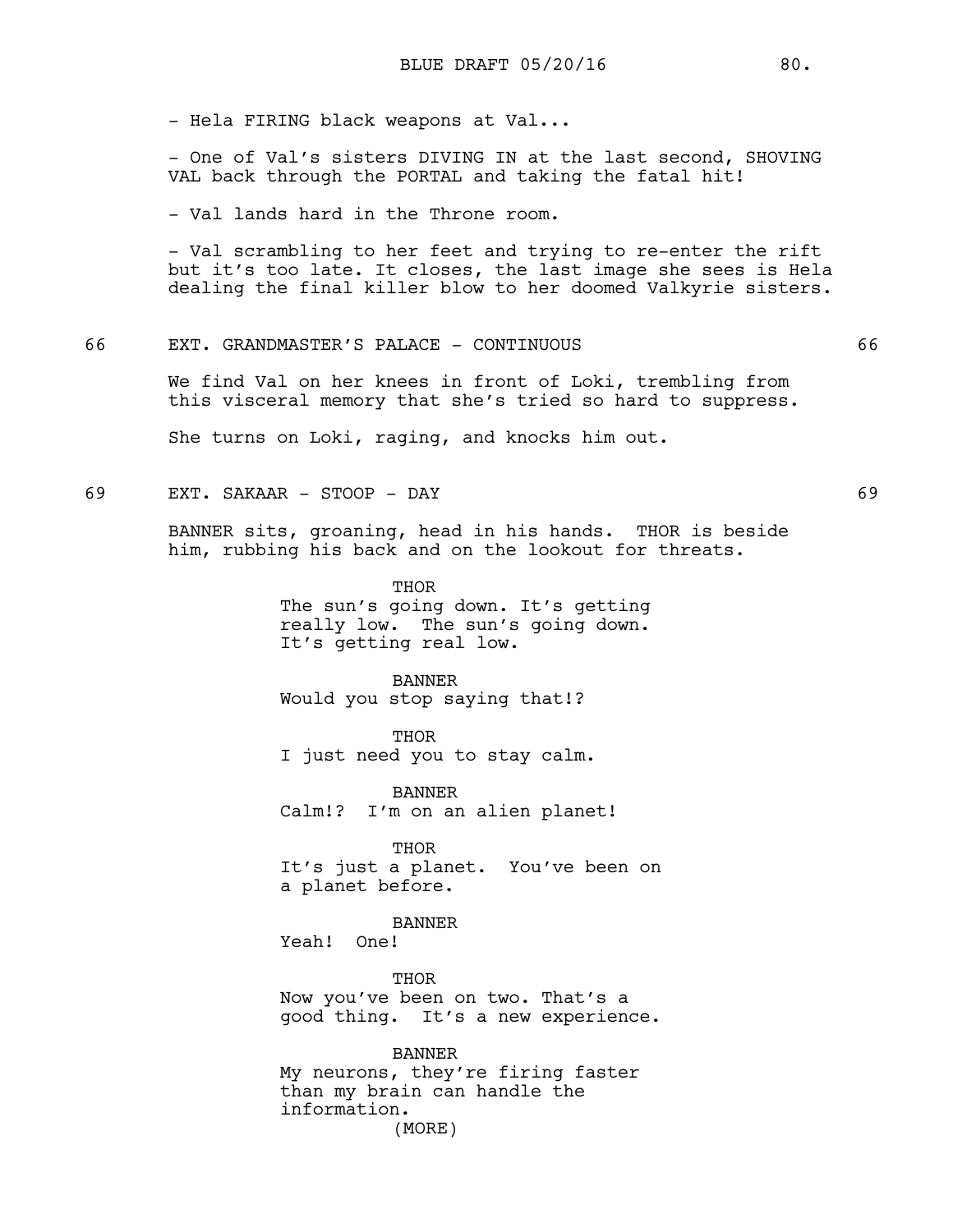The whole thing is totally different this time. (beat) In the past, I always felt like Hulk and I each had a hand on the wheel, but this time it's like he had the keys and I was locked in the trunk. BANNER (CONT'D)

THOR

Alright, well, you're back now, that's all that matters.

#### BANNER

No, it's not what matters. What I'm trying to tell you, is that if I turn into the Hulk again, Banner may never come back. And we're stranded on a planet that is designed to stress me out.

#### THOR

We're not stranded, I'm gonna figure out a way to get us home.

BANNER

Thank you.

THOR Not your home, though. Asgard.

#### BANNER

What?

THOR Listen, my people are in great danger. You and I, we have to fight this really powerful being who also happens to be my sister.

## BANNER

Okay, that is so wrong on so many... I don't wanna fight your sister. That's a family issue.

THOR No, she's an evil being.

BANNER I don't care what she is. I'm not fighting any more beings. I'm sick of it. I just told you. (MORE)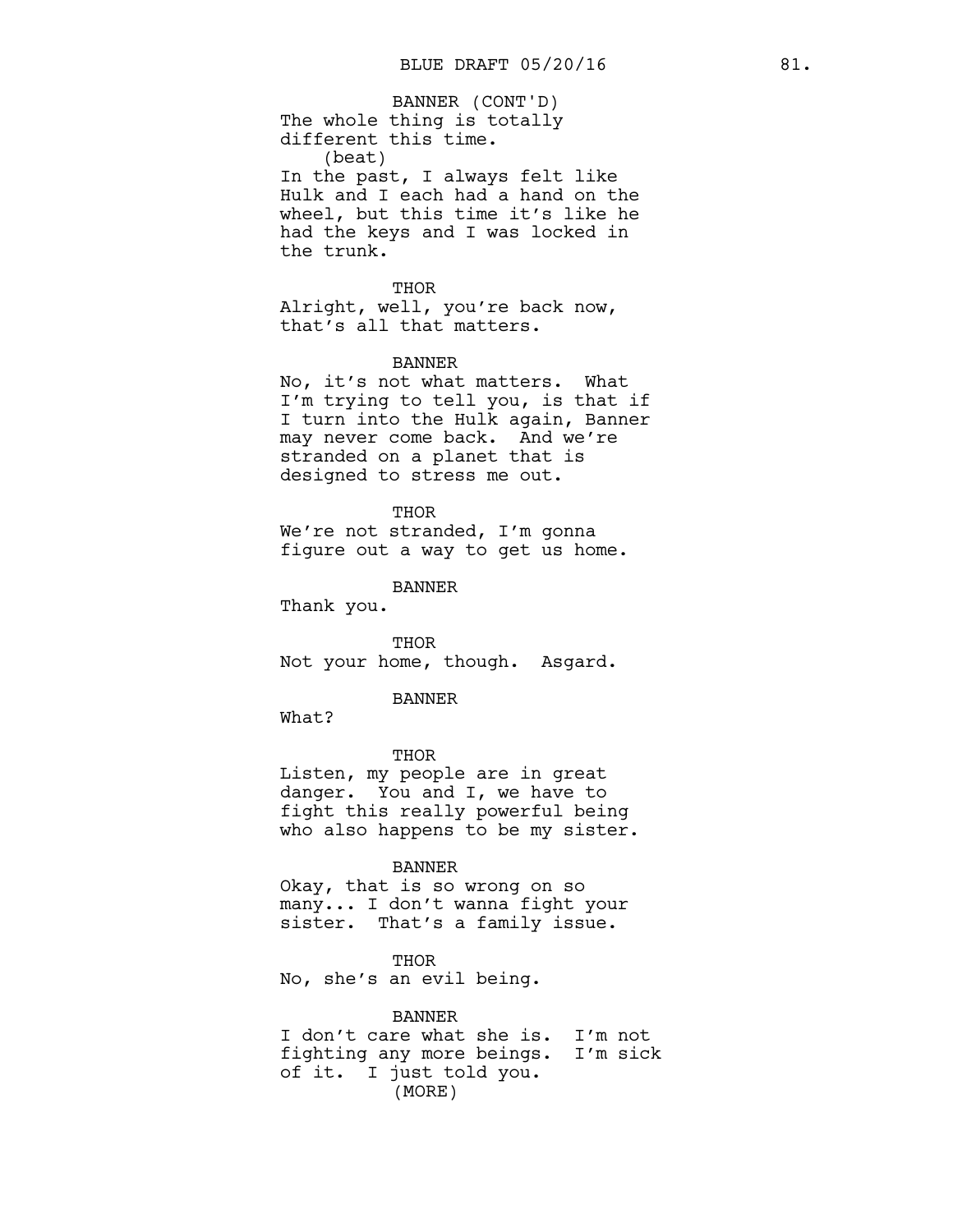# If I turn into the Hulk, I am never gonna come back again. And you don't care. BANNER (CONT'D)

THOR No, no. I'm putting together the team. The Hulk is the fire.

## BANNER

Wait, you're just using me to get to the Hulk.

THOR

What? No!

BANNER It's gross. You don't care about me. You're not my friend.

#### **THOR**

No! I don't even like the Hulk. He's all like... "smash, smash, smash." I prefer you.

## BANNER

Thanks.

### THOR

But if I'm being honest, when it comes to fighting evil beings, he is very powerful and useful.

#### BANNER

Yeah, Banner's powerful and useful, too.

THOR Is he though?

#### BANNER

How many PhDs does Hulk have? Zero. How many PhDs does Banner have? Seven.

#### THOR

Fine, you don't have to fight anyone. But we're in danger here, so we have to move.

Thor grabs a towel from the ground next to him. He puts the towel over his head.

> BANNER What are you doing with that?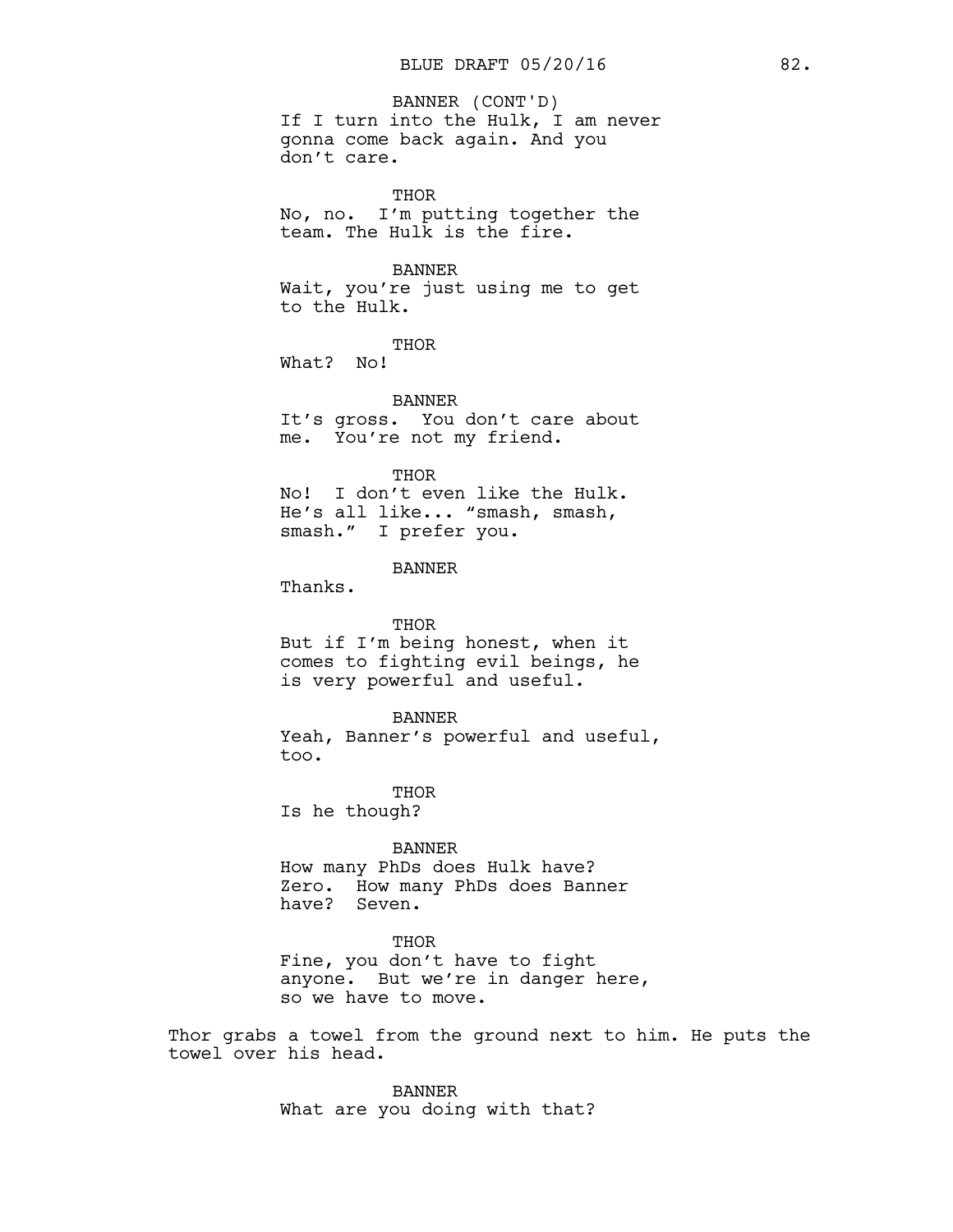**THOR** I need a disguise. I'm a fugitive.

BANNER I need a disguise.

THOR You are the disguise.

Banner finds a pair of Stark's sunglasses in his jacket.

BANNER I'll be Tony Stark.

THOR

What?

BANNER Yeah. Tony and the gypsy.

THOR No, no you're not Tony. You're Bruce Banner.

BANNER Then why did you dress me up like Tony?

THOR Because you were naked.

BANNER Okay, I'll give you that.

They stand up. Banner adjusts his crotch.

THOR What are you doing? Stop doing that!

BANNER Tony wears his pants super tight!

THOR Why are you being so weird?

BANNER I don't know. Maybe the fact that I was trapped for two years inside of a monster made me a little weird.

Banner flashes green. Thor calms him down.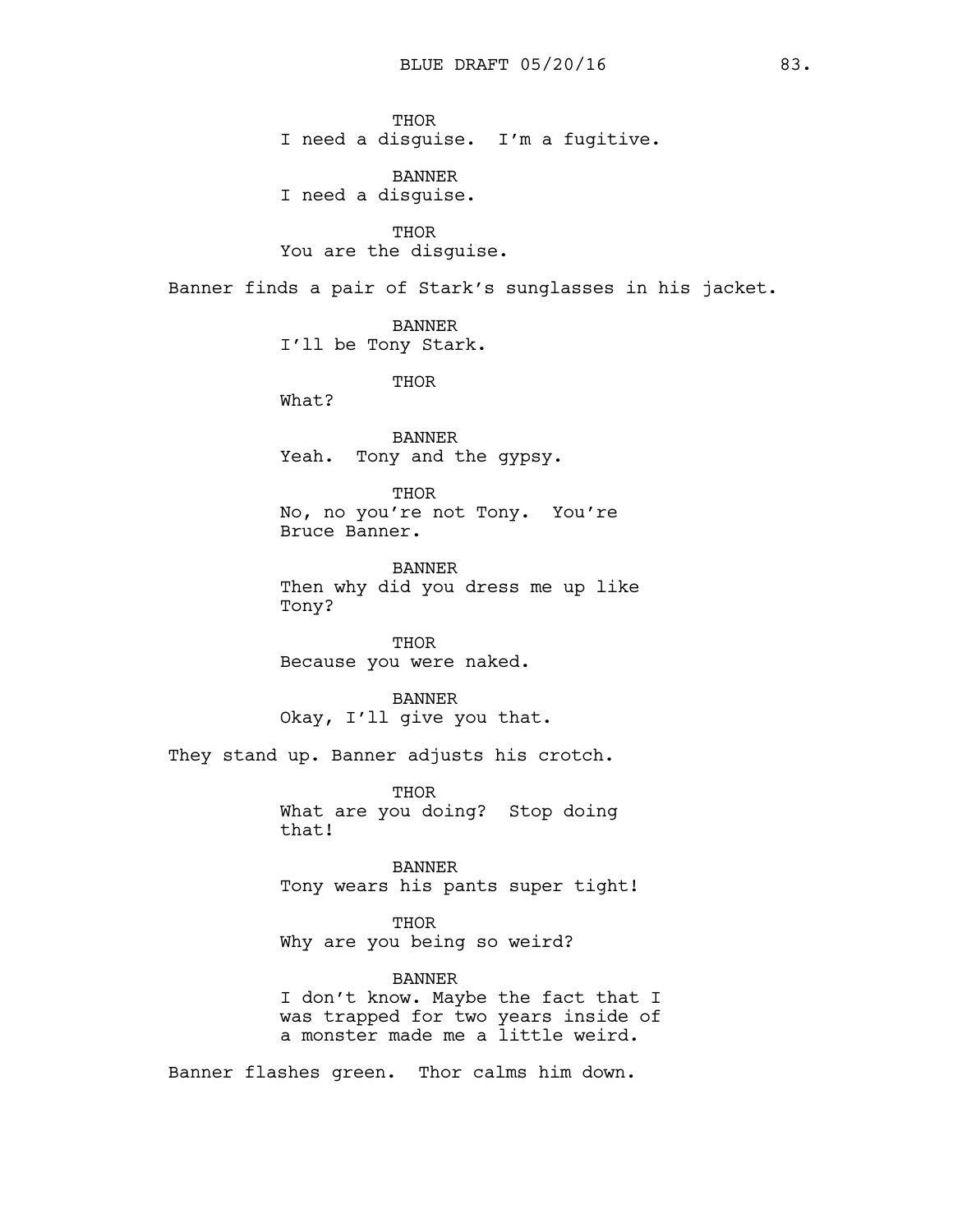**THOR** 

Hey. It's okay. You're good. Calm down. Come on. Listen, we're gonna go to Asgard and you're not gonna have to think about the Hulk ever again. All right?

## BANNER

All right.

WHAP! Banner gets nailed in the face with green paint. Caught off guard, Thor and Banner are swept off into-

## 69A EXT. PARADE OF VICTORS - CONTINUOUS 69A

It's a massive street festival where revelers dance and cheer while throwing powdered paint at each other... in celebration of Hulk! Green EVERYWHERE!

Inside the parade it is total chaos. Thor searches for Banner as he's PELTED with green powder. Pandemonium. In the crowd Thor sees a pack of SCRAPPERS on the hunt for the reward.

Thor spots Banner. He surges forward, GRABS Banner, and pulls him into another alley, but sees-

-Valkyrie is approaching from down the alley!

#### THOR

This is bad. Banner! Banner!

Thor pulls Banner back into the crowd. Thor briefly turns to see that he is no longer holding Banner's - it's the arm of a SMALL ALIEN who squeals in fright.

Thor sees Banner across the crowd.

Thor MUSCLES his way through the madness, knocking rowdy fans aside. He reaches Banner and holds him protectively, awkwardly trying to rub his shoulders.

One of the aliens Thor knocked aside turns out to be a MASSIVE SCRAPPER. He rears up, turning on Thor and Banner.

WHAM! From out of nowhere, Valkyrie CLOCKS this Scrapper with a brass knuckle right cross. The Scrapper DROPS.

Thor looks at Val while clutching Banner like a child.

THOR (CONT'D)

Hi.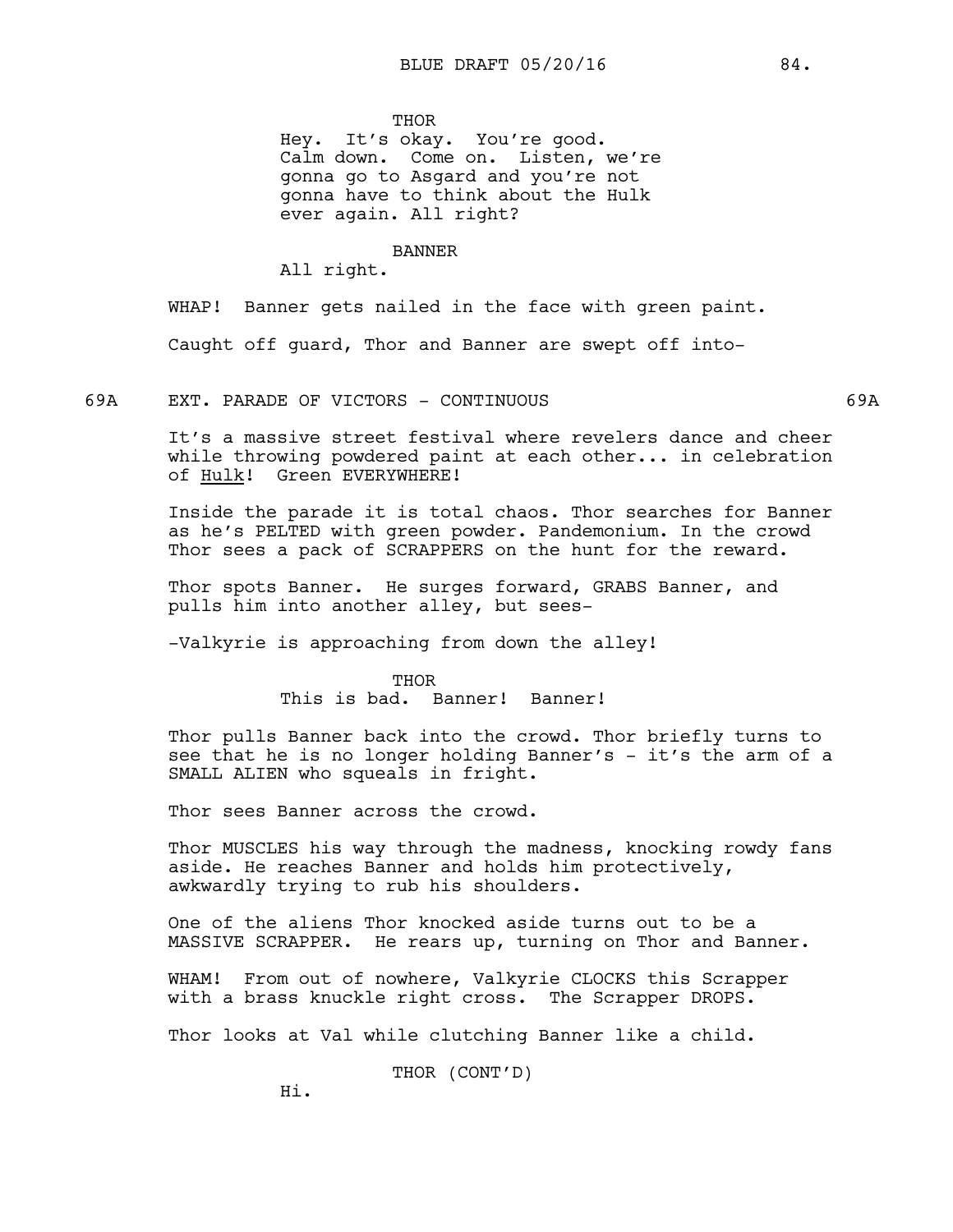VALKYRIE Hi. THOR I was gonna do that. VALKYRIE Yeah, well, I did it first. THOR That's good. What are you doing here? VALKYRIE What are you doing here? I thought you were leaving. THOR I got sidetracked. VALKYRIE What's with the... **THOR** It's my disguise. VALKYRIE But I can see your face. THOR (covers his face) Not when I do this, you can't. (then:) Your hair looks nice. I like what you did with it. Change it? Washed it maybe? Valkyrie just rolls her eyes, takes Thor by the arm. BANNER (to Thor:) What are those things on her eyes?

Are those the people that she's killed? She's so beautiful and strong...

69B EXT. SAKAARIAN STREET - MOMENTS LATER 69B

Valkyrie escorts Thor and Banner through the street.

VALKYRIE Who is this guy?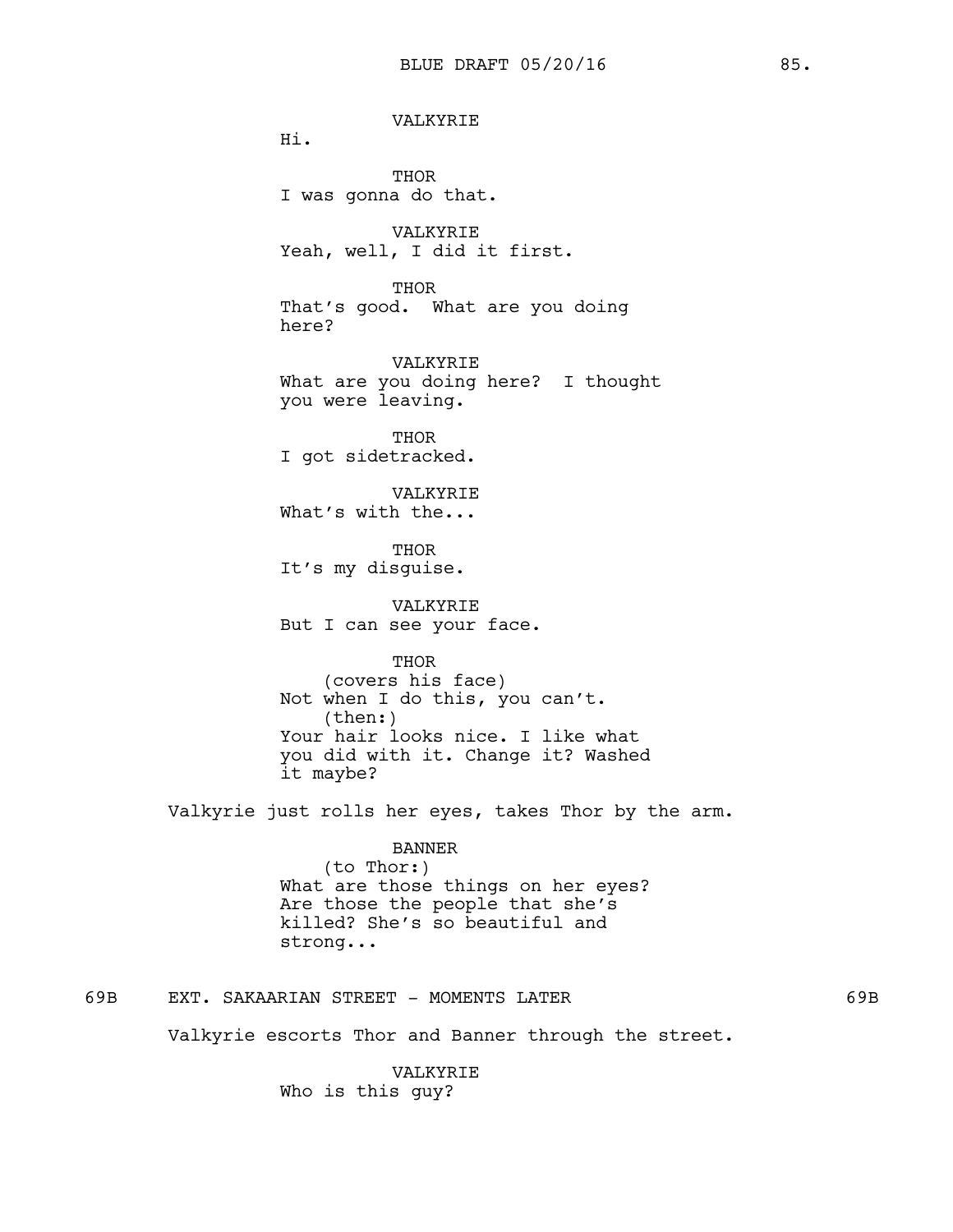# THOR He's a friend.

# BANNER Who? Me? I'm Bruce.

As Val leads them into Sakaarian apartment building.

# VALKYRIE I feel like I know you.

## BANNER

I feel like I know you too.

| A72 | OMITTED | A72 |
|-----|---------|-----|
| 72  | OMITTED | 72  |

A73 INT. SAKAARIAN BUILDING - HALLWAY - CONTINUOUS A73

Continue down the hallway.

## VALKYRIE

Look, I've spent years in a haze trying to forget my past. Sakaaar seemed like the best place to drink and forget and to die one day.

#### THOR

I was thinking that you drink too much, and that probably was going to kill you.

#### VALKYRIE

I don't plan to stop drinking, but I don't want to forget. I can't turn away anymore. So, if I'm donna to die, well... it may as well be driving my sword through the heart of that murderous hag.

# THOR

Good.

They arrive at a door. Before they enter:

VALKYRIE Yeah. So I'm saying that I wanna be on the team. Has it got a name?

**THOR** Yeah, it's called the Revengers.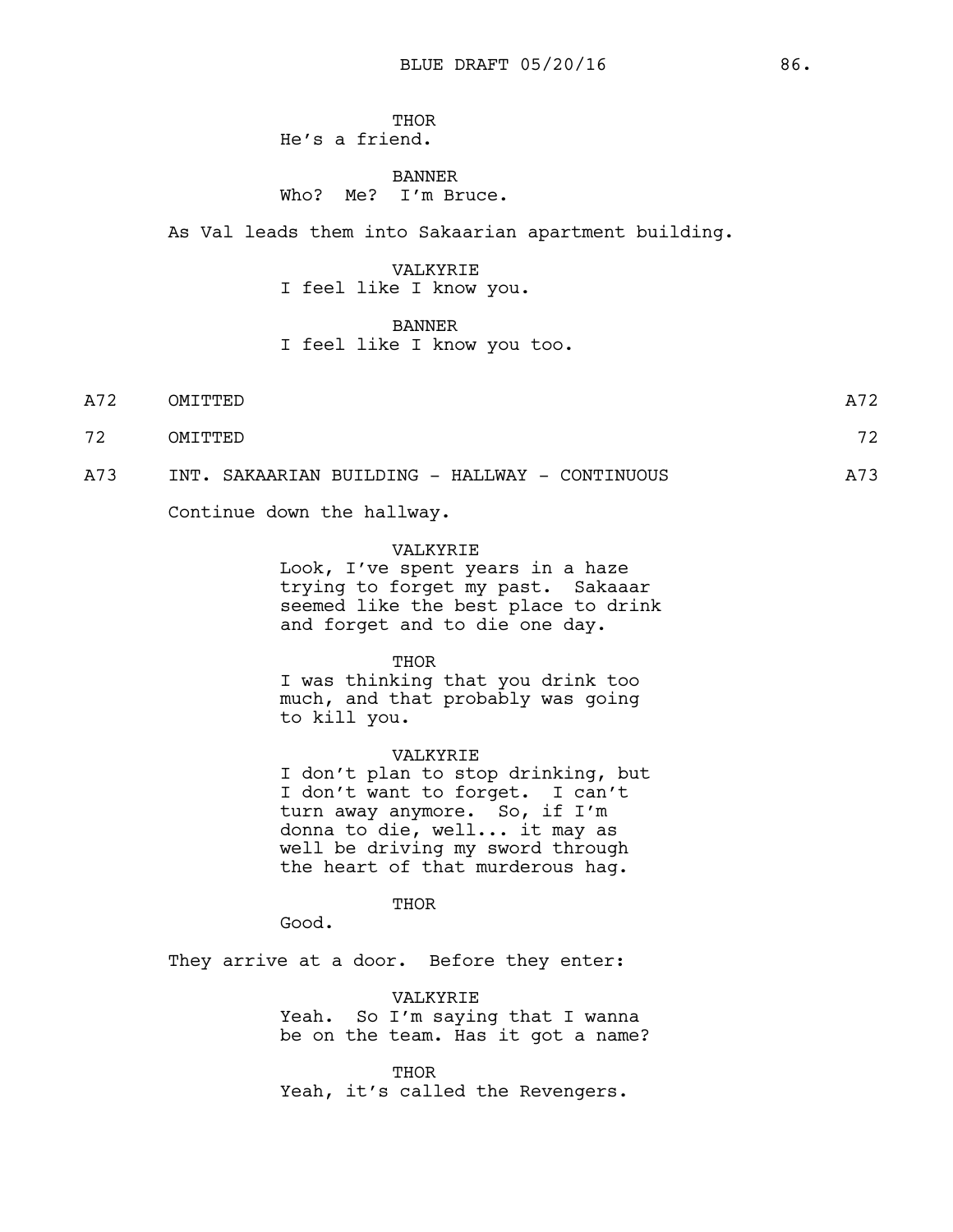## VALKYRIE

Revengers?

THOR Because I'm getting revenge. You're getting revenge. (to Banner:) Do you want revenge?

# BANNER

I'm undecided.

# THOR

Okay.

VALKYRIE Also, I've got a peace offering.

# 73 INT. VALKYRIE'S APARTMENT - DAY 73

Valkyrie opens the front door, revealing-

-Loki! He is as restrained as anyone could be, sitting in the middle of the apartment with a dozen chains around him.

#### LOKIE

Surprise.

Thor TOSSES a bottle. It BOUNCES off of Loki's head.

**TOKT** 

OW!

THOR Just had to be sure.

LOKI Hello, Bruce.

BANNER So, last time I saw you, you were trying to kill everybody. Where are you at these days?

LOKI It varies from moment to moment.

Val's apartment is a shithole. Bottles everywhere, bloodspattered clothes in the corner, a knife in the wall, etc.

Banner gives Thor a look like "she might be crazy." Thor responds with a "No, she's cool" gesture.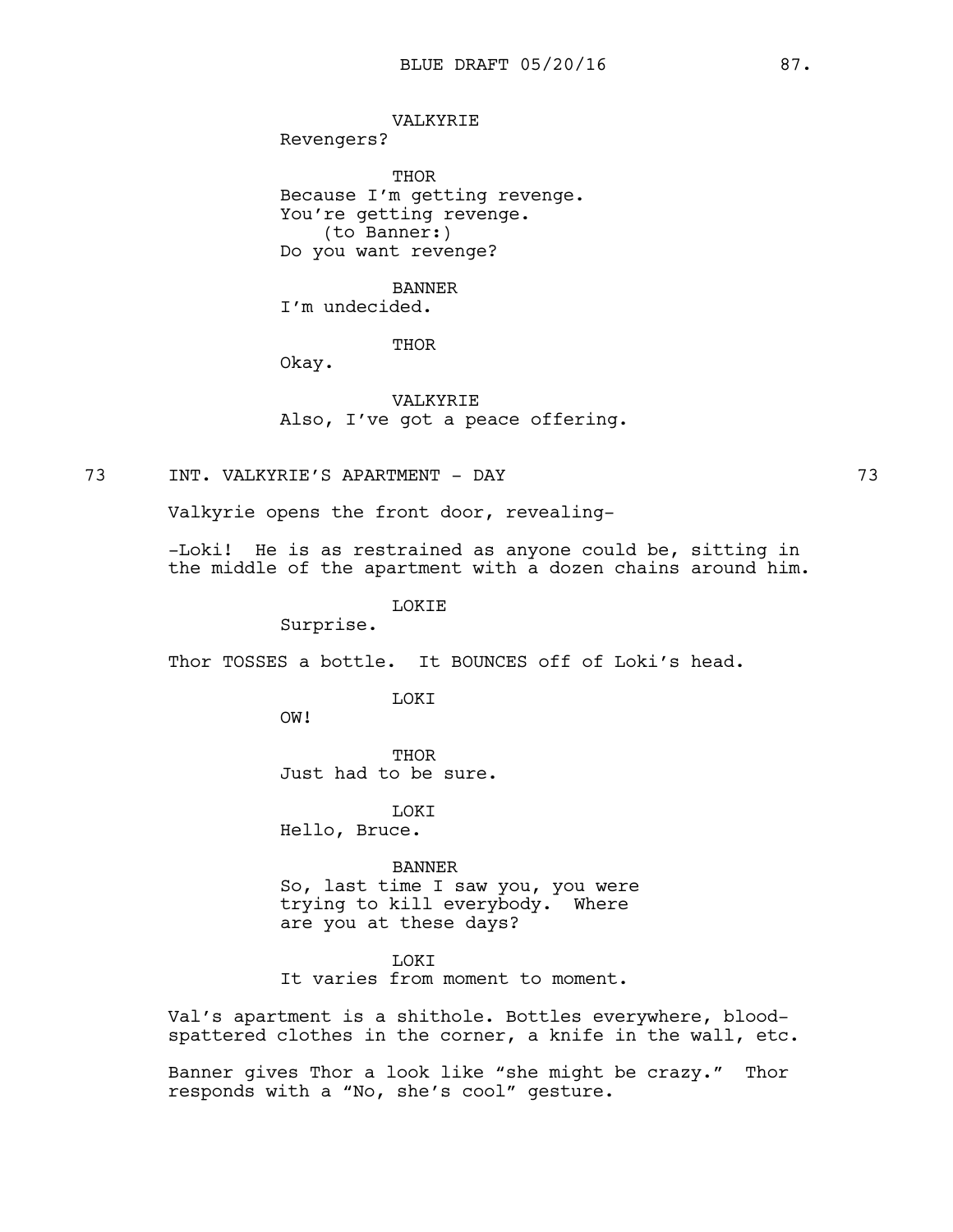Val lays something on the bed. Unwraps it to reveal AN OLD ASGARDIAN SWORD. Thor's eyes go wide as she sharpens it.

> THOR Is that... a Dragonfang?

> > VALKYRIE

It is.

THOR My God. This is the famed sword of the Valkyrie.

VALKYRIE Sakaar and Asgard are about as far apart as any two known systems. Our best bet is a wormhole just outside the city limits.

A nice clean wormhole outside the city.

VALKYRIE (CONT'D) Refuel on Xandar and be back in Asgard in around 18 months.

THOR Nope. We're going through that one.

Thor points at the nightmare tornado wormhole over the ocean.

VALKYRIE The Devil's Anus?

BANNER

Wait, whose anus are we going through?

**THOR** For the record, I didn't know it was called that when I picked it.

BANNER That looks like a collapsing neutron star inside of an Einstein-Rosen Bridge.

VALKYRIE We need another ship. That would tear mine to pieces.

THOR She's right. We need one that can withstand the geodetic strain from the singularity.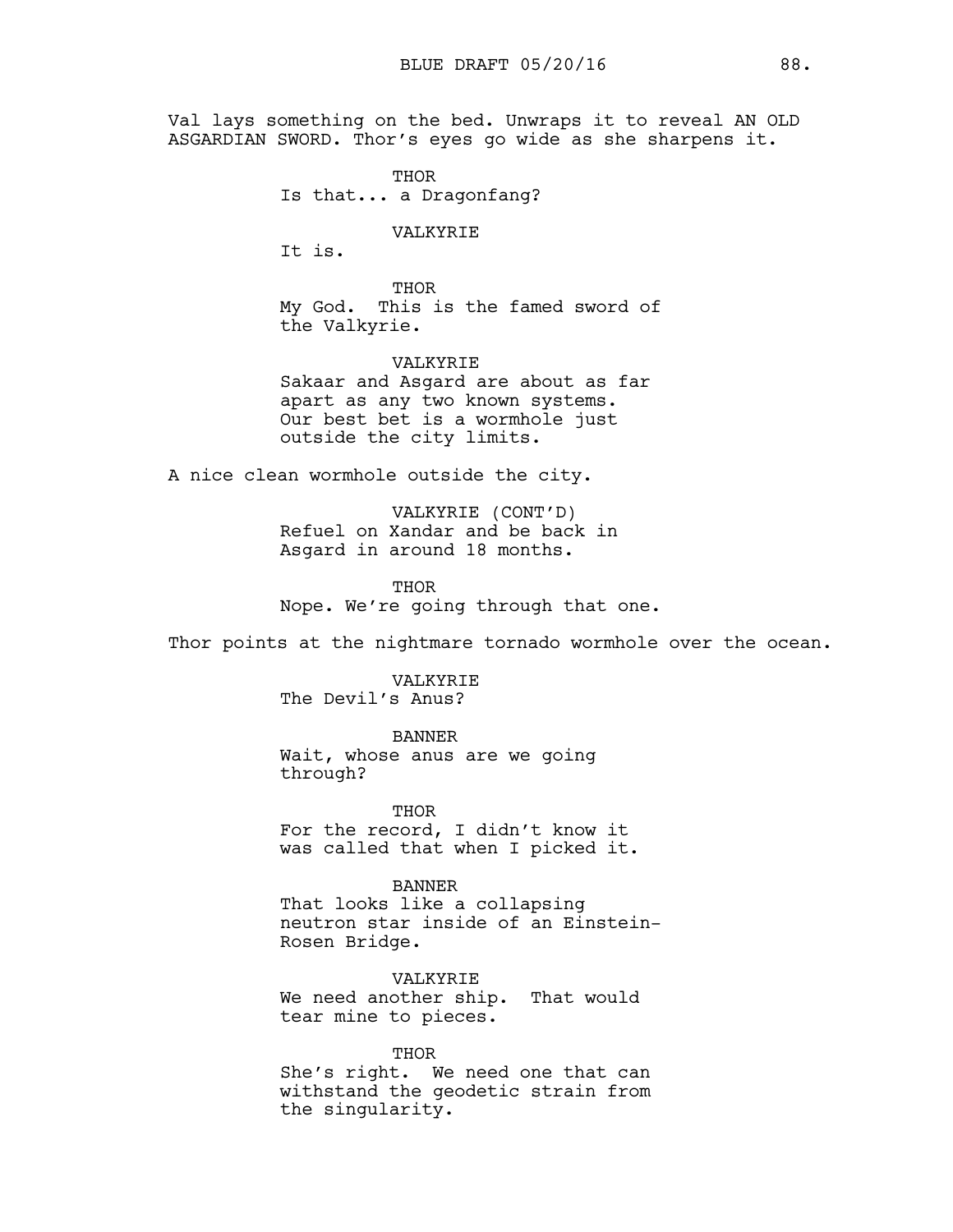Banner gives Thor a quizzical look.

BANNER And has an offline power steering system that could also function without the on-board computer.

VALKYRIE And we need one with cup holders, because we're gonna die. So, drinks!

BANNER Do I know you? I feel like I know you.

VALKYRIE I feel like I know you, too. It's weird.

THOR

(to Banner:) What do you say, doctor? Uncharted metagalactic travel through a volatile cosmic gateway. Talk about an adventure.

Thor and Banner high five as Val stares at them blankly.

BANNER

We need a ship.

THOR (CONT'D) Need a ship.

VALKYRIE

There are one or two ships, absolute top-of-the-line models--

LOKI

I don't mean to impose, but the Grandmaster has a great many ships. I may eve have stolen the access codes to his security system.

All eyes turn to Loki. Valkyrie throws her bottle at him. It smashes above his head.

> VALKYRIE And suddenly you're overcome with an urge to do the right thing.

LOKI Heavens, no. I've run out of favor with the Grandmaster. (MORE)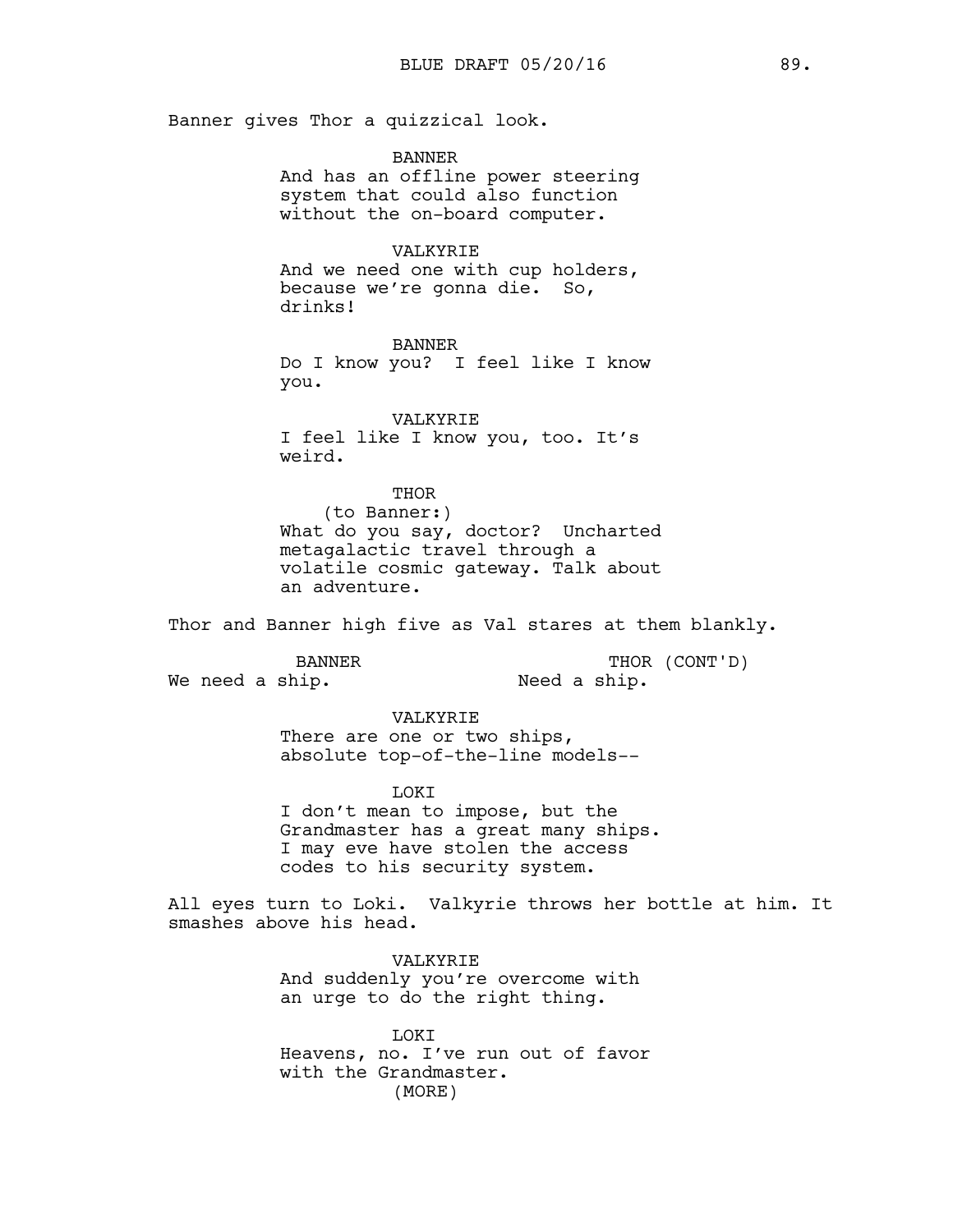#### LOKI (CONT'D)

And in exchange for codes and access to a ship I'm asking for safe passage...through the anus.

#### THOR

You're telling us you can get us access into the garage without setting off any alarms?

## LOKI

Yes, brother. I can.

# BANNER

Okay, can I just... A quick FYI, I was just talking to him just a couple minutes ago and he was totally ready to kill any of us.

## VALKYRIE

He did try to kill me.

#### THOR

Yes, me too. On many, many occasions. There was one time when we were children, he transformed himself into a snake, and he knows that I love snakes. So, I went to pick up the snake to admire it and he transformed back into himself and he was like, "Yeah, it's me!" And he stabbed me. We were eight at the time.

Loki suppresses a smile.

#### VALKYRIE

If we're boosting a ship, we're gonna need to draw some guards away from the palace.

LOKI Why not set the beast loose?

#### THOR

Shut up.

VALKYRIE You guys have a beast?

# THOR

No, there's no beast. He's just being stupid. We're going to start a revolution.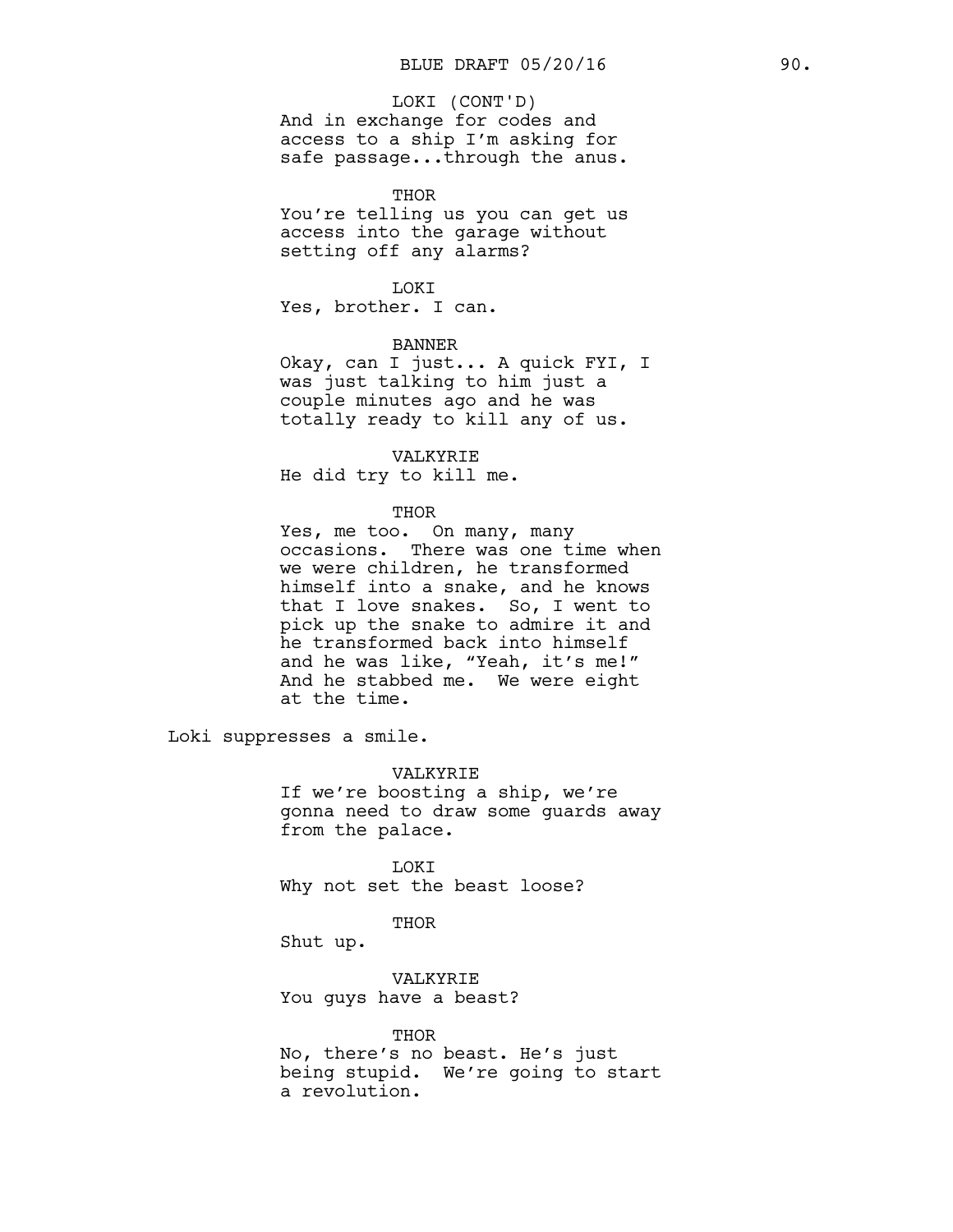BANNER Revolution?

THOR I'll explain later.

VALKYRIE Who's this guy again?

**THOR** I'll explain later.

74 OMITTED 74

75 INT. THE ARENA - GLADIATOR CELLS - MOMENTS LATER 75

Korg sits with his cell mates. He's talking to Miek.

KORG Is that some sort of protoplasm, all the stuff that's coming out of you? Or are they eggs? Looks like eggs.

Suddenly his Obedience Disk POWERS DOWN. No longer glowing.

As Korg stands up, Valkyrie appears at the door to his cell.

VALKYRIE I'm looking for Korg.

KORG Who's asking? I know you're asking. Is anyone else asking, or is it just you?

Valkyrie tosses him a high-tech rifle.

VALKYRIE The Lord of Thunder sends his best.

KORG My revolution has begun...

76 INT. GRANDMASTER'S CHAMBERS - DAY 76

Grandmaster speaks with Topaz who now wears battle armor.

GRANDMASTER Revolution? How did this happen?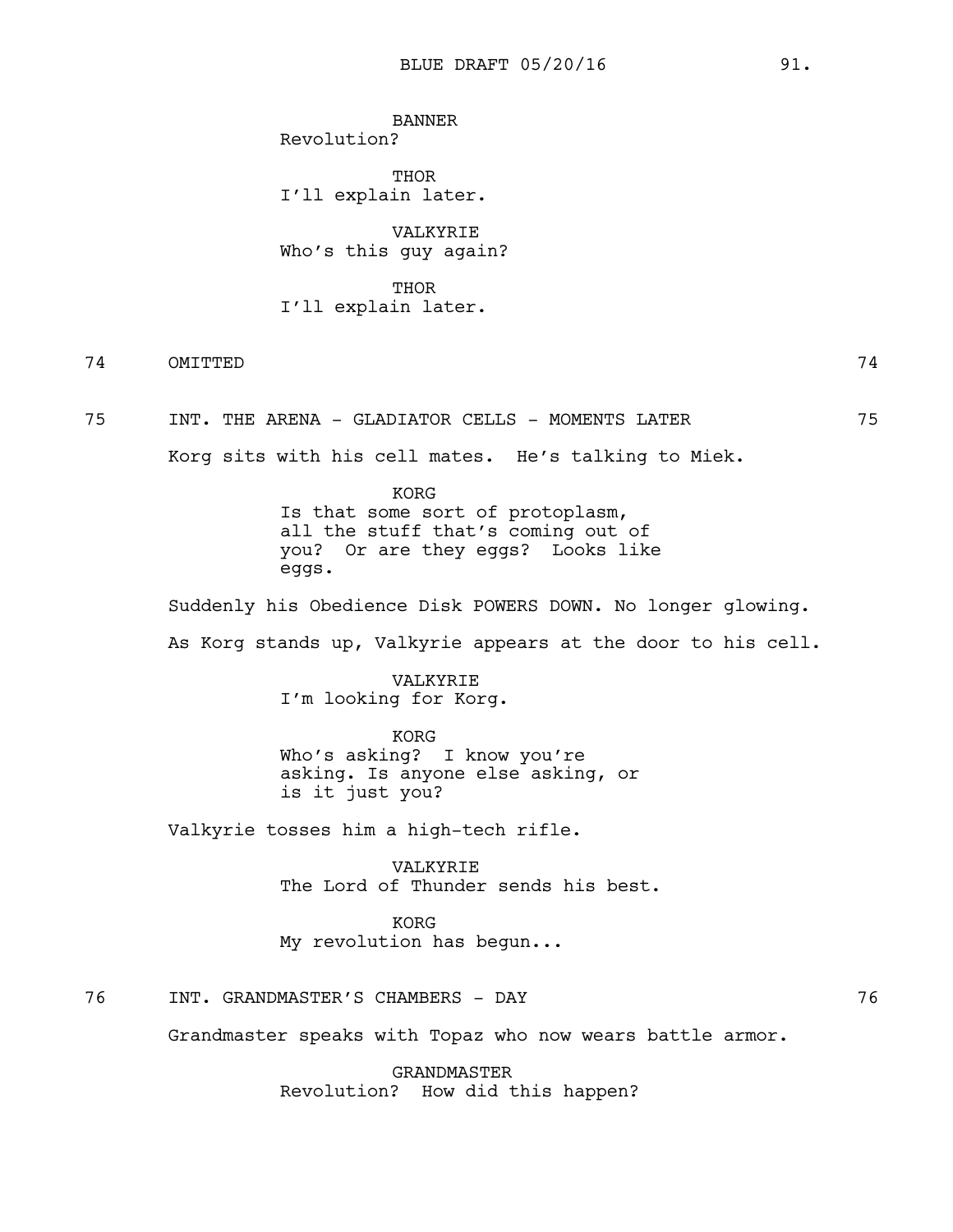## TOPAZ

Don't know. But the Arena's mainframe for the Obedience Disks have been deactivated and the slaves have armed themselves.

GRANDMASTER Oh! I don't like that word!

TOPAZ

Mainframe?

GRANDMASTER No. Why would I not like "mainframe?" No, the "S" word.

TOPAZ Sorry, the "prisoners with jobs" have armed themselves.

GRANDMASTER

Okay, that's better.

CHA-CHNK! SOUNDS OF MACHINERY as the whole space starts moving. A different angle reveals that we are in-

## A77 EXT. THE STATESMAN - CONTINUOUS A77

Grandmaster's chambers are actually the oversized cockpit of a A HUGE RIOT CONTROL SHIP (The Statesman) that can dock itself indefinitely within the palace!

The Statesman has DISLODGED from the palace and is now flanked by six smaller Sakaarian peace-keeping ships, all headed towards the city where RIOTING can be heard.

77 INT. GRANDMASTER'S PALACE - GROUND LEVEL - CONTINUOUS 77

Thor waits as Loki enters codes to a door's security panel.

THOR Hey, so listen, we should talk.

LOKI I disagree. Open communication was never our family's forte.

THOR You have no idea. I've had quite the revelation since we spoke last.

The door opens, revealing a bunch of guards.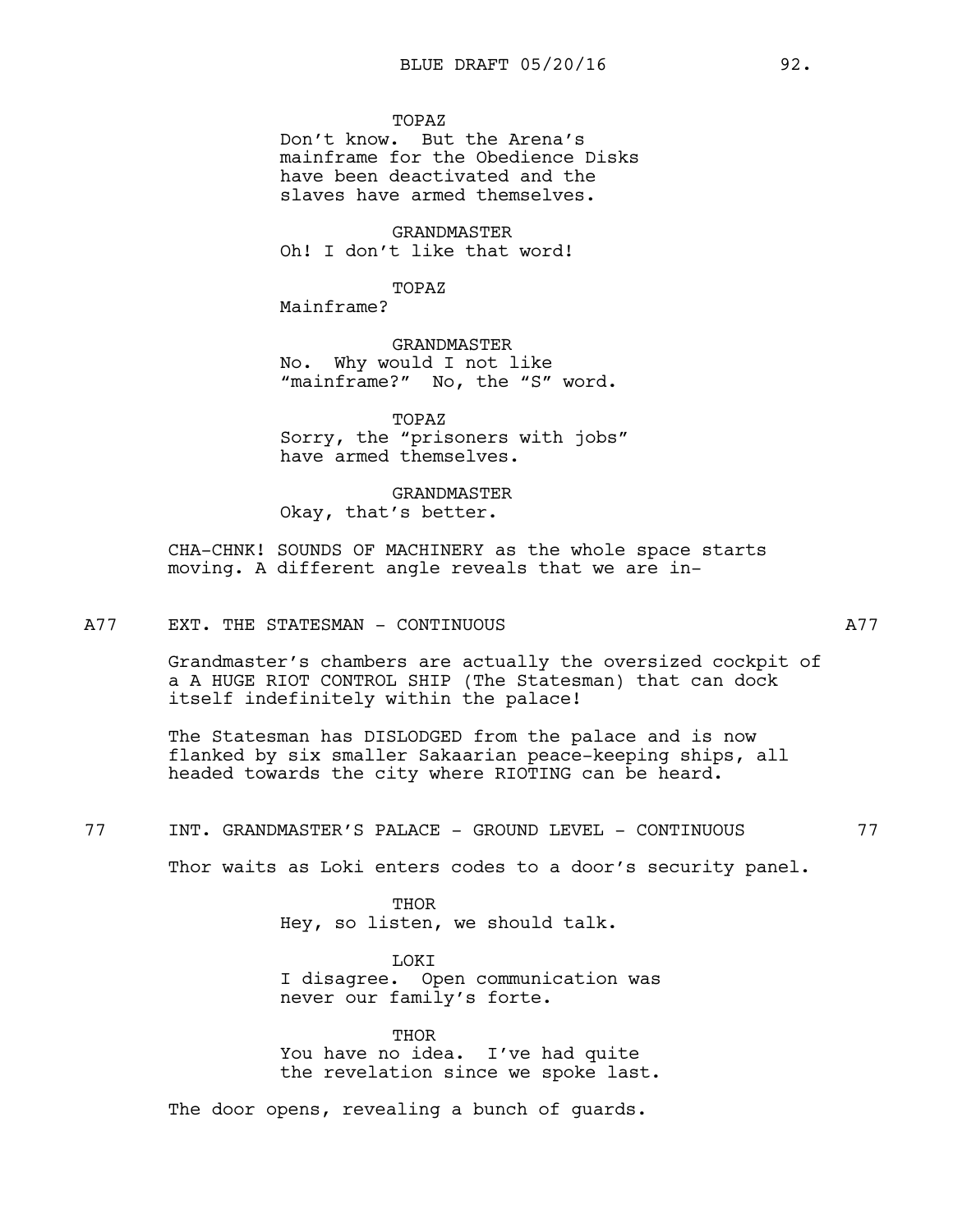Thor and Loki heft up two Sakaarian guns.

THOR (CONT'D)

Hello!

# LOKI

Hi!

Thor and Loki BLAST all the guards, moving to another door.

LOKI (CONT'D) Odin brought us together, it's almost poetic that his death should split us apart. We might as well be strangers now. "Two sons of the crown" set adrift.

A guard tries to ambush Loki through the door. Thor TAKES OUT the guard.

> THOR Thought you didn't want to talk about it?

79 INT. GRANDMASTER'S PALACE - ELEVATOR - CONTINUOUS 79

Thor and Loki are going up.

LOKI Here's the thing. I'm probably better off staying here on Sakaar.

**THOR** That's exactly what I was thinking.

LOKI ...Did you just agree with me?

THOR

This place is perfect for you. It's savage, chaotic, lawless. Brother, you're going to do *GREAT* here.

**T.OKT** Do you truly think so little of me?

Thor pauses, considers his brother. Then:

THOR

Loki, I thought the world of you. I thought we were gonna fight side by side forever. But, at the end of the day, you're you, I'm me... (MORE)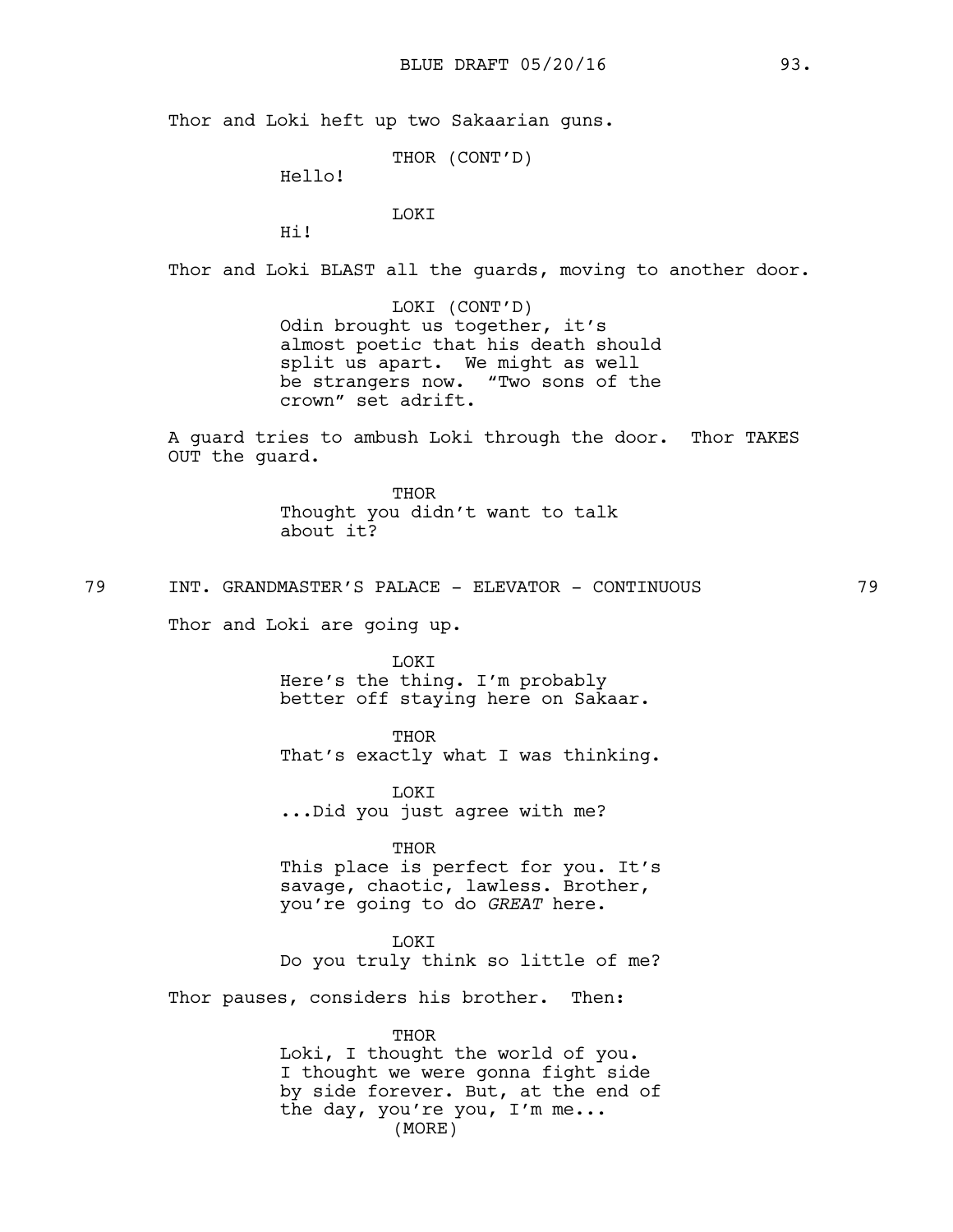I don't know, maybe there's still good in you, but let's be honest, our paths diverged a long time ago. THOR (CONT'D)

Loki is wounded by Thor's willingness to discard him. Masks his feelings with:

> LOKI It's probably for the best that we never see one another again.

Beat. Thor pats Loki affectionately on the shoulder.

Hold on Loki. Did Thor just get through to him?

**THOR** That's what you always wanted.

Beat. Then:

THOR (CONT'D) Hey, let's do "Get Help."

LOKI

What?

THOR "Get Help."

**T.OKT** 

No.

THOR Come on, you love it.

LOKI

I hate it.

**THOR** It's great. IT works every time.

LOKI It's humiliating.

THOR Do you have a better plan?

LOKI

No.

THOR We're doing it.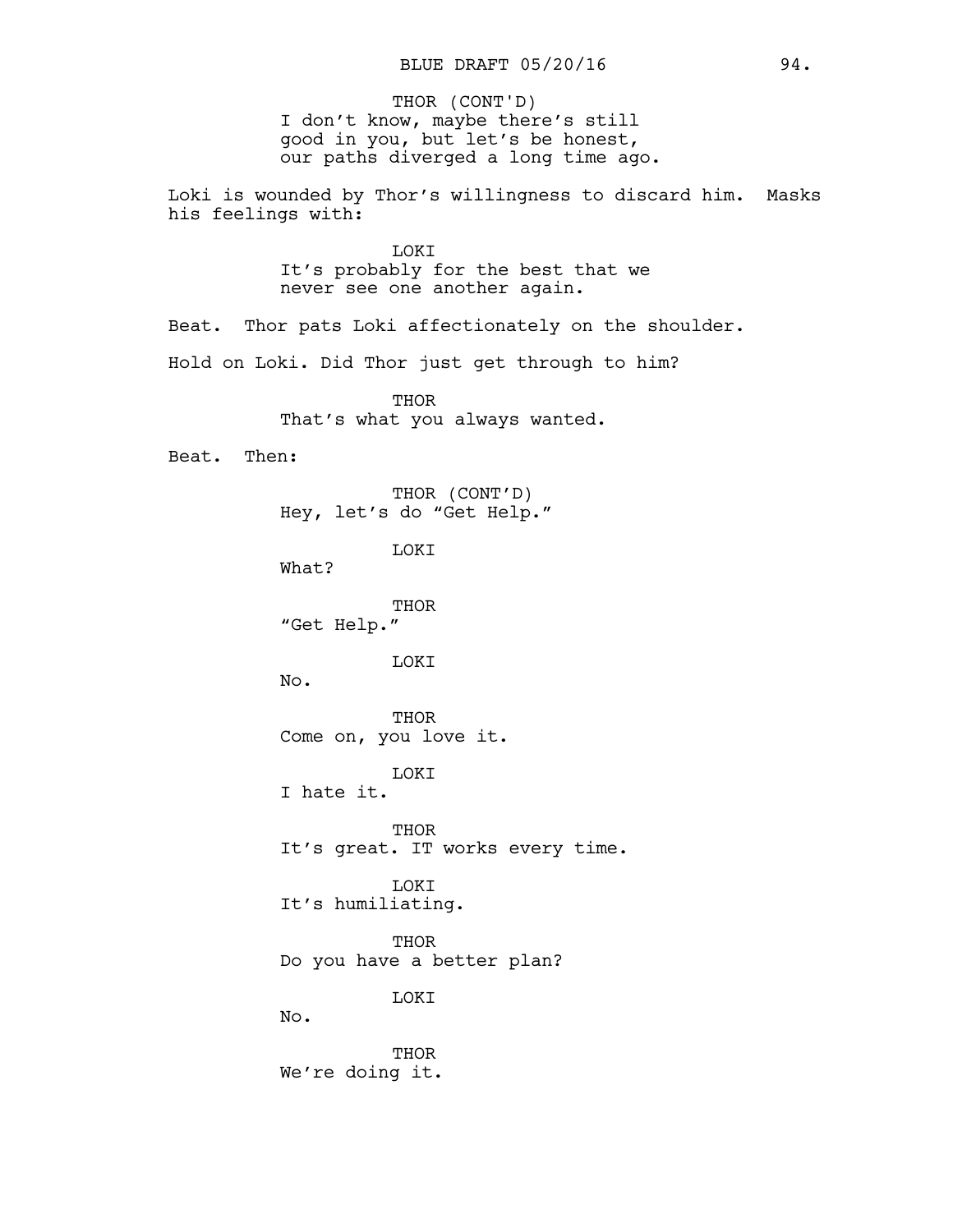# **TOKT**

## We are not doing "Get Help."

80 OMITTED 80

82 INT. GRANDMASTER'S PRIVATE GARAGE - CONTINUOUS 82

Multi-tiered platforms with dozens of cool spaceships.

The elevator doors open. Thor supports Loki's weight with Loki faking a fatal injury.

> THOR Get help! Please! My brother, he's dying.

A small group of Sakaarian guards turn toward Thor and Loki. One guard aims his gun at them.

> THOR (CONT'D) Get help! Help him!

Thor picked up Loki and flings him at the guards, knocking them down like bowling pins. Loki stands up and Thor steps to Loki's side.

THOR (CONT'D)

Classic.

**T.OKT** I still hate it. It's humiliating.

THOR Not for me, it's not.

THOR (CONT'D) Which one's the ship she told us to get?

LOKI (points) The Commodore.

The COMMODORE starship. Brand new, solidly built, sleek.

As they walk towards it a DUPLICATE LOKI FORMS and LAGS BEHIND. The Loki walking with Thor is an illusion.

> LOKI (CONT'D) Though I feel it won't make much of a difference...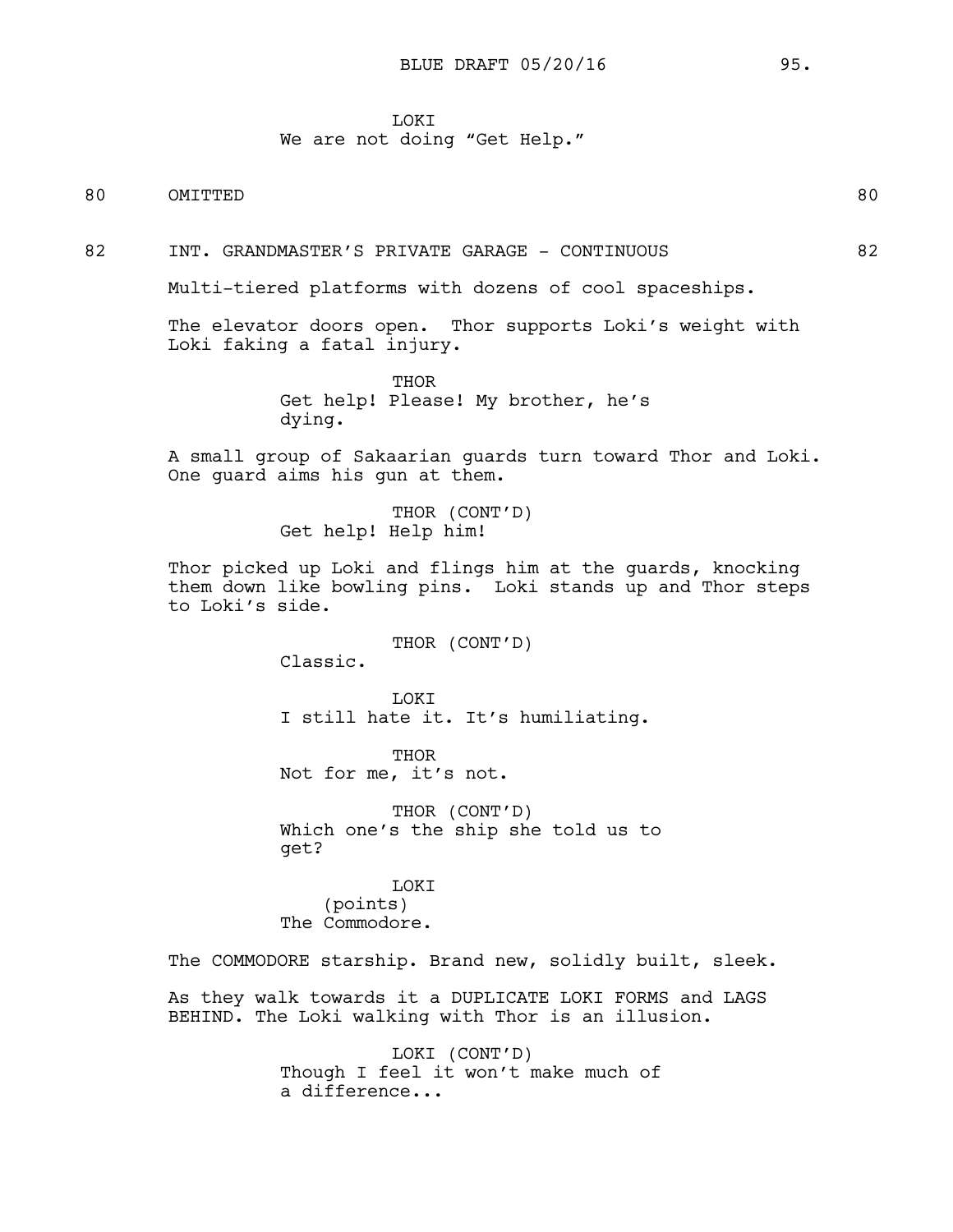We follow the real Loki as he slinks away towards the security system panel. He activates the panel and brings up a screen that will set off all the alarms palace-wide!

```
THOR (O.S.)
```
Oh, Loki.

Loki turns to see Thor looking not at all surprised.

**LOKT** I know I've betrayed you many times before, but this time it's truly nothing personal. The reward for your capture will set me up nicely.

He triggers the alarm.

82B INT. GRANDMASTER'S PRIVATE GARAGE - CONTINUOUS 82B

THOR Never one for sentiment, were you?

LOKI Easier to let it burn.

But then Loki sees Thor holding up a fob device. Loki realizes that Thor affixed an Obedience Disk on him in that heart-to-heart moment.

#### THOR

I agree.

BZZZT! Thor ZAPS Loki and HOLDS DOWN the button. Loki HITS the ground, WRITHING in pain. Thor approaches. Pause.

> THOR (CONT'D) Oh brother, you're becoming predictable. I trust you, you betray me. Round and round in circles we go.

Thor continues to "think about it" for a beat while Loki convulses in agony on the floor. Finally, Thor kneels down:

> THOR (CONT'D) See, Loki, life is about, it's about growth. It's about change. But you seem to just wanna stay the same. I guess what I'm trying to say is that you'll always be the God of Mischief, but you could be more. I'll just put this over here for you.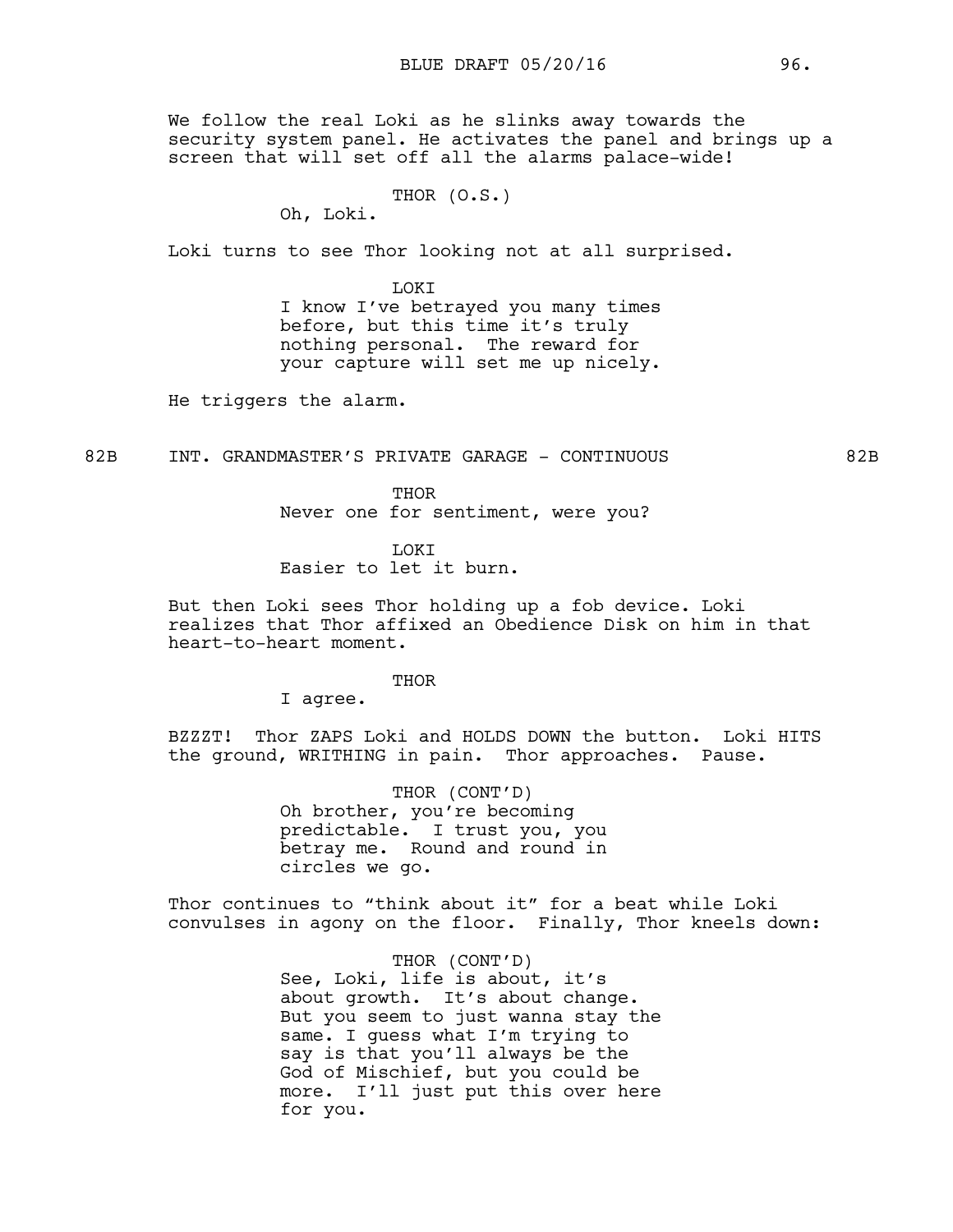Thor places the fob on top of the security panel, so close but so far from Loki's paralyzed reach.

> THOR (CONT'D) Anyway, I got places to be so good luck.

82C INT. COMMODORE SHIP - MOMENTS LATER 62C

Thor is seen in the cockpit.

THOR All right, I can figure this out. It's just another spaceship.

83 EXT. GRANDMASTER'S PALACE - MOMENTS LATER 63

The massive garage doors OPEN. This sets off BLARING ALARMS to alert the palace of this unauthorized departure.

The Commodore ship LIFTS OFF from the garage. In the cockpit Thor pushes forward on the throttle. The ship ZOOMS ahead.

> GRANDMASTER Loyal Sakaarians, Lord of Thunder has stolen my ship and my favorite champion. Sakaarians, take to the skies. Bring him down. Do not let him leave this planet.

**BELOW:** Pilots hastily RUSH to their Palace Patrol ships so as to pursue the Commodore.

The first two ships out of the garage SWOOP AROUND behind Thor. The Patrol ships are LOCKING weapons on Thor when-

-BOOM-BOOM! They are both blown out of the sky by-

84 INT. WARSONG SHIP - SAME 84

Val is all focus, flying and FIRING. Banner sits shotgun.

BANNER

Good shot!

85 EXT. SAKAAR – DAY 85

Thor's ship and Val's ship now ZIP through the city in tandem. On the horizon we can see-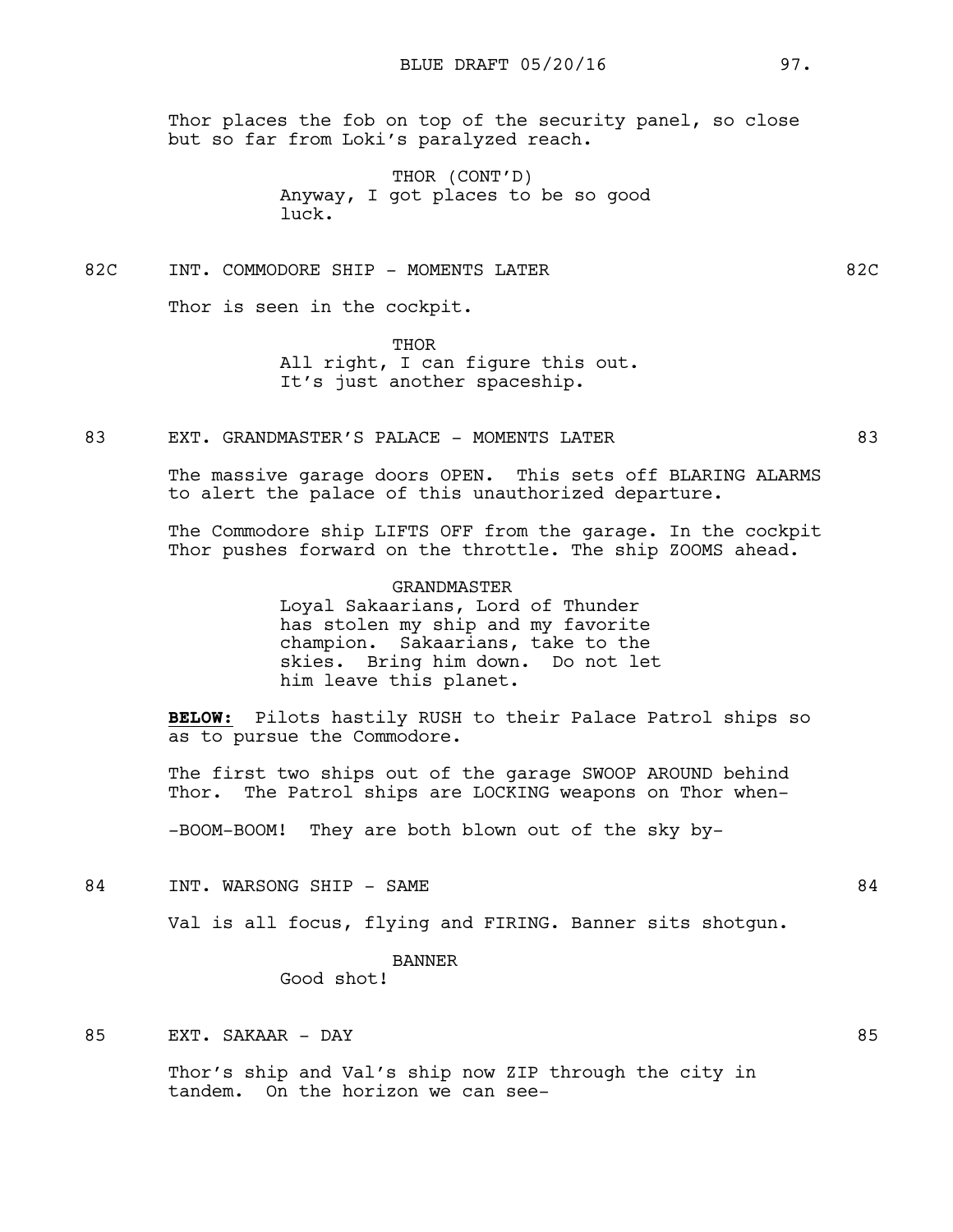-the Statesman, the enlarged Grandmaster, and his Riot Control team raining down hell on the revolting prisoners.

| 86 | <b>INT</b> | "OMMODORE | SHIP | $\overline{\phantom{a}}$ | CONTINUOUS |  |
|----|------------|-----------|------|--------------------------|------------|--|
|    |            |           |      |                          |            |  |

Thor in the pilot's seat. Val comes in over the radio.

VALKYRIE (V.O.) Open the doors.

Thor looks over the console. FLIPS a switch.

## 87 INT. WARSONG SHIP - CONTINUOUS 87

Valkyrie STEERS down, dropping altitude. Her whole ship spins upside down, yet her cockpit is still right-side up.

> VALKYRIE I hope that you're tougher than you look.

#### BANNER

Why?

Val MAXES OUT the throttle. The ship ACCELERATES. When she's under Thor's ship, Val presses-

-THE EJECT BUTTON! Banner is LAUNCHED OUT OF THE SHIP!

88 INT. COMMODORE SHIP - CONTINUOUS 88

Thor at the controls. We hear an incoming scream of increasing volume. "aaaaaaaaaAAAAAAAAAHHHHHH!!!!!"

THUNK! Banner is SHOT UP into the ship. ROUGH LANDING.

Banner casually lifts his arm up and gives a THUMBS UP.

CLUNK! CLUNK! CLUNK! CLUNK! The ship is being fired upon by another pursuit vehicle. Banner joins Thor.

> BANNER Shouldn't we be shooting back or something?

> THOR Yes, we should. (into the radio:) Where are the guns on this ship?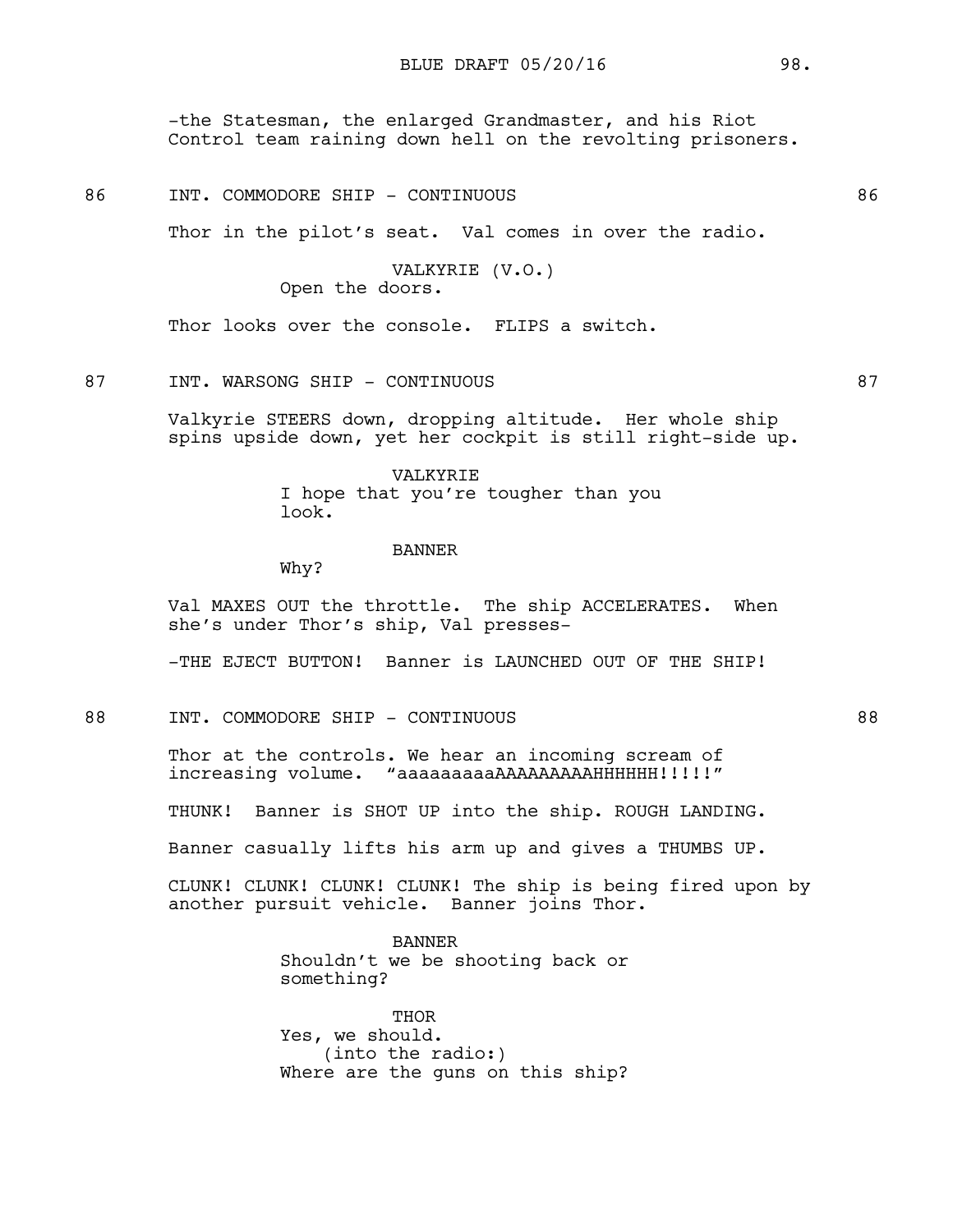VALKYRIE (V.O.) There aren't any. It's a leisure vessel.

THOR / BANNER

WHAT?!

VALKYRIE Grandmaster uses it for his good times, orgies and stuff.

Thor and Banner look around. The CEILING has MIRRORS ON IT and the floor is covered in a Sakaarian PERSIAN RUG.

> BANNER Did she just say the Grandmaster uses it for orgies?

> > THOR

Yeah. Don't touch anything.

CLUNK! CLUNK! CLUNK! More fire from behind.

# A89 INT. WARSONG SHIP - THE SAME A89

Val's ship is hit. She rotates the cockpit to face BACKWARDS and opens fire, taking out the attacking chase-ship.

But now in Val's cockpit... Sparks. Smoke. Alarms.

In the distance Val clocks the Grandmaster's Riot Ship raining terror down on the masses. A look of determination as she pops the HATCH above - her ship is now a convertible.

# 89 EXT. SAKAAR - CONTINUOUS 89

Meanwhile, Warsong ZOOMS out from under Thor's ship, still ACCELERATING. Val has turned her ship into a missile, and its trajectory is the Grandmaster's Riot Control Ship!

Grandmaster is still taunting his former captives below when-

-KA-BOOM! Warsong SLAMS into the Statesman, specifically the Grandmaster's projection! Enlarged Grandmaster stumbles, struggling to maintain his balance.

Warsong EXPLODES while the Statesman is knocked off kilter and goes down for a hard landing in the market!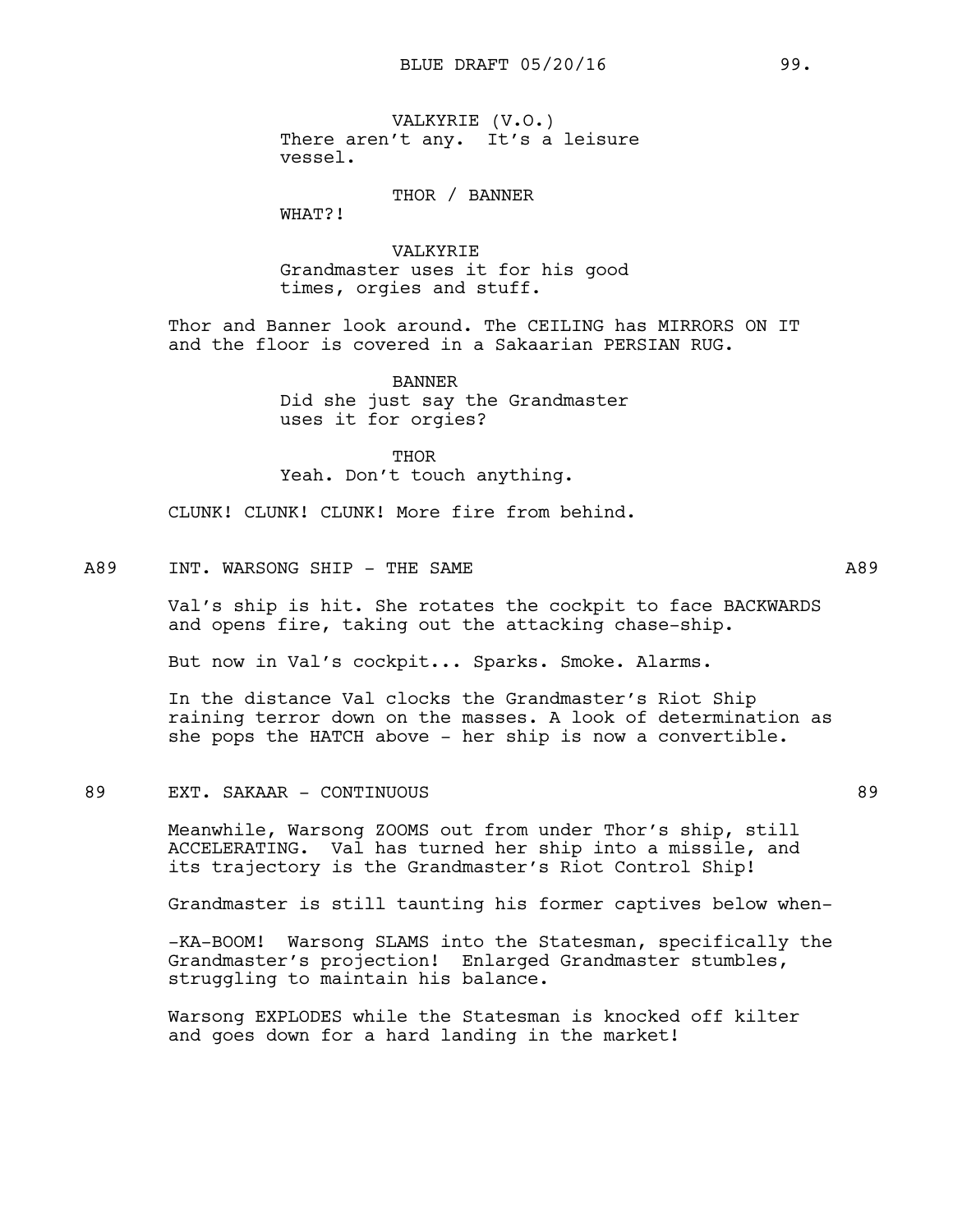# 90 INT. COMMODORE SHIP - CONTINUOUS 90

No!

Thor and Banner witness the fiery explosion of Val's kamikaze flight path!

**THOR** 

Thor experiences a brief instant of heartbreak/devastation...

...but then notices a spec coming out of the explosion.

THWACK! Val hits the ship's windshield and grabs hold! Residual smoke wafting off of her.

# 91 OMITTED 91

92 EXT. SAKAAR - THE WASTELANDS - CONTINUOUS 92

Thor pilots the ship out of the city into the Wastelands as six Sakaarian fighter ships race after them in formation.

The following dogfight will proceed across the Wastelands and then out over the Sakaarian Ocean.

# 93 INT. COMMODORE SHIP - CONTINUOUS 93

Val is still on the windshield. GUNFIRE! One of the pursuing ships WINGS the Commodore, causing it to LURCH.

THOR

Get inside!

#### VALKYRIE

In a minute!

Val pulls herself up and then RUNS DOWN THE ROOF OF THE SHIP! Thor and Banner follow the THUMPING of her footsteps.

94 EXT. COMMODORE SHIP - CONTINUOUS 94

In full sprint, Val LEAPS OFF and-

-LANDS HARD on the lead Sakaarian ship! Val begins TEARING into the enemy ship with her bare hands!

# 95 INT. COMMODORE SHIP - CONTINUOUS 95 Thor and Banner exchange a look. Pause.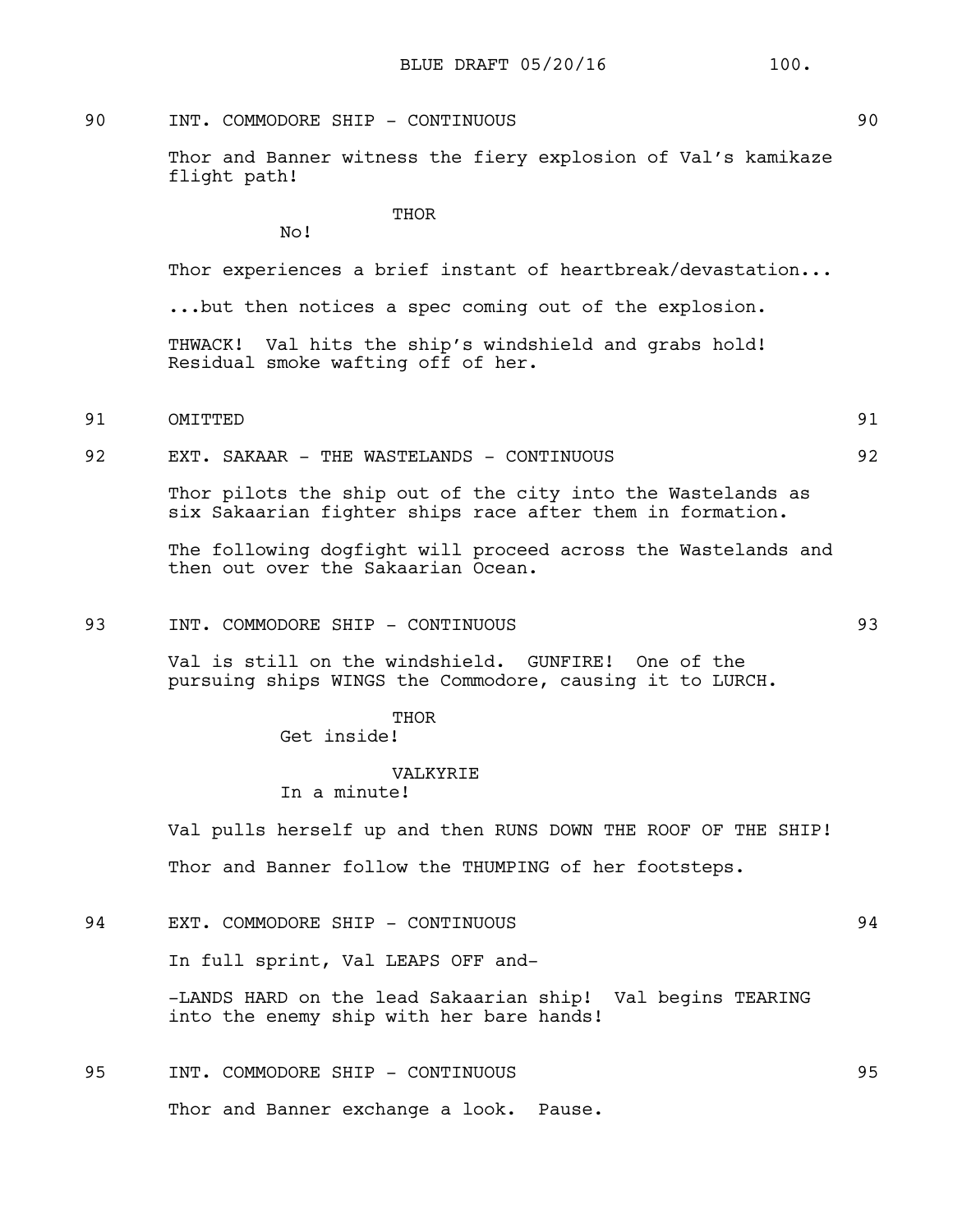**THOR** I should probably go and help.

Thor abruptly exits, leaving Banner at the ship's controls.

THOR (CONT'D) Here, take the wheel.

BANNER No. I don't know how to fly one of these.

**THOR** You're a scientist. Use one of your PhDs.

BANNER None of them are for flying alien spaceships!

96 EXT. THE SAKAARIAN OCEAN - CONTINUOUS 96

Thor LEAPS into the middle of this high-speed dogfight!

These two superhuman Asgardians begin jumping between their pursuer's ships, taking out guns, engines, and pilots with their bare hands. It's spectacular and epic.

Thor RIPS out an engine block and uses it to crush a pilot.

Val DRAGS her blades down the entire underbelly of a ship before BACKFLIPPING to another.

Back and forth they go, even passing each other mid-flight a few times. One by one the Sakaarian ships GO DOWN.

# A97 INT. COMMODORE SHIP - SAME A97

Banner is frantically STEERING the ship, doing his best to dodge all the incoming fire. He peels away and is followed by Topaz, who is in her own chase-ship.

Banner notices a button with a little explosion icon.

BANNER Okay, come on. There's gotta be a gun on this thing. That looks like a gun.

Banner PRESSES the button.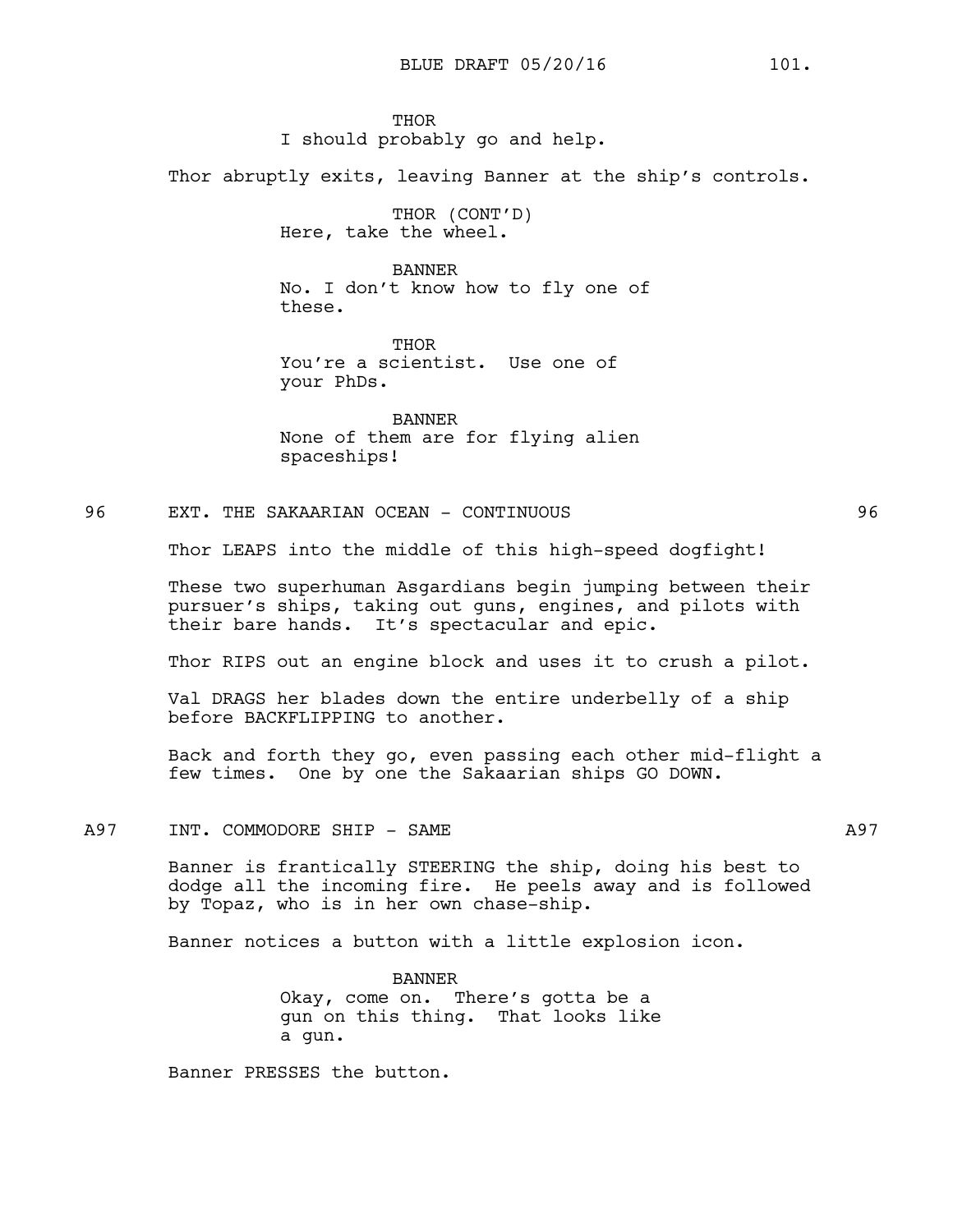BLUE DRAFT 05/20/16 102.

The ship's lighting changes, like a disco effect. Weird dance music BLASTS over the PA, followed by Grandmaster's voice.

> GRANDMASTER (V.O.) It's MY BIRTHDAY! It's MY BIRTHDAY! It's MY BIRTHDAY.

Banner is so confused. Then we hear FIREWORKS.

# B97 EXT. THE SAKAARIAN OCEAN - CONTINUOUS B97

MASSIVE PLUMES of powder paint SHOOT OUT of the ship followed by a huge colorful fireworks display. And then a rainforest's worth of confetti is dumped from the hull!

Topaz is suddenly in the middle of a party smoke screen! She tries to fly her way through all the fireworks and streamers, but ultimately she hits a HARD CRASH LANDING in the ocean.

# BANNER

Yeah!

Meanwhile, Thor and Val land together on the one remaining Sakaarian ship. Val leaks a smile to Thor.

Thor YANKS OFF the cockpit cover, Val TOSSES the pilot, and together they PUSH FORWARD on the throttle.

The ship SPEEDS FORWARD. Just then Banner pulls the Commodore back on the scene, hovering above them.

They LEAP UP towards the Commodore's open doors as the ship CRASHES and EXPLODES behind them!

97B INT. COMMODORE SHIP - CONTINUOUS 87B 897B

Thor and Valkyrie join Banner in the cockpit.

VALKYRIE Guys, we're coming up on the Devil's Anus!

# 97F INT. GRANDMASTER'S GARAGE - DAY 97F

KORG and MIEK enter, leading a group of gladiator rebels.

Korg sees and then points to the SUPERCRUISER.

KORG There she is. Our ticket out of here. Hey, what's this?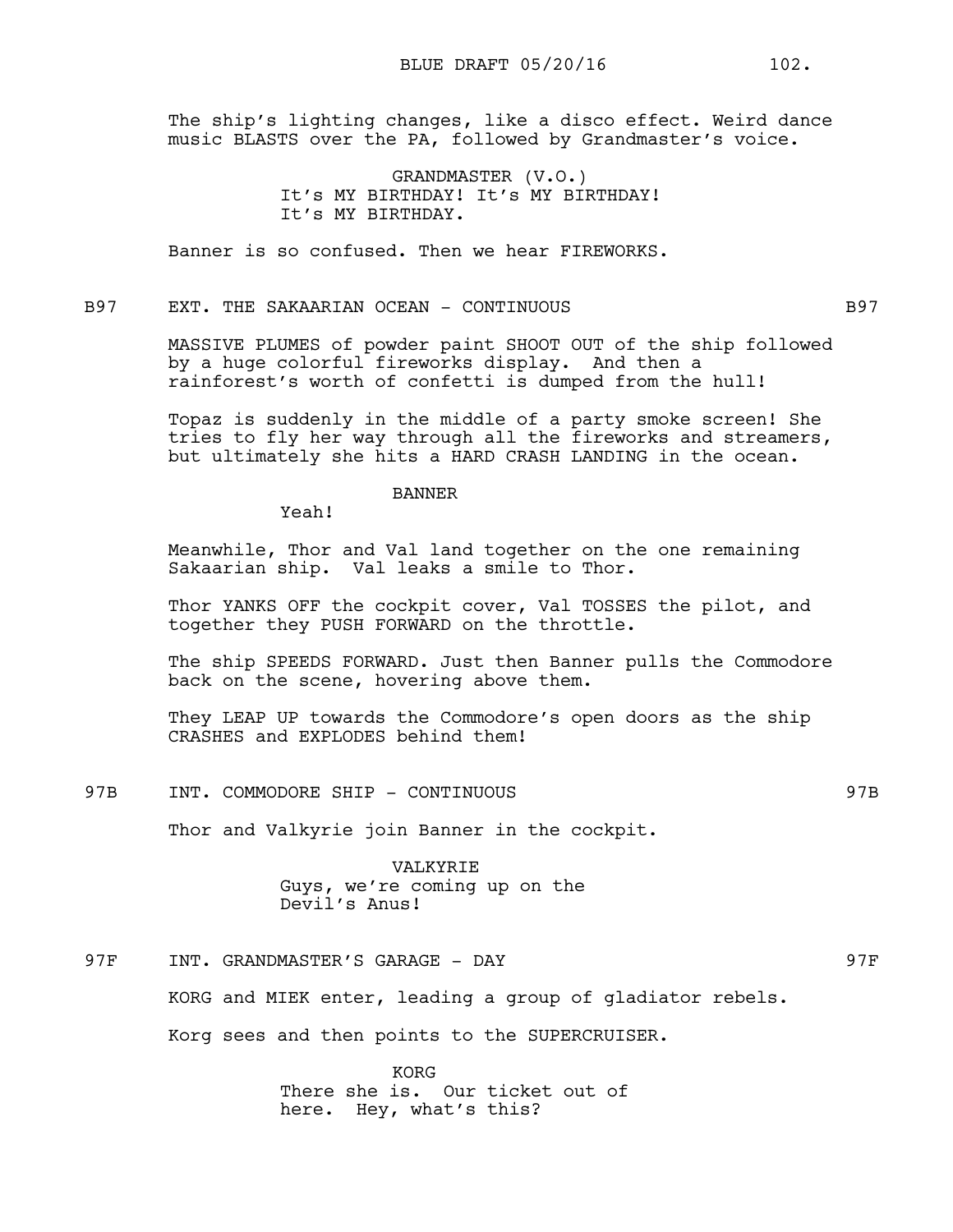The OBEDIENCE DISK FOB on the ground. He picks it up. Korg then notices LOKI, TWITCHING and CONVULSING on the ground. He's barely made any progress towards the fob. Loki locks eyes with Korg, a desperate and furious plea. Korg looks at Loki, then at the fob, then back to Loki. Loki gives Korg a maniacal, pleading look. Korg gets it. He deactivates the obedience disk. Loki stands, dusts himself off.

LOKI

Thank you.

KORG Hey man, we're about to jump on that ginormous spaceship. You wanna come?

LOKI You do seem like you're in desperate need of leadership.

KORG Why thank you.

| A98 | OMITTED | A98        |
|-----|---------|------------|
| B98 | OMITTED | <b>B98</b> |

98 EXT. THE DEVIL'S ANUS WORMHOLE - CONTINUOUS 98

## VALKYRIE

Here we go!

The Commodore ship is swallowed up by the towering nightmare that is the Devil's Anus wormhole.

The ship's onboard computer SHORTS OUT. Darkness in the cabin. All around them the hull CREAKS. Under strain.

The commodore heads toward the end of the wormhole. Debris flies past the camera.

Thor, Val, and Banner all look like they are in extreme pain, as there's great concern the ship could be torn apart.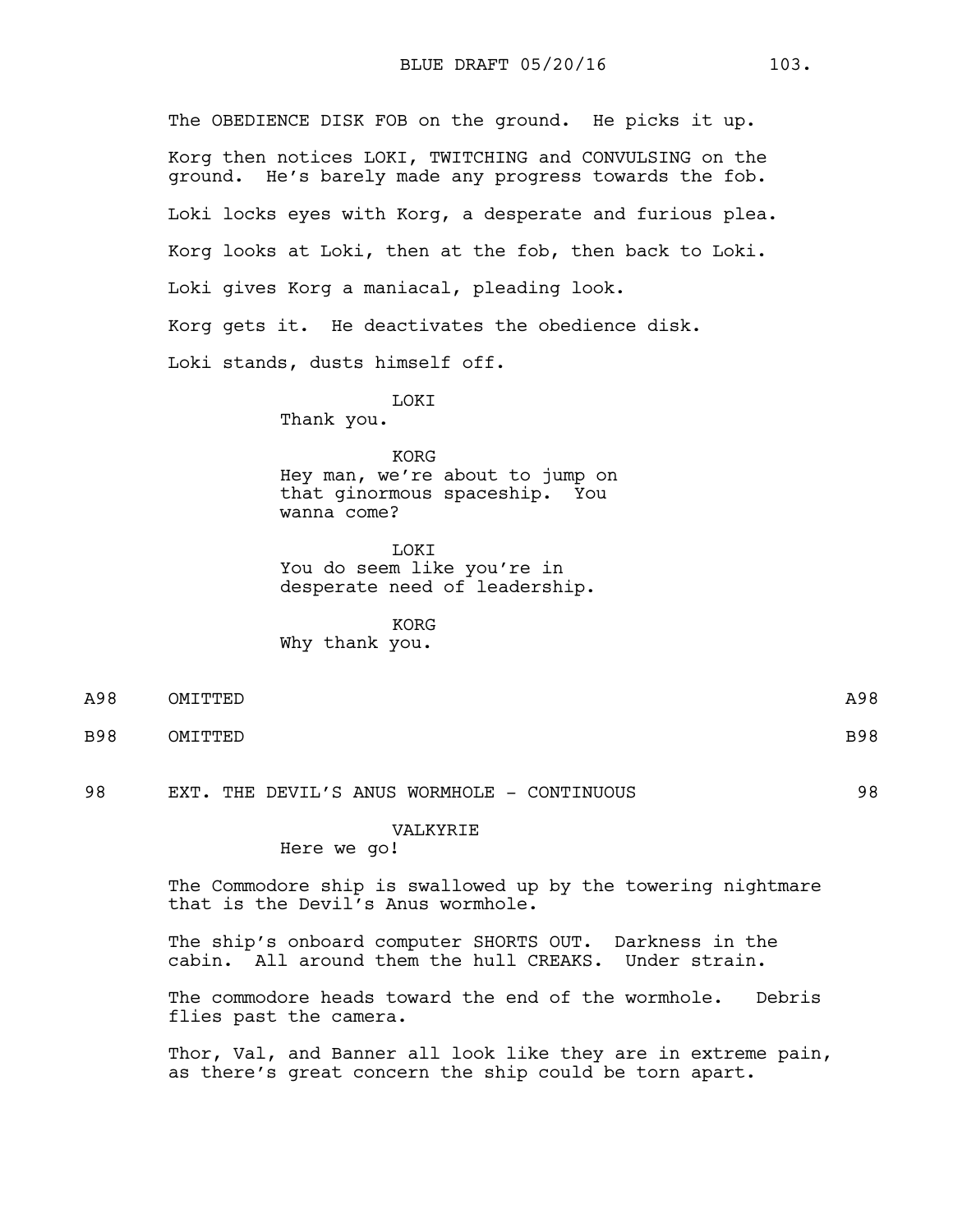# 98A EXT. ASGARD - PLAZA - DAY 98A

SKURGE ADDRESSES A CROWD OF ASGARDIANS. HELA BEHIND HIM leaning against FENRIS, her GIANT WOLF.

> SKURGE Asgardians, some misguided soul has stolen the Bifrost sword. Tell us where it is, or there will be consequences. Bad ones.

We are now in the smoking ruins of Asgard. 100+ Asgardians have been forced to line in a large piazza, all exhausted, all scared. Patrolling the perimeter are Hela's Butchers.

SKURGE (CONT'D)

Well?

Hela points to an Asgardian woman off camera.

# HELA

You.

Hela's butchers approach the crowd and find the Asgardian woman. Skurge closes his eyes and looks downward.

#### ASGARDIAN CITIZENS

No! Stop!

Hela's butchers pull the Asgardian woman to the steps. They shove her and she falls tot he floor. The woman is on her hands and knees as Skurge turns to her. She trembles as Skurge holds his battle axe with both hands.

> HELA Well? Executioner?

ASGARDIAN MAN Wait! I know where the sword is.

99 EXT. THE DEVIL'S ANUS WORMHOLE - DAY 1999

The Commodore nears the end of the wormhole and is-

-SPIT OUT into the calmness of outer space.

100 OMITTED 100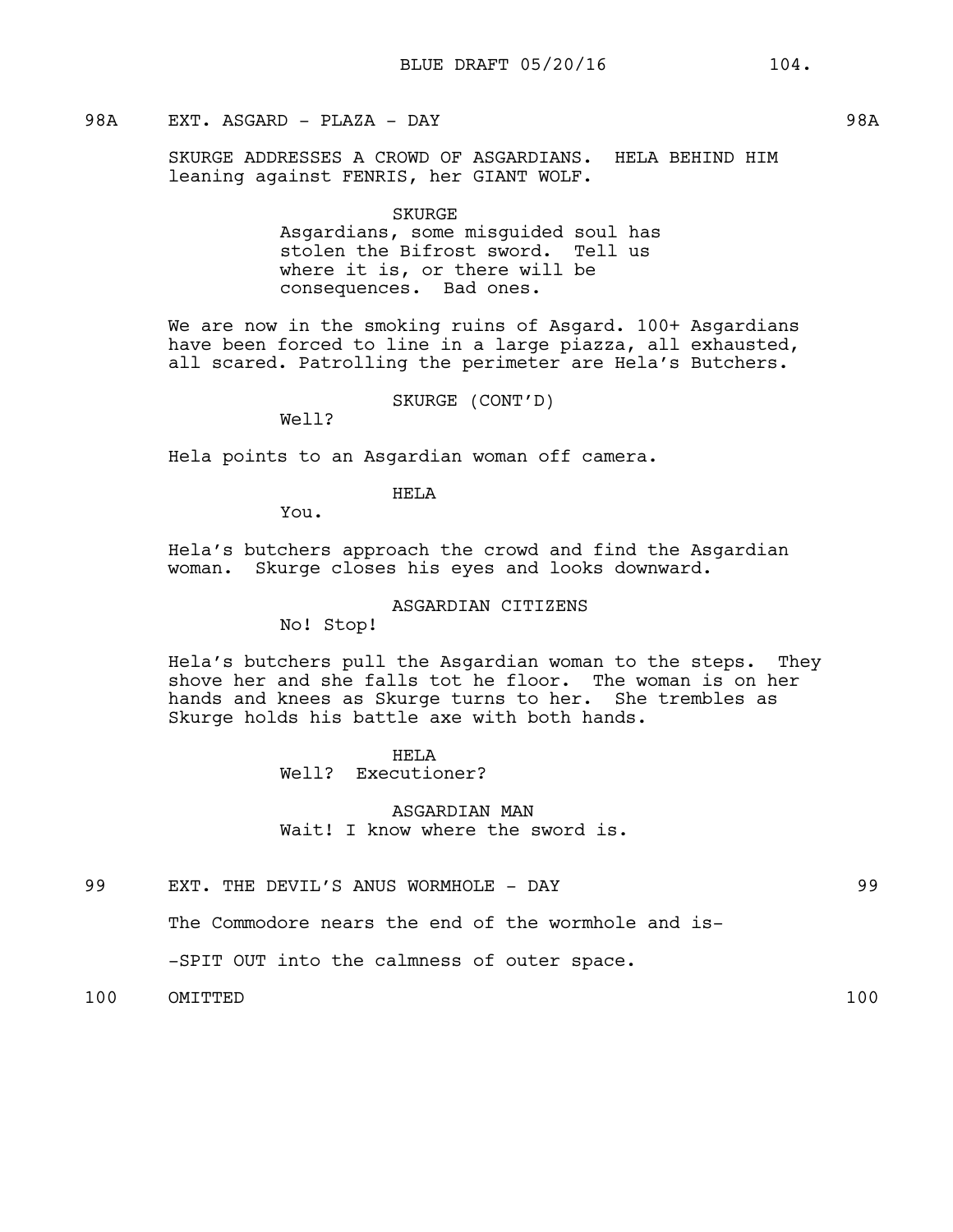# 101 INT. COMMODORE SHIP - CONTINUOUS 101

Banner, Thor, and Valkyrie are all unconscious. Banner wakes up and looks outside, the stars reflected in the windshield. Thor and Valkyrie wake up. Outside they see-

-THE REALM OF ASGARD, a flat city in the middle of an island floating in space.

> VALKYRIE (mixed emotions) I never thought I'd be back here.

The ship descends into the clouds above Asgard.

BANNER I thought it'd be nicer. I mean, not that it's not nice. It's just, it's on fire.

THE SHIP CLEARS THE CLOUDS TO REVEAL-

-ASGARD IN RUINS. A DEVASTATED GHOST TOWN. FIRES, WRECKED BUILDINGS, DEAD SOLDIERS. IT LOOKS LIKE ALL HOPE IS LOST.

> VALKYRIE Here, up here in the mountains.

A projected map on the console shows the mountain where the stronghold is located. There is a red dot in the mountain, indicating where the Asgardian citizens are.

> VALKYRIE (CONT'D) Heat signatures. People clustered together. Hela's coming for them.

THOR Okay, drop me off at the palace and I'll draw her away.

VALKYRIE And get yourself killed?

THOR

The people trapped down there are all that matters. While I'm dealing with Hela, I need you two to help get everyone off Asgard.

BANNER How the hell are we supposed to do that?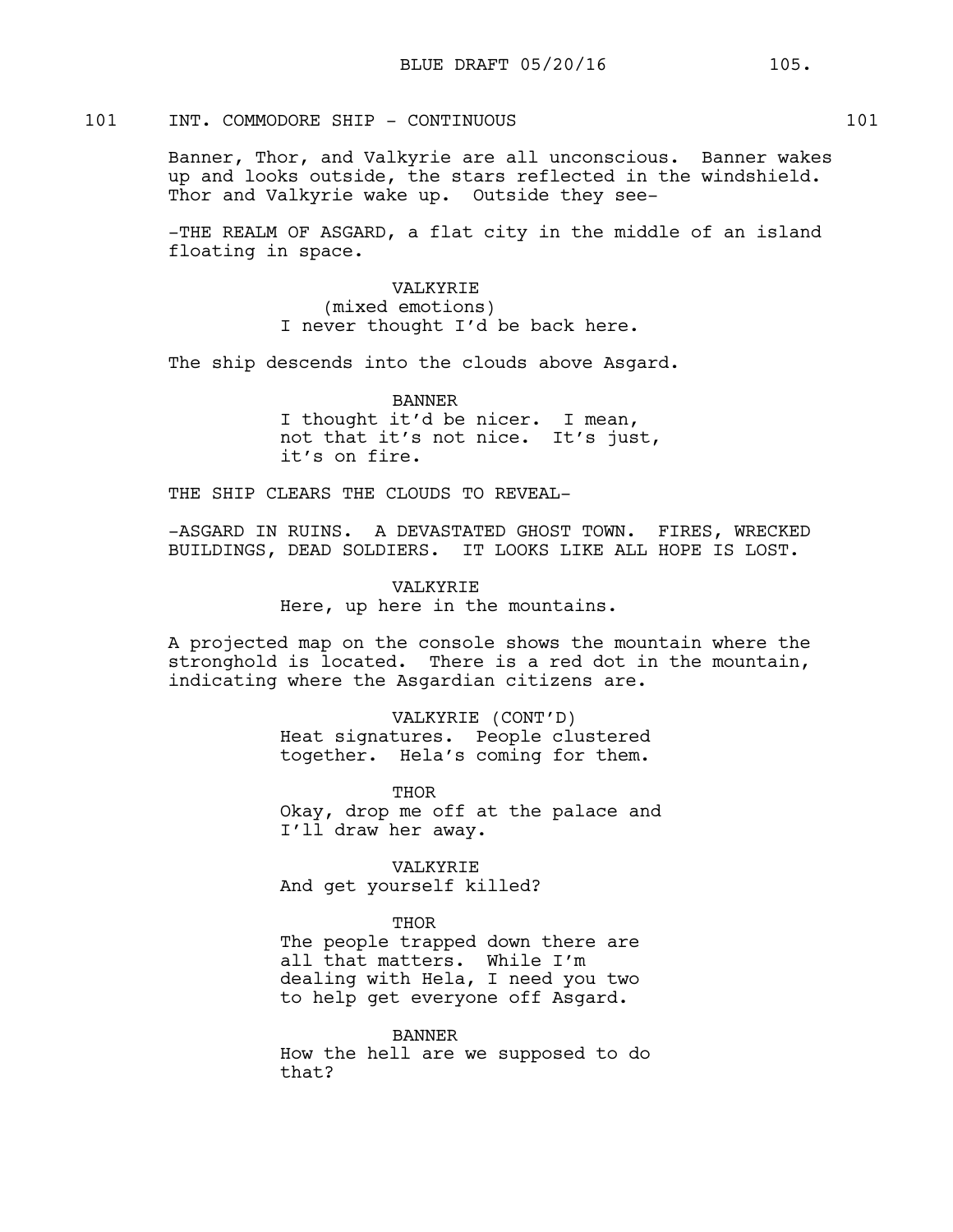## **THOR**

# I have a man on the ground.

101A INT. ASGARD/STRONGHOLD - DAY 101A

Heimdall looks to the Asgardian Citizens.

# HEIMDALL Asgard. She's here.

# 109 EXT. PALACE - PLAZA - DAY 109

Valkyrie is helping Thor load a MASSIVE ASGARDIAN BLASTER into the side of the Commodore.

> **THOR** Now the ship has guns.

VALKYRIE I'll take it from here.

Thor produces a bundle of FABRIC WITH GOLD AND WHITE PLATING.

THOR I found this in the armory.

Val immediately recognizes its significance. She doesn't want to be affected by this gesture, but can't help it.

They share a look as the Commodore lifts off into the air. Before she's out of earshot, Val calls down:

> VALKYRIE "Your majesty." Don't die. You know what I mean.

The Commodore flies away, leaving Thor on the balcony.

109A INT. THRONE ROOM - CONTINUOUS 109A

Thor's footsteps ECHO through the empty space. He sees the items from the vault scattered beside the throne.

Thor sees a chunk of plaster from the dismantled fresco. He picks it up and sees that this piece of fresco bears a portion of his own face. Thor then looks up, off camera.

His eyes go wide. He looks up at the ceiling where his painting used to be and finds the original which depicts Odin and Hela conquering the nine realms, with Hela's butchers all around them. Hela holds Mjolnir.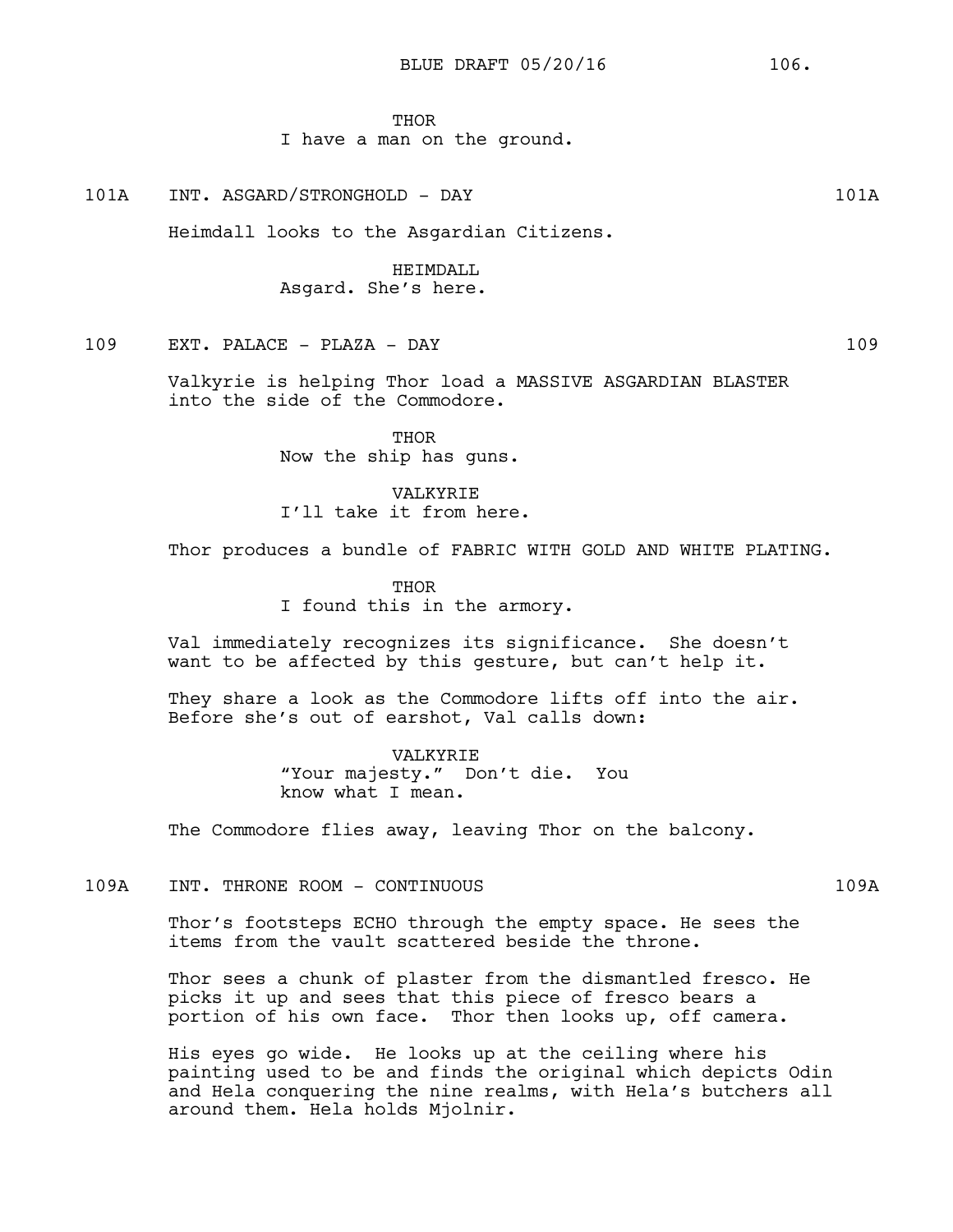# 106 OMITTED 106

#### 107 EXT. ASGARD - MOUNTAIN RAVINE - DAY 107

Hela, cowl & headdress on, stands with Skurge outside of the mountain stronghold where Heimdall is hiding the refugees. Hela raises her arms and FIRES LONG THIN BLACK LANCES, which BURROW into crevices on the mountainside. From here, we TILT UP, looking straight at the sky.

With the lances in place, Hela bears down. Summoning all her focus and energy, she begins to VIBRATE this manifestation of her powers, PUNCTURING crevices and splitting rock apart.

The whole mountain begins to RUMBLE.

- 108 OMITTED 108
- 110 EXT. ASGARD MOUNTAIN STRONGHOLD SAME 110

CRACK! Hela RIPS OPEN THE SIDE OF THE MOUNTAIN!

There is an avalanche of rock and debris. The mountain around the doors completely destroyed, the doors fall across the ravine, creating a bridge for Hela and Skurge. Hela waits patiently for the dust to settle and sees-

-an empty stronghold. No sign of Heimdall or the refugees.

# 111 EXT. SECRET MOUNTAIN PATH - SAME 111

Heimdall leads the migration of refugees out the other side of the mountain onto a secluded mountain path.

> HEIMDALL We must keep moving! Go to the Bifrost!

112 INT. COMMODORE - DUSK 112

Banner flies the Commodore out across the city.

Val puts on her gloves, cuff on her forearm, boots, and breastplate. She grabs her dragonfang sword and puts it at her side. Val mans the Blaster, and we see that she's changed into the CLASSIC WHITE & GOLD VALKYRIE ARMOR (Thor's gift). Bad ass.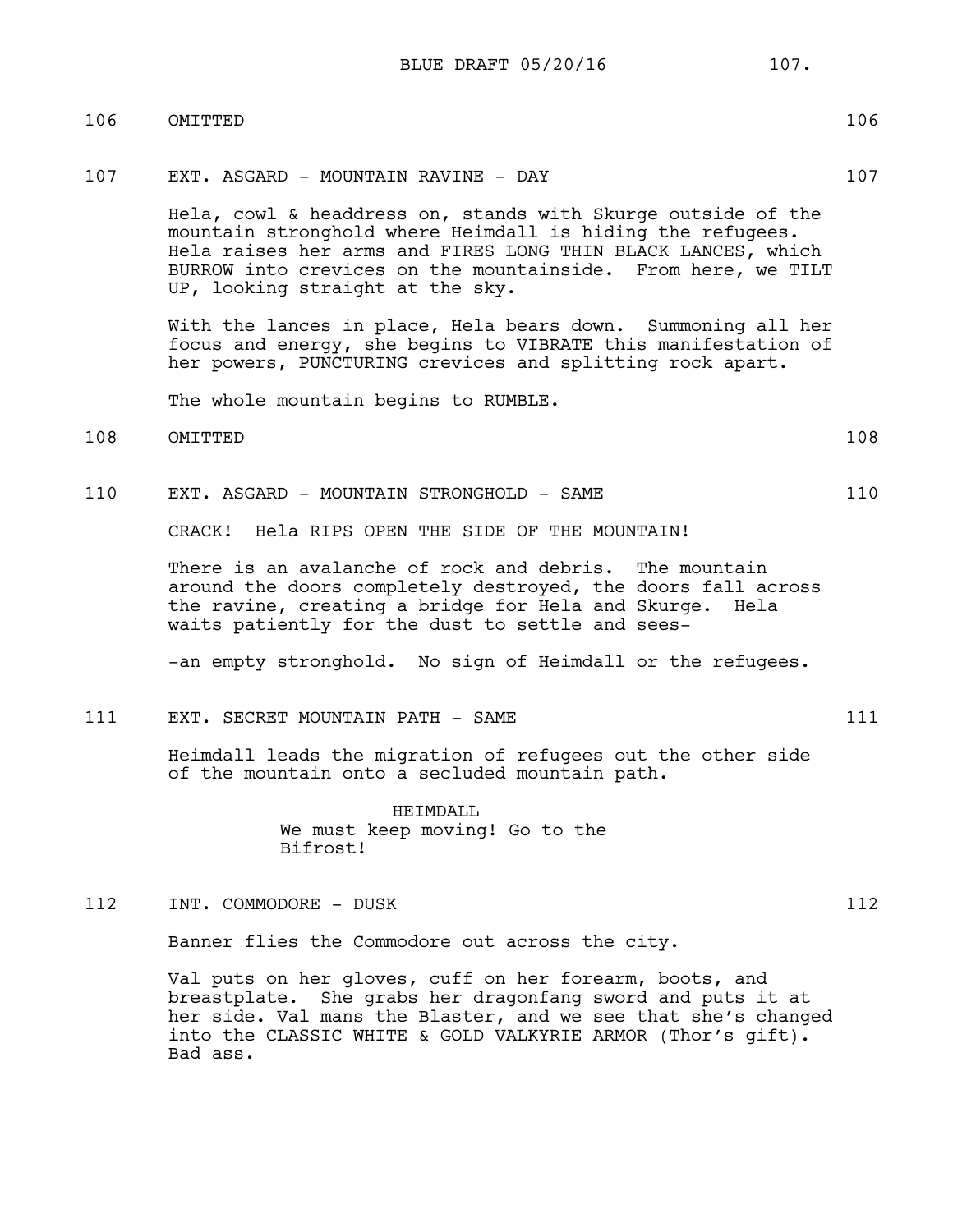Hela is about to throttle Skurge when-

-A LOUD GONG SOUND. It's coming from far away, but the deep note resonates across the land. GONG-GONG-GONG-GONG!

Hela looks to the Palace, her eyes narrowing with rage.

### 114 INT. THRONE ROOM - CONTINUOUS 114

Find Thor on the throne holding GUNGNIR - THE KING'S SPEAR, Odin's signature spear. SLAMMING the butt of it on the ground. GONG...GONG...

Hela steps into the throne room. Headdress & cowl off.

Thor stops the GONGING when he sees Hela.

THOR

Sister.

Smiling, Hela gradually crosses the huge space towards Thor.

HELA You're still alive.

THOR I love what you've done with the place. Redecorating, I see.

#### HELA

It seems our father's solution to every problem was to cover it up.

THOR Or to cast it out. (then:) He told you you were worthy. He said the same thing to me.

Angle on Hela in the frescos, fighting with Mjolnir.

#### HELA

You see, you never knew him, not at his best. (nostalgic sigh) Odin and I drowned entire civilizations in blood and tears. Where do you think all this gold came from? And then one day he decided to become a benevolent king.

(MORE)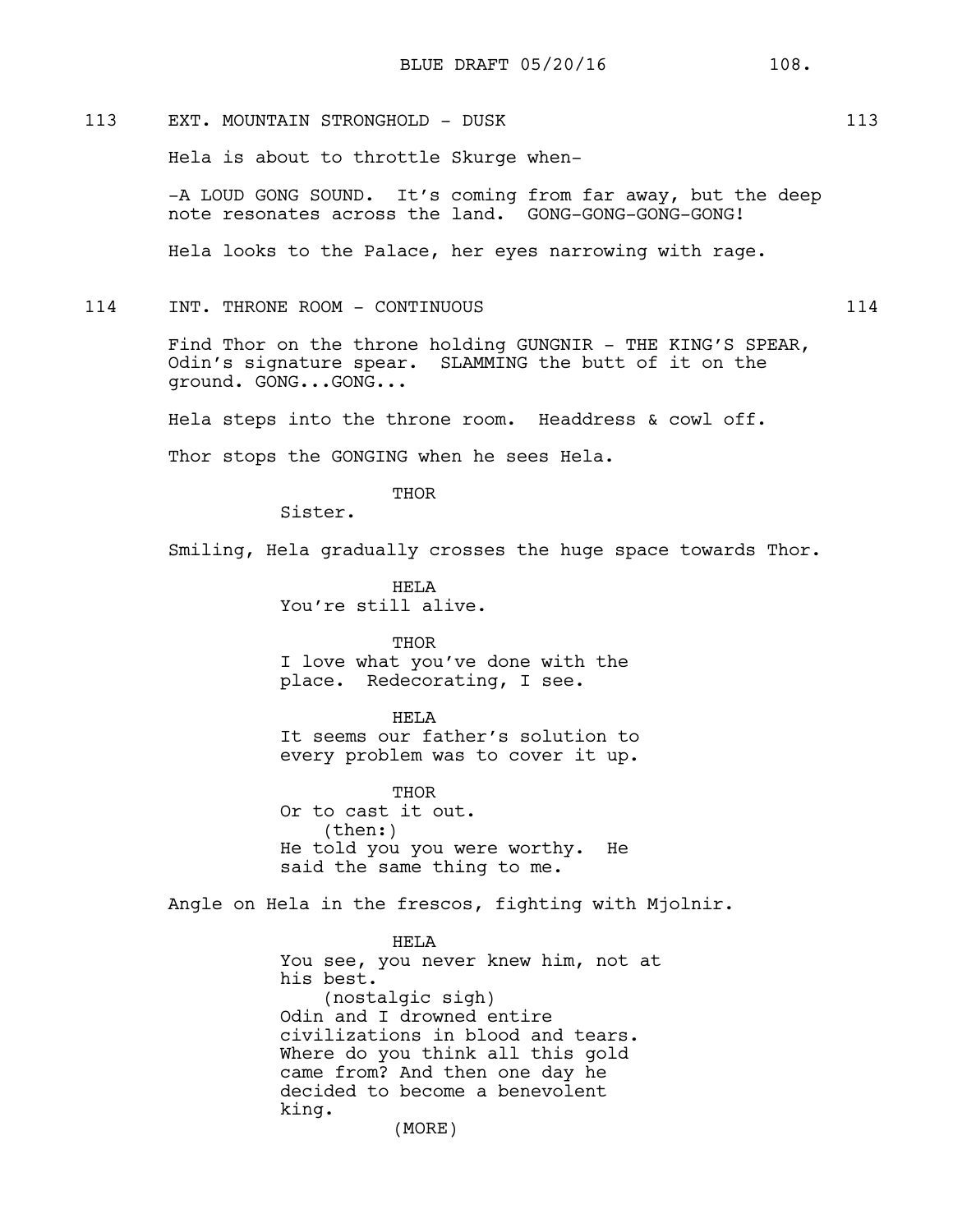To foster peace, to protect life. (with teeth) To have you. HELA (CONT'D)

#### **THOR**

I understand why you're angry. And you are my sister, and technically have a claim to the throne. And believe me, I would love for someone else to rule. But it can't be you. You're just...the worst.

Hela puts on her headdress.

HELA Okay, get up. You're in my seat.

THOR (standing up) You know, Father once told me that a wise king never seeks out war.

HELA

But must always be ready for it.

They CHARGE each other.

115 EXT. RAINBOW BRIDGE - SAME 115

Heimdall leads the refugees out onto the bridge.

But then he stops. Sensing something.

At the far end of the bridge is FENRIS! The massive war wolf is guarding the observatory!

HEIMDALL

Go back!

The refugees turn to retreat. Fenris CHARGES!

GUNFIRE FROM ABOVE!

The Commodore swoops onto the scene, Valkyrie manning the blaster and FIRING on Fenris, who stops his charge.

As the refugees retreat, they come to a stop because...

...SKURGE IS LEADING AN ARMY OF BUTCHERS BEHIND THEM!

Heimdall and the refugees are now trapped on the bridge between Fenris and Skurge!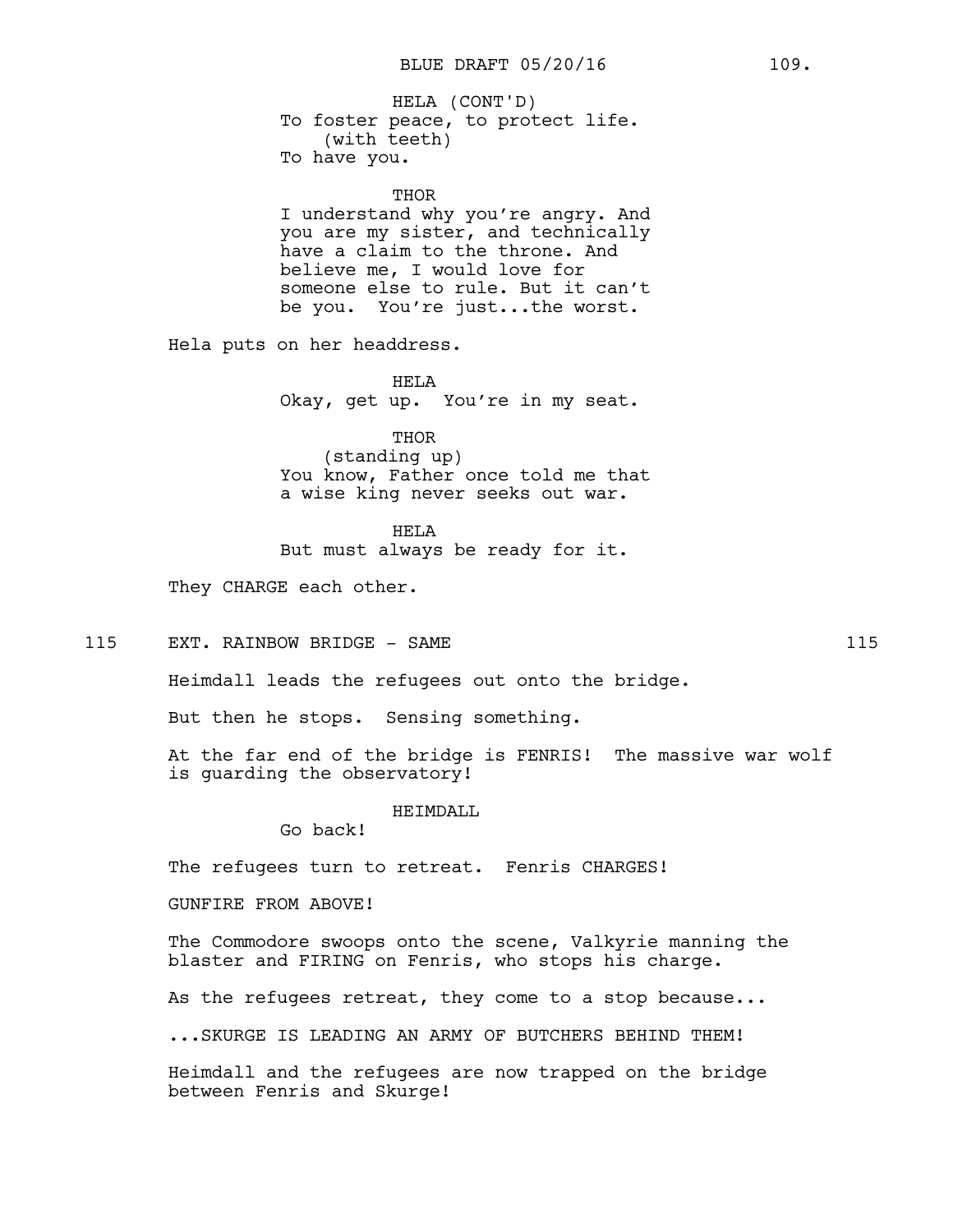# 116 INT. THRONE ROOM - CONTINUOUS 116

Hela and Thor fight, Hela wielding twin black blades.

They CLASH and Thor BLOCKS an attack with Gungnir. They are face to face, Hela glaring at Thor.

HELA

To be honest, I expected more.

Hela DISARMS him, sending Gungnir CLATTERING across the room. Hela strikes out sending Thor FLYING hard into a wall.

117 EXT. RAINBOW BRIDGE - SAME 117

Hela's butchers stand behind Skurge.

SKURGE Heimdall! The sword!

The Butcher army CHARGES

Val and Banner hold the remaining Butchers off with GUNFIRE.

Heimdall is looking toward the palace, concern for Thor. But his attention soon goes back to protecting the mass of humanity behind him. He looks out to the Observatory

> HEIMDALL We must cross now! To Bi-Frost!

Heimdall leads the refugees out onto the bridge.

## 118 INT. THRONE ROOM - CONTINUOUS 118

Hela PINS thor against the wall.

HELA Here's the difference between us. I'm Odin's firstborn, the rightful heir, the savior of Asgard. (beat) And you're nothing.

Hela PROJECTS a large spiked lance, Thor barely rolls out of the way before it PUNCTURES the wall.

Thor HEADBUTTS Hela. It does nothing. Hela responds with her own HEADBUTT. It does a lot.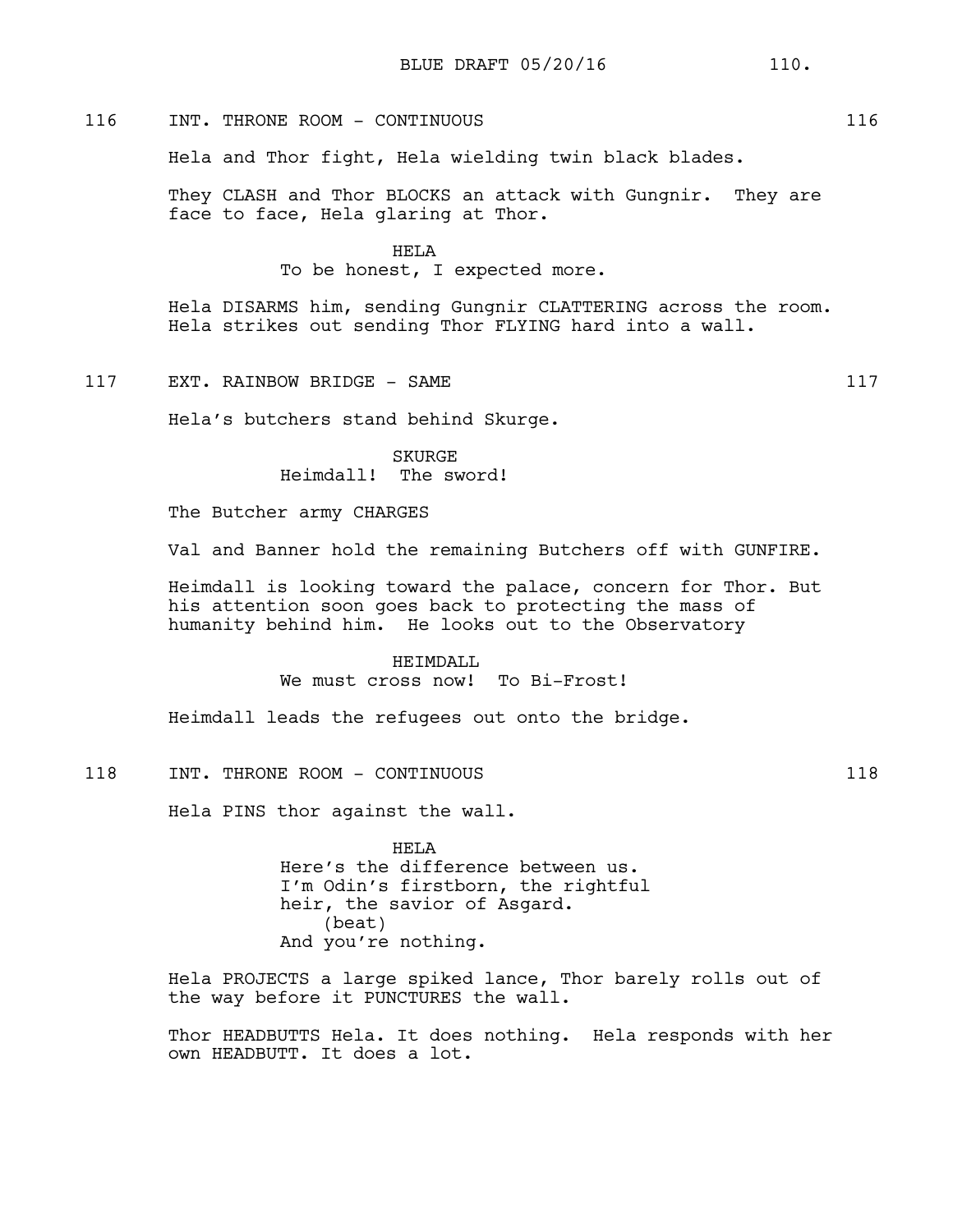HELA (CONT'D) So simple. Even a blind man could see it.

Hela RAKES a black-clawed hand across Thor's face. In doing so, she RIPS OUT ONE OF HIS EYES!

> HELA (CONT'D) Now you remind me of Dad.

119 EXT. RAINBOW BRIDGE - SAME 119

Asgardians CLASH with Hela's Butchers.

Valkyrie keeps raining down fire on Fenris, but it is doing no real damage. Just pissing the wolf off.

Fenris shakes off the bullets and resumes CHARGING.

Heimdall sees Fenris charging and steps out in front of the refugees with his sword, preparing for the worst.

120 INT. COMMODORE SHIP - SAME 120

Valkyrie gives up shooting.

VALKYRIE This stupid dog won't die!

Banner looks down at the carnage below. Makes a decision.

He gets up and heads for the bay doors.

BANNER Everything's going to be okay. I got this. You want to know who I am?

VALKYRIE What the hell are you talking about?

BANNER

You'll see.

Banner LEAPS out of the ship!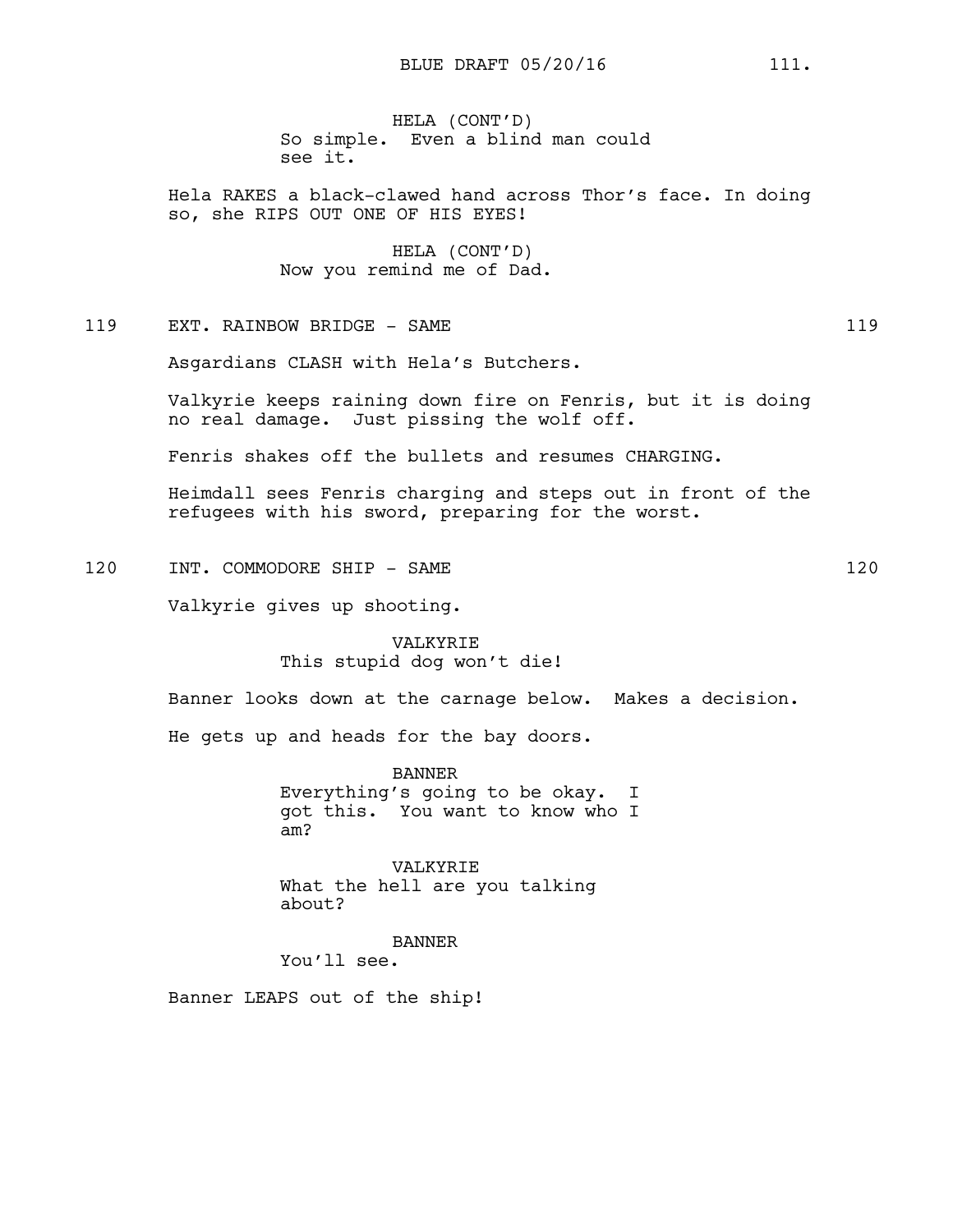# 121 EXT. RAINBOW BRIDGE - CONTINUOUS 121

Banner soars through the air. It's an awe-inspiring image as we follow Banner's trajectory downwards. His face is determined, arms churning, ready to Hulk out...

...except it doesn't happen. Worry washes over his face.

SPLAT! Banner FACEPLANTS on the bridge, seeming to break every bone in his body. He looks dead.

Pause. Fenris SNIFFS him curiously. We notice one vein on Banner's neck PUMPING GREEN. Then-

-Banner suddenly EXPLODES UP as THE INCREDIBLE HULK, UPPER-CUTTING Fenris in the jaw! Hulk is now in a wrestling match with a beast four times his size - the two of them go TUMBLING into the water below.

122 EXT. PALACE BALCONY - SAME 122

Hela has Thor by the throat. She lifts him up to look over the balcony's ledge.

> HELA You see? No one's going anywhere. (then:) I'll get that sword even if I have to kill every single one of them to do it.

Thor looks down. Distraught. Heartsick.

### 123 EXT. RAINBOW BRIDGE - CONTINUOUS 123

Val pilots the Commodore towards the battle on the city side of the bridge. Skurge's battlion of Butchers surge forward-

-BOOM! Val LANDS the Commodore on top of them, SKIDDING across the bridge, CRUSHING the front line of the Butchers, and KNOCKING Skurge aside. The impact triggers the party function, setting off PARTY MUSIC and a FIREWORKS DISPLAY.

Val emerges from the ship in full battle mode. Behind her, the Commodore FIREWORKS provide a spectacular HERO BACKDROP. She draws DRAGONFANG and smiles as Butchers begin swarming towards her. She is where she needs to be.

Meanwhile, the Asgardians huddle together, packed so tight that some begin to fall off the side of the bridge, loved ones grabbing them and pulling them back up. There's no hope.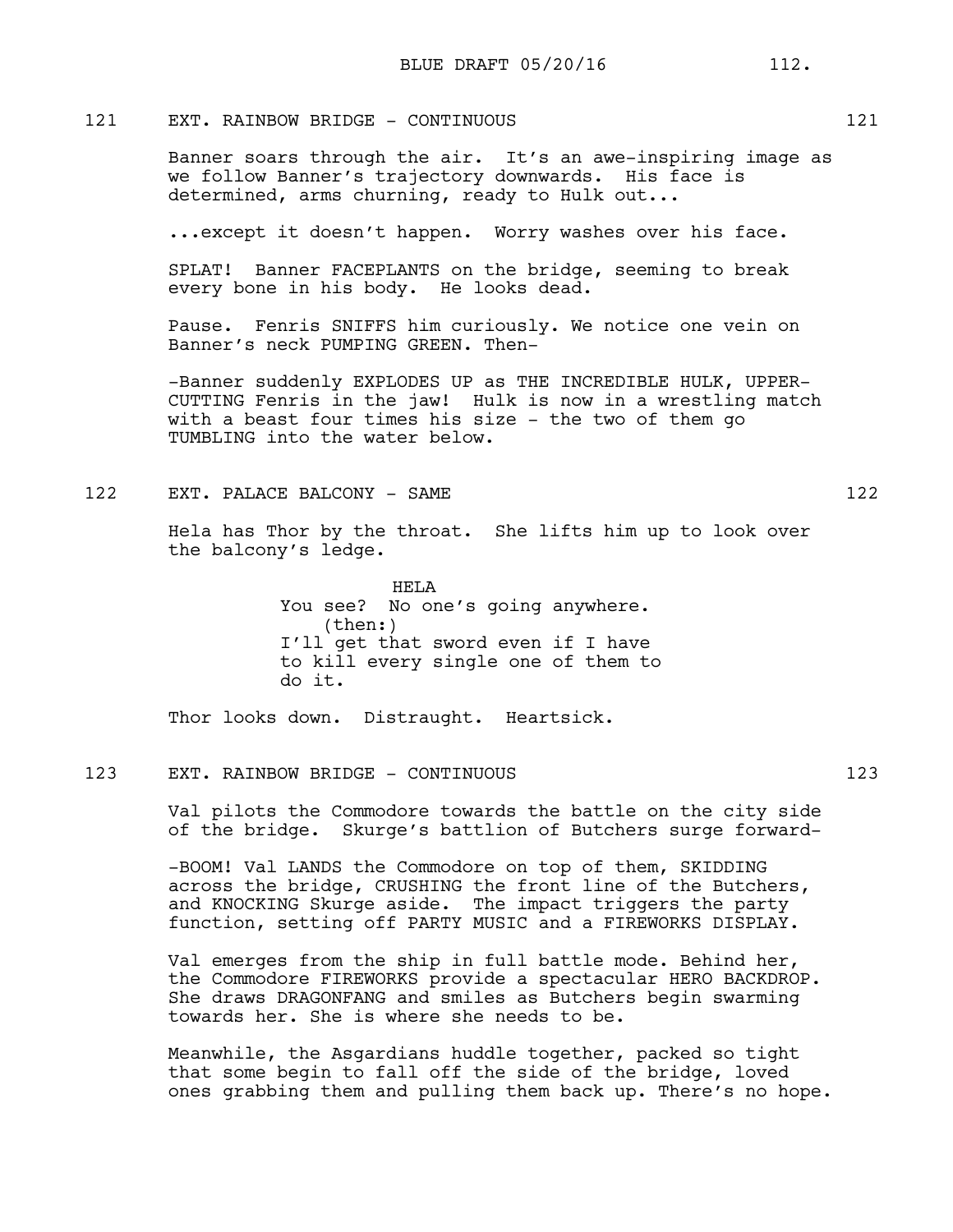Heimdall FIGHTS off Butchers, but gets KNOCKED DOWN. Just as it looks like he's about to take a killing blow-

-BAM! The Butcher is BLASTED.

Korg steps into frame, holding the blaster!

KORG Hey man. I'm Korg. This is Miek.

Miek steps into frame, waving.

KORG (CONT'D) We're going to jump on that spaceship and get out of here. Want to come?

Heimdall is beyond confused, but then... a LOUD NOISE. Hela looks down to see-

-EMERGING FROM THE THICK LOW-HANGING FOG IS LOKI! Resplendent in horns, arms spread wide, seeming to float towards the bridge like a mythical angel of mercy.

> **T.OKT** Your savior is here!

The fog dissipates around him, revealing that Loki's standing on THE GRANDMASTER'S SUPERCRUISER! For reasons that will become clear, we will henceforth call this ship **THE ARK.**

And Loki is not alone. He's brought along all the prisoners from the Contest of Champions. Armed with gladiator weapons. The Ark slows to a stop at the middle of bridge.

**ABOVE:** Even with Hela's hand on his throat, Thor can't help but smile at the sight of Loki. Hela however sneers.

> HELA That little shit.

**BELOW:** Loki and the Sakaarian gladiators JUMP OFF the Ark and onto the bridge, joining the fight against Hela's forces.

> LOKI Did you miss me? Everybody on that ship, now.

The Asgardian refugees begin POURING onto the ark. The only way onto the Ark is a narrow plankway, so there is an immediate bottleneck effect - thousands of frightened people all pushing for a chance at salvation. It's mayhem.

Loki walks through the crowd to Heimdall.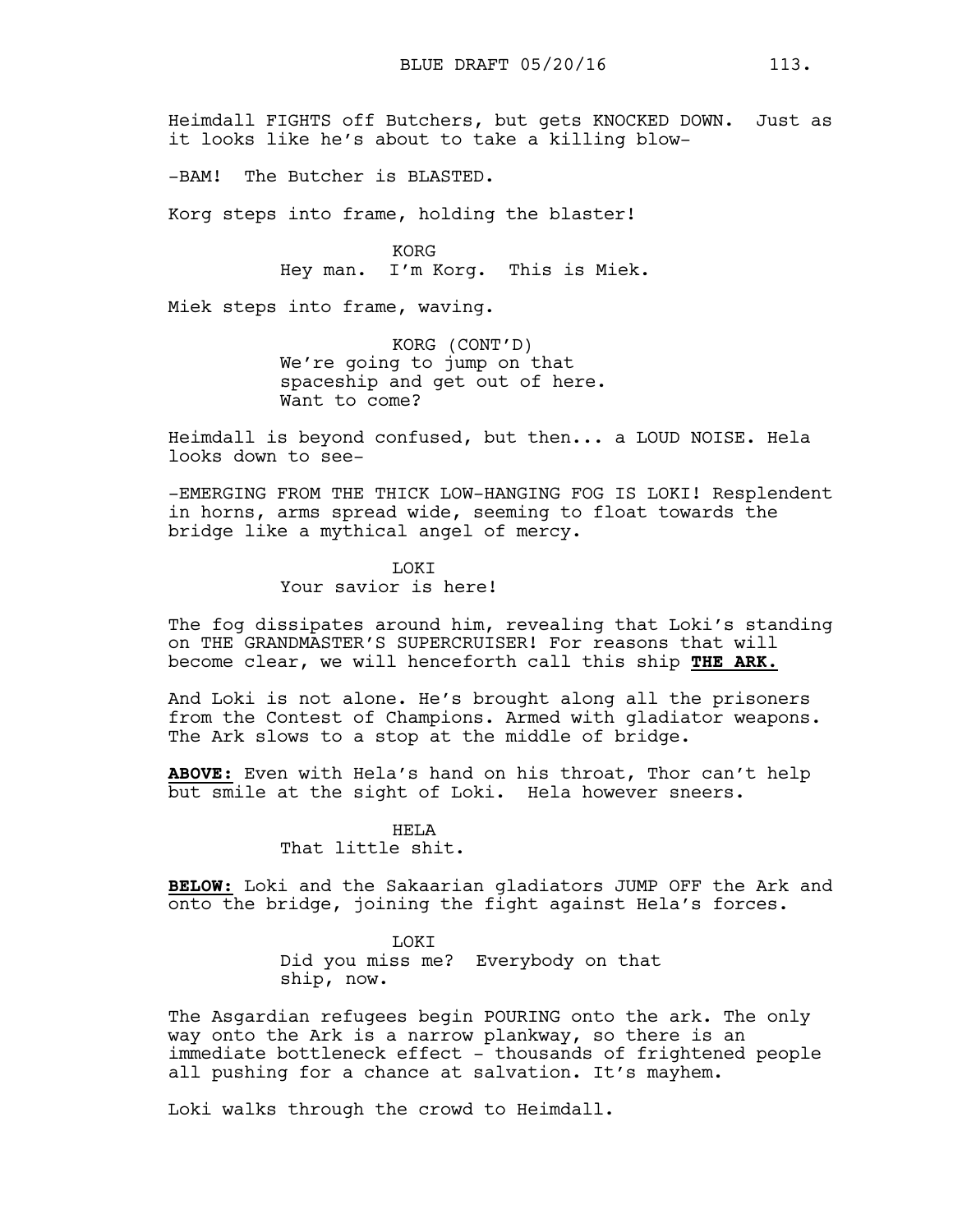HEIMDALL Welcome home. I saw you coming.

## LOKI Of course you did.

Loki joins Heimdall and the gladiators in fending off Hela's encroaching minions.

- 124 OMITTED 124
- 125 OMITTED 125
- 126 EXT. PALACE BALCONY SAME 126

Hela is perturbed, but not enraged. She turns her gaze back to Thor for a final farewell.

> HELA A valiant effort, but you never stood a chance.

Thor looks up from his friends protecting his people as they frenziedly board to Ark to-

-the twilight stars coming out over Asgard. There's a glimmering of stardust in the sky.

> HELA (CONT'D) You see? I'm not a queen, or a monster.

FLASH: PUSH IN ON ODIN AT THE CLIFFS.

HELA (CONT'D) I'm the Goddess of Death.

FLASH: PUSH IN ON ODIN AT THE CLIFFS.

HELA (CONT'D) What were you the God of again?

As Hela digs two blades into his chest, Thor SCREAMS... And everything goes SILENT. SKY. We PAN DOWN to-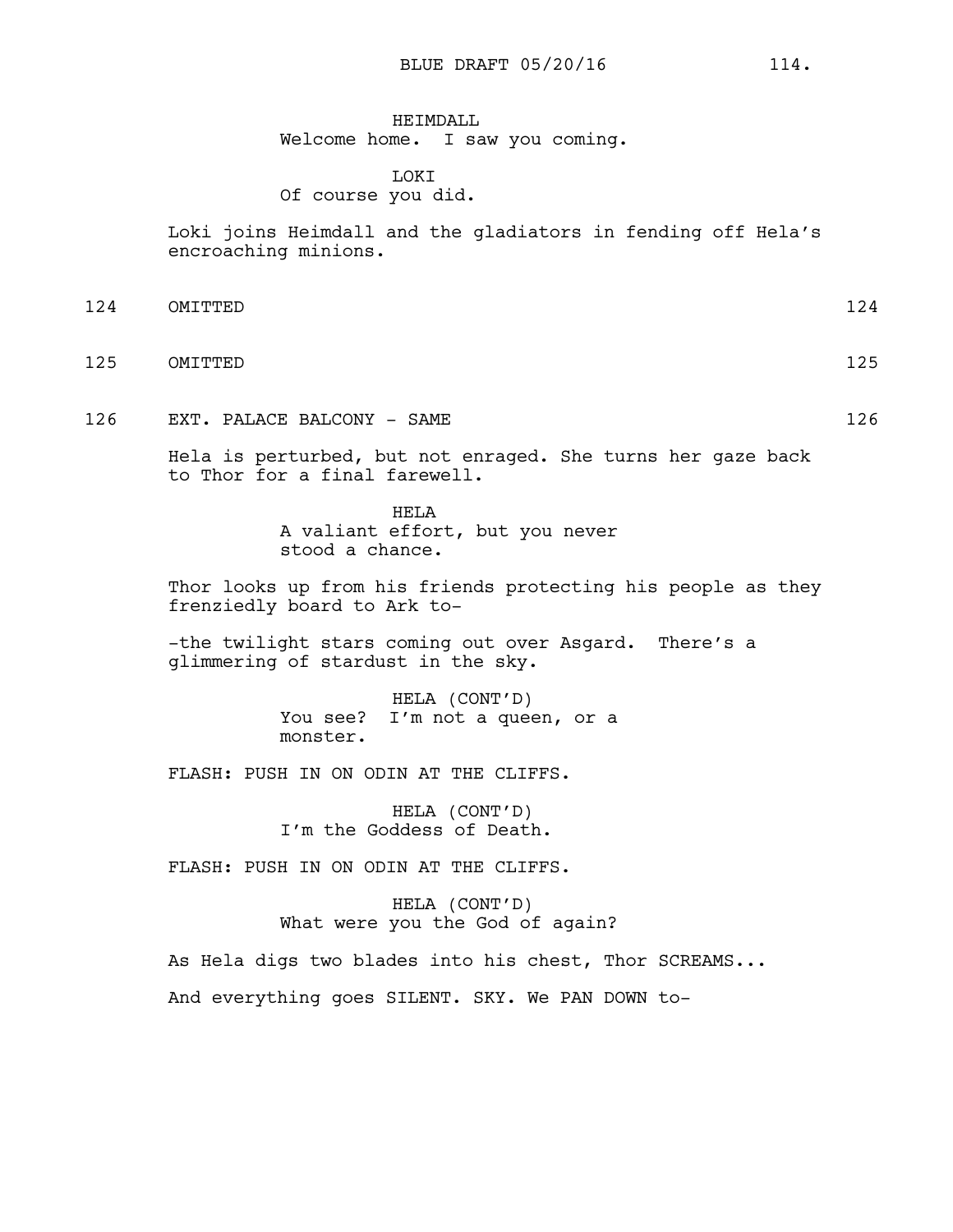126A EXT. CLIFFS - DAY 126A

- where we find Thor (dressed and injured as he was on the balcony), back in the sweeping fields where we met Hela for the first time.

> ODIN (O.S.) Even when you had two eyes you were only seeing half the picture.

Thor turns to see his father, sitting where we last saw him. Thor falls to his knees.

> THOR She's too strong. Without my hammer I cannot--

> ODIN Are you Thor, God of Hammers?

Thor looks up, meeting his gaze.

ODIN (CONT'D) That hammer helped you control your power, focus it. But it was never the source of your strength.

Odin stands, as does Thor.

**THOR** It's too late. She's already taken Asgard.

ODIN Asgard is not a place. Never has been. (gestures around him) This could be Asgard. It is wherever our people stand. And right now those people need you.

Odin turns to go.

THOR I'm not as strong as you.

ODIN No. You're stronger.

As Odin turns to leave, a SHADOW in the shape of HELA'S HEADDRESS falls across him. He looks up and we are...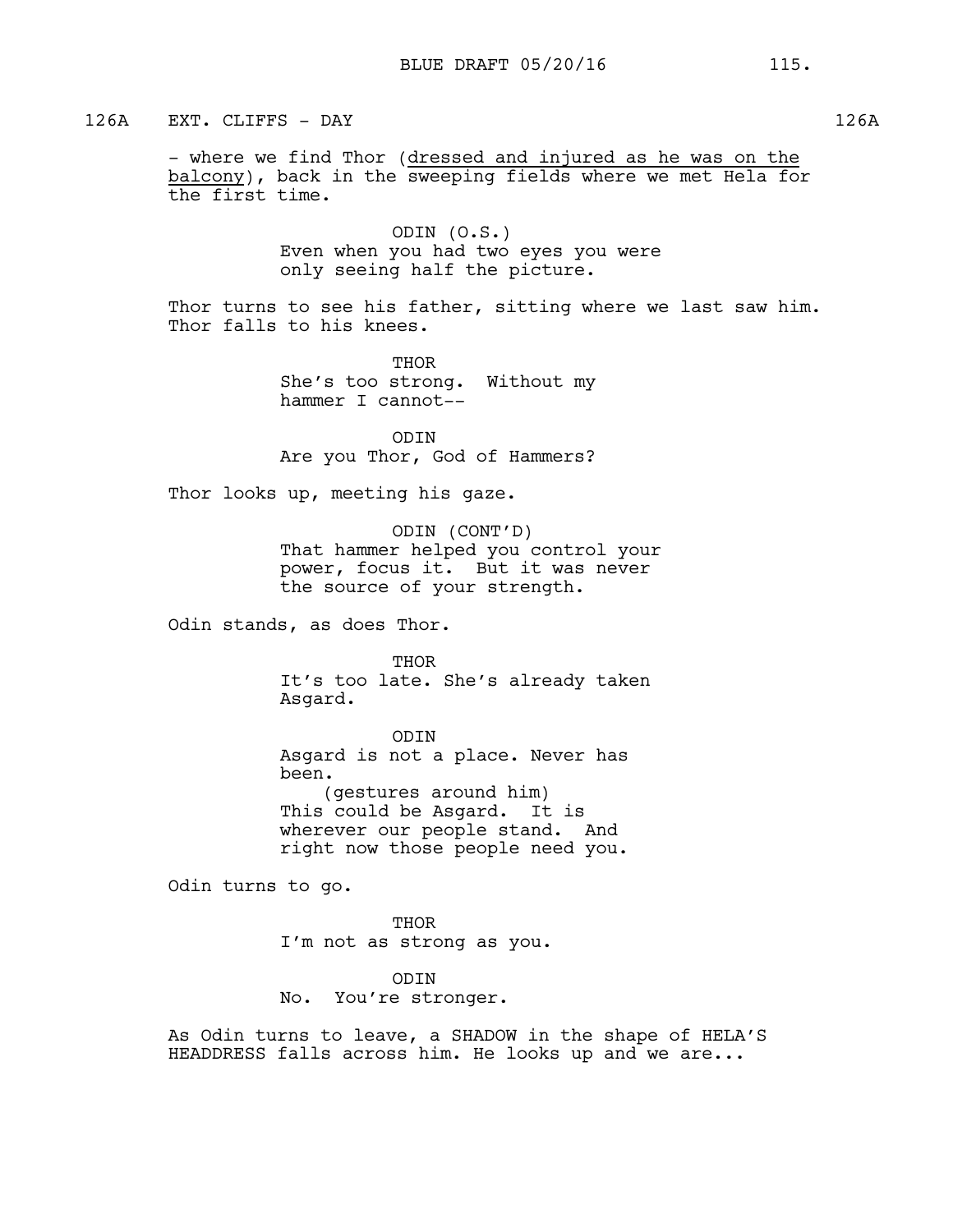# 126B EXT. PALACE BALCONY - CONTINUOUS 126B

Thor looks up to the sky.

She digs the blades deeper into Thor's chest. He groans in pain. Everything DARKENS as BLACK CLOUDS gather overhead.

> HELA Tell me brother, what were you the God of again...?

CLOSE ON Thor's clenched fist, small arcs of electricity forming.

-THE LOUDEST CRACK OF THUNDER YOU'VE EVER HEARD! In an instant, Thor and Hela are ENGULFED in a bolt of lightning!!

KA-BOOM! Hela is BLASTED OUT of the lightning and sent CRASHING into the streets of Asgard. Her costume is tattered, the black extensions of her power hanging off her body in some places. She appears to be unconscious!

All around Asgard, EVERYONE looks up at this massive strike.

127 EXT. RAINBOW BRIDGE (OBSERVATORY SIDE) - CONTINUOUS 127

BOOM! Thor LANDS HARD on his feet. Muscles swollen, veins pulsing with electricity. A living storm.

Thor DIVES INTO THE FRAY. He moves like a bolt of lightning, SURGING through the army of Butchers in quick SLASHING JOLTS.

### 128 EXT. RAINBOW BRIDGE (CITY SIDE) - SAME 128

Valkyrie CHARGES into the ocean of Butchers. Wielding Dragonfang, backlit by the POPS of fireworks.

### 129 EXT. RAINBOW BRIDGE (HERO SHOT) - CONTINUOUS 129

Moving across the entire epic battle.

On the city side, Valkyrie CUTS A SWATHE through the relentless onslaught of Butchers. Heavy damage.

At the middle of the bridge, Heimdall helps load the fleeing Asgardians onto the Ark.

Within the melee are Loki, Korg and the Sakaarians. Loki SLASHES through Butchers wielding his two long daggers.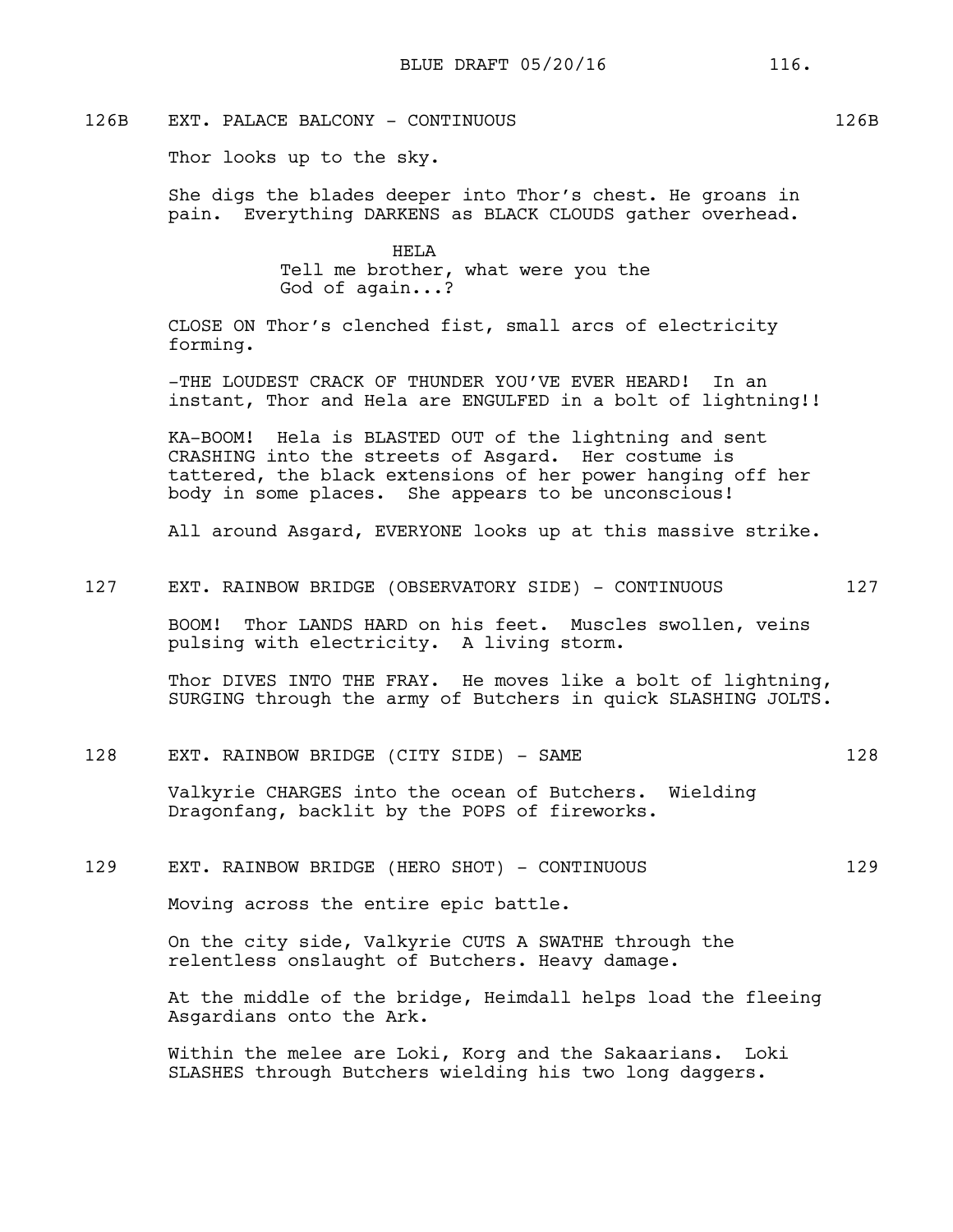In the water below, Hulk and Fenris WRESTLE in an colossal clash of FISTS, CLAWS, and TEETH.

Beyond that, Thor is wielding electrified weapons and BLASTING entire packs of Butchers off the bridge!

Lost in the chaos is Skurge, who sees the tides turning. He throws down his axe and blends into the crowd.

- 130 OMITTED 130
- 131 OMITTED 131
- 132 EXT. ASGARD WATER BELOW CONTINUOUS 132

Fenris has Hulk in his mouth, underwater. Trying to drown the green goliath!

Fenris' teeth PUNCTURE Hulk's skin. He BELLOWS, THRASHING.

Hulk winds up and SLAMS Fenris in the snout!

Fenris snaps back, revealing that-

-THEY'VE REACHED THE REALM'S EDGE!

Fenris is knocked off, plummeting off of Asgard into space.

Hulk grabs hold of the slippery rocks, desperately trying to climb back as water pours down on him.

A133 OMITTED A133

133 EXT. THE ARK – SAME 133

Asgardians continue RUSHING onto the ship.

In the crowd we find Skurge! He's thrown a cloak over himself and is sneaking in amongst the refugees.

- 134 OMITTED 134 135 OMITTED 135
- 136 OMITTED 136
- 137 OMITTED 137 138 OMITTED 138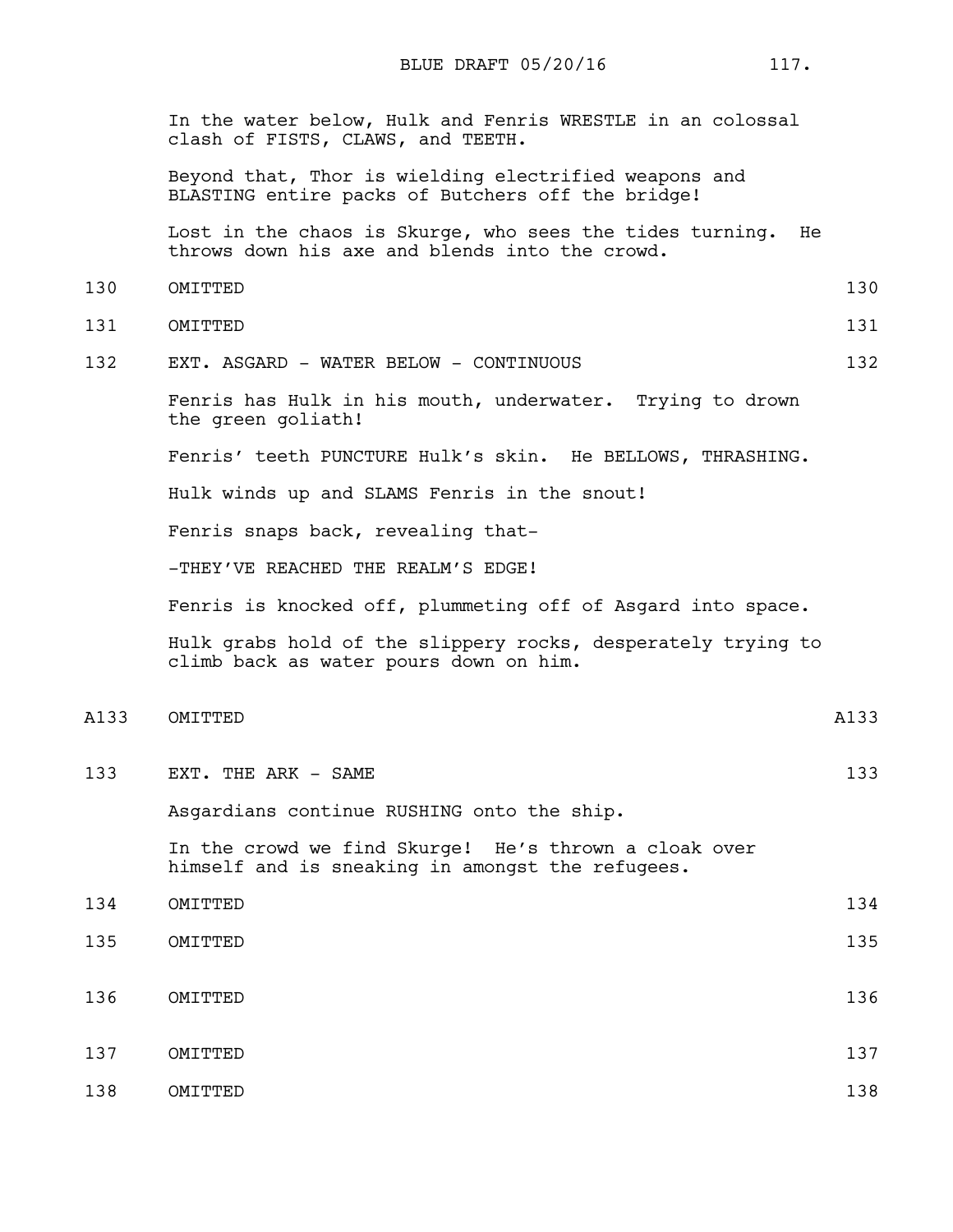| 139   | OMTTTED                                                           | 139   |
|-------|-------------------------------------------------------------------|-------|
| A 140 | EXT. RAINBOW BRIDGE - CONTINUOUS                                  | A 140 |
|       | Our heroes have drastically thinned down the herd of<br>Butchers. |       |

It's pandemonium. The Ark's engines are deafening, but you can still hear the sound of terrified people SCREAMING.

Thor helps Loki to his feet.

THOR You're late.

**T.OKT** You're missing an eye.

Valkyrie finishes off a handful of enemies, but then notices something. She WHISTLES to get the others' attention.

> VALKYRIE This isn't over.

All around the bridge, our heroes look to see-

-Hela arriving at the far side of bridge. She is seething with power, a vision of death.

Having just come out of this huge battle, they are all weary and nursing injuries. Loki and Val are hurting worse than Thor.

Hela walks towards them. Menacing and deliberate.

Thor, Loki, and Val step forward to protect the Asgardians. They huddle together.

> **THOR** I think we should disband the Revengers.

LOKI Hit her with a lightning blast.

THOR I just hit her with the biggest lightning blast in the history of lightning. It did nothing.

VALKYRIE We need to hold her off until everybody's on board.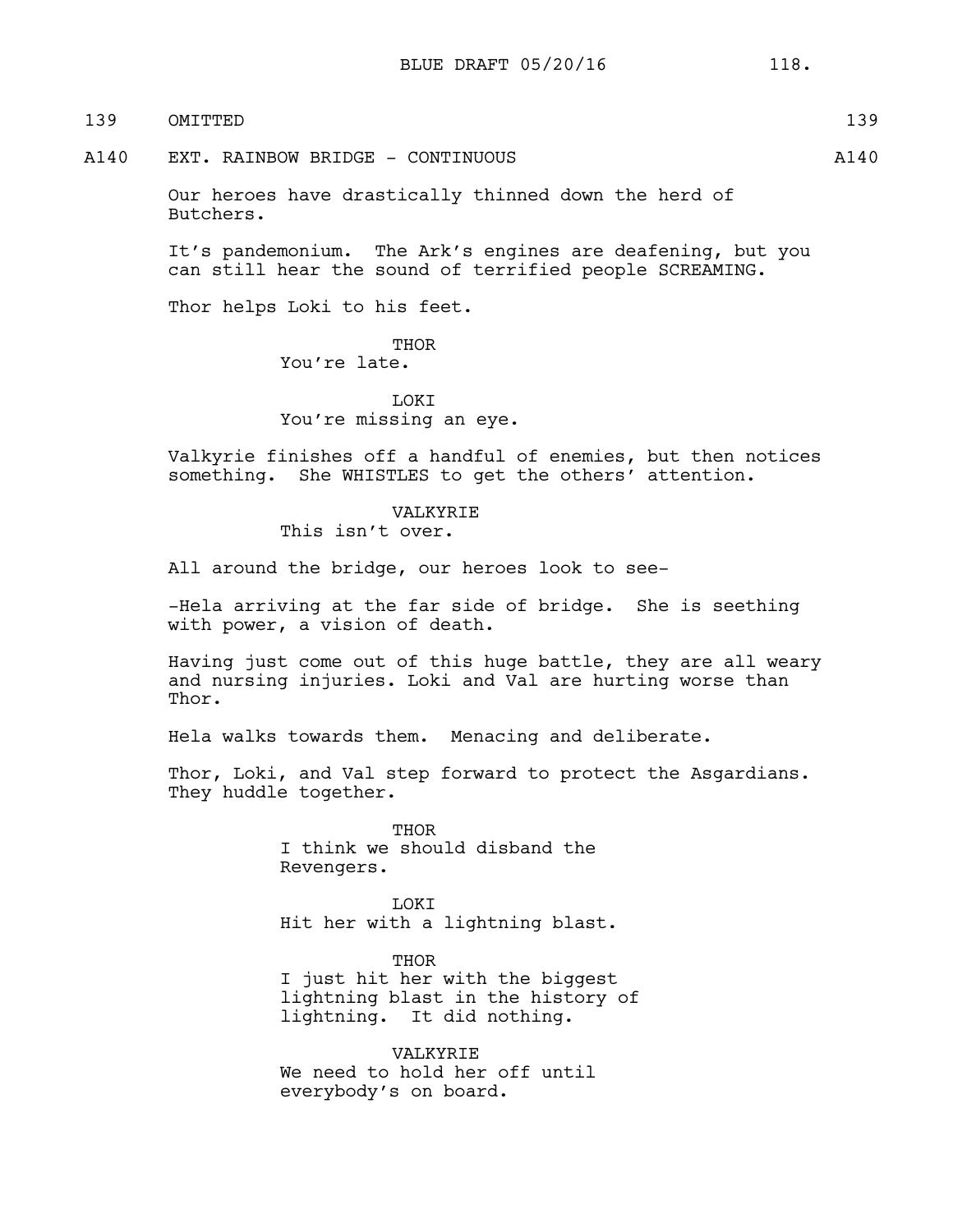Thor looks at the people boarding behind him.

THOR It won't end there. The longer Hela's on Asgard the more powerful she grows. She'll hunt us down. We need to stop her here and now.

VALKYRIE What's our move?

LOKI I'm not doing "Get help."

Thor sees Hela approaching. He sees the palace behind her. He comes to a realization.

> THOR Asgard's not a place, it's a people. (then) This was never about stopping Ragnarok...it was about causing Ragnarok. (to Loki:) Go to the vault. Surtur's crown. It's the only way.

LOKI (impressed) Bold move, brother. Even for me.

Loki runs off, leaving Thor and Val to deal with Hela.

THOR

Shall we?

#### VALKYRIE

After you.

Thor ATTACKS. They CLASH, kicking off this monumental confrontation. Hela manifests pitch black weapons to attack Thor, but Thor is conjuring powerful bolts of electricity with the same speed and ferocity.

Just as Thor is surging with newfound lightning powers, Hela's powers seem to be enhanced as well.

The battle is relentless and fast-paced. Thor is holding his own against Hela. Maybe they can win this thing.

After several fearsome exchanges, Hela PUNCTURES his shoulder and then DARTS past him with startling speed.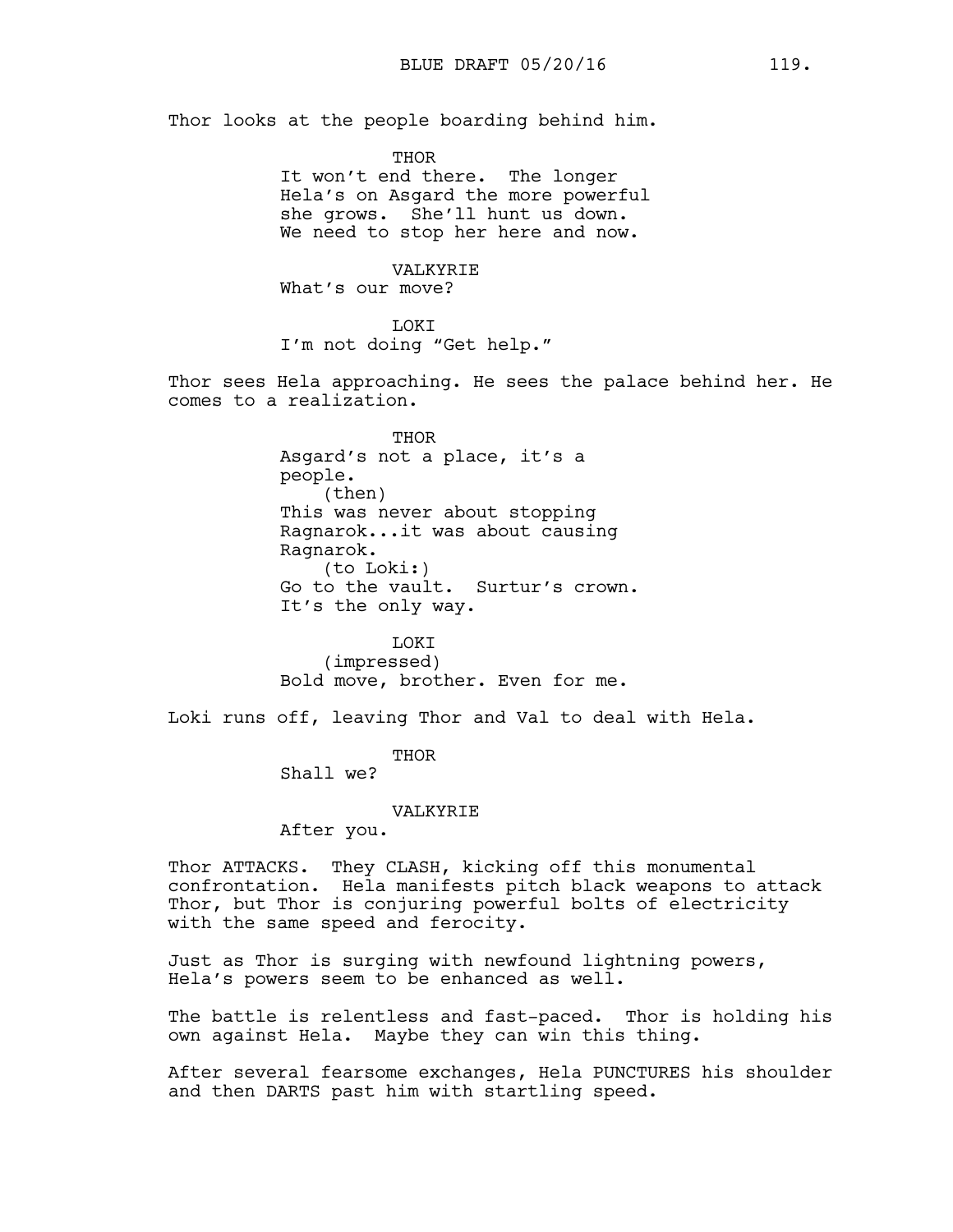Undeterred, Thor RUSHES Hela again. Valkyrie joins in, forcing Hela to fight them both.

- BB140 EXT. THE ARK SAME **BB140** While the Asgardians still scramble to get on board above- -find the Commodore ship, swooping down below the bridge.
- BC140 INT. COMMODORE SHIP CONTINUOUS BC140

Find Loki in the pilot's seat.

### **TOKT** This is madness.

The ship ACCELERATES towards the palace of Asgard.

## BD140 EXT. RAINBOW BRIDGE - CONTINUOUS SERVICES AND 140

Thor continues FIGHTING Hela while Valkyrie BLOCKS Hela's attempts to spear the Asgardians from afar.

Hela isn't landing any fatal blows, but she's carving Thor up and making steady progress towards the Ark.

However, the Asgardian refugees finally make it aboard. An injured Heimdall, Korg, and Miek are the last to get on.

Thor and Heimdall make eye contact. Thor calls out:

# THOR

# GO! GO NOW!

As the Ark's engines begin to POWER UP-

-Hela HARPOONS Thor. He goes down, grimacing in pain.

Hela begins to CONJURE AN ENORMOUS MANIFESTATION OF HER POWERS, A GIANT BLACK SPIKE FROM THE BEDROCK OF ASGARD THAT STABS THE ARK AND PREVENTS IT FROM LEAVING!

Butchers begin to scramble up onto the Ark!

B140 OMITTED B140

BE140 EXT. ARK - CONTINUOUS SERVICES AND RESOURCE BE140

The refugees REACT IN TERROR as the Butchers begin CLIMBING from the bridge to the Ark. In the frightened crowd we find-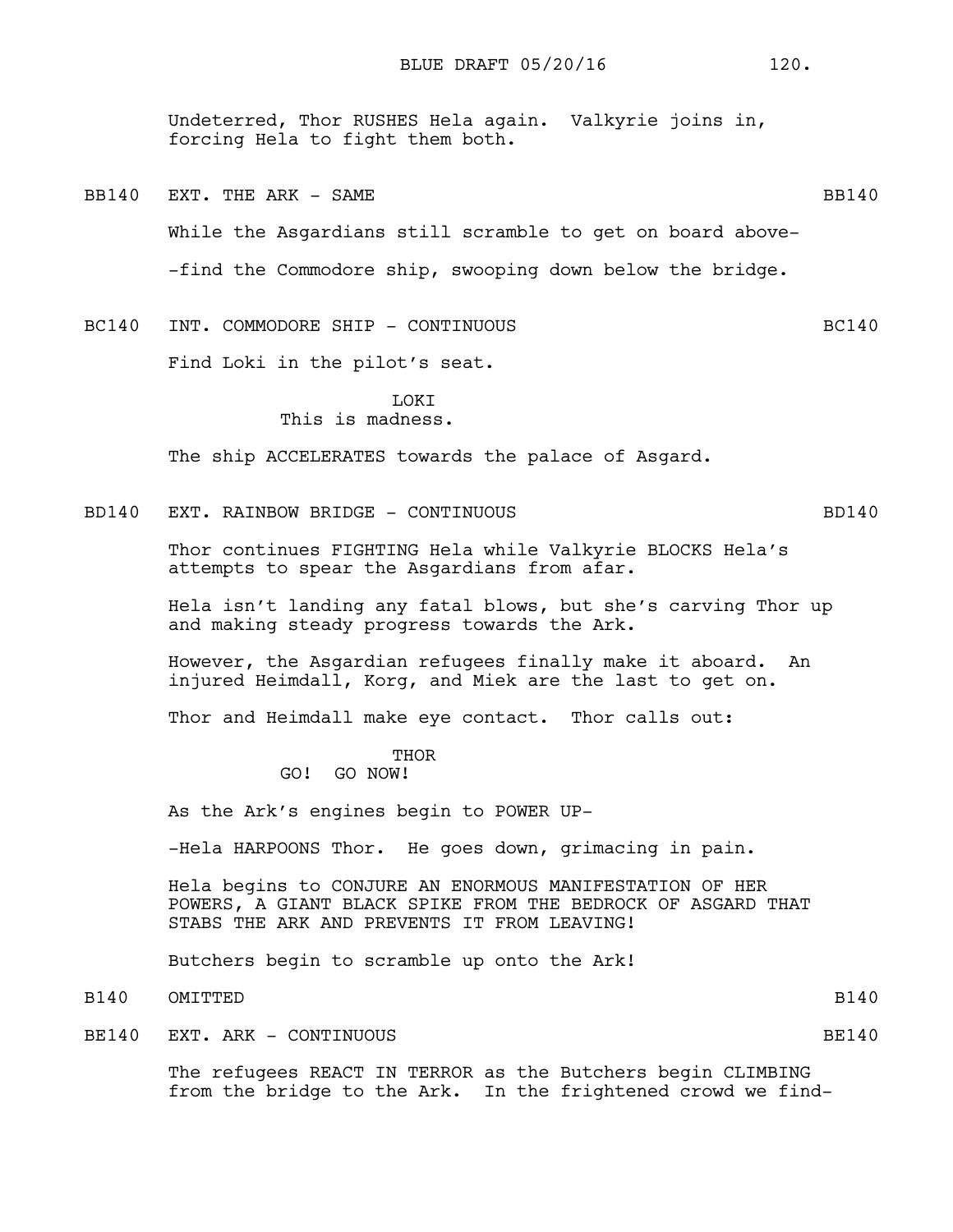-Skurge, still cloaked. He sees innocent Asgardians huddled together, trying to protect their families. He's having a crisis of conscience. An epiphany.

- C140 OMITTED C140
- D140 OMITTED D140
- E140 INT. ODIN'S VAULT SAME E140

LOKI rushes in and picks up Surtur's skull.

As he walks towards the Eternal Flame, The Tesseract draws his attention. Tempting him.

F140 EXT. THE ARK - CONTINUOUS F140

The first wave of Butchers arrives on board, heading straight for a cowering family. Just as they're about to be killed--

POW! POW! POW! The Butchers fall dead.

Everyone turns to see SKURGE, now uncloaked, wielding his two M-16s from Texas.

#### SKURGE

For Asgard.

Skurge runs forward, LEAPS off the Ark, and LANDS on the bridge right where all the Butchers are coming to life. BLASTING AWAY the Butchers before they can get aboard.

Behind Skurge, the Ark begins to LIFT OFF.

Skurge keeps FIRING and then-

SKURGE (CONT'D)

HELA!

Hela turns to see Skurge blasting his way through her Butchers, trying to make his way to her.

Disappointed, Hela FIRES a blade through Skurge's heart.

Skurge has been killed...

...but the Ark now ASCENDS unfettered.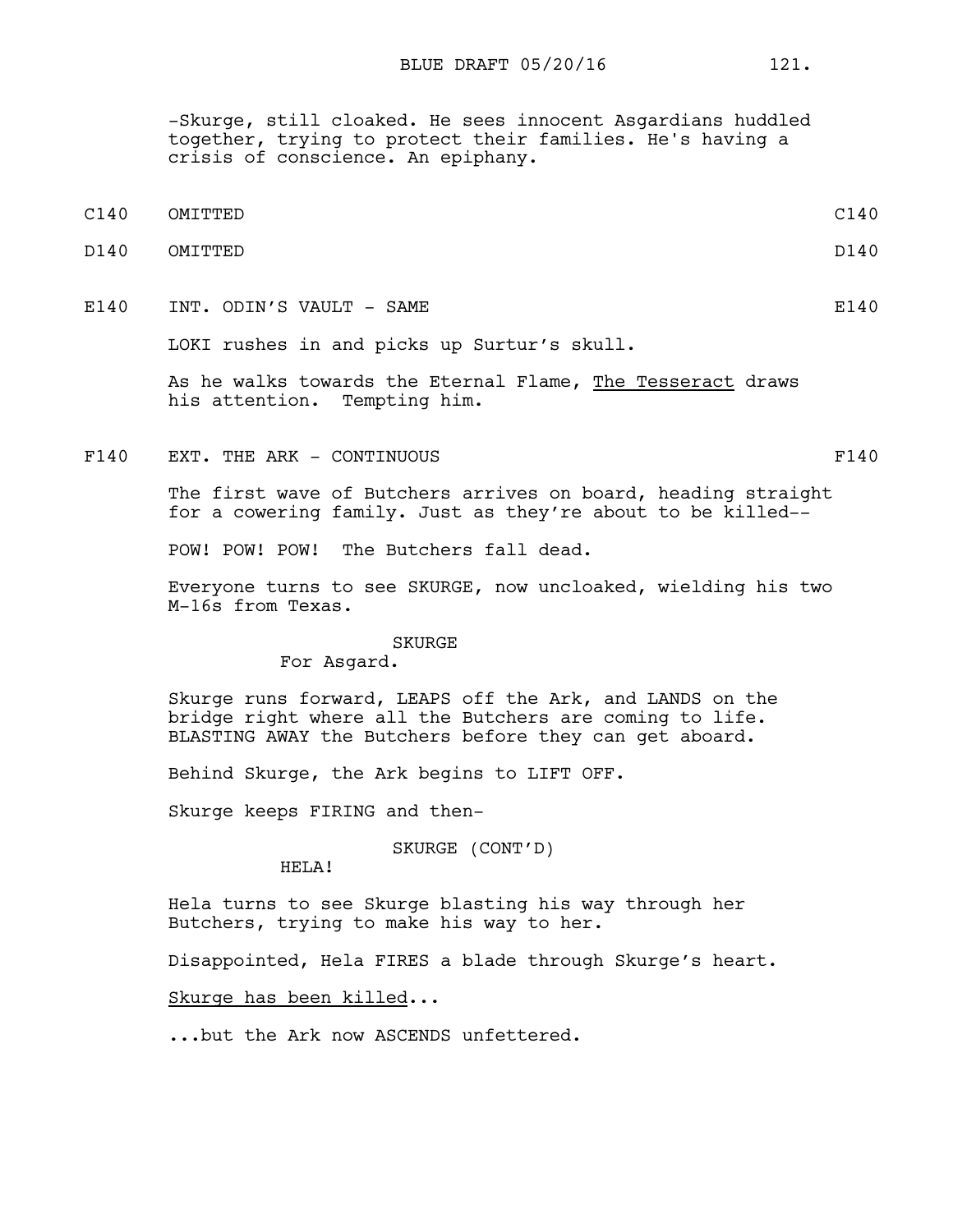140 INT. ODIN'S VAULT – SAME 140

LOKI places Surtur's skull in the Eternal Flame.

LOKI With the Eternal Flame, you are reborn.

As the fire CRACKLES, Surtur's skull begins to GROW.

# 141 EXT. RAINBOW BRIDGE - CONTINUOUS 141

Hela has Val in her clutches, but her focus is on the aftermath of Skurge's last stand and the Ark's subsequent escape. She's furious, about to unleash hell when-

> THOR (O.S.) HELA! Enough!

Hela turns to see Thor, having yanked out the harpoon...

...and it looks like he's laying down his sword!

THOR (CONT'D) You want Asgard? It's yours.

HELA Whatever game you're playing, it won't work. You can't defeat me.

**THOR** 

No, but he can.

KA-BOOM! EXPLODING through the roof of the palace is SURTUR!

This is a different Surtur than the opening. He is slowly but steadily GROWING in size, and he carries with him a massive flaming sword, which GROWS as well.

Surtur's arrival literally SHAKES the bedrock of Asgard, causing FISSURES to spiderweb all around him, and DISLODGING some of the foundation on the bridge and around the palace.

Hela's eyes go wide. She wasn't expecting this.

HELA

No...NO!

A142 OMITTED A142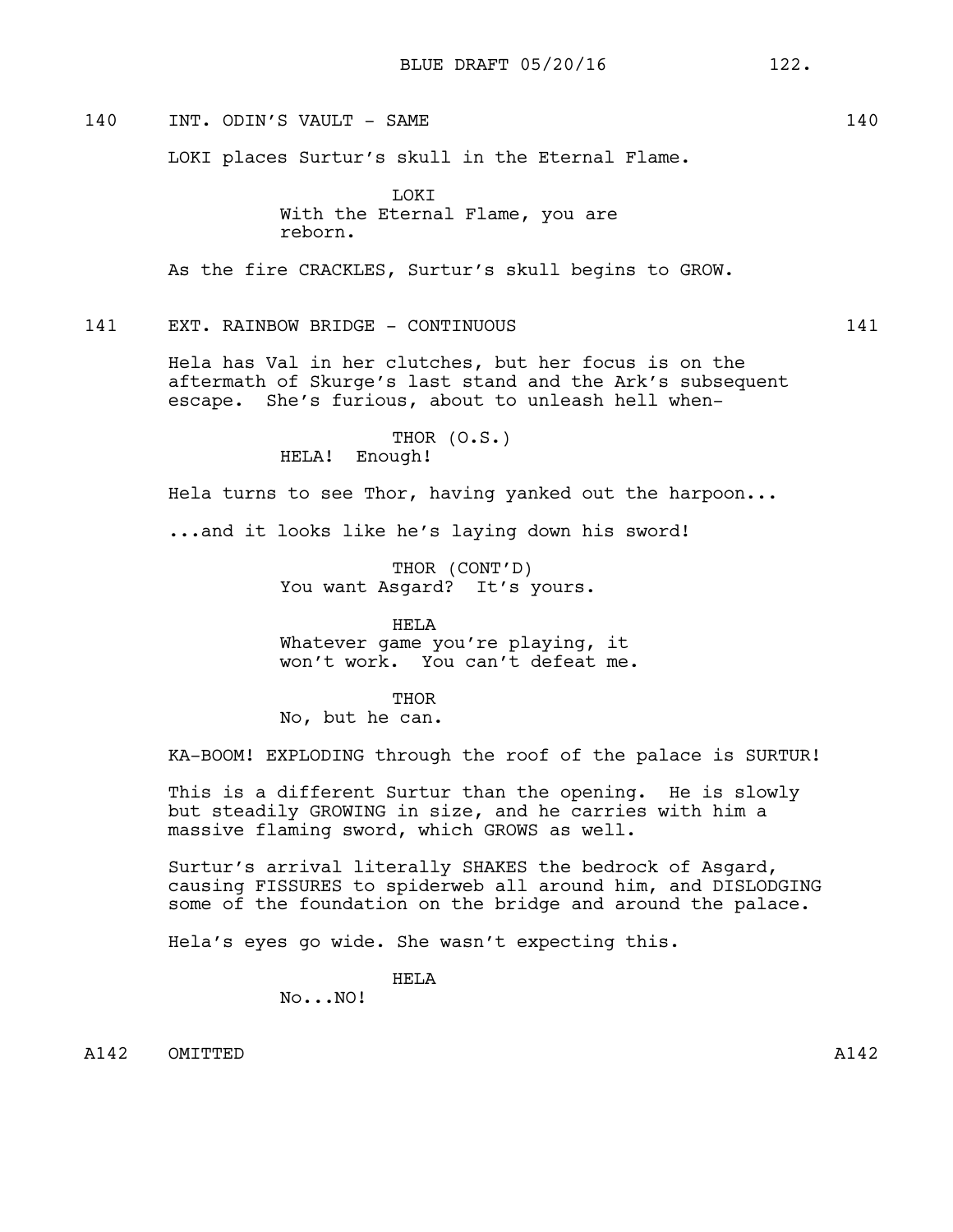## B142 EXT. RAINBOW BRIDGE - CONTINUOUS SHALL BLACK B142

In the background the Ark continues its ascent, now high up above the city.

Hela's attention is on Surtur as the palace COLLAPSES around him. So she is unprepared for-

-SHLNK! Mustering up all her remaining strength, Val DRIVES Dragonfang through Hela's chest, effectively PINNING her to the bridge.

Refocused on Val, Hela goes to deliver a death blow when-

-Thor BOLTS forward! He PULLS Val from Hela's clutches.

Thor turns and FIRES LIGHTNING INTO DRAGONFANG, which DISLODGES the section of the bridge that Hela is pinned to!

The ground beneath Hela BREAKS FREE and she goes FALLING down into the expanding fissure in Asgard's bedrock.

Badly injured, Thor and Valkyrie look up to see-

-Surtur INCREASING in size, now towering over the palace.

SURTUR Tremble before me Asgard, for I am your reckoning!

Surtur swings his sword, destroying an entire city block.

THOR and VALKYRIE look up.

VALKYRIE The people are safe. That's all that matters.

**THOR** We're fulfilling the prophecy.

VALKYRIE I hate this prophecy.

**THOR** 

So do I, but we have no choice.

In the background, Hulk hops up onto the bridge. Looks around, zeroing in on Surtur.

> SURTUR Surtur destroys Asgard, he destroys Hela so that our people can live.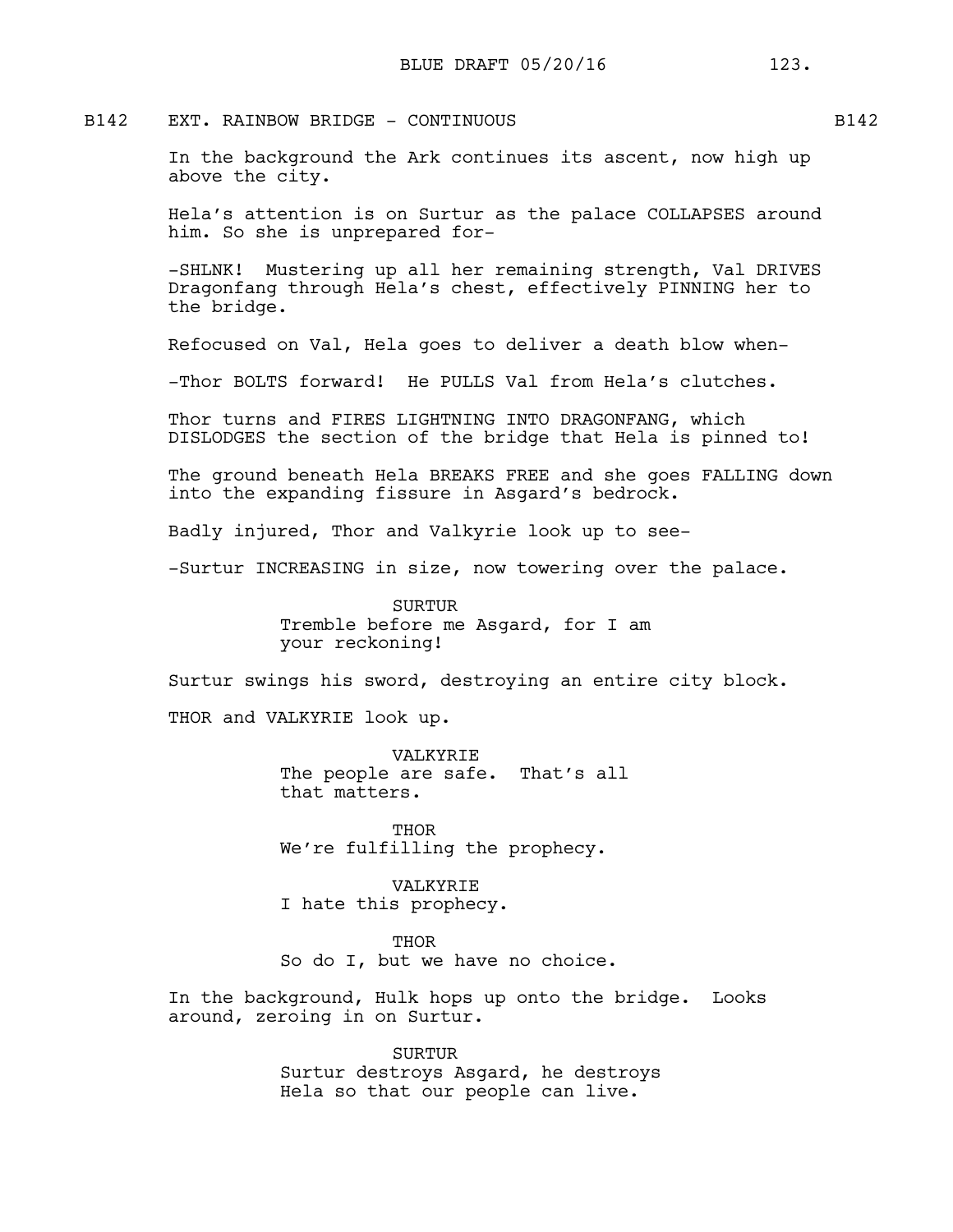Hulk CHARGES behind them, still unseen by Thor and Val.

THOR We need to let him finish... (finally sees Hulk) No!

HULK LEAPS UP AND LANDS ONTO SURTUR'S FACE and begins POUNDING the fire giant with furious punches!

> THOR (CONT'D) Hulk no! Stop it you moron!!

It's not doing much damage, but the shock of it plus Hulk's impact makes Surtur take a destructive step back.

Hulk is trying to rip out one of Surtur's horns when Surtur reaches up and GRABS HIM with a giant fiery hand.

Surtur HURLS Hulk away from him. Sends him CRASHING DOWN.

Hulk stumbles to his feet, dazed and SMOKING. After gathering his bearings, Hulk gets REALLY ANGRY and heads back towards Surtur for round two, but-

> THOR (CONT'D) Hulk, just for once in your life, don't smash!

HULK But...big Monster.

VALKYRIE Hulk! Let's go.

Hulk stops. Looking between Surtur and Thor & Val. This is a real Sophie's Choice for Hulk. On the one hand, he *really* wants to kill that thing. On the other hand...

HULK

Friends.

Hulk PICKS UP Thor and Valkyrie. He then squats down, and-

-LEAPS WITH ALL HIS MIGHT! The trio SHOOTS UP into the night sky like a rocket blasting off. Their trajectory is heading right at the Ark as it reaches the lower orbit of Asgard.

142 EXT. ARK - PLATFORM - CONTINUOUS 142

Hulk lands gently, as though he were stepping out of bed. He casually DROPS Thor and Val, both exhausted.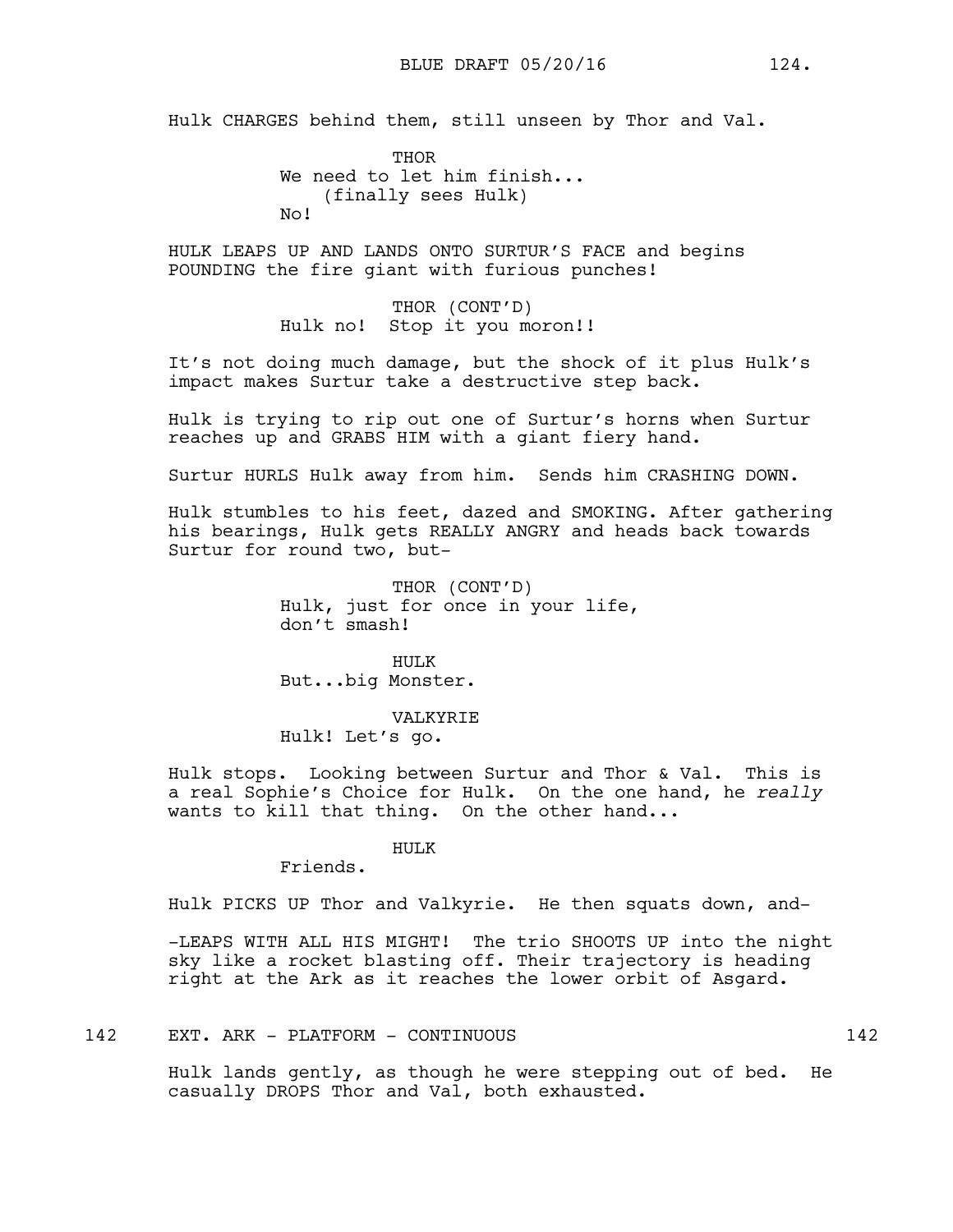# 143 EXT. ASGARD – SAME 143

A bird's eye view shows TOTAL CARNAGE AND MADNESS on Asgard.

Surtur has grown to EXTINCTION LEVEL SCALE. SLASHING AWAY at the landscape below, when suddenly-

-A MASSIVE BLACK SPIKE EXPLODES FROM THE WATER AND SLAMS INTO SURTUR'S CHEST!

From beneath the water, Hela EXPLODES back onto the scene, riding a huge spiked manifestation of her powers.

She's going for Surtur. ATTACKING with all her might.

Surtur winds up, holding his sword above his head.

**SURTUR** I am Asgard's doom!!

True to his word, Surtur fulfills his destiny and-

-DRIVES HIS SWORD THROUGH HELA AND INTO THE HEART OF ASGARD!

144 INT. THE ARK - MAIN CABIN - SAME 144

Everyone watches as Surtur drives his sword through Asgard.

KORG The damage is not too bad. As long as the foundations are strong, we can rebuild this place. It will become a haven for all people and aliens of the universe...

When the fiery sword touches the crystalline base of Asgard there is a VIOLENT DETONATION OF ENERGY!

A CATACLYSMIC EARTHQUAKE! The entire realm is SPLIT IN TWO! In an instant, Thor's home is BLOWN TO PIECES.

Asgard is gone.

KORG (CONT'D) Nope, those foundations are gone. Sorry.

Stay on Thor as he processes the decisions he's made.

**THOR** What have I done?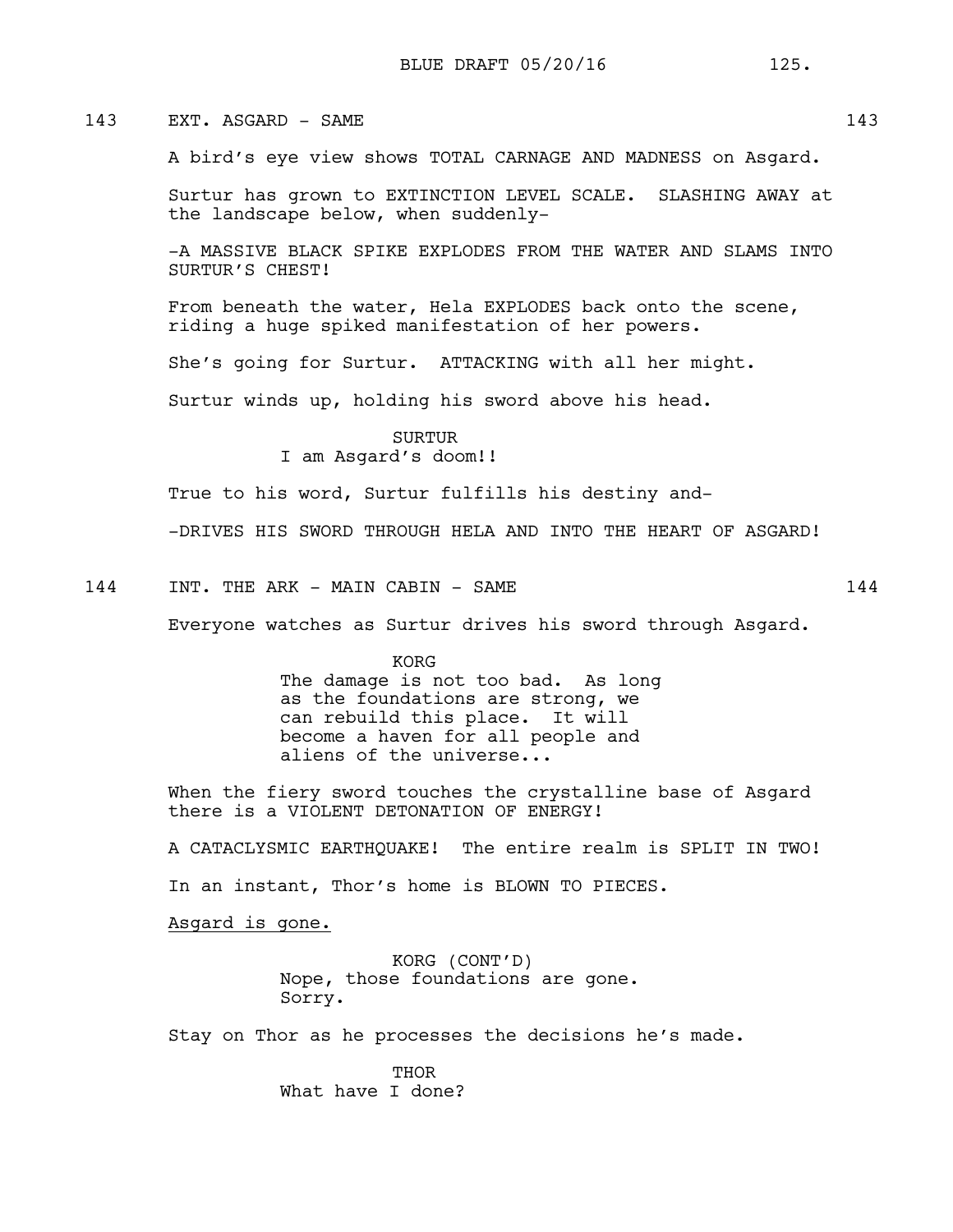Heimdall joins him.

HEIMDALT. You saved us from extinction. Asgard is not a place, it's a people.

# 145 EXT. SPACE - INDETERMINATE TIME 145

The Ark cruises among the chaos that once was Asgard.

## 146 INT. THE ARK - CAPTAIN'S QUARTERS 146

Thor looks at his reflection in a mirror. His wounds are bandaged, including his now missing eye. His armor is clean.

Thor takes a beat, as though trying to get used to the sight of the man looking back at him.

> LOKI (O.S.) It suits you.

Thor turns to reveal Loki standing by the door. A smile.

THOR Perhaps you're not so bad after all, brother.

LOKI Maybe not.

**THOR** Thank you, Loki.

Thor picks up a soap dish.

THOR (CONT'D) And if you were here, I might even give you a hug.

Thor THROWS the dish at Loki. Loki catches it.

**TOKT** 

Do we have to hug now?

Thor smiles.

- 147 OMITTED 147
- 148 OMITTED 148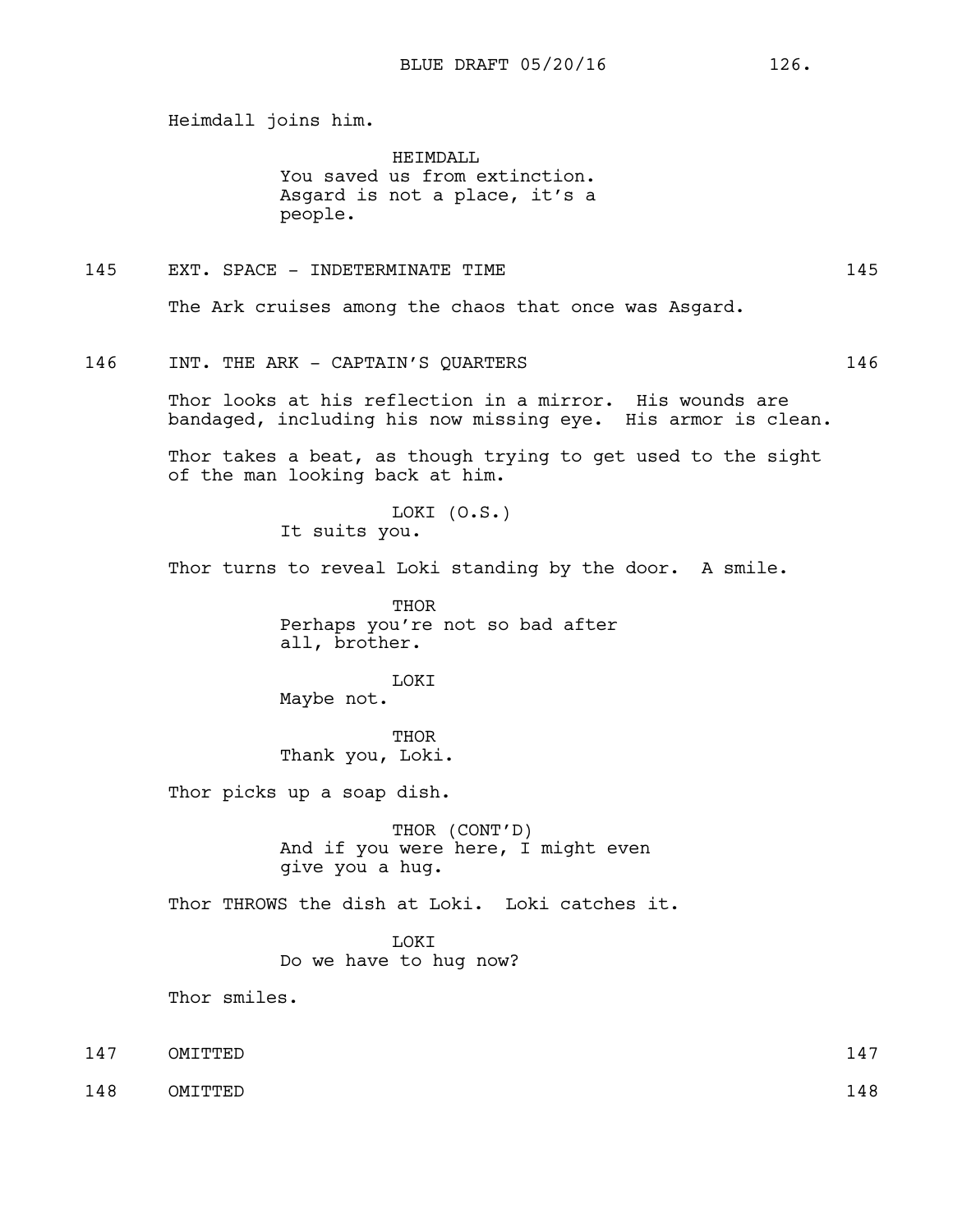## A149 EXT. THE ARK - SPACE A149

The giant cruiseliner is gliding through space, the twinkling of stars all around it.

# 149 INT. THE ARK – MAIN DECK 149

Thor steps out onto the main deck to see an assembly of both Asgardian and Sakaarian refugees awaiting their King.

Thor looks over his people and begins to walk through the crowd. His subjects part, allowing him through.

It is the antithesis of the opening coronation from the first THOR movie. The people aren't cheering and lauding him, but rather they are smiling. Humbly bowing. Grateful.

And Thor isn't acting arrogant. Not trying to show off any swagger. He is stately. A contemplative and dignified king.

At the end of the procession, Hulk, Loki, Valkyrie, and Heimdall stand next to the CAPTAIN'S CHAIR.

#### VALKYRIE

Your throne.

Pause. Reluctant acceptance. Thor sits down.

Flanking him on opposite sides are Valkyrie and Heimdall. Behind/towering above them is the Hulk. Loki joins them.

> HEIMDALL So, King of Asgard.

Thor turns around to see THOUSANDS OF PEOPLE staring back, silently awaiting word from their new King. Now feeling the true weight of the crown, Thor takes a moment... and then:

HEIMDALL (CONT'D)

Where to?

THOR I'm not sure. Any suggestions? Miek, what's your home planet?

Angle on Korg, who is holding Miek (sans robot exoskeleton).

KORG Oh, Miek's dead. I accidentally stepped on him on the bridge, I've just felt so guilty I've been carrying him around all day...